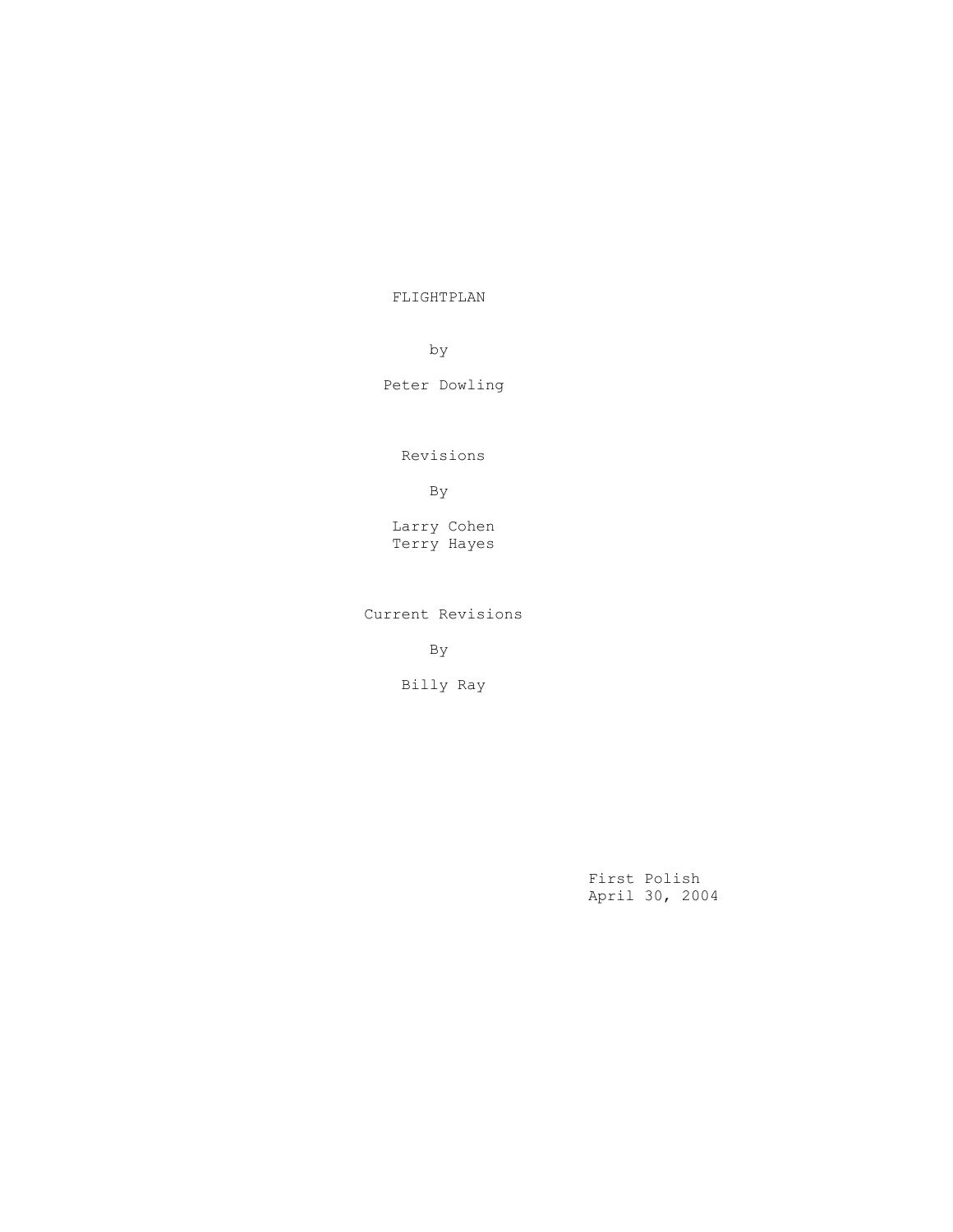FADE IN:

...on KYLE SHERIN - who sits, numb...

INT. SUBWAY - CHARLOTTENBURG STATION - NIGHT

 She's 35, pretty in a glamourless way. If you'd met her six days ago you would have found her bright, focused, together.

 But that was then. Tonight she sits on a bench in a DESERTED SUBWAY STATION, with a thousand-mile stare in her eyes. In the distance we hear an approaching SUBWAY TRAIN.

The train grows louder, pulling towards this platform now, screeching noisily. Then it stops. A PRE-RECORDED voice tells us, *in German*, that this is Charlottenburg.

 The train sits... But Kyle doesn't rise, doesn't react at all. Staring, until:

#### DAVID (O.S.)

Honey?

 She turns. DAVID SHERIN stands a foot away. He's forty, handsome, kind. Her husband. She smiles, comforted.

## KYLE

Oh.

 He extends a hand to her, leads her to the train. She's carrying an umbrella. They board, the train's only passengers. Must be late night.

 The doors shut. The train pulls away. We FOLLOW IT into darkness... as we BEGIN INTERCUT:

INTERCUT WITH/INT. BERLIN MORTUARY - EVENING (FLASHBACK)

 We're over Kyle's shoulder as she enters the Viewing Room of a MORTUARY. A grim-looking MORTUARY DIRECTOR awaits.

 Beside the Mortuary Director is an open casket. We don't see yet who's inside. Kyle stands stiffly, eyeing that CASKET from across the room, her face a mixture of pain and dread.

In her hand is that same umbrella.

 MORTUARY DIRECTOR Frau Sherin?

INTERCUT WITH/INT. SAVIGNYPLATZ STATION - NIGHT

Doors HISS shut. The train pulls away, leaving David and Kyle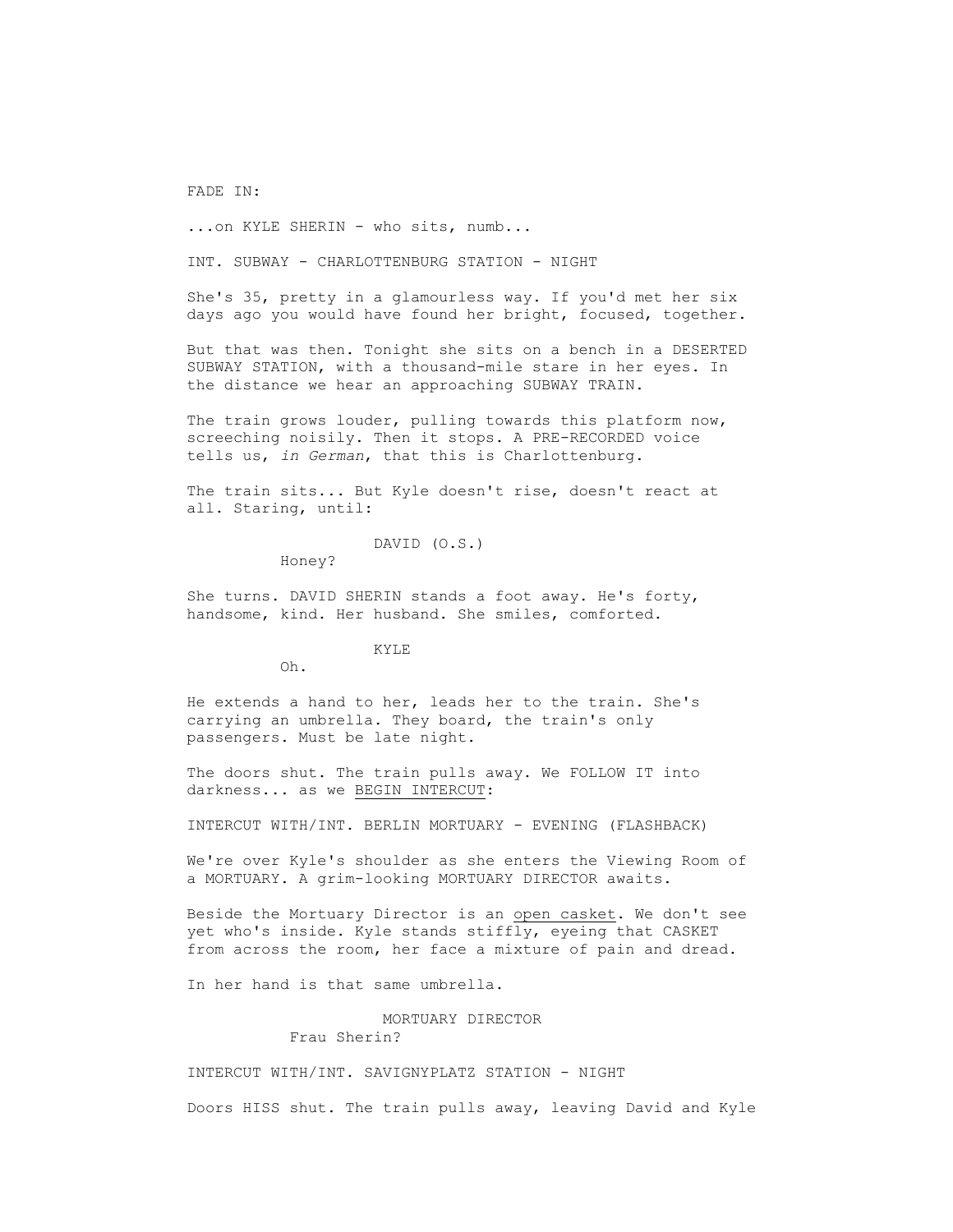in this otherwise empty station.

 It's subterranean, vast. Looks like an Escher etching. David and Kyle climb stairs, disappearing from view. We hear their footsteps trail off. CONTINUE INTERCUT:

INT. MORTUARY - EVENING - (RESUMING FLASHBACK)

Kyle stands with that Mortuary Director - and the casket.

 MORTUARY DIRECTOR (in German) Would you like a moment of privacy... before the casket is sealed?

That threw her. But she thinks she's supposed to say yes, so:

KYLE

Okay.

 Mortuary Director nods, backing out, which leaves Kyle alone in here with the still-unseen body. CONTINUE INTERCUT:

EXT. STREET - CHARLOTTENBURG, BERLIN - NIGHT

 Kyle's head rests on David's shoulder as they walk. It's a cold night; steam fogs their breath. The 20's-style buildings around us glimmer with frost and ice. CONTINUE INTERCUT:

INT. MORTUARY - EVENING - (RESUMING FLASHBACK)

 Kyle eyes her shoetops, the curtains... anything except what's inside that casket... until it's all just too much.

She hurries to the door. CONTINUE INTERCUT:

EXT. STREET - CHARLOTTENBURG - NIGHT

 Kyle and David's walk comes to an end at this APARTMENT BUILDING in Charlottenburg. David reaches for the door.

But Kyle pauses, eyeing something:

 A row of large PLANTER POTS have been cemented into this street, to keep drivers from speeding. The pots are full of soil, with bare frozen trees rising from them.

 But *one of the pots has been badly damaged*. Chunks of it are missing, much of its soil too - as if something had smashed into it at high speed.

 Kyle eyes it. Then she glances up to this building's ROOFTOP, six stories above us. Quite a drop. CONTINUE INTERCUT:

INT. MORTUARY - EVENING - (RESUMING FLASHBACK)

Kyle opens the door. The Mortuary Director stands here.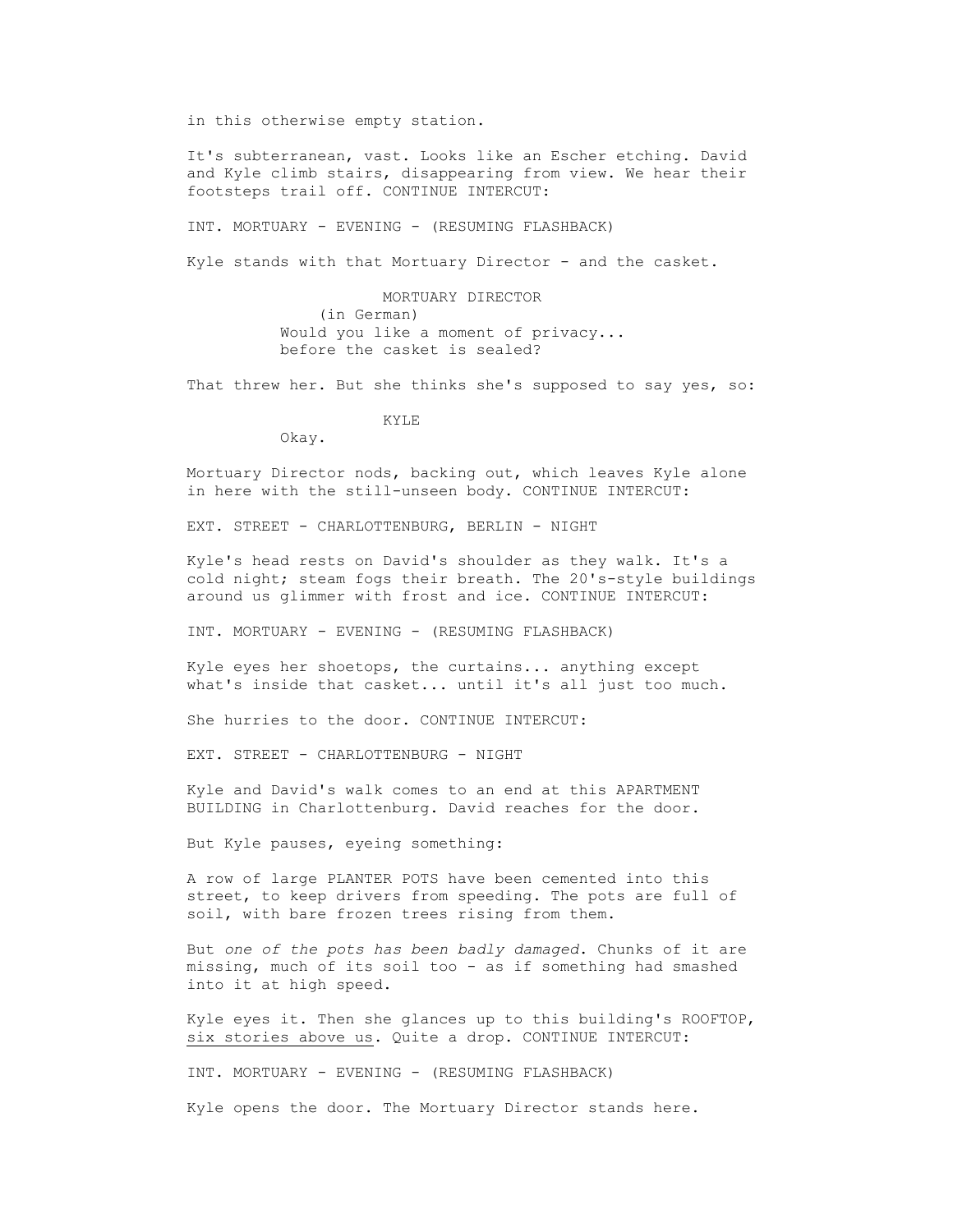## KYLE

Danke.

 Mortuary Director takes that to mean "I've said my goodbyes, thank you for the privacy." He nods. CONTINUE INTERCUT:

INT. KYLE'S APT. BUILDING - LOBBY - NIGHT

It's an old building, no elevator. David heads up the stairs.

KYLE

David?

David turns. Kyle's at the door.

 KYLE (CONT'D) Could we just... sit in the courtyard for a minute? Just a minute.

 David smiles warmly. Kyle seems so vulnerable tonight denying her would be impossible.

DAVID

Sure.

INT. MORTUARY - EVENING - (RESUMING FLASHBACK)

Mortuary Director stands beside the open casket.

 MORTUARY DIRECTOR (IN GERMAN) You need to enter your code now.

 KYLE (IN GERMAN) Is that really necessary?

 MORTUARY DIRECTOR (IN GERMAN) I'm afraid so. International Law forbids the repatriation of an unsecured casket.

EXT. APARTMENT - COURTYARD - NIGHT

 Kyle and David step out to a COURTYARD which is surrounded on all sides by the six stories of this rectangular building.

 A bench sits out here. Behind it is a bare tree, home to a few blackbirds. David brushes some snow off the bench.

 Kyle's about to sit when a SOUND jars her: those BLACKBIRDS, flying noisily away. She watches them as they go...

INT. MORTUARY - EVENING (RESUMING FLASHBACK)

 Kyle stands, immobile, as the Mortuary Director *closes the casket*, and we get our first glimpse of who's inside: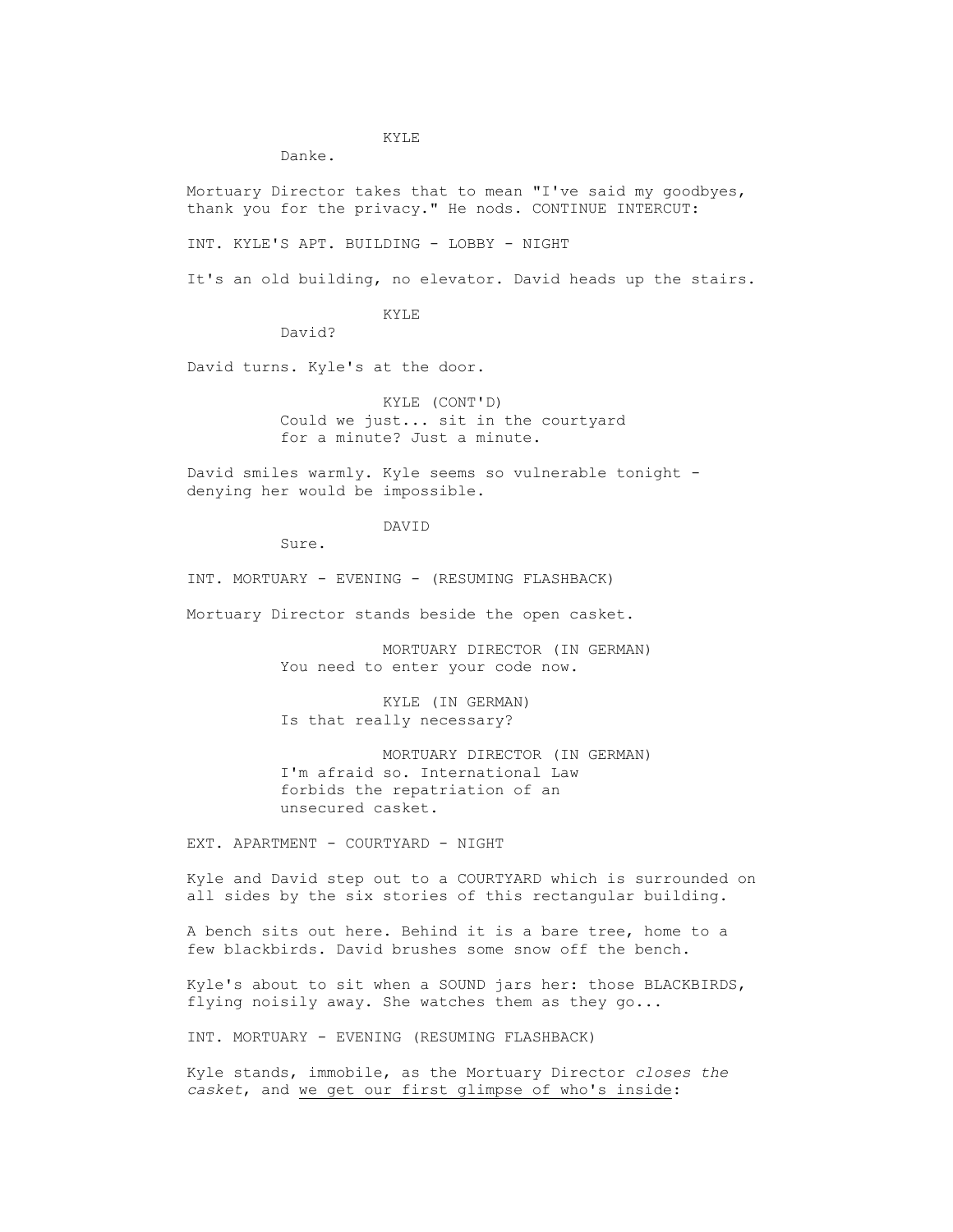...a 40 year-old man. **David**. His face heavily made-up.

 MORTUARY DIRECTOR (IN GERMAN) We did all we could. But there was some trauma, to the head.

Kyle tightens... The casket SHUTS... and David is gone.

EXT. APARTMENT - COURTYARD - NIGHT

 Kyle stands, very much alone, that same umbrella in her hand. No company. No David. A single set of footprints in the snow lead to this bench.

 Her eyes begin to moisten, but it might be from the stinging cold - hard to say. She shuts them. CONTINUE INTERCUT:

INT. MORTUARY - EVENING - (RESUMING FLASHBACK)

 There's an ELECTRONIC LOCK on the now-closed CASKET, awaiting input from her. It's blinking green.

# MORTUARY DIRECTOR

Your code, bitte.

 Kyle shakes her head, making herself function... enters six digits into the electronic lock... until the lock blinks red. END INTERCUT.

INT. KYLE'S APARTMENT - LIVING ROOM - NIGHT

 Darkness, pierced by a single lamp. We see MOVING BOXES, lots of them, in rows on a Living Room floor. High ceilings, large radiators beneath the windows, hardwood underfoot.

 ...and ten huge FLORAL ARRANGEMENTS, relegated to a corner. And an answering machine with "27 Messages" on it.

INT. KYLE'S APT. ENTRY/FRONT DOOR - SAME (NIGHT)

 A woman lingers by the front door, tears in her eyes. She is KAROLINA - 50, Polish, a nanny.

Kyle is a few feet away. The feeling couldn't be more somber.

 KYLE It's not impossible, Karolina. I've already made a few calls.

KAROLINA

Thank you.

 KYLE There are working Visas. The State Department issues them.

Karolina tries to smile, but she clearly believes that this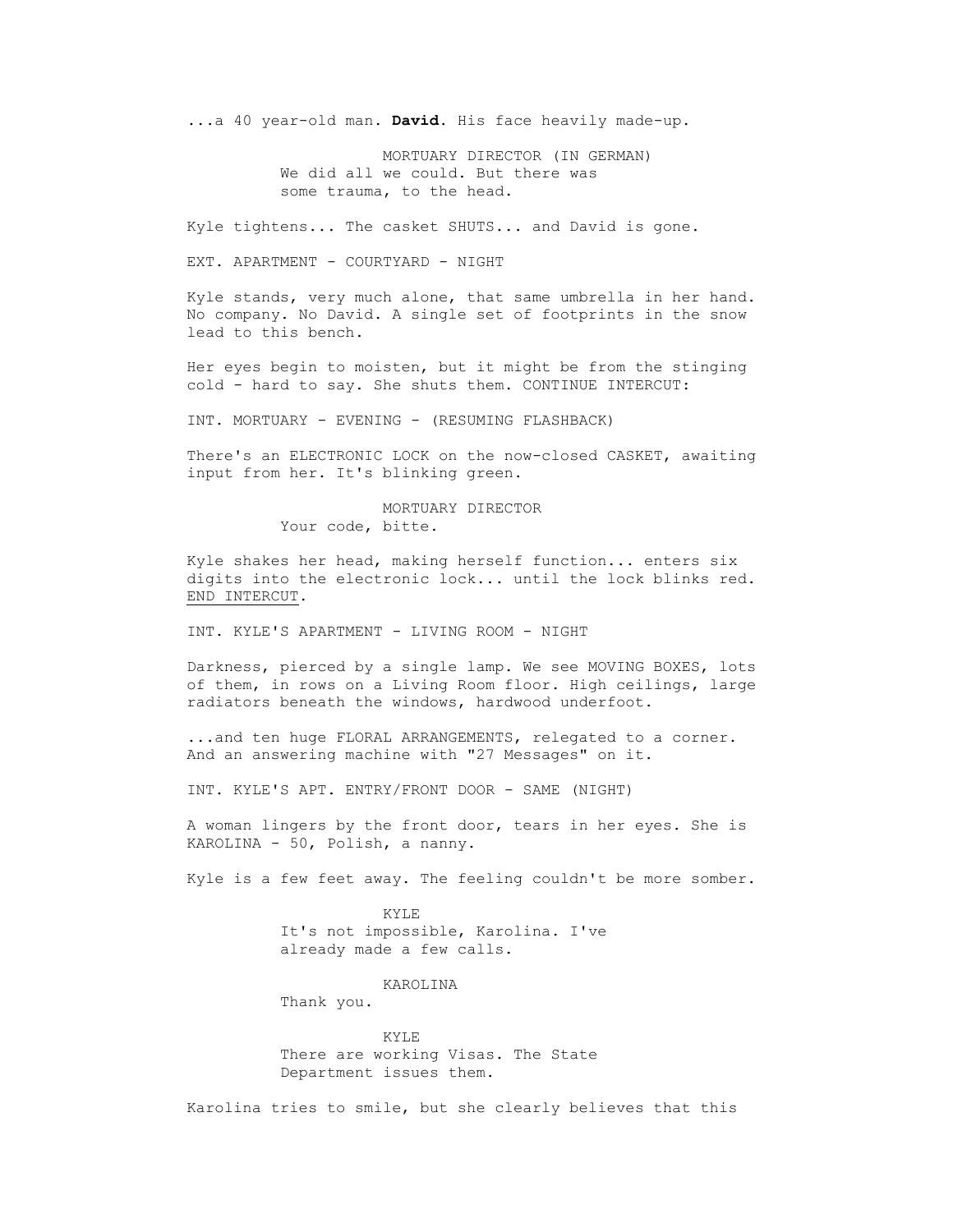is the last time she'll ever see Kyle again.

 KYLE (CONT'D) She's so attached to you.

Karolina sniffs back a tear.

 KAROLINA I am... I'm so sorry. I...

 KYLE I can reach you at your brother's, right?

Karolina nods. The moment hangs. She steps out.

 KAROLINA Please. Try to sleep tonight.

 Their eyes lock. Kyle smiles thinly. Karolina goes. Kyle pauses a moment, then shuts the door.

INT. KYLE'S APARTMENT - DEN - LATER NIGHT

 This was an office just a few days ago. A desk is strewn with files, notepads, books - all of it regarding Rudyard Kipling.

Five boxes marked "David's Research" wait. But they're empty.

 Kyle sits on the floor, her back against a bare wall... wearing that thousand-mile stare again. Just can't move.

JULIA (O.S.)

Mommy?

That was the voice of a little girl. Kyle doesn't react.

JULIA (O.S., CONT'D)

Mommy?

Now Kyle turns, as if awakening from a dream.

 JULIA, 4, stands in the doorway, wearing pajamas. In her hand is a one-armed chenille teddy-bear named Harry.

> JULIA (CONT'D) Everything's in boxes.

Kyle tries to smile, but the effort is obvious.

 JULIA (CONT'D) Is Daddy in one of them?

That cut right through Kyle.

 KYLE No, sweetheart...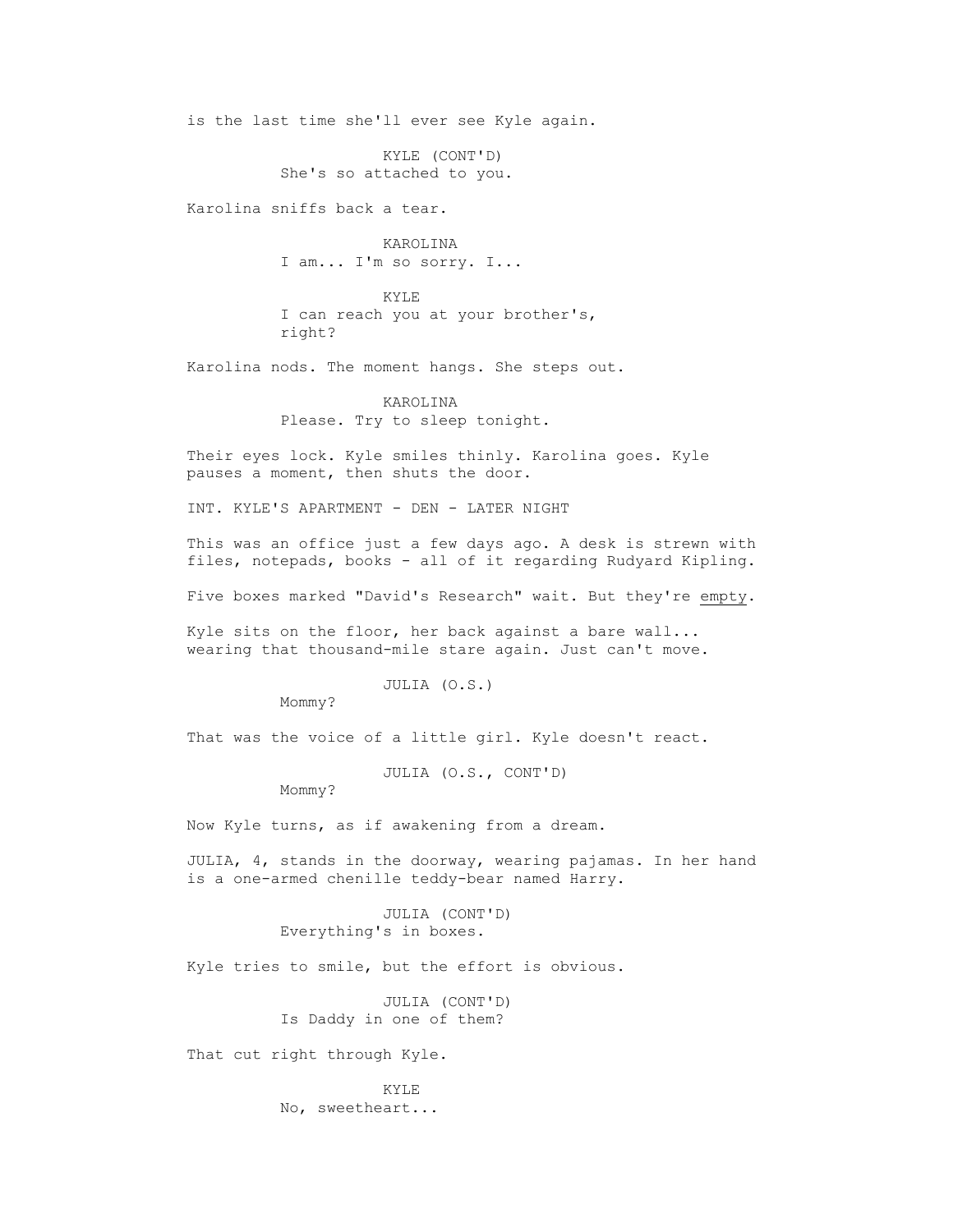INT. KYLE'S APARTMENT - JULIA'S BEDROOM - LATER NIGHT

Kyle, still dressed, lies beside Julia as the child sleeps.

 A carousel-nightlight throws moving reflections across the walls: horses and cows and cherubs, chasing one another against pale blue wallpaper. Kyle, wide awake, eyes them.

 More MOVING BOXES in here. Everything has been packed except an outfit for tomorrow: (jacket, tights, boots, etc.)

 The curtains are open. Kyle rises, careful not to awaken Julia, and crosses to them. She reaches for the curtains, then notices something, through the window:

 TWO MEN, visible across this building's courtyard. They seem to be *looking from their third story window into this one.*

 They're Middle-Eastern. Persian. Maybe Turkish - but staring right at us. Kyle shuts the curtains.

 A beat. She turns to go, then turns back - just has to look through those curtains again. She peeks out.

 Shutters have now been drawn where the Persian-looking men were standing only seconds ago. Odd...

INT. KYLE'S APARTMENT - MASTER BATHROOM - CONTINUING

 Kyle turns on a light, and crosses to a tiny make-up bag on the counter. She opens it, and pulls out a bottle of PRESCRIPTION PILLS. Klonepin. For anxiety.

She swallows two and leaves without looking in the mirror...

INT. KYLE'S APARTMENT - LIVING ROOM - NEXT DAY - (3 P.M.)

The apartment's empty. Sheets cover pieces of furniture. Those floral arrangements remain unclaimed on the floor. We hear the sounds of a WINTER STORM outside. Whipping wind.

INT. JULIA'S ROOM - SAME

Stripped bed, bare dressed, nothing else. The boxes are gone.

INT. DAVID'S OFFICE - SAME

 "David's Research" remains unpacked, the boxes empty. Through the window we now see the WINTER STORM raging out there.

INT. KYLE'S APARTMENT BUILDING - STAIRS - SAME (3 P.M.)

 Kyle, bundled for weather, trudges down stairs carrying THREE HUGE SUITCASES, heavy as hell. Her eyes are red from lack of sleep; her head feels foggy.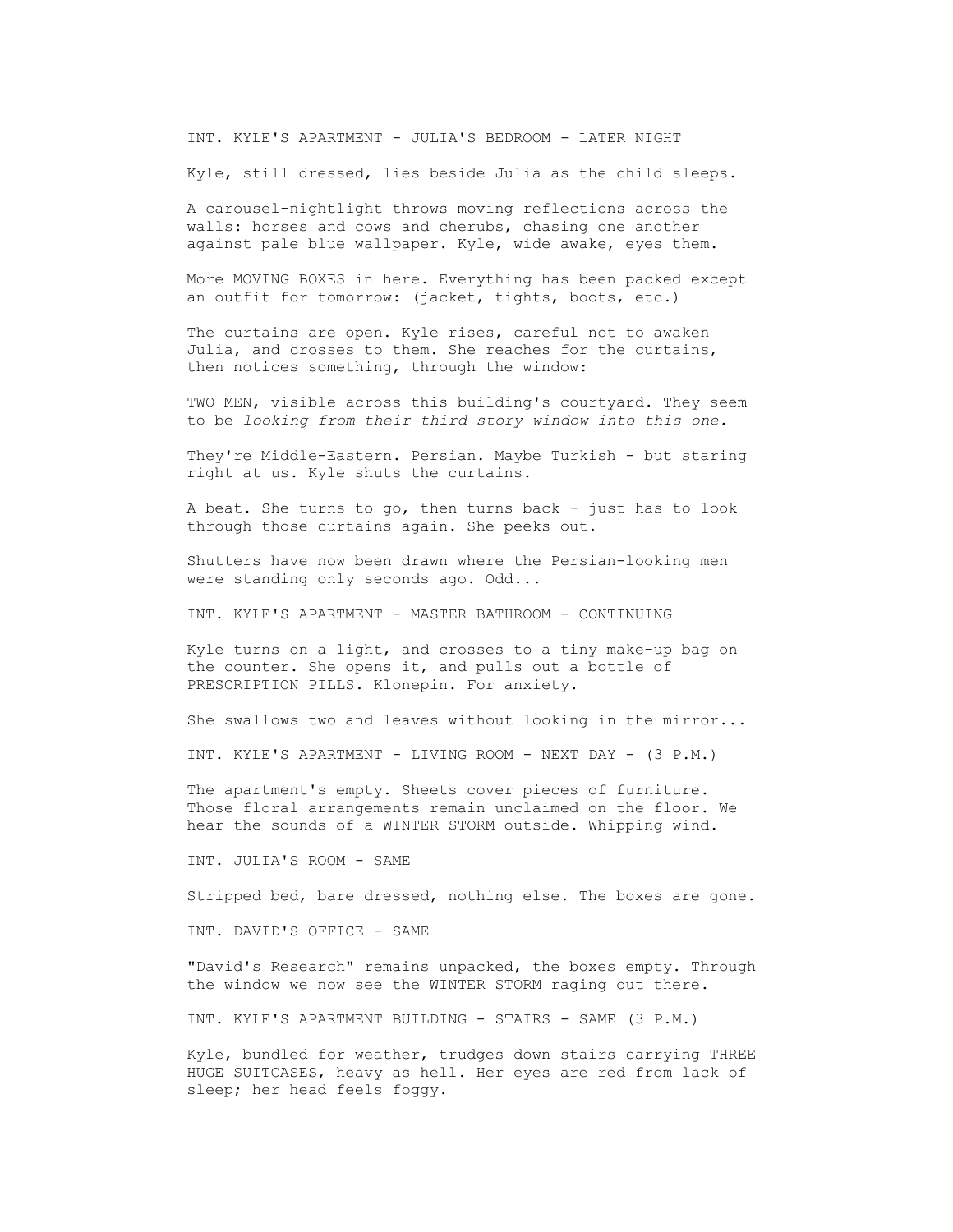Behind her we hear a sound: THUMP, THUMP, THUMP - its source unknown to us. Kyle continues on, almost sleepwalking.

INT. KYLE'S APT. BLDG. - SECOND FLOOR LANDING - CONTINUING

 She hits a TIMER SWITCH on a hallway light. It brightens. Again we hear the THUMP, THUMP, THUMP. Kyle turns.

 ...as Julia rounds a corner, half a flight of steps above Kyle, emerging from shadow. Julia is carrying her BACKPACK, which is hitting each step. Hence the thump, thump, thump.

> KYLE Doin' okay, Jules?

Julia mumbles an "uh-huh."

 KYLE (CONT'D) Almost there, Sweetheart.

INT. KYLE'S APARTMENT BUILDING - LOBBY - MOMENTS LATER

 At last, they're down the steps. Kyle releases the suitcases; feeling her arms relax. Julia reaches the last step and drops her pack, sighing exaggeratedly. Kyle finds that pretty cute.

Kyle turns, heads for the door, but:

JULIA

Mommy?

 Kyle looks back, and realizes that Julia isn't following. The kid has frozen in her tracks, right by the stairs.

> JULIA (CONT'D) I don't wanna go out there.

 We can't tell what's scaring Julia so. Through lobby doors we see that huge SNOWSTORM. And a waiting car. And a DRIVER.

And that badly-damaged PLANTER POT. Kyle's eyes soften.

 KYLE It's okay, Honey. I promise.

> JULIA I don't wanna go out there. I'm scared.

Kyle pauses, eyeing her little girl...

 KYLE What if I hid you? Would that be okay? (Julia doesn't understand) On my shoulder, under my coat...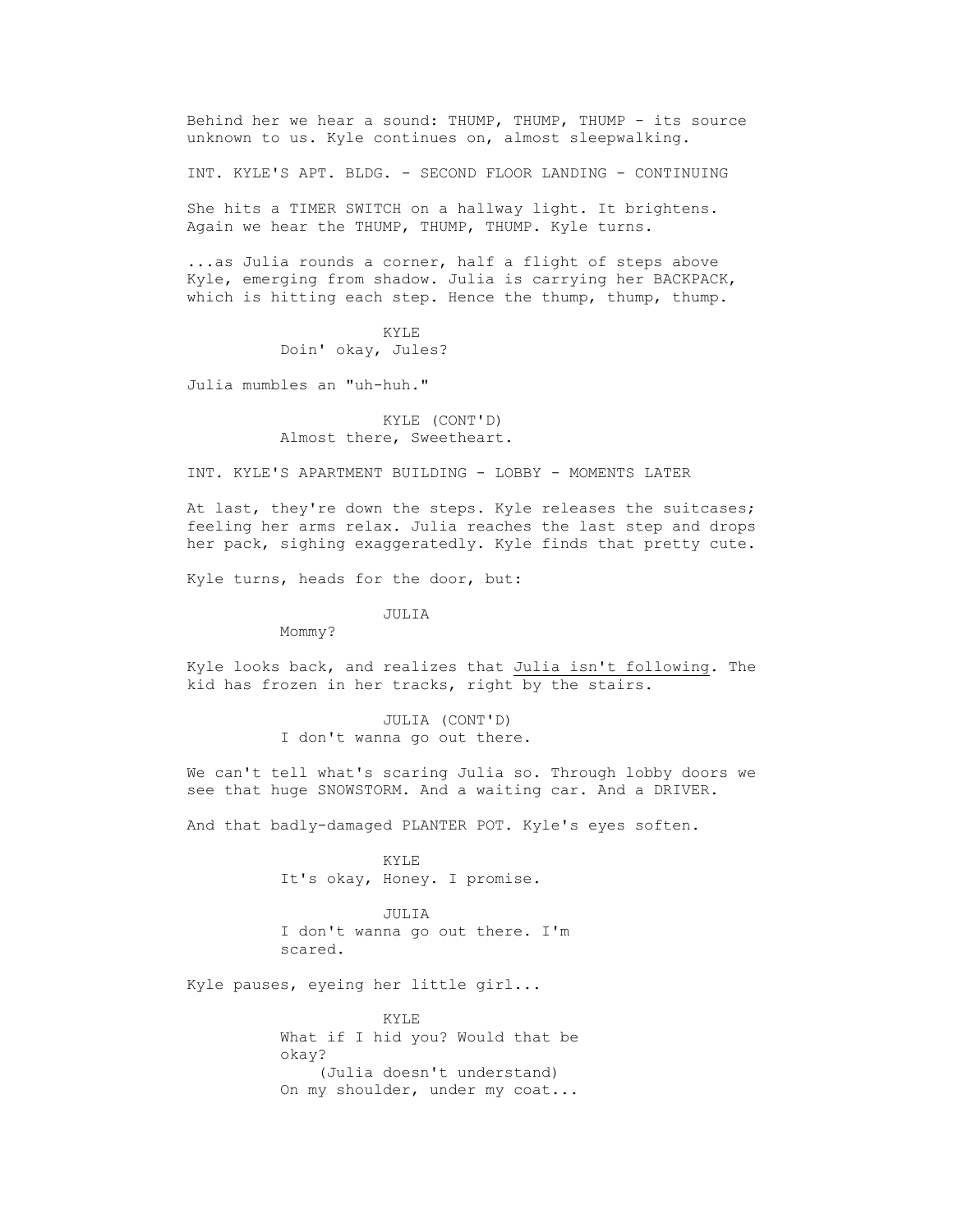JULIA The whole way?

KYLE

Whole way.

Julia thinks about it... then nods.

EXT. KYLE'S STREET - HIGH ANGLE - CONTINUING

We are across the street, at rooftop height, as Kyle carries Julia, hidden under that overcoat, to the car. The buildings on this block surround them like walls in a room.

INT. THE CAR - CONTINUING

 Kyle straps Julia into a CARSEAT. Behind them, their Driver shuts the trunk.

> KYLE Hey, look what I brought.

Kyle pulls two GROOVY GIRL DOLLS from her bag.

 KYLE (CONT'D) They're your favorite ones, right?

 JULIA They're okay.

 Kyle shrugs, humbled. The Driver starts the car; it pulls away. Kyle's head turns as that cracked PLANTER POT passes by, almost close enough to touch.

FADE TO BLACK

...and come back in on a HIGH-ANGLE of the Berlin Airport.

EXT. BERLIN AIRPORT - HIGH ANGLE - ESTABLISHING

 Dense clouds, heavy snow... and not a single flight taking off or landing. From up here the stillness almost makes the airport look like a photograph.

INT. BERLIN AIRPORT - TERMINAL - 4 P.M.

 We're tight on a HUGE BOARD listing DEPARTURES and ARRIVALS. Every listed flight has been delayed or cancelled.

 Kyle stares at the board. Her PAN-WORLD flight to JFK has been pushed until 7 p.m. That worries her.

 Around her we see frazzled travellers, long lines, swelling counters - and all of it watched over by SOLDIERS, armed and grim. Welcome to Post 9/11 travel.

A LADY passes by, carrying a LEASH. At the other end of the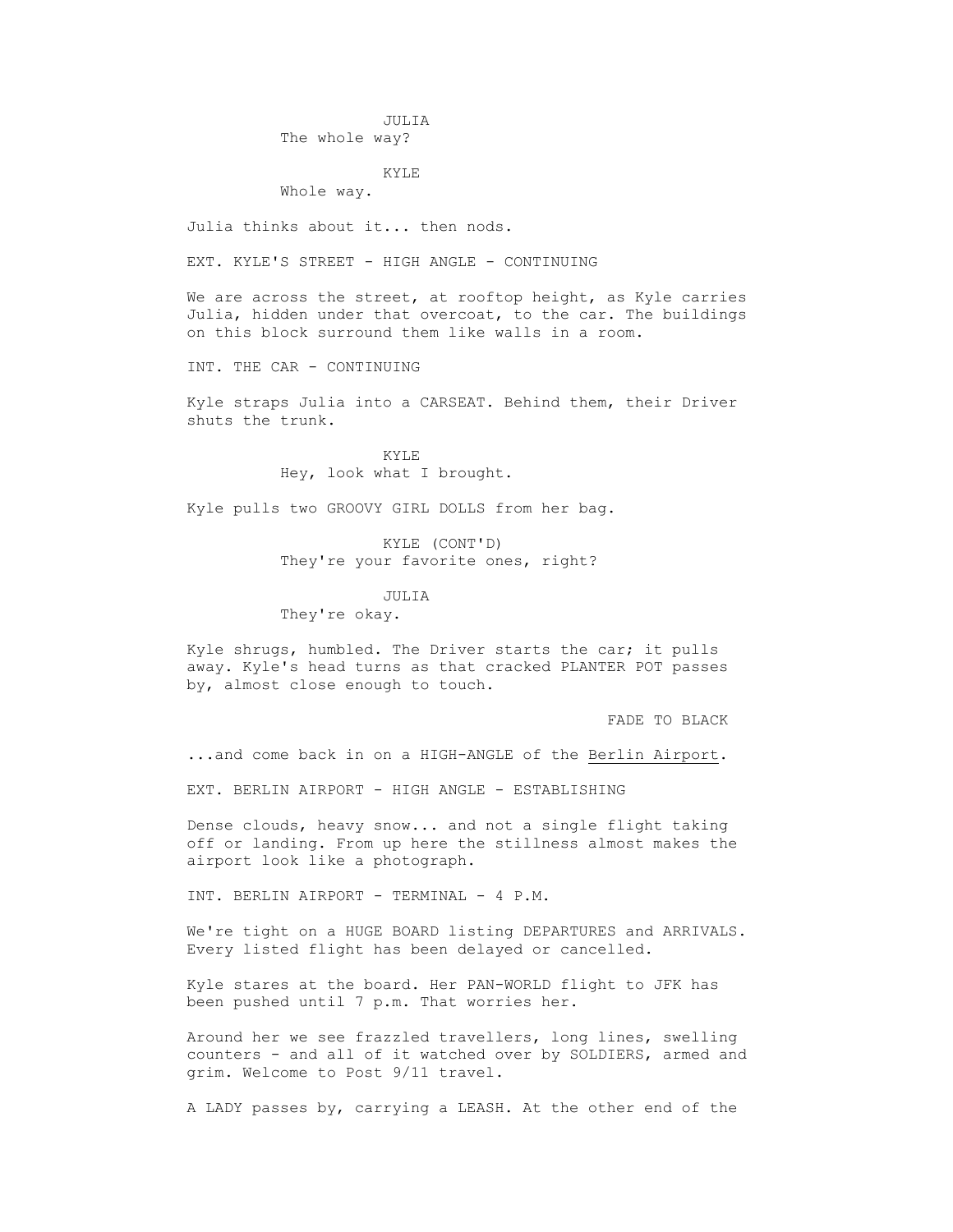leash is not a dog but her two CHILDREN. That gets Kyle's attention. She turns, to point it out to Julia...

...But Julia's not beside her.

KYLE

Julia?

 Kyle swivels quickly, eyes darting. She sees strangers, couples, foreigners, adults. But nobody kid-sized. Travellers pass by her, obscuring her view. A small panic flutters through her... She turns again:

 There's Julia, over by a MAGAZINE/SUNDRIES STAND, staring at a rack of candy, holding Harry the one-armed teddy-bear.

Kyle lets out a sigh, surprised by how panicked she'd felt.

INT. BERLIN TERMINAL - MAGAZINE STAND - CONTINUING

 Kyle hurries over, pushing the "Smart-Cart" bearing her three huge suitcases.

> KYLE (firmly) Julia.

Julia turns, recognizing the "mad" tone in Kyle's voice.

 KYLE (CONT'D) What'd I tell you about wandering away from me in a public place?

JULIA

I was hungry.

**KYLE**  Doesn't matter. You scared me to de-- (stops herself) You got me really worried.

JULIA

Sorry, mom.

She meant it. Kyle softens.

 KYLE It's okay. What kinda snack do you want?

INT. AIRPORT - BAGGAGE HANDLING - 5 P.M.

Darkness. A rattling sound. Then we emerge into light.

 ...as Kyle's THREE SUITCASES come off a conveyor belt. A TURKISH BAGGAGE WORKER puts them on another belt, heading for an X-RAY MACHINE. (Every piece passes through it.)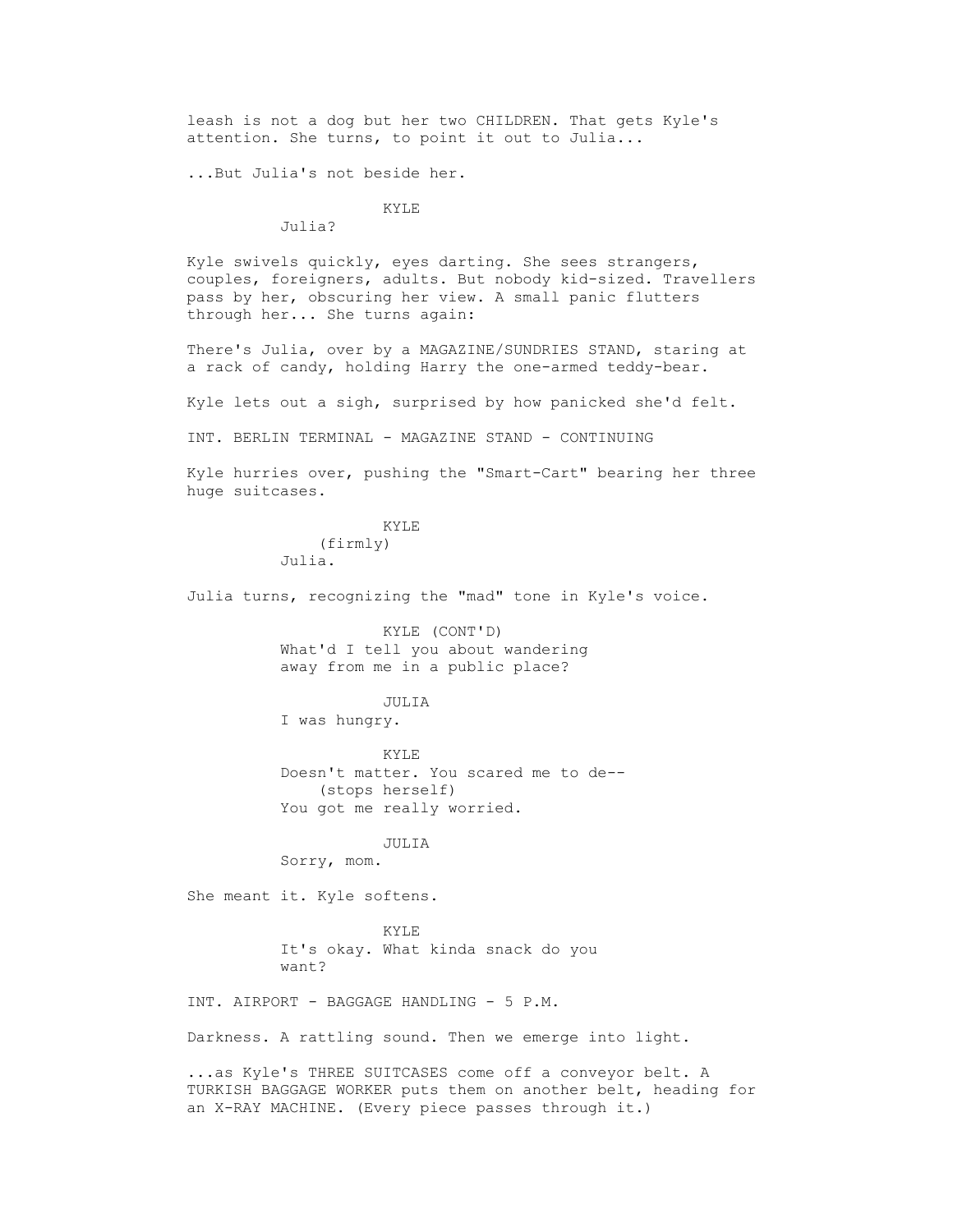More soldiers patrol down here. Bomb-sniffing DOGS too.

INT. TERMINAL - APPROACHING METAL DETECTOR - 5 P.M.

 Kyle stands, bleary-eyed, in a line approaching a METAL DETECTOR. Beside her, Julia eats a muesli bar and sips some juice, her BACKPACK on her back.

 The chatter around them is about cancelled flights, airport closures, weather. And security, of course. Kyle's eyes close, for just a second. She shakes herself awake again.

 Above is another DEPARTURES/ARRIVALS board: Pan World 83 to JFK just got pushed again. **7:30 p.m**. Shit.

They reach the front of the line.

INT. TERMINAL - AT THE METAL DETECTOR - CONTINUING

 Julia's got that backpack. Kyle has a soft-sided computer bag, and their bag of snacks from that sundries stand.

> KYLE (CONT'D) Put your bag on the belt, Honey. (Julia hesitates) Don't worry. It'll come out the other side. Mommy's bag goes through too.

 Julia will send the backpack through, but not with Harry inside. She pulls the bear out. Kyle looks to the METAL DETECTOR GUARD: "Is it okay?" The Guard shrugs.

 Julia passes through. No beep. She kisses Harry, then notices the TV-sized X-RAY MONITOR on which she can see the x-ray of her own backpack. Pretty neat...

> METAL DETECTOR GUARD #2 (IN GERMAN) Please turn on any electrical devices.

 Kyle nods, opens up her carry-on. Inside is her LAP-TOP. But she's also got her overcoat, and a pullover. And all of Julia's cold-weather gear. This might take a minute or two.

> KYLE Stay where I can see you, Jules.

 Behind Kyle is a SENEGALESE WOMAN, roughly sixty, waiting patiently with a small child.

> KYLE (IN GERMAN) (to Senegalese Lady) You can go ahead, if you want.

 The Senegalese Woman smiles, nodding to the CHILD to go ahead. They pass toward the metal detector as Kyle steps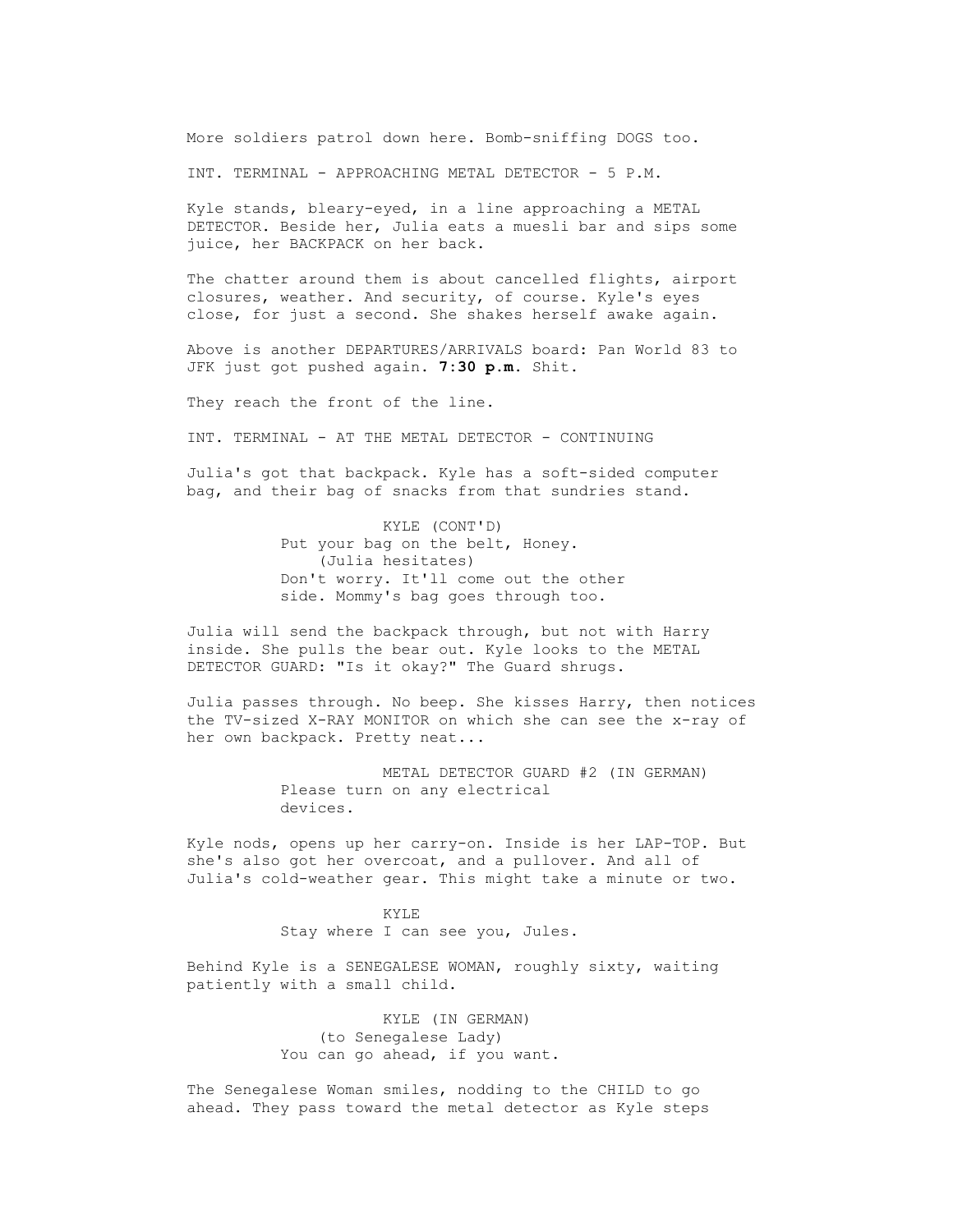aside, turning on her lap-top for the Guard.

 The Guard nods, satisfied. Kyle shuts down her lap-top, sends her carry-on through, and passes through the metal detector.

...where she BEEPS. Great.

 METAL DETECTOR GUARD #1 (IN GERMAN) This way, please.

 Kyle looks to Julia, who remains transfixed by the x-ray screen. Kyle heads for a row of chairs nearby.

> KYLE It's just a second, Honey. They have to check something.

 Julia shrugs, happily watching the x-ray of another carry-on bag as it passes through.

> METAL DETECTOR GUARD #1 Shoes off, please.

 The inspection begins, that Guard's WAND being waved over Kyle and all her clothing. She slips out of her shoes.

 To Kyle's right are TWO LIBYAN MEN, also being searched. The GUARDS seem a bit more curious about these guys.

INT. TERMINAL - DEPARTURE GATE - 7:15 P.M.

 Kyle stands at a window. Outside, framed by the blowing snow, is an AIRJET: an enormous beast, bigger by far than a 747. Various tarmac vehicles service it, dwarfed by its size.

> JULIA (O.S.) It's so big.

Julia's by Kyle's side, her nose pressed against the glass.

**KYLE** The biggest.

> JULIA What kind is it, mom?

> KYLE An Airjet. Brand new.

 JULIA Did you make it?

 KYLE Just some of its systems.

 Then Julia sees something that makes her four year-old eyes go wide: two GROUNDS CREW GUYS on the wing of this giant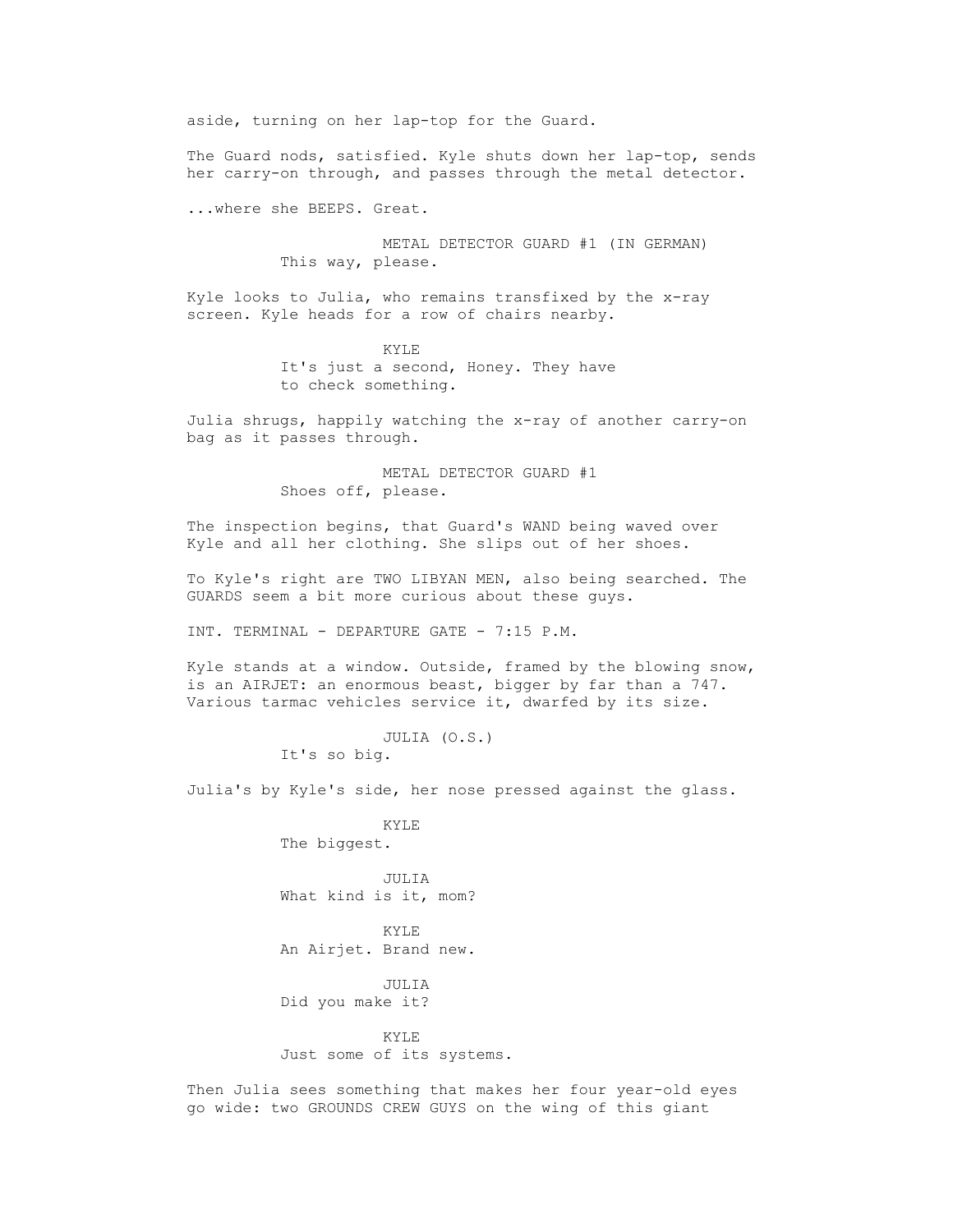plane, fueling it. They're 30 feet off the ground.

 JULIA What if they fall?

 KYLE Don't worry. They're not gonna fall.

> JULIA But they could...

 Kyle gets the inference. She squeezes Julia's hand. Then she hears a P.A. VOICE behind them announcing that it's PRE- BOARDING TIME. "Passagiere mit Kleinkindern," etc.

> KYLE That's us. Got your ticket? (Julia taps her backpack) Let's go.

They head for the jetway, a few passengers ahead of them.

CUT TO:

INT. AIRJET - MAIN DECK - LEFT AISLE - NIGHT

 We're tight on a "Welcome to Airjet!" video. In it, *faces of every ethnicity morph into one another* as they tell us about the multi-national teamwork that made this plane possible. "Enjoy your flight" in 25 different languages.

 We PULL BACK... taking in the 370 seats on this Main Deck, all EMPTY now. The Airjet is a monster. Unfueled it weighs 626,000 pounds. 17 galleys. 17 lavatories. Huge. Vast. With that "welcome to Airjet!" Video playing on every seatback.

 ...and we've only seen *half* of it yet. We CRANE UP... through the ceiling of the Main Deck, into:

INT. AIRJET - UPPER DECK - LEFT AISLE - CONTINUING

 ...now we're in the UPPER DECK, which boasts *another* 210 seats: 96 Business, 114 Coach - all of them EMPTY, all of them playing that same "Welcome to Airjet!" video.

 We PUSH IN... as Kyle emerges from a STAIRWAY connecting the two decks, with Julia over her shoulder. They're the first two passengers to board. It's like being the only two people in the Superdome.

Kyle finds Row 24, and gestures to 24A, the window seat.

 KYLE That's your seat, Sweetie.

 Julia slips into it, dwarfed by it, as Kyle pulls items from Julia's BACKPACK: the muesli, the orange juice carton, some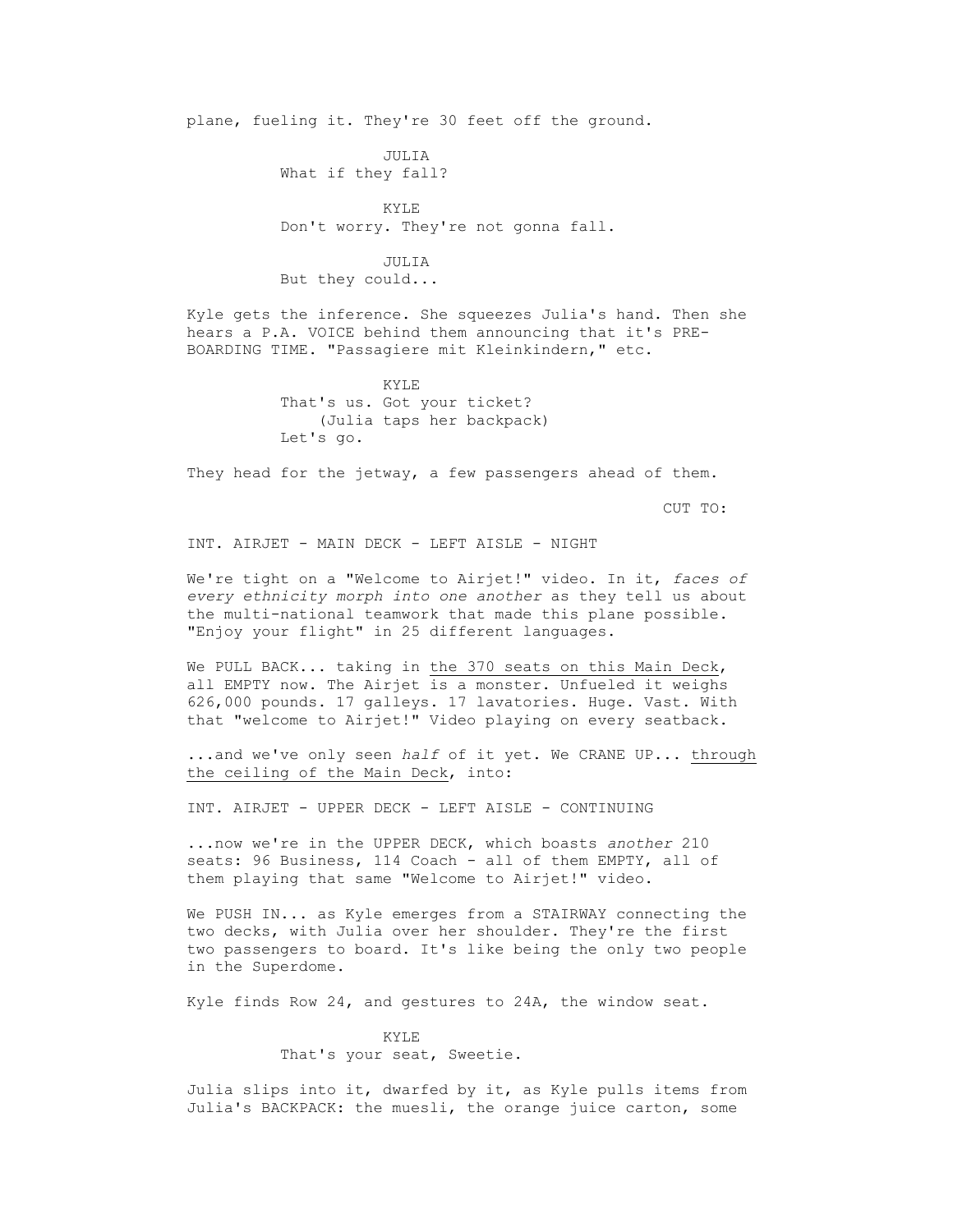Dr. Seuss books, the Groovy-Girls dolls.

 Then, thinking better of it, Kyle puts the dolls back into the backpack, and throws the backpack into the overhead bin, beside her own carry-on.

 Other voices begin to filter in now - more families with children. The voices of one family grow nearer to us:

> APPROACHING BOY I'm taking the window.

 APPROACHING GIRL I'm taking it.

 That's a ten year-old American kid and his sister, who are on their way down this aisle, parents in tow. They continue:

APPROACHING BOY

Dad said.

 APPROACHING GIRL Did not. He said you had the aisle.

APPROACHING BOY

Shut up.

 APPROACHING GIRL You shut up.

 THEIR FATHER Both of you shut up!

 Let's call this bunch the LOUD FAMILY. The boy is named RHETT. His eight year-old sister is BRITTANY. Mom and Dad will be known to us as MR. and MRS. LOUD.

Kyle, seated in 24B now, eyes the Lauds as they near us...

 RHETT ("APPROACHING BOY") I had the middle the whole way here.

 BRITTANY ("APPROACHING GIRL") Did not. We switched over Greenland.

MRS. LOUD

Bobbbb...

 MR. LOUD Awright, kids. You heard your mom.

 Meanwhile, Julia spots something on the floor, something shiny - it's a kid's TOY, an airplane, three inches long. Julia slips out of her seat and grabs it, as:

> RHETT You don't even know where Greenland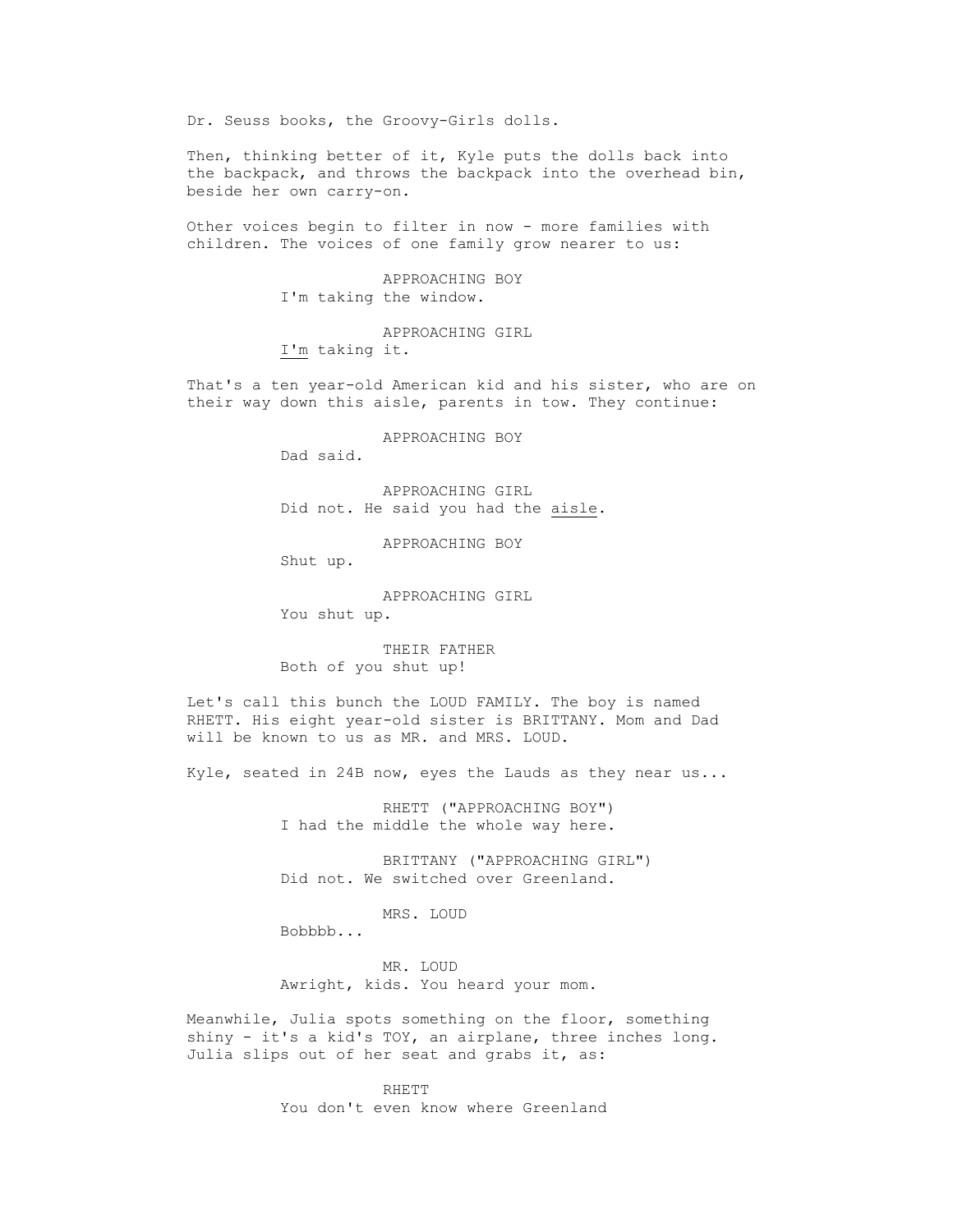is.

## BRITTANY

Dadddddd.

Maybe they'll go right past us. Ten rows away would be nice.

 MR. LOUD Okay. We're Row 23. Now how're we gonna work this out?

 Rhett dives for the window seat in Row 23, directly in front of Julia's seat.

BRITTANY

Daddddddd!

 MR. LOUD That's nice, Rhett. Very bigbrotherly of you.

 RHETT Why's she get everything all the time?

Eight hours with this bunch... Great. The Louds settle in.

 Kyle looks down at Julia, who remains on the floor, playing with that toy airplane now:

> KYLE Want some juice, Sweetie?

### JULIA

No, thanks.

 Kyle sits back, sighs. We're on board. We're leaving Berlin. It's going to be okay.

INT. AIRJET - MAIN DECK - MINUTES LATER

 280 PASSENGERS are on this deck now: Germans, Czechs, Poles, Americans, Asians, settling in. The back five rows are empty.

INT. AIRJET - UPPER DECK - ROW 24 - SAME

 There are roughly 120 PEOPLE filling this deck's 210 seats, leaving the back ten rows of this deck completely EMPTY.

 The TWO LIBYAN MEN Kyle saw at the metal detector settle into Row 17. Two other MIDDLE-EASTERN MEN take seats in Row 16. Kyle notices them, then judges herself for doing so.

 Julia is still at Kyle's feet, having made a "FORT" down here from a blanket and two pillows. She plays with her bear and that little toy airplane.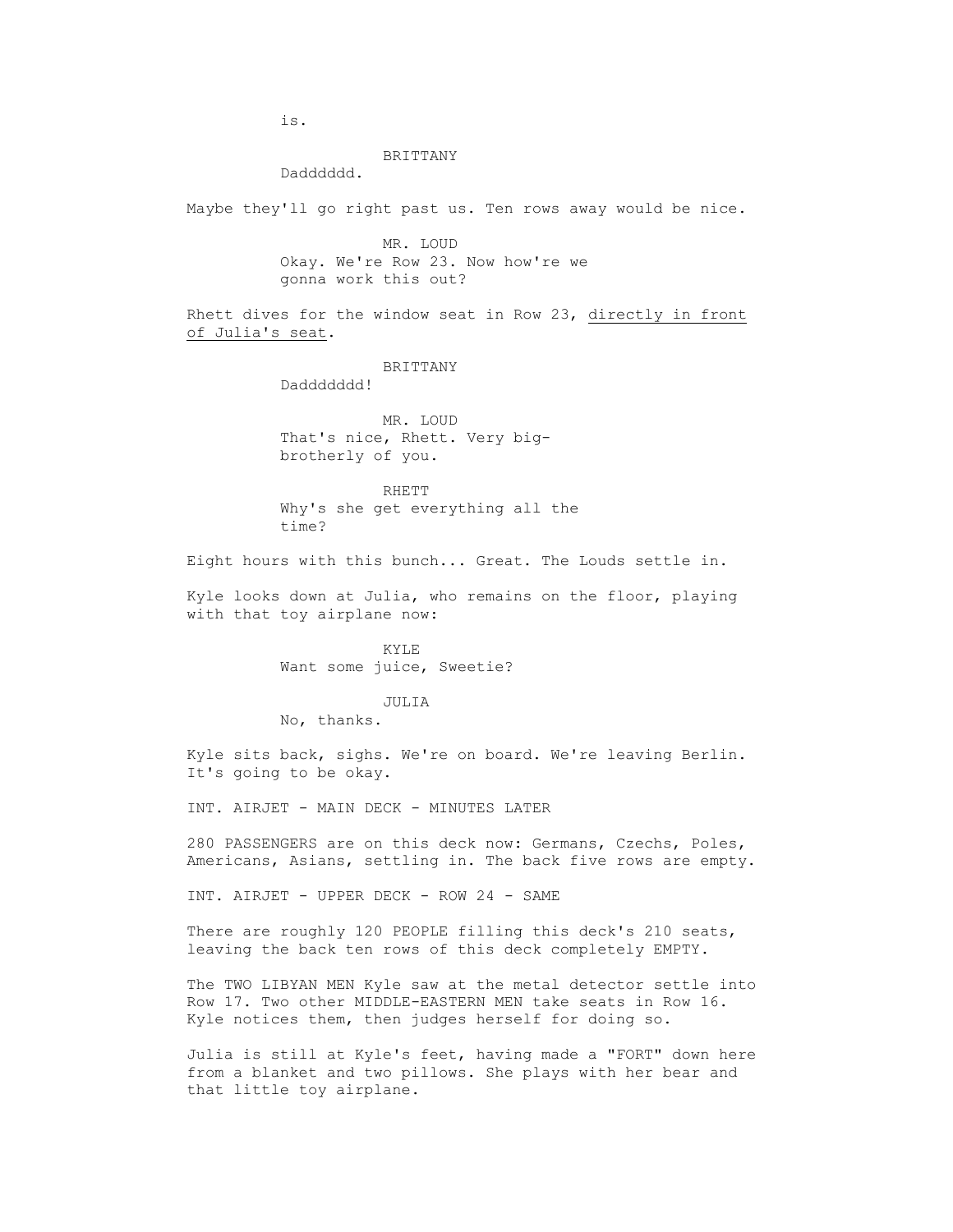One row up, Rhett and Brittany begin SLAPPING EACH OTHER with their in-flight magazines.

BRITTANY

Stop it!

 RHETT I'm not doing anything.

MRS. LOUD

Bob...

 MR. LOUD (at the kids) Have a heart, okay? You know how Mom feels about airplanes.

A beat. They look pretty sheepish.

RHETT/BRITTANY

Sorry, Mom.

 24C, beside Kyle, remains empty. Across the aisle, seat 24-D is also empty, but one row back, in 25-D, is a stocky guy in an ugly sweater. This is GENE CARSON, 45, American.

 Carson eyes the Loud kids, then waves over a Flight Attendant (STEFAN, 28, German.)

> CARSON Got two questions for you: What're the movies? And how loud do these headphones go?

 That was Carson's way of joking with Kyle about the nightmare family in the next row. Kyle grins, getting it.

> STEFAN Never quite loud enough.

 Stefan continues down the aisle... just as Rhett gets one last slap in on Brittany. Carson sighs. looks to Kyle.

> CARSON Those back rows are starting to look pretty attractive.

Kyle breathes out a smile, noting the ten empty rows.

INT. AIRJET - UPPER DECK - COACH GALLEY #1 - SAME

 Stefan enters, greeting MIKE, ESTELLA, and FIONA - three more Flight Attendants.

> STEFAN Could be some high-maintenance in Row 23.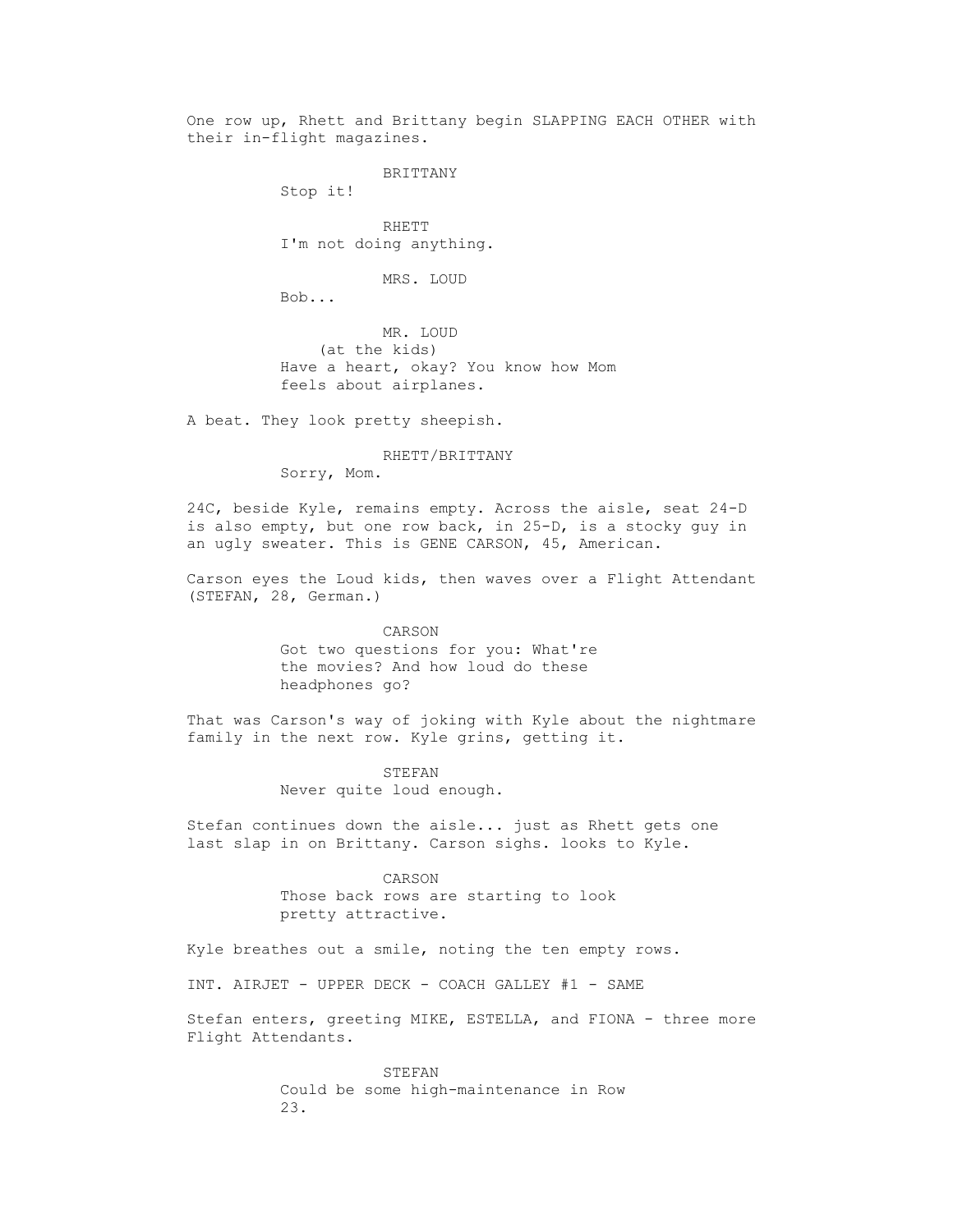ESTELLA I heard them. MIKE The people two planes away heard them. Knowing laughs all around... but Fiona's smile is a bit thin. MIKE (CONT'D) (re: Fiona) Hey. Somebody tell the new kid - it's okay to laugh about the passengers. ESTELLA Honey, it's okay to hate the passengers. The Flight Attendants laugh. Estella nudges Fiona and she relaxes a bit, laughing. INT. AIRJET - FLIGHT DECK - SAME Captain MARCUS RICH, (42, English, all-business), and Co- Pilot WALTHER KAUFMAN, (blond, German, friendlier.) **RICH**  They just shut down Frankfurt. KAUFMAN Thank God we aren't going to Frankfurt. RICH We may not be going anywhere.

> Kaufman nods knowingly. Then a blast of DE-ICING SOLUTION shoots out at them from a CREW on a motorized cherry-picker.

EXT. TARMAC - APRON - SAME

 The cherry-picker moves the DE-ICING CREW in their haz-mat winter gear, toward the wing. Below, CARTS bring LUGGAGE to a BELT LOADER which feeds the luggage into the Airjet's holds.

INT. UPPER DECK - ROW 23/24 - SAME

Stefan passes by, doing a head count, as we hear:

 RICH (THRU P.A. SYSTEM) Good evening, Ladies and Gentleman, this is your Captain speaking. We've just received clearance to push away from the gate. Should be off the ground shortly.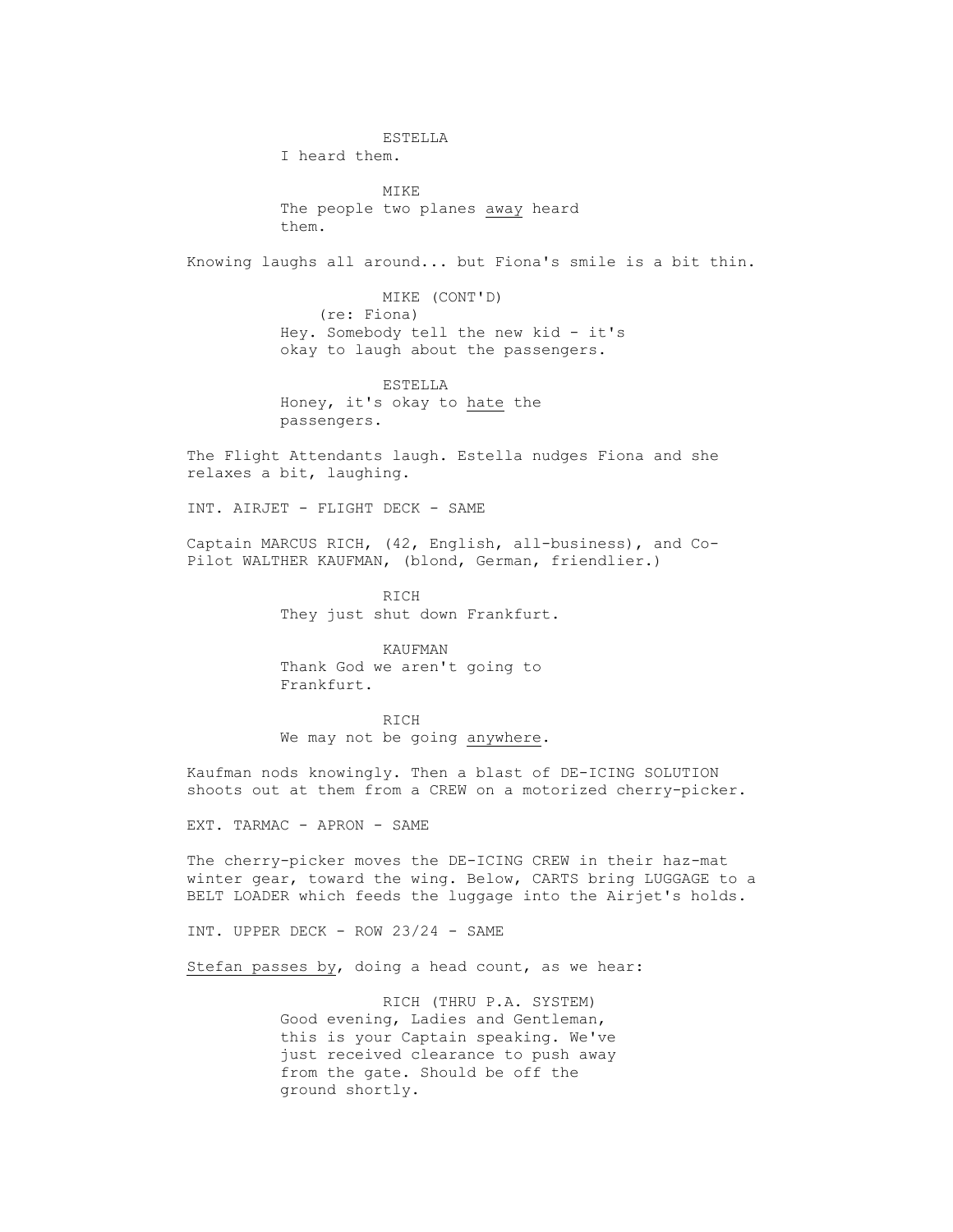Mrs. Loud tightens. Her husband strokes her hand. Stefan adds them to his headcount, then breezes by Kyle's row - where Julia continues to play on the floor, inside her "fort." Just then, a loud SOUND - coming from outside Julia's window, nearly sends Mrs. Loud out of her seat.

> MRS. LOUD Bob? Bob? What was that?!

 It was a sheet of ICE, sliding off the wing. Julia pops up from her fort to find that DE-ICING CREW, at work.

> MR. LOUD (O.S.) I dunno, Honey. But I'm sure it's nothing to worry about.

Julia looks to Kyle, who leans in:

 KYLE They have to knock the ice off the wings, or the plane's too heavy.

 That was good enough for Julia... but Mrs. Loud didn't hear it, and she's looking pretty anxious.

> JULIA You should tell her, mom.

> > KYLE

Huh?

 JULIA Maybe if you told her about your job she'd feel safer.

 Kyle pauses, touched. For a fleeting moment it's almost possible to forget the tragedy that just floored them both, only days ago. Then a huge reminder rolls toward them...

 It's a FORKLIFT, approaching the Airjet, bearing a single piece of cargo: David's CASKET.

The forklift nears the forward hold of this Airjet, then vanishes from our view.

Julia's face just drops. That's her dad in there. Kyle sighs.

 KYLE You just sleep, Sweetheart. When you wake up we'll be somewhere else.

 JULIA Daddy too?

 KYLE Yeah. Daddy too.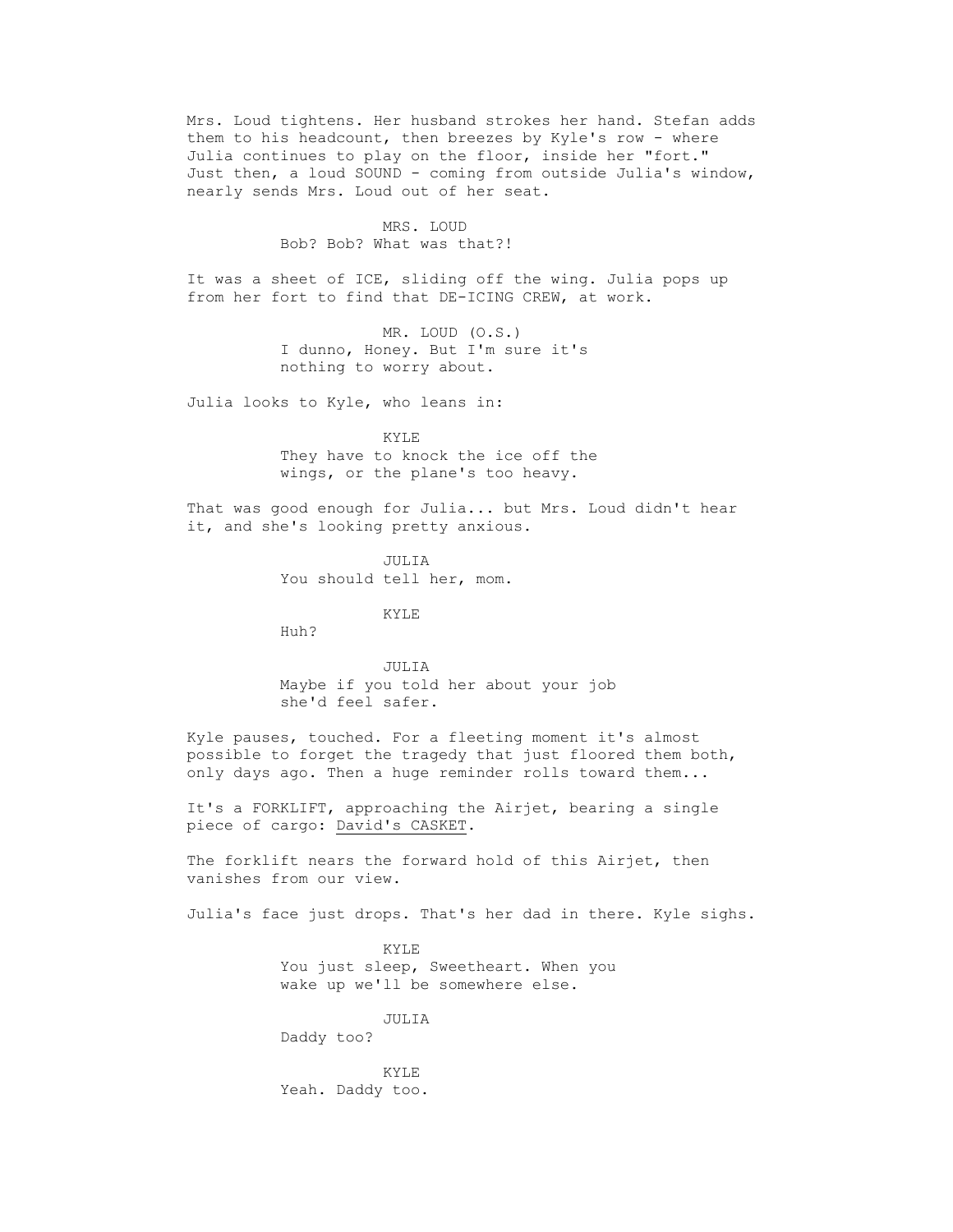Julia looks out her window, lost.

 Then she steams that window up with her breath, and draws a little heart in the steam, with her finger.

A tiny, clumsy heart. Kyle's too touched to speak.

 Julia rests her head against Kyle's shoulder. Kyle covers her with that overcoat again.

EXT. BERLIN AIRPORT - RUNWAY - NIGHT

The Airjet thunders down the runway, visibility near zero.

INT. AIRJET - MAIN DECK - SAME

 We DOLLY DOWN THE AISLE as the plane rumbles. Some passengers read, or listen to music. Some are already asleep.

Then the nose rises powerfully, into that heavy weather, and we detect the signs of strain on some faces.

INT. AIRJET - UPPER DECK - ROW 23/24 - CONTINUING

 Mrs. Loud is just about hyperventilating with fear - mumbling about the climb's being too steep.

That makes Julia a bit uptight, so:

 KYLE Hey, how'd ya like to have a whole row to yourself?

## JULIA

Huh?

 KYLE Last couple rows are empty. We could take a couple seats each. Would ya like that?

 Julia half-smiles. Kyle gives her a confident grin. We HOLD on them for a moment, as the plane continues its climb. That orange juice carton trembles on an empty seat...

Then we DESCEND... through the floor of this cabin...

...into the Main Deck, then through *its* floor, into:

INT. AIRJET - FORWARD HOLD - SAME

We're in the belly of the plane now, mid-takeoff.

 This hold is 60 yards deep, 25 yards wide, seven feet high, packed tight with LD-3's (LUGGAGE BINS, five-feet tall, five feet wide, eighteen abreast.)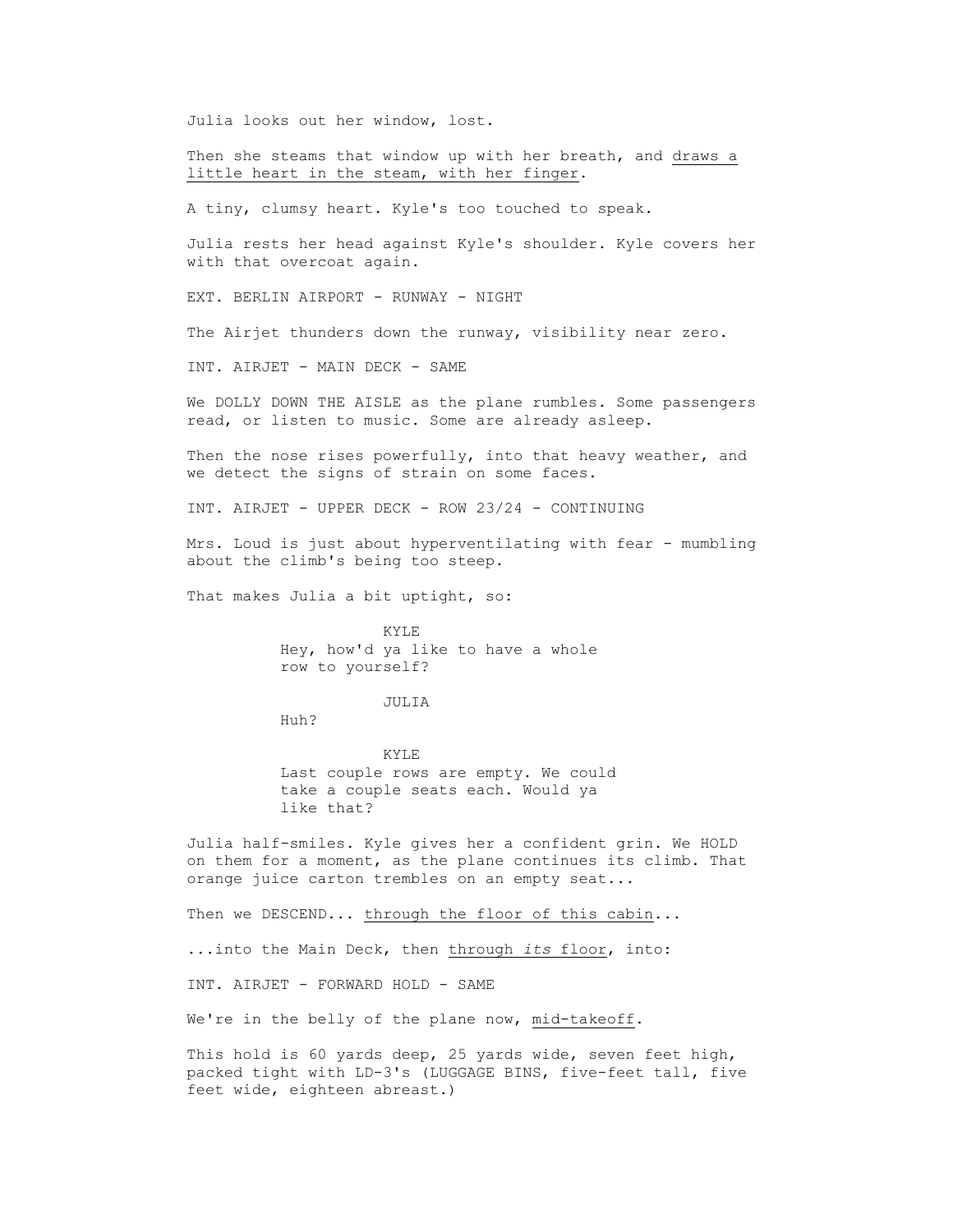We DOLLY THROUGH the hold, finding row after row of them. Then we find a Mercedes sedan, on a pallet, protected by a metal superstructure. Then another row of square bins...

 ...then the casket, wedged between that last row of luggage bins and the FORWARD WALL of this hold.

 Like everything else down here, the casket is shuddering from all these RPMs as the Airjet makes its climb...

FADE TO BLACK...

...and come in on Kyle, sound asleep.

INT. AIRJET - UPPER DECK - ROW 35 - TWO HOURS LATER

 Kyle sleeps across four middle seats in Row 35, back of the plane, no one else within five rows of her.

She stirs a bit, awakening, turns toward Julia.

 But Julia's not in 35-A. There's a mussed blanket on the seat. But no Julia. Hmmm...

Kyle cranes her neck to look down the aisle.

 Most of coach is asleep. Light flickers from video screens: movies, sitcoms, soccer broadcasts. Some passengers work on laptops. Some read. But we don't see Julia among them.

 She must've returned to their original seats. Of course. Kyle rises and heads down the aisle, unalarmed.

INT. AIRJET - UPPER DECK - ROW 24 - CONTINUING

Kyle nears their original seats. Row 24.

 KYLE Sorry, Honey. Mommy fell asl--

 Kyle stops herself, mid-word. Julia's not *here* either. That's odd. Still not alarming, but odd. Where the hell is she? Kyle begins to scan the plane, as:

> CARSON (O.S.) Ever seen this movie?

Kyle turns. Here's Carson, in 25-D, watching a movie.

KYLE

No.

 CARSON Not too funny. 'Course, when you're at 35,000 feet you can't just up and walk out of the theatre, can ya?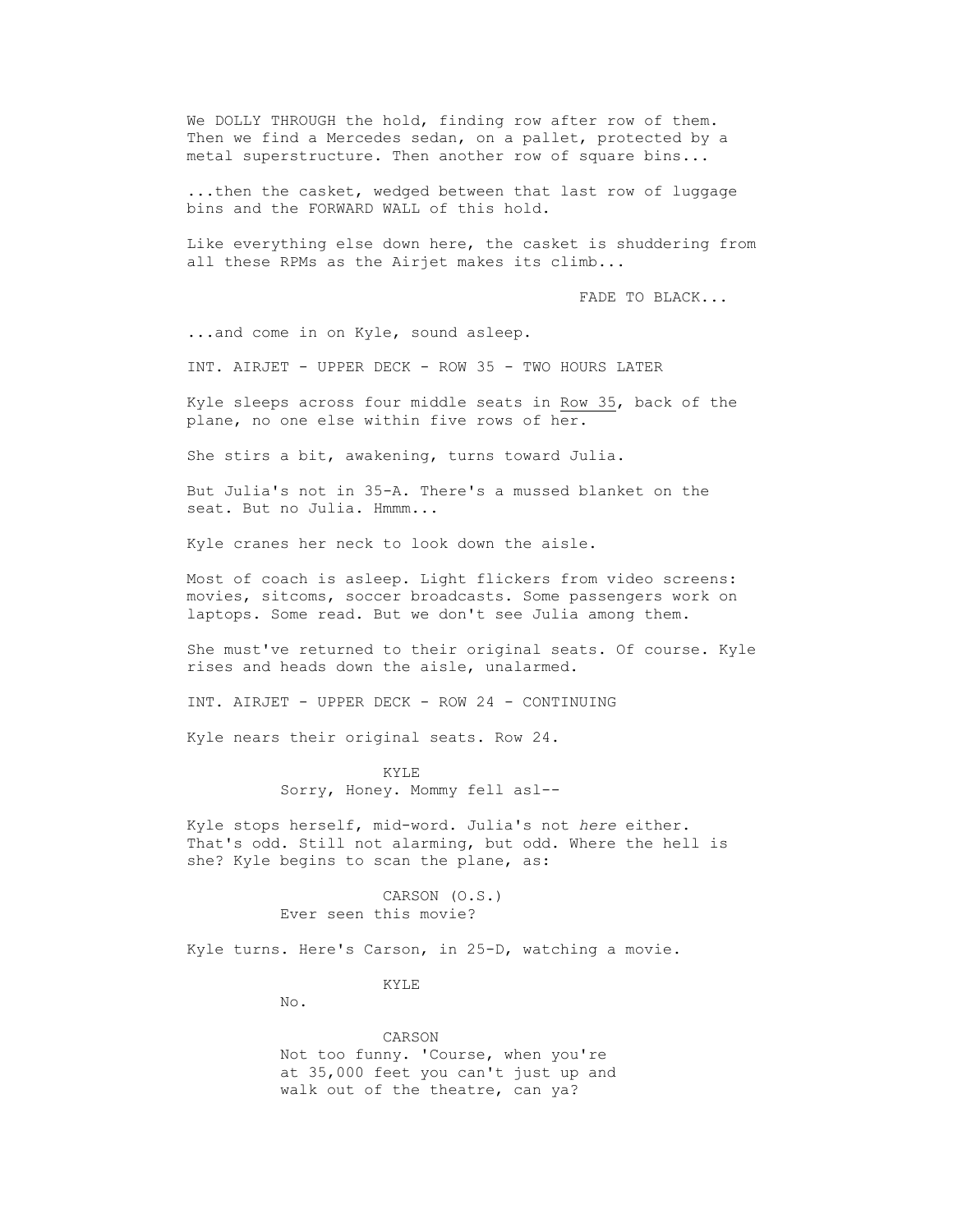KYLE Did you happen to see a little girl go by here?

 CARSON No. Sure didn't.

**KYLE**  My daughter. (Carson shrugs) How long've we been flying?

> CARSON Two hours. A little more maybe.

 Kyle heads up the aisle, reminding herself that it's only in parks and malls where losing a kid can be dangerous...

INT. AIRJET - UPPER DECK - LEFT AISLE - CONTINUING

 On the Coach bulkhead, a screen shows us an animated plane trekking across the Atlantic, with data reading: **"Air speed 634 mph, Altitude 43,400 feet, Time to Destination 5h 12m."**

 There are two LAVATORIES at Row 17. Both lavatory doors are closed, but only one has its "OCCUPIED" light lit.

Kyle looks inside the vacant one. No Julia.

 Kyle waits... as that "Occupied" light turns off on the other lavatory. Now this door opens.

...and a WOMAN emerges. Damn.

Kyle turns, looks over the whole Coach cabin.

No sign of Julia. Kyle moves aside a blue curtain, entering:

INT. AIRJET - UPPER DECK - BUSINESS CLASS - CONTINUING

 It's nice up here. Sleeper seats, plenty of wine. We see the door leading to the Flight Deck up ahead. Fiona serves chateaubriand and plastic knives. She notes Kyle.

> FIONA Can I help you?

 KYLE I'm looking for my daughter.

 FIONA There's a girl in the galley, talking to some of the crew. could that be her?

Instant relief on Kyle's face.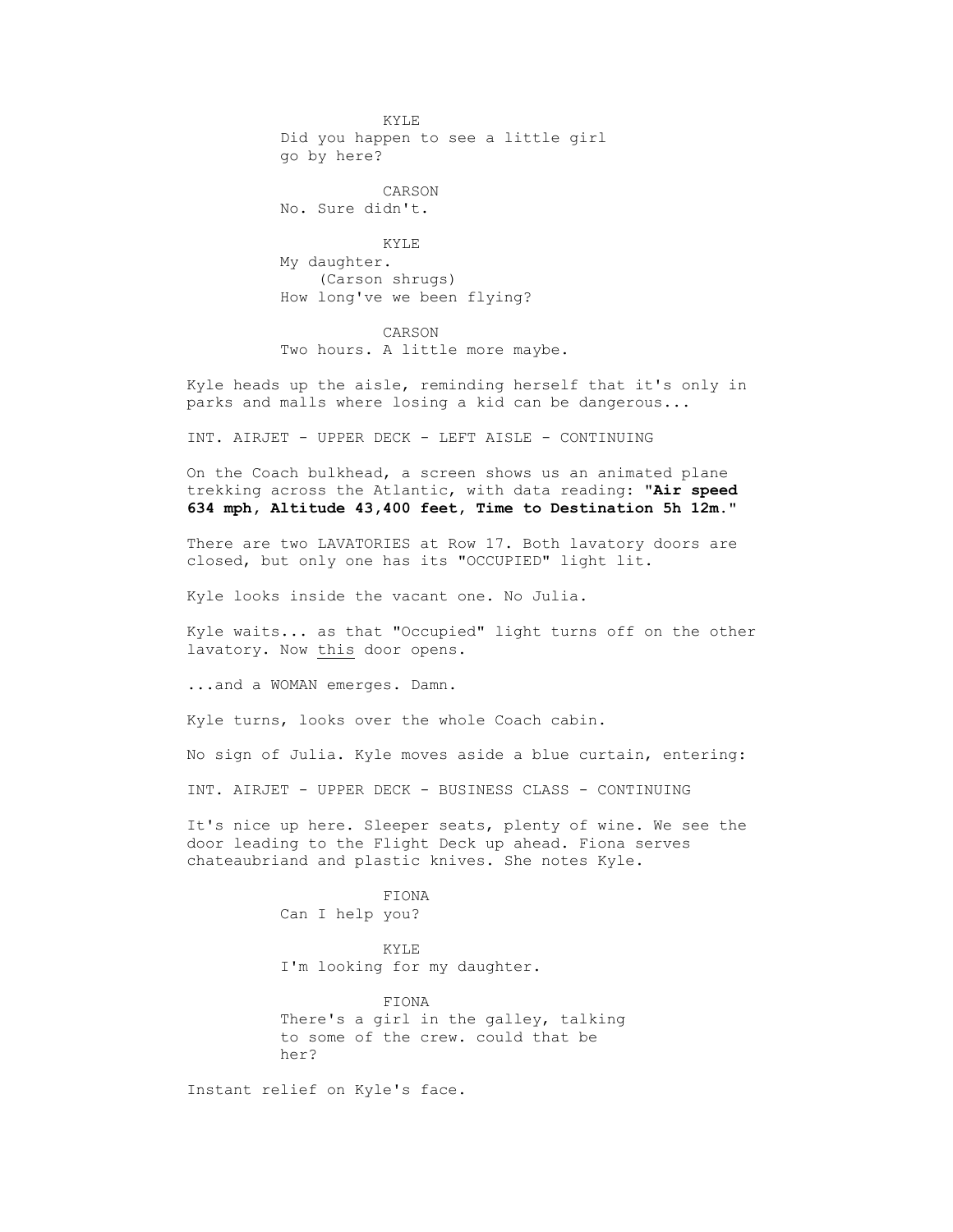## KYLE Yes. Thank you.

 Kyle heads for the Forward Business Galley, chiding herself for having worried.

 ... as the Loud daughter, Brittany, emerges from the Galley, carrying some peanuts. Kyle sags, turns to Fiona:

 KYLE No. She's four. My daughter.

> FIONA Oh. Sorry. She hasn't been up here.

Kyle nods a thank you, then checks the Galley anyway.

INT. AIRJET - UPPER DECK - BUSINESS - AISLE - CONTINUING

 Fiona serves another tray to a passenger. Kyle walks down the opposite aisle now.

**KYLE**  She has long hair. Probably carrying a chenille teddy bear with one arm.

> FIONA What's she carrying with the other arm?

 KYLE No, the bear. It only has--

 Kyle stops herself - just realized Fiona was making a joke. She breathes out a laugh, well aware that she must look pretty silly just now.

> KYLE (CONT'D) Probably just found some other kids to play with.

Fiona smiles warmly.

INT. AIRJET - MAIN DECK - RIGHT AISLE - MOMENTS LATER

 Kyle's on the MAIN DECK now, scanning the cabin with an unease that's beginning to grow. Up ahead, two Flight Attendants, Mike and ANNA, serve Coach-meals from a CART.

 Kyle's in their way. And they're in hers. Mild turbulence makes some mini-bottles clink. Then a sharper jolt hits.

> ANNA I'm sorry, Ma'am. Would you mind using the other aisle?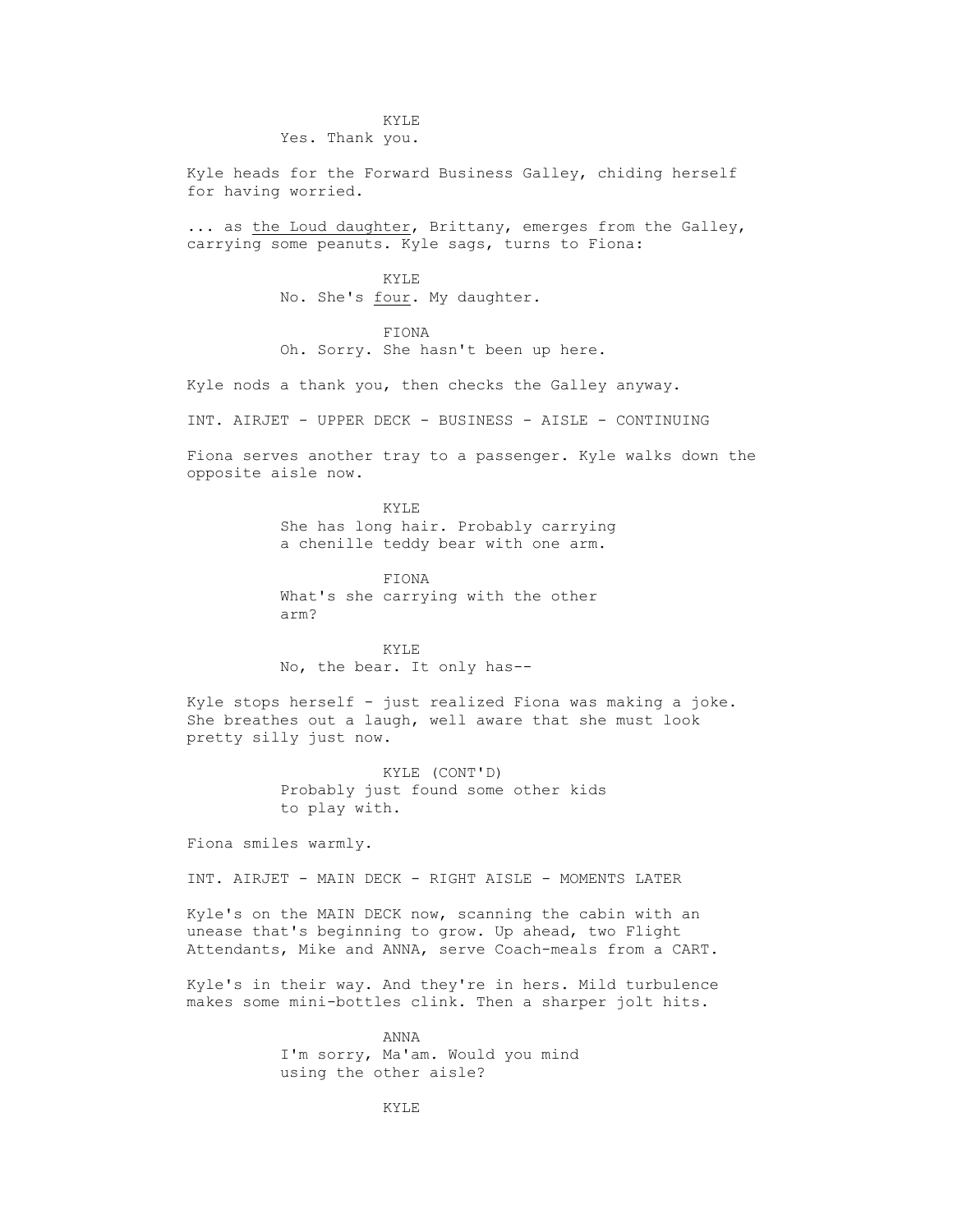I'm looking for my daughter.

 ANNA Well, she can't have gone too far.

In other words, "This meal-cart isn't moving. You are."

### **KYLE** I'll go around.

Anna smiles, "Good thinking." Kyle backs away.

INT. AIRJET - MAIN DECK - REAR GALLEY - MOMENTS LATER

 Kyle checks row after row, pausing at empty seats, any "hiding places" a four year-old might find appealing... until she's made it all the way back to this GALLEY.

 She looks under a counter, even looks in a CABINET - all the while reminding herself: *Relax. She's obviously fine...*

But where is she?

 Four more lavatories back here. Kyle opens the first. Nothing. Then the second. No little girl...

 Ten rows up, unbeknownst to Kyle, Anna just caught a glimpse of her: the lady with the "missing" daughter, throwing open lavatory doors. Anna looks to Mike.

Kyle closes the fourth lavatory door - also empty.

INT. AIRJET - UPPER DECK - LEFT AISLE - CONTINUING

Kyle emerges from the AFT STAIRS now, into the Upper Deck.

 She checks Row 35 again, where they'd fallen asleep. She even looks under that blanket.

There's Harry, the one-armed bear. But no Julia.

That's weird. Julia wouldn't go *anywhere* without Harry.

INT. AIRJET - UPPER DECK - ROW 24 - SAME

 Kyle's walk, her eyes, her hands, they're all projecting the irrational fear that's now taking root. But she's convinced herself that when she gets to Row 24, she'll find Julia back where she ought to be.

Kyle arrives. 24-A, once again, remains empty.

```
 KYLE
   (it just blurts out)
Shit!
```
That got the attention of the lady one row back, in 25-B.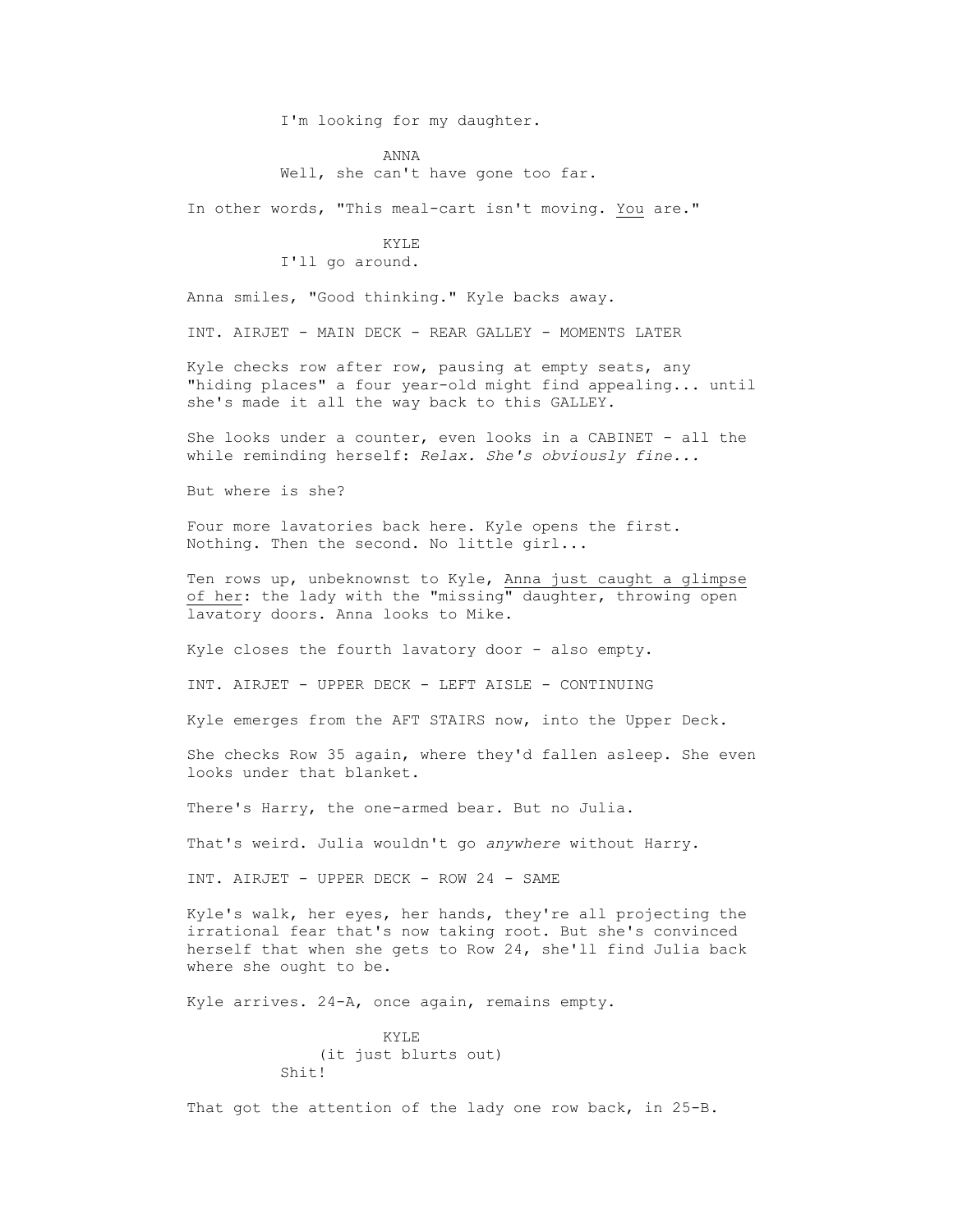She's German, 50's. Her name's CLAUDIA.

 CLAUDIA (mild German accent) Is something wrong?

 KYLE I can't find my daughter. (Claudia shrugs) Did you happen to see her by any chance? Walking by?

 CLAUDIA I don't think so. How old is she?

 KYLE She's four.

 CLAUDIA I never saw her.

 Kyle spins around to look up the aisle, her movements growing a bit more pronounced now. No little girl in sight.

Kyle throws the teddy-bear on to the seat, hard. Then:

 STEFAN (O.S.) Can I help you, Ma'am?

 Kyle turns. Here's Stefan. (We met him earlier.) Kyle sighs. She needs an ally just now...

SMASH CUT TO:

 ...Stefan, lifting a P.A. PHONE to his lips. INT. AIRJET - UPPER DECK - FORWARD GALLEY -MOMENTS LATER Stefan can't quite believe he's saying this, but:

> STEFAN (INTO P.A. PHONE) Ladies and Gentleman, I'm sorry to interrupt, but we've got a "first" to report.

 Kyle and Fiona stand beside Stefan, their eyes scanning Business... as Stefan addresses the entire plane:

> STEFAN (INTO P.A. PHONE, CONT'D) Seems our Airjet is big enough to lose a child in.

 That drew some light laughter from a few passengers. We TRACK DOWN the right aisle of this deck as Stefan continues:

> STEFAN (O.S., THRU P.A., CONT'D) Her name's Julia, age four. She's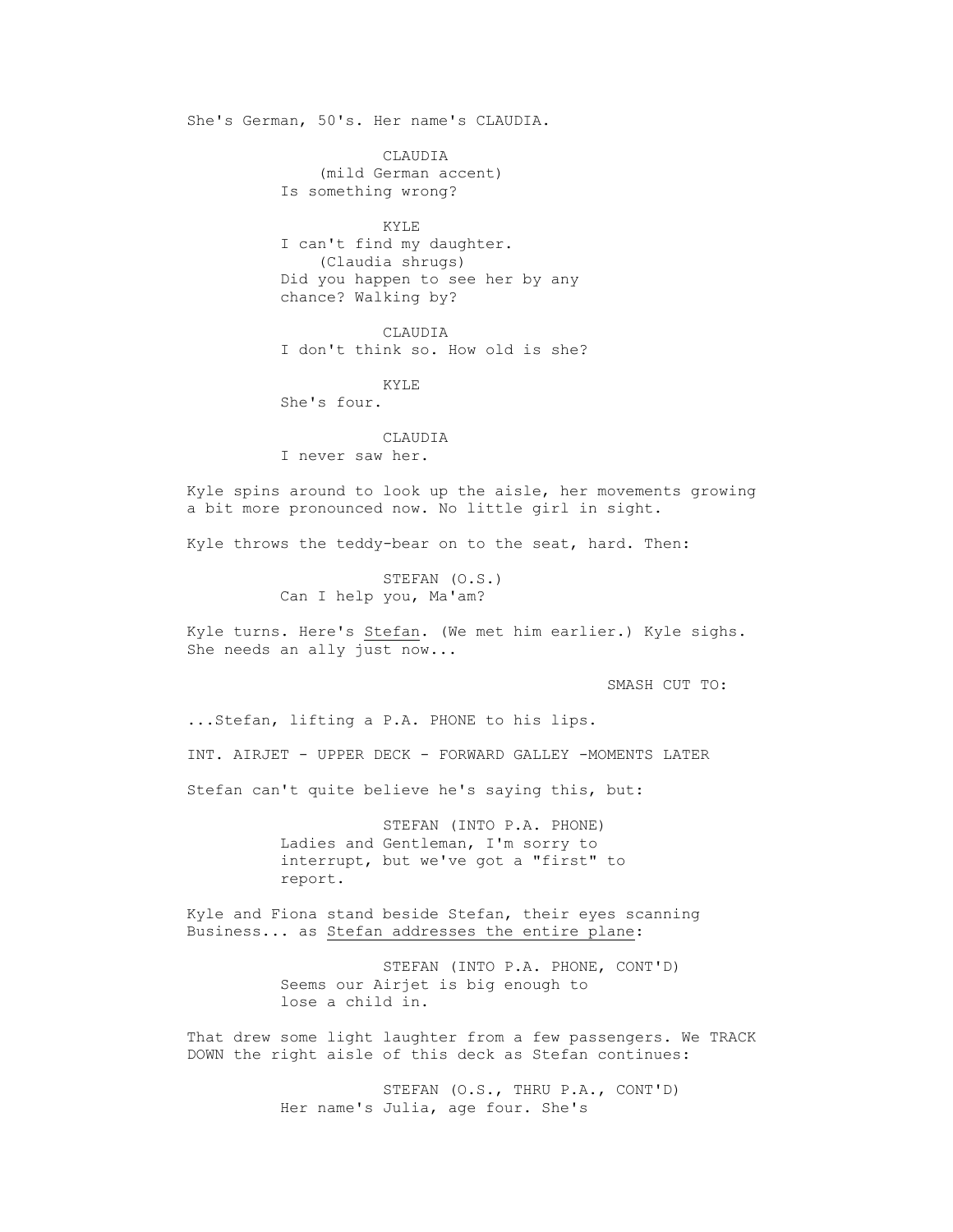wearing a white t-shirt and a red cardigan sweater. If she's anywhere near you, or perhaps playing with one of your kids, please ring the call button now. We've got an anxious mom up here. Thank you.

INT. AIRJET - COCKPIT - SAME

 Captain Rich and his Co-Pilot Kaufman are hearing the announcement as well.

> STEFAN (O.S., THRU P.A., CONT'D) Once again, her name's Julia.

Stefan now begins to repeat the same speech, in German.

 KAUFMAN All children should have to wear a cowbell.

Rich smiles, entirely unconcerned.

INT. AIRJET - UPPER DECK - FORWARD GALLEY - RESUMING

 580 tiny LED LIGHTS fill a PANEL, each one corresponding to the "Call" button on each of this plane's seats.

 Kyle and Fiona stare at the panel. Beside them, Stefan finishes his announcement in German, then looks to the LED panel, certain that someone's going to answer the call.

Nothing. Not a single light pops on.

**KYLE** Someone must've seen her.

> Fiona's more puzzled than worried. After all, the kid has to be somewhere. Estella appears, dropping off a meal-cart.

> > ESTELLA Anybody check downstairs?

 STEFAN (re: Kyle) We both did. She's not there.

Kyle looks down the aisles... Passengers block her view.

 KYLE We hafta start searching the plane. I don't know how to organize that...

 ESTELLA Ma'am, I'm sure she's fine. There's no need to--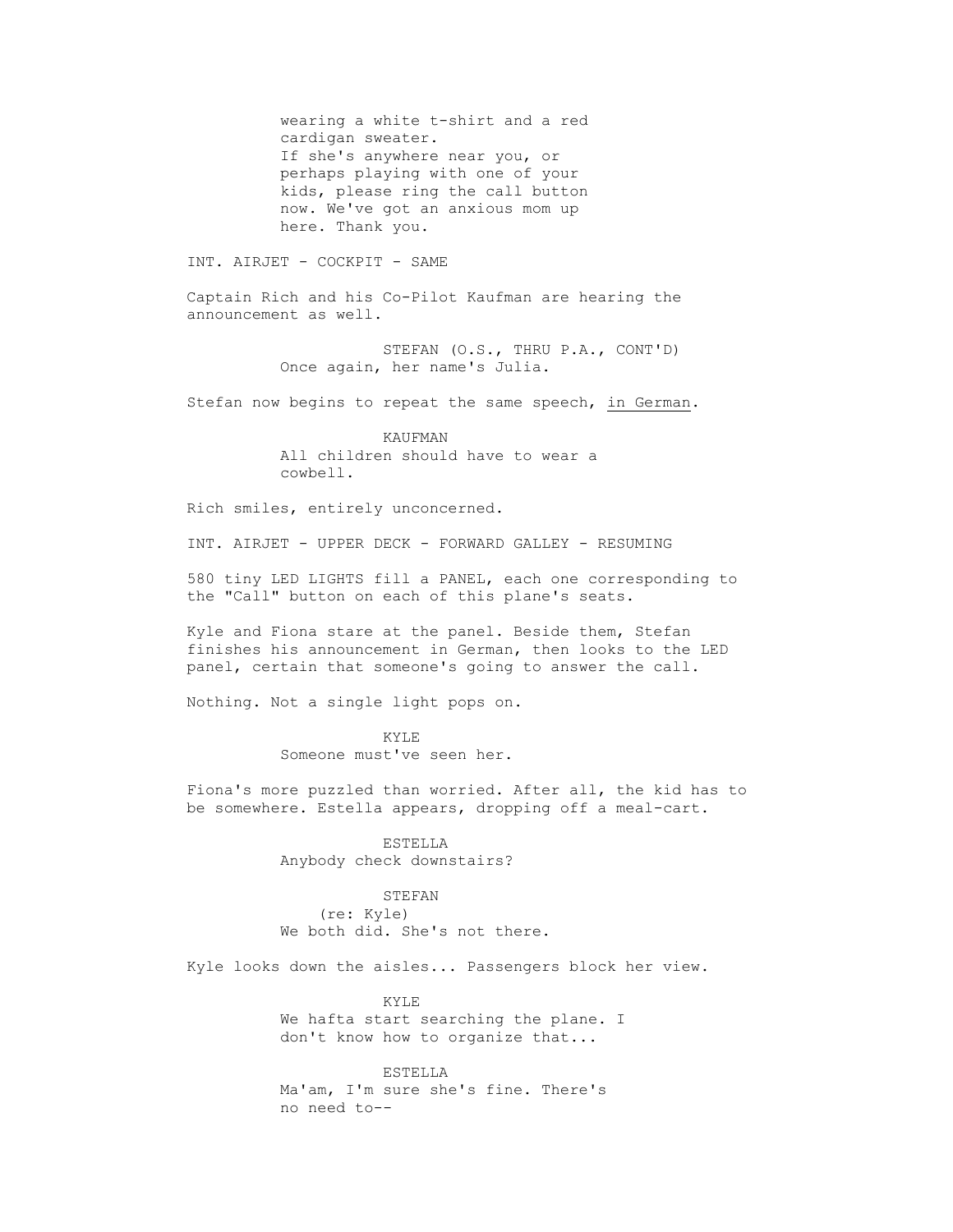KYLE No. She's not herself right now. She's just been through something. Can we turn on the seatbelt sign?

 ESTELLA Let's not get ahead of ourselves,  $Ms. --?$ 

KYLE

Sherin.

 ESTELLA Ms. Sherin. I'm sure she's--

KYLE

There are nine closets on this plane. Seven up, two down. None of them have been checked. There're also seventeen galleys, and the crew quarters, and the holds. She has to be somewhere. I just need the aisles clear so I can look.

That drew some uncomfortable looks.

 ESTELLA Tell you what: let's go back to your seat. I'll ask the Captain if he can step away from the Flight Deck.

 Kyle eyes her: *are you bullshitting me?* Estella eyes Kyle right back: *am I going to have a problem with you?*

Kyle doesn't want to appear irrational, so she nods.

INT. AIRJET - UPPER DECK - ROW 24 - MINUTES LATER

 Kyle sits on the ARMREST of her seat. Waiting, trying to keep her nerves still. It's been ten minutes.

Fiona stands here, a uniformed babysitter. It's awkward.

 FIONA (to fill the void:) Are you in the airline business?

KYLE

What?

 FIONA You seem to know aircraft design.

 KYLE I work for Airjet. Mechanical engineer.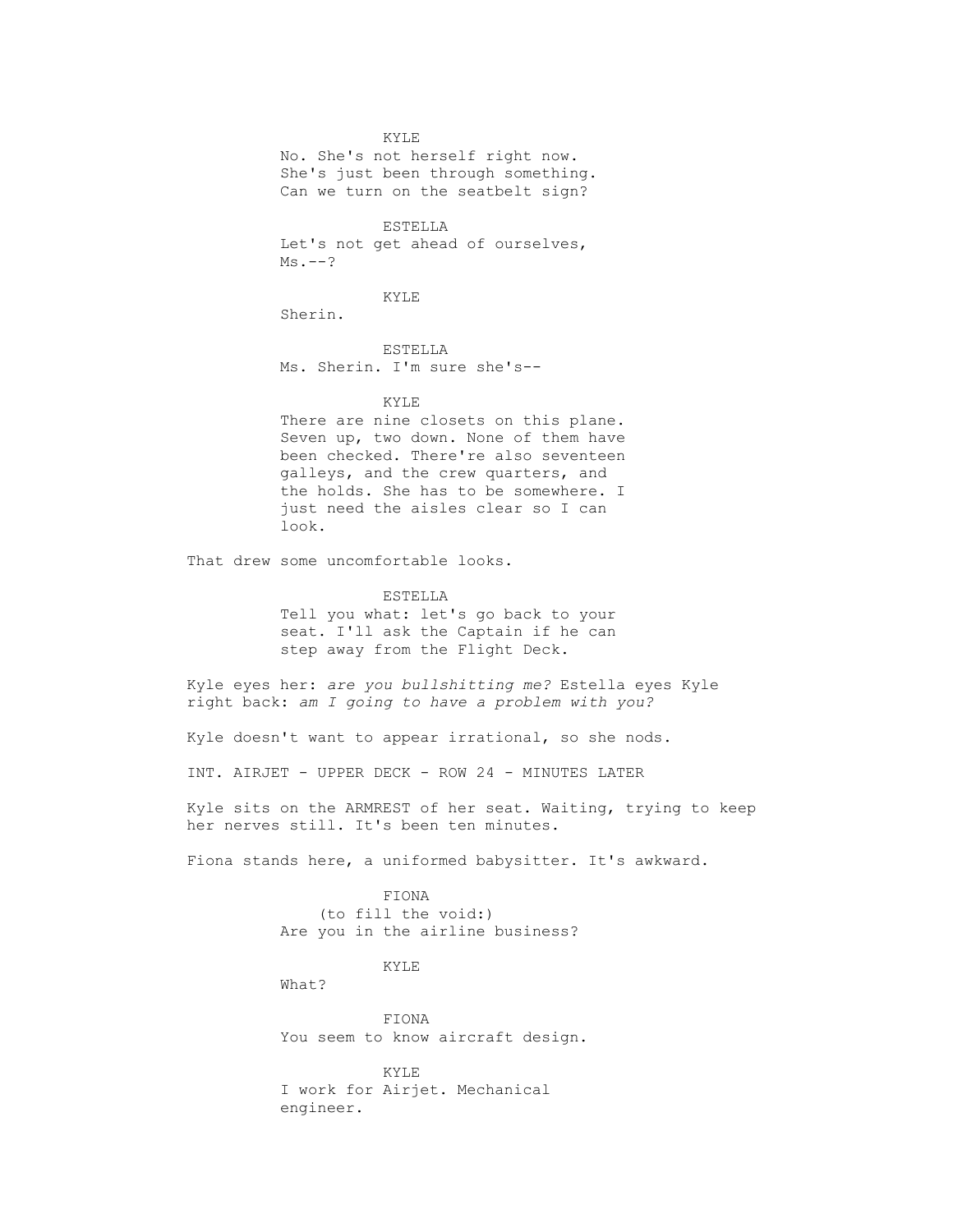FIONA

Based in Berlin?

 KYLE Look, I know you're just trying to keep me calm. But the problem here is not that I'm anxious. The problem is that my daughter is missing and nobody can tell me where the hell she is. Okay?

That put Fiona off; it also got Carson's attention - he looks up from his movie, discreetly. The Louds too.

Kyle sighs, switching gears a bit:

 KYLE (CONT'D) (softer) I'm sorry. Do you have kids?

 FIONA Do nieces count?

KYLE

Almost.

They actually share a near-laugh. It breaks the tension.

 FIONA They hate playing hide-and-seek with me because I always find them. So fear not.

 Fiona smiles; it's encouraging. Rhett and Brittany are now officially snooping, facing Kyle, so:

> KYLE (to the Louds:) Did any of you see my little girl?

 MR. LOUD You're the one they made the announcement about?

KYLE

Yes.

 MR. LOUD I didn't even know you had a kid with you. (at Mrs. Loud) Did you, Honey?

 MRS. LOUD Sorry, I didn't. What's she look like?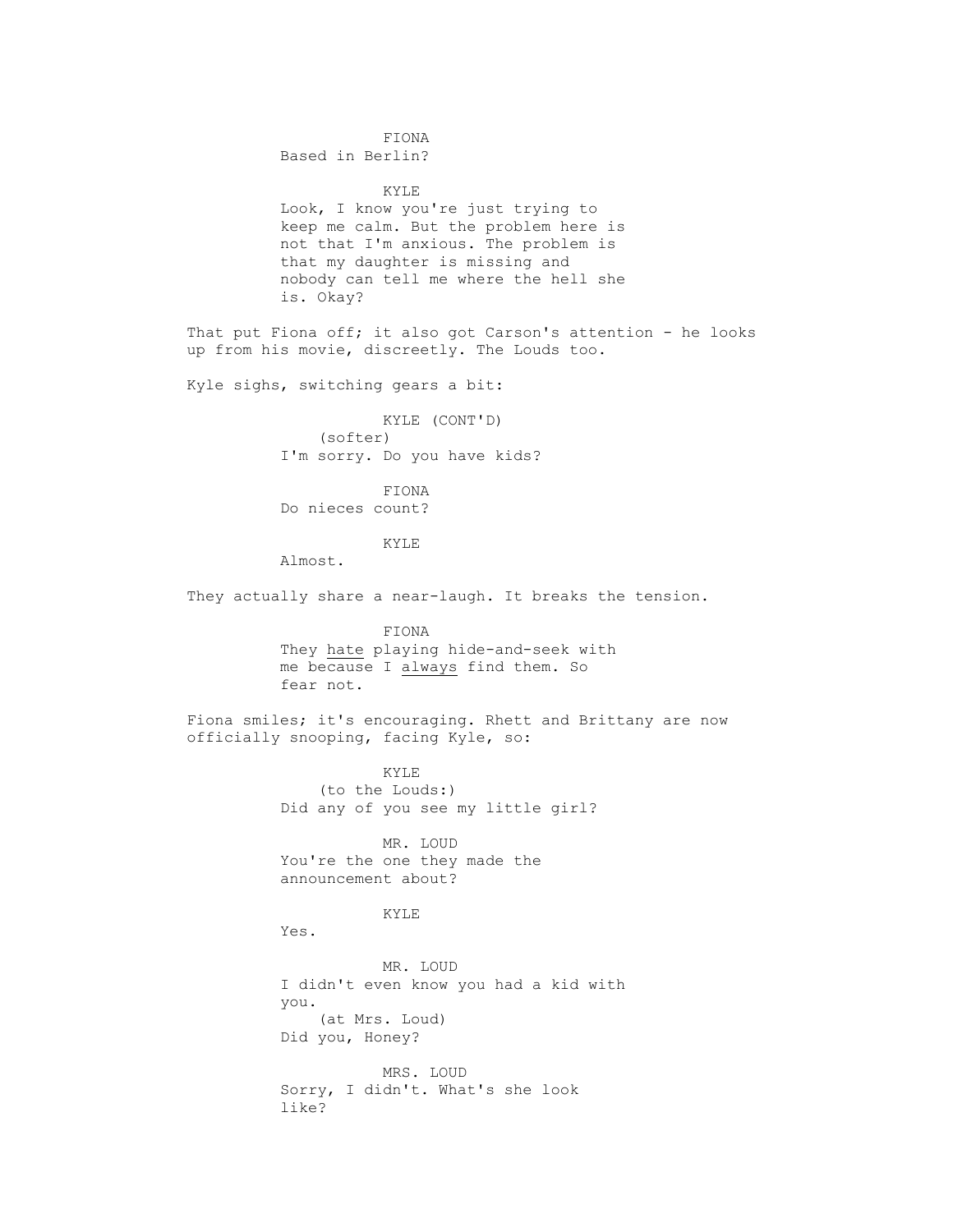KYLE You saw her, before. Four years old, dark hair in a ponytail. Mrs. Loud shrugs, looks to her kids. KYLE (CONT'D) Maybe you guys could help me look for her. RHETT Cool. BRITTANY Awesome! I'm so bored. MR. LOUD Sorry. No. RHETT Daddddd... BRITTANY She's lost. MR. LOUD We're in a tube. How lost could she be? Turn around. The kids turn around. The engines drone. Kyle sits, trying to be calm... FIONA I'm sure the Captain will be here any minute. Kyle nods, then catches a glimpse of something, in the corner of her eye. She turns. It's Stefan, emerging from the aft section - with a deeply uneasy look on his face. And a piece of paper in his hand. Kyle tightens, instantly; something about Stefan's expression, a look that says *I've got something troubling to report but I don't know quite how to report it.* Kyle begins to imagine the worst: Julia's dead, Julia's been sucked into a jet... She pushes past Fiona and into the aisle, making a bee-line for Stefan. We DOLLY WITH KYLE as she marches past row after row, until she reaches Stefan, right around Row 30.

> KYLE What's wrong? What's happened?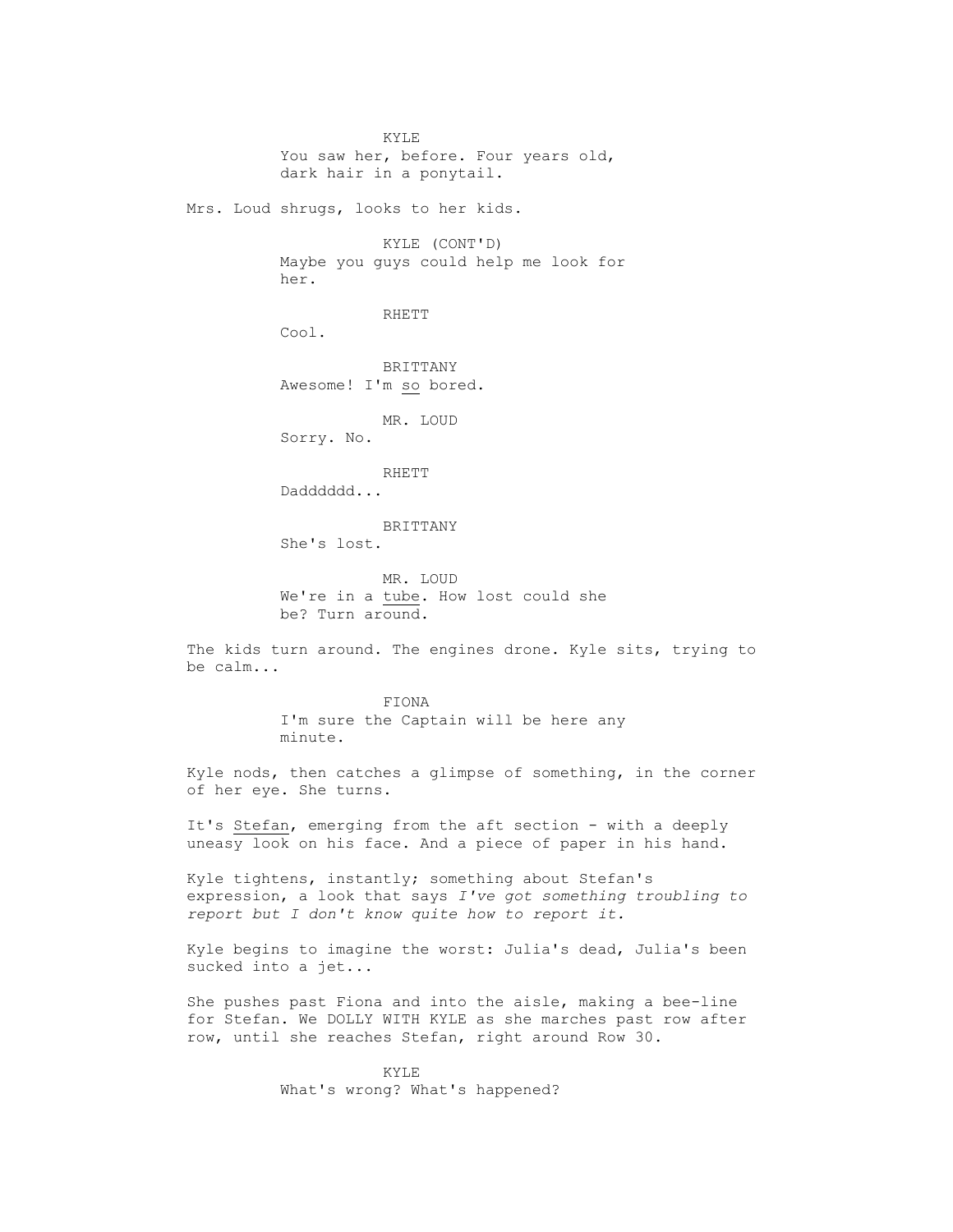STEFAN I'm sorry. I need to speak to the Captain first. KYLE If it has something to do with my daughter you need to speak to me. That was way too loud. Stefan looks to Fiona, then: STEFAN Come with me. INT. AIRJET - UPPER DECK - CORRIDOR - MOMENTS LATER Stefan, Kyle, and Fiona crowd into a corridor, lavatories on either side of them. It's the only "privacy" possible. KYLE Okay. What is it? Stefan pauses, desperately uncomfortable. STEFAN Ms. Sherin. I don't know how to-- KYLE Is she all right? Did something happen to her? STEFAN Ms. Sherin. KYLE What. Say it. (Stefan can't) Say it. STEFAN Ma'am... I don't think she's here. Kyle pauses. Fiona too. That didn't make sense. KYLE What're you talking about? STEFAN I looked at the manifest. She isn't on it. KYLE I don't understand. STEFAN There's no record of her having been on board.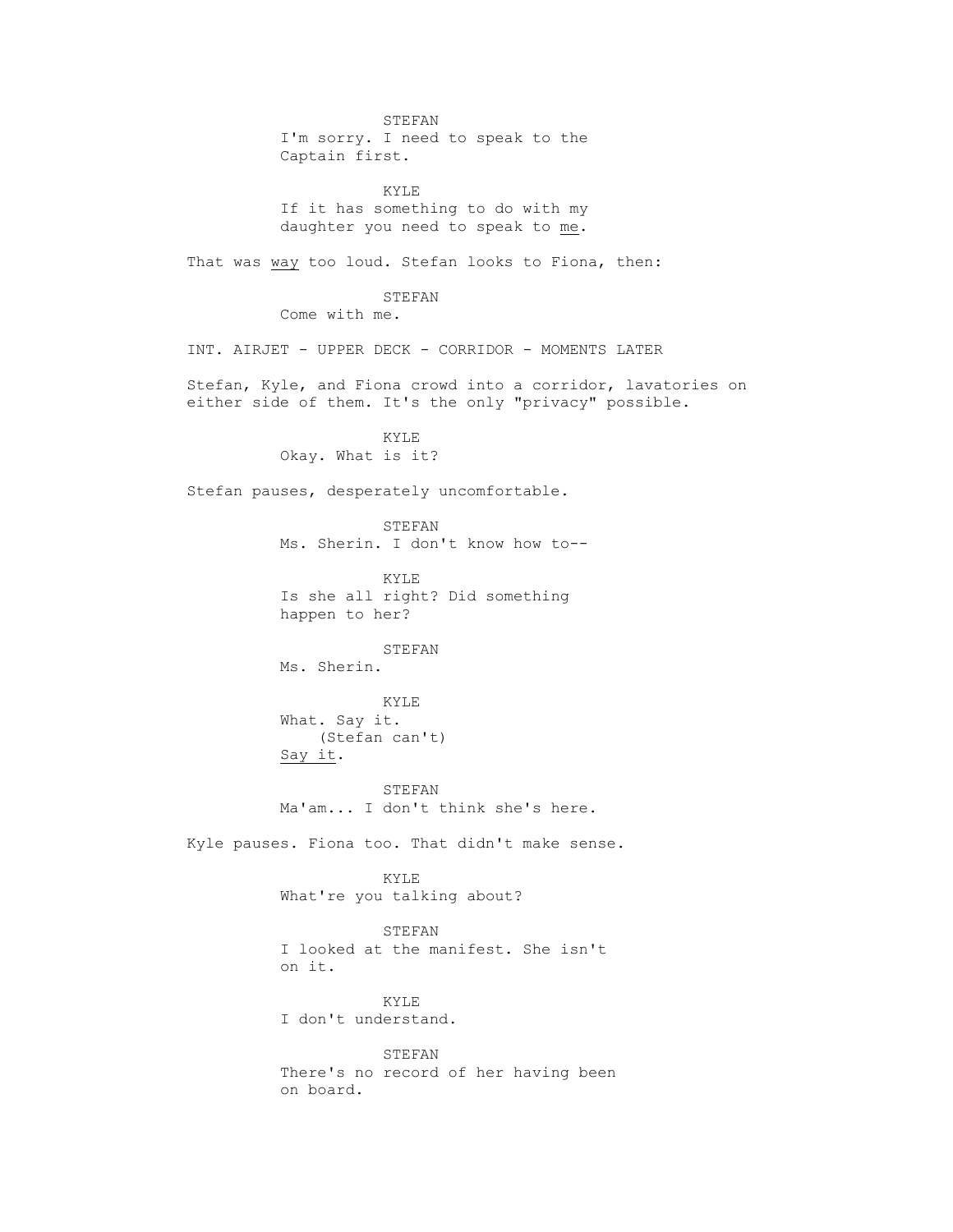Huh? Fiona looks to Kyle... STEFAN (CONT'D) The manifest lists 24-A as "unoccupied" and I did the headcount myself. I checked each seat. **KYLE**  So you missed one, she was hiding under a blanket. (to Fiona) What's that got to do with finding her now? Fiona doesn't know how to react. She looks to Stefan. STEFAN I also contacted the departure gate, in Berlin. (bracing himself) Ma'am, they say they never checked a Julia Sherin on to this plane. KYLE She was with me. They checked us on together. An awkward beat. Stefan obviously thinks Kyle is nuts. KYLE (CONT'D) Would you like to see her boarding pass? STEFAN If you wouldn't mind. Seething, Kyle reaches into her jacket... and pulls out a boarding pass. A single boarding pass. Not two. One. It says "Sherin, Kyle" on it. Wait a minute... She checks her pocket again. Checks three other pockets. Checks her pants pockets... as Stefan looks to Fiona. KYLE I had it, right in this pocket. They were right here when I fell asleep, both boarding passes. Now Kyle's both spooked and livid. She wheels around, angrily heading back toward her seat. They follow. INT. AIRJET - UPPER DECK - ROW 24 - MOMENTS LATER Kyle arrives at her original seat, opening the OVERHEAD BIN above her. This ought to shut Stefan up.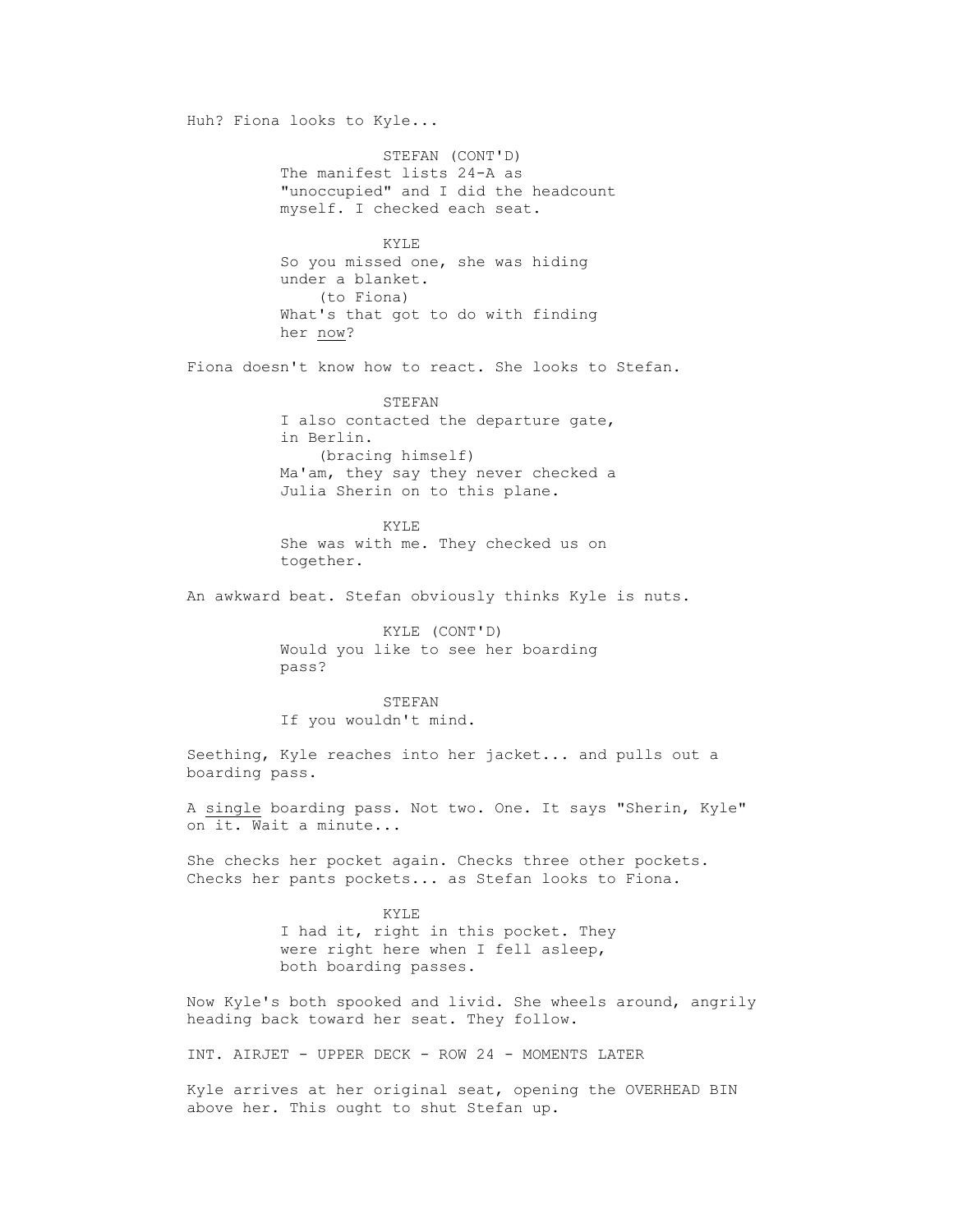Instead, Kyle simply pales. FIONA Ms. Sherin...? Kyle stands perfectly still, staring at that open bin. Her carry-on is inside. *But Julia's backpack is missing.* KYLE Her backpack is gone. Fiona looks inside the bin - Stefan too - unalarmed. KYLE (CONT'D) She couldn't've reached up here by herself; she's not tall enough. (can barely say it:) Somebody has her. STEFAN Ms. Sherin, that's quite an assumption. I don't-- KYLE How else did her stuff disappear? Can you think of another way? Fiona's growing more uneasy about all this; too many people are watching. And Kyle's starting to look a bit unglued. KYLE (CONT'D) I have to see the Captain. STEFAN I can ask him, Ma'am, but I can't guarantee that he'll-- KYLE There are people who like to do things to little girls. *Sick people.* You know that. Stefan wasn't prepared for that one. Neither was Fiona. KYLE (CONT'D) I wanna see the Captain. ...and Kyle decides: *These people aren't going to help me.* So she brushes past them, making a bee-line for the Flight Deck. INT. AIRJET - UPPER DECK - TRACKING KYLE - CONTINUING We TRACK KYLE... as Stefan tries to keep up with her.

> STEFAN Ms. Sherin, if you'll return to your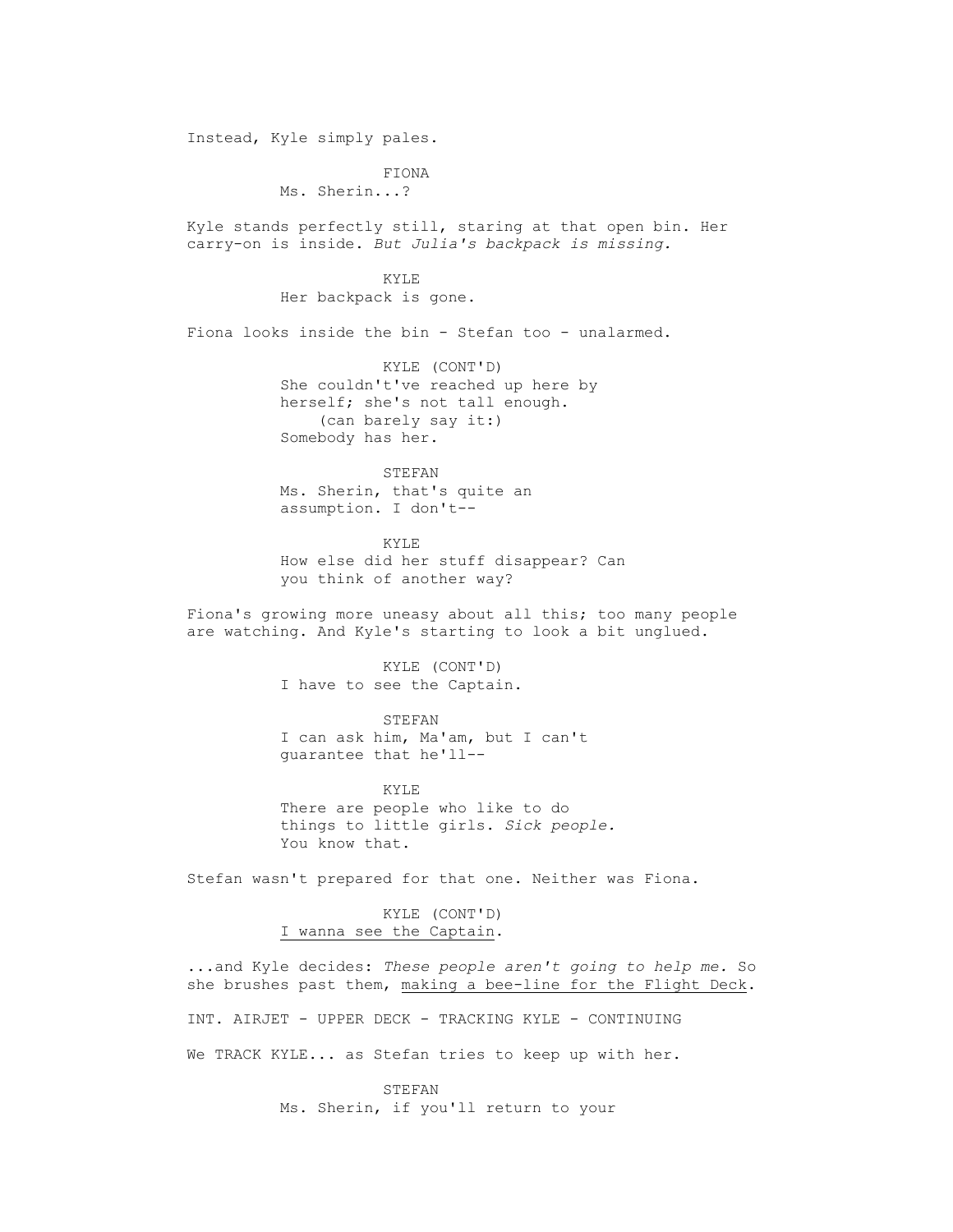seat I'll let the Captain know you want to see him.

 KYLE (keeps going) I'll tell him myself.

**STEFAN** It is against regulations for you to--

Kyle stops. Turns. Stares right through the guy. Then:

 KYLE Somebody has my daughter. Do you understand that?

 Stefan just about stammers, clearly overwhelmed. Kyle turns and heads into:

INT. AIRJET - UPPER DECK - BUSINESS CLASS - CONTINUING

Kyle heads for the Flight Deck door.

 The Attendants up here eye her, wondering what she's doing. But no one looks alarmed.

...until they realize that she's heading for the cockpit.

 ESTELLA What're you...?

... but Kyle just blew past Estella, nearing the COCKPIT DOOR.

INT. AIRJET - UPPER DECK - COCKPIT DOOR - CONTINUING

It's sealed, grenade-proof. Kyle knocks on it.

KYLE (CONT'D)

 Captain? (knocks again) Captain? I have to speak to--

 THUD. In a flash, Kyle finds herself hurled up against that door, her face pressed hard into it.

 *Somebody just tackled her.* And that somebody is right behind her now, yanking an arm back like a cop would do it.

> UNIDENTIFIED TACKLER (O.S.) Ms. Sherin, I'm sorry I had to do that. But your behavior was constituting a threat to the safety of this aircraft.

 KYLE (muffled) I need to see the--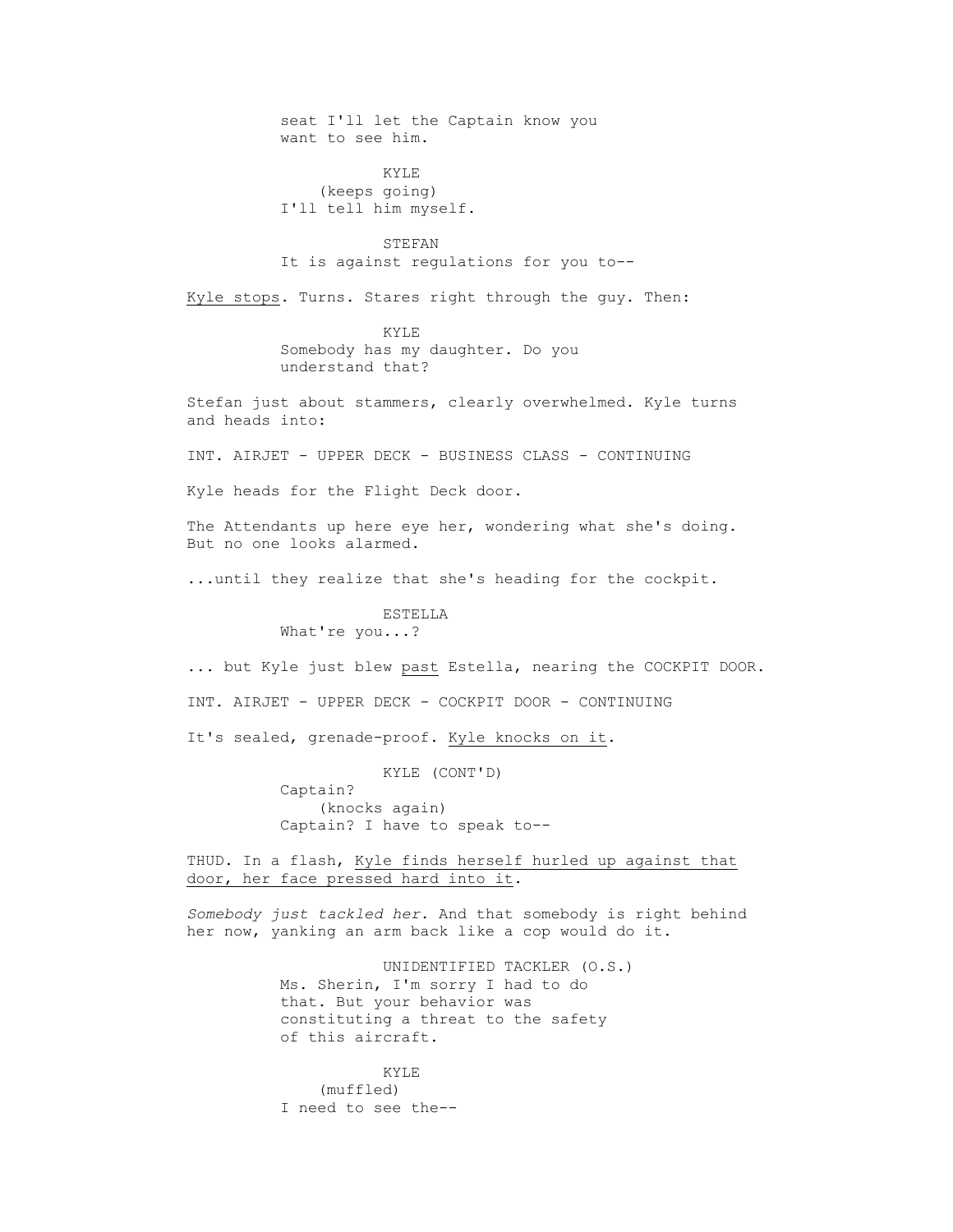UNIDENTIFIED TACKLER I'm an Air Marshall. Can I let you go? KYLE I'm not a threat to the-- UNIDENTIFIED TACKLER Can I let you go? KYLE Yes. "Tackler" backs away... which is when Kyle learns the identity of this guy, our flight's *Air Marshall*... Carson, who's been one row away since take-off. Kyle can't believe it. CARSON ("UNIDENTIFIED TACKLER") Gene Carson. Are you hurt? Behind Carson, SIX FLIGHT ATTENDANTS now stare at Kyle... KYLE I just wanna talk to the Captain. CARSON I understand. But that's his call, not yours. (to the door, loud:) All clear, Captain. Now the cockpit door opens, and Captain Rich emerges, sizing things up for himself. Kyle tries not to sag. INT. AIRJET - UPPER DECK - GALLEY #2 - MOMENTS LATER We're TIGHT on JULIA'S PASSPORT. Rich eyes it, flanked by Carson, Stefan, and Fiona. In his other hand is Stefan's passenger manifest. **RICH**  The departure gate had no record of her? STEFAN No, Sir. I had them double-check. RICH And there's no boarding pass? KYLE

There was. It was taken from me.

Rich considers that, eyeing Julia's passport again.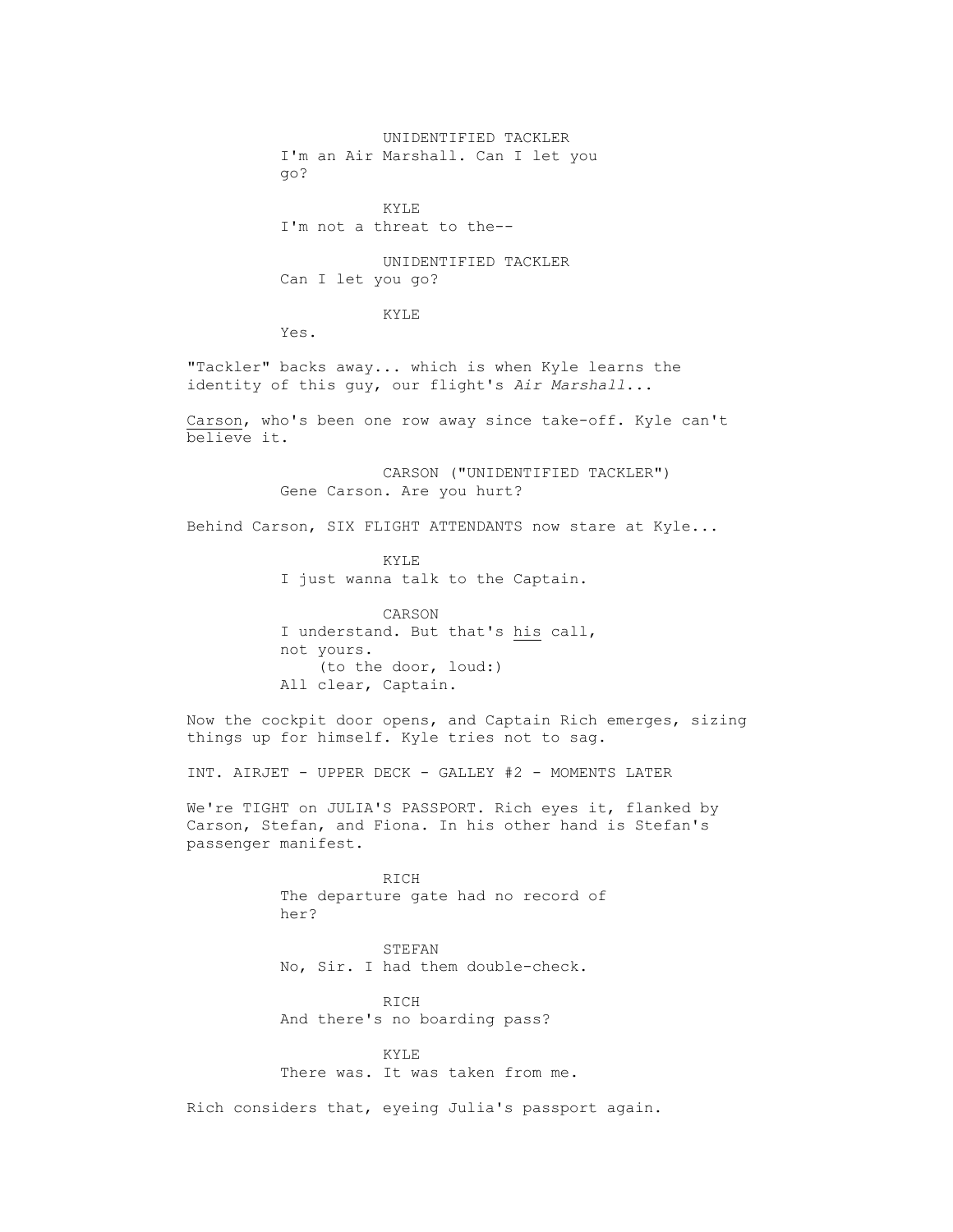KYLE (CONT'D) (at Stefan) Did you tell him about the bear? Stefan shakes his head, embarrassed for Kyle. RICH Bear? KYLE Her teddy-bear. It was under the blanket, where she'd been sleeping. She wouldn't've walked away without it. Oh. Rich turns to Kyle, reluctantly having to ask this: RICH Have you had anything to drink on this flight, Ms. Sherin? (Kyle hated that) Anything alcoholic at all? KYLE No. RICH Are you under any medication right now? KYLE I have a few sleeping pills with me like every other passenger on board. She pauses, weighing whether or not to trust him... then: KYLE (CONT'D) I'm also carrying Klonepin. They're for anxiety. I took two this morning. RICH I see. How long have you been on them? KYLE I'm not "on" them. RICH How long? Kyle eyes him, cold as hell. Fuck this guy: KYLE I filled the prescription last week. That's when *my husband died.* My daughter and I are taking his body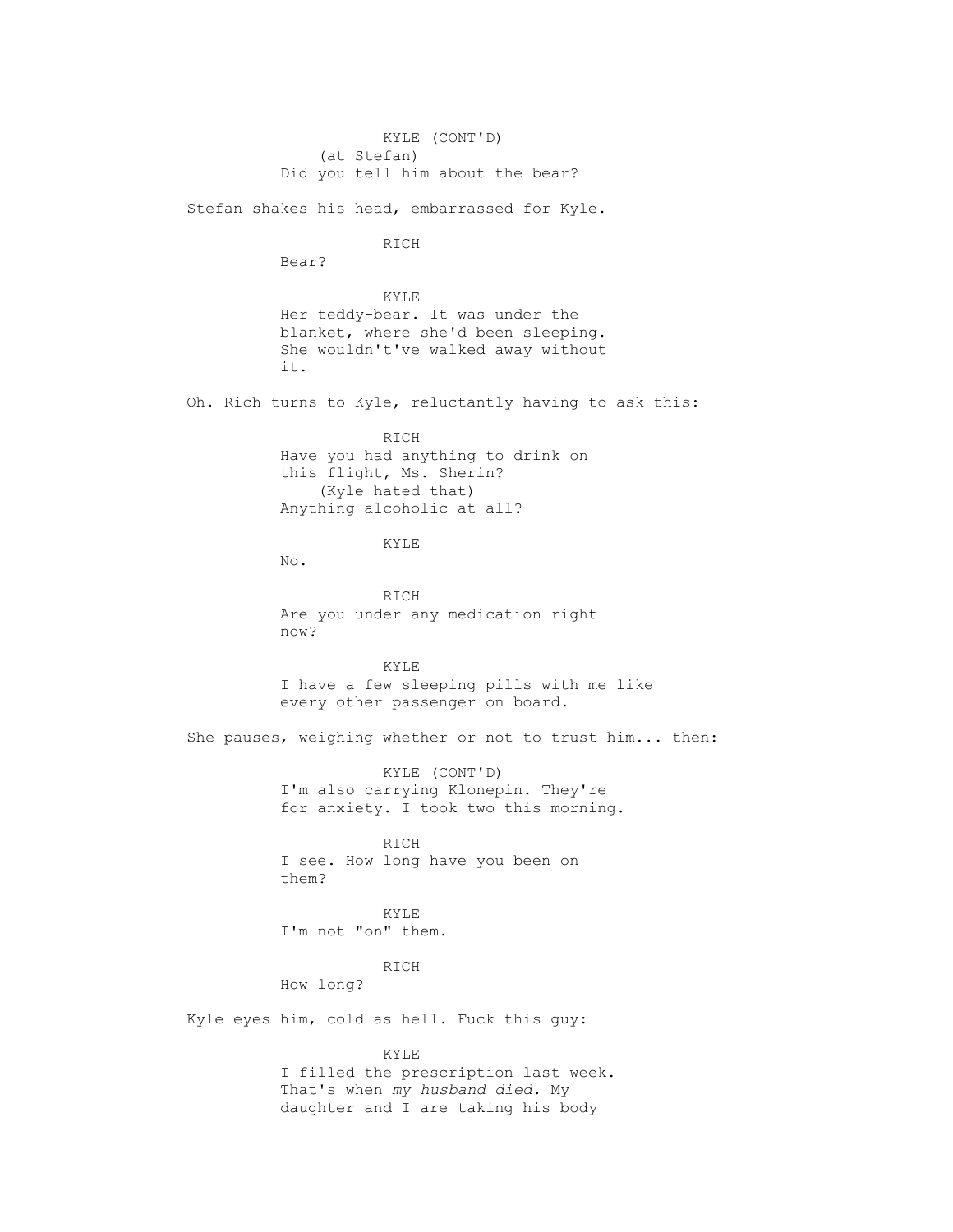back to Long Island for the burial. Silence, just like that. The tenor of things just changed... especially for Rich. He eyes Kyle, more softly now. STEFAN There is a casket in the hold, Captain. Paperwork's from Kaiser Wilhelm Hospital, on Hochstrasse. Rich nods, looks to Kyle. Nothing but compassion for her. KYLE He fell. The roof of our building. Six days ago. The others try not to jump to any conclusions about that but it's impossible. Kyle reads their faces. RICH I'm very sorry, Ma'am. Kyle nods. Rich eyes his team, troubled. RICH (CONT'D) Does anybody on board remember seeing the girl? Passengers in her row? Fiona and Rich don't want to report this, but... FIONA No, Captain. STEFAN No, Sir. RICH You're seated near her - isn't that right, Mister Carson? CARSON That's right. RICH Did you see her? Carson hates to say this, but... CARSON (reluctantly) No. Rich eyes Kyle. It doesn't look good. Kyle knows that. But she can't crack. She has to convince these people.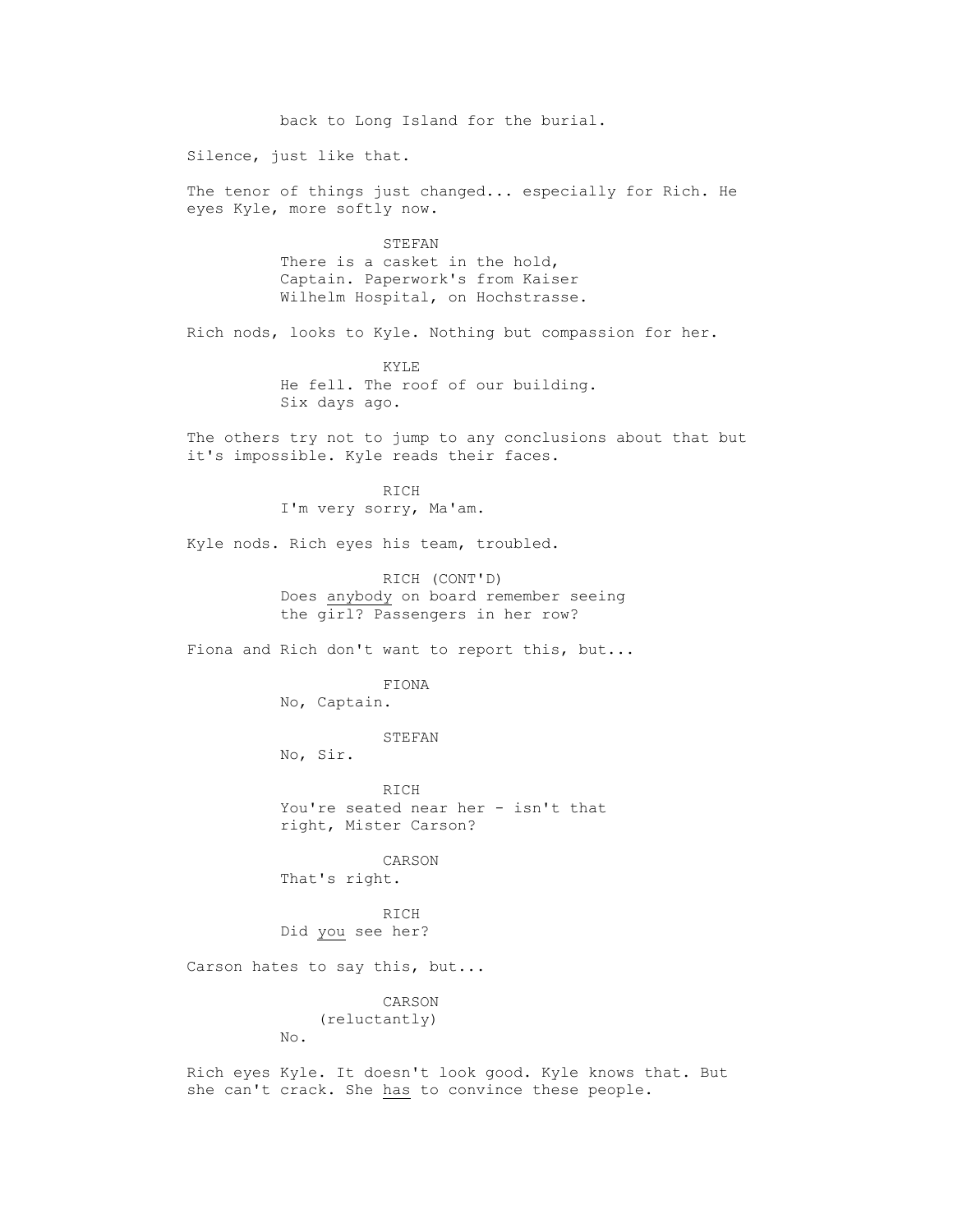KYLE

 I want you to think about what you're suggesting, Captain. You're suggesting that I imagined bringing my daughter on board and am now pretending to be looking for her. Does that make sense to you? Can you think of any reason in the world why I would do that? I'm not drunk. I'm not loaded. I'm not looking for attention. I've worked on airplanes my whole life, same as you. The last thing I'd ever wanna do is disturb a flight.

No one answers; it's maddening. She wants to scream...

## KYLE (CONT'D)

 There are protocols about these things. Post nine-eleven if a pilot finds that he's got an inaccurate passenger manifest, he's supposed to land at the nearest--

**RICH**  A teddy bear does not constitute an inaccurate passenger mani--

> KYLE But I'm telling you it's inaccurate. That obligates you to do a real search, nose to tail. A thorough search. Like you would if you had a child that was missing.

That pissed Rich off, so Kyle interrupts herself - doesn't want to alienate the guy. She struggles for calm...

> KYLE (CONT'D) Julia's only four, and she's not in very good shape right now. She just lost her father. Everything scares her. I had to hide her under my coat just to get her into the car this morning. (eyeing them) But she did get in that car. And she got on this plane, like everyone else. I fell asleep, which I never should've done... But she was sitting right next to me. When we took off. I held her hand.

Just barely keeping it together now...

 KYLE (CONT'D) (right at Rich:)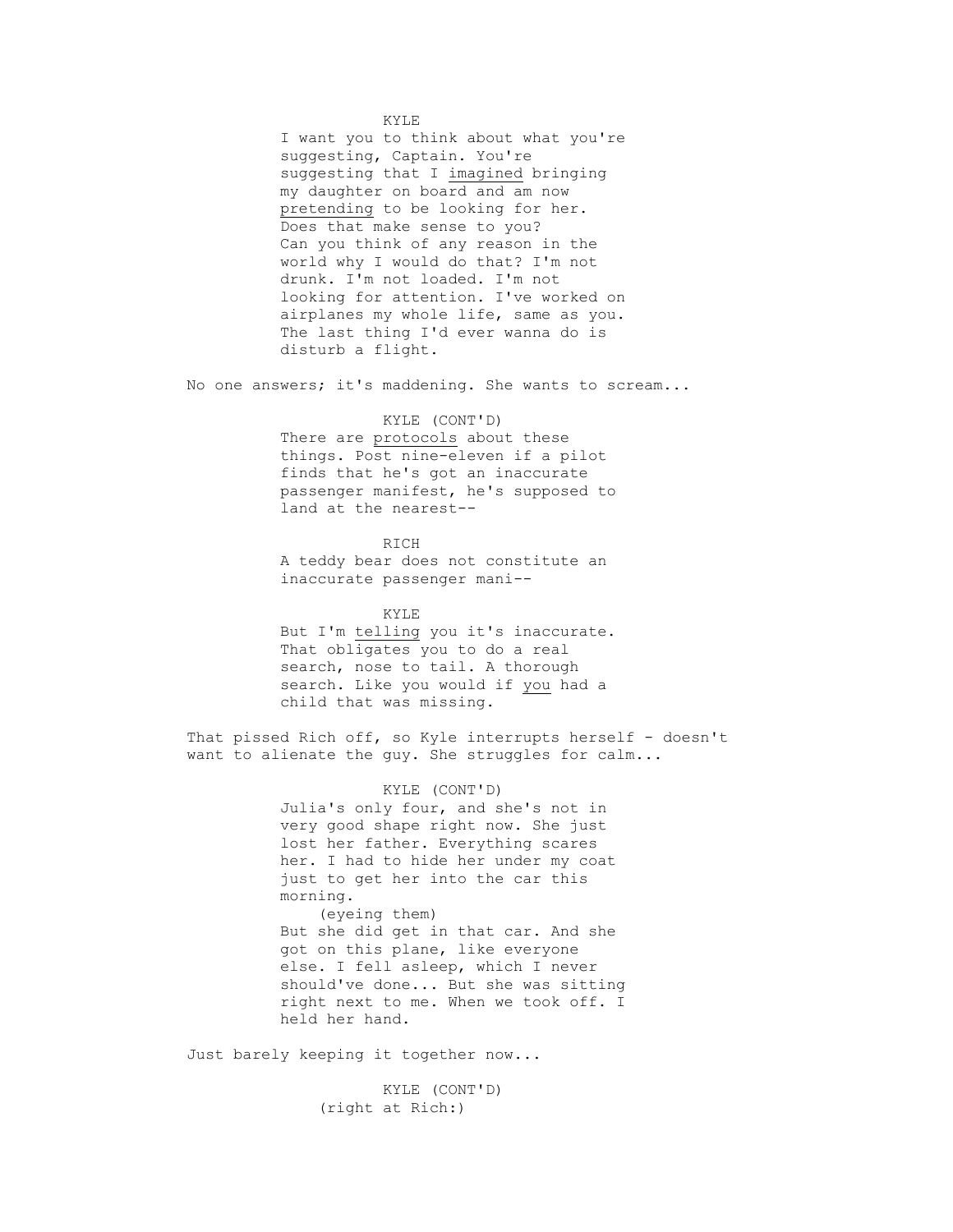Please. You have to help her. Rich pauses. Their eyes lock. Then Rich turns to Stefan: RICH Get the lights up, get every passenger seated. No one in the lavatories, no exceptions. Open every closet and bin. We search for the girl, nose to tail, understand? Kyle sighs with relief. There's hope... INT. AIRJET - MAIN AND UPPER DECKS - VARIOUS - MOMENTS LATER -Every CABIN LIGHT comes on. -Overhead bins and closets are thrown open. -Hanging-bags are pulled off a rack by Fiona, who is searching diligently. -The "Fasten Seatbelts" signs are lit. -Passengers waiting to use lavatories are instead shown to their seats. -Anna pins SIGNS on the lavatory doors, in German and English: "Out of Service - Please Do Not Use" INT. AIRJET - MAIN DECK - COACH CABIN - SAME DOLLYING DOWN the aisles we hear grumbling, lots of it, in snippets of conversations: "Air Marshall." "Arguing with the Captain." "We might have to turn around." And the focus of it all... is Kyle. She makes her way down an aisle, ignoring the way these people are looking at her. INT. AIRJET - MAIN DECK - FIRST CLASS - CLOSET - SAME Stefan empties a CLOSET, tossing carry-ons and hanging-bags aside. Helping him is another flight attendant, IRENE. Once the closet is empty, we discover a HATCH hidden on the closet floor. Stefan jerks the hatch open... revealing a hole that descends into a tiny, lighted ROOM below. He and Irene are thinking the same thing: IRENE This is really silly. RICH (O.S.) This is procedure. Irene turns, chagrinned. She'd been unaware that Rich was standing here... IRENE Yes, Captain.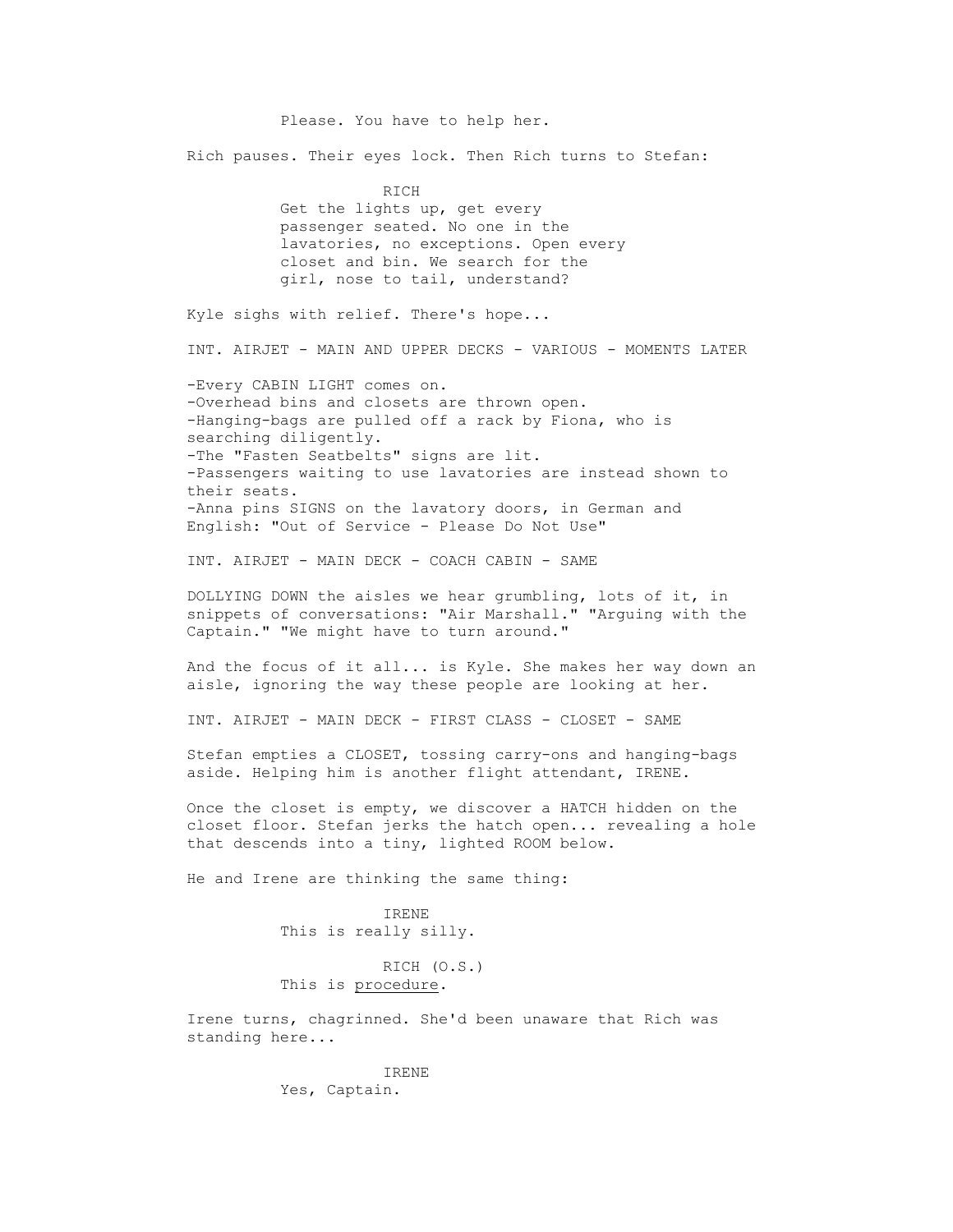She hands a flashlight to Stefan, who descends through the hatch, climbing down a fixed ladder. Four rungs.

INT. AIRJET - "ELECTRICAL BOX" - CONTINUING

 Upon reaching the bottom of the ladder, Stefan is now standing in the very *brain* of this aircraft, its electrical nerve center, completely inaccessible to the general public.

 Around him - filling this cramped, H-shaped room - are the CONVERTER BOXES that make flying this plane possible...

 Every single system on the Airjet runs through these boxes: navigation, hydraulics, pressurization, communications, power. Everything. All the back-up boxes are down here too. (Some of the systems have two redundant back-ups.)

 An electrical hum hovers: all these systems, working. Insulated wires are tacked to every inch of ceiling space in here, conduits carrying commands to and from these boxes.

 Stefan stands on a thin catwalk, looking around: more converter boxes, more wiring, more electrical panels...

But no four year-old girls.

 STEFAN Anybody in here? Hello?

 There's no reply. Stefan peers up that ladder, hoping that Captain Rich is noting the thoroughness of his search.

 Beyond the converter boxes is the forward-most point on the aircraft: *the interior of the nose-cone.* It's a pocket of unlit space, occupied mostly by STRUTS and WIRE-DUCTS.

 There's no way in hell a child could've even gained access to this place, much less chosen it to hide in. Stefan knows that. So he returns to that fixed ladder...

INT. AIRJET - MAIN DECK - FIRST CLASS CABIN - SAME

 The champagne flutes and sleeper seats are now being disturbed as Mike and Anna tear this section apart, despite the complaints of their well-heeled passengers.

 We pass a guy in Row 3. He's 55, far too rich to take this sort of inconvenience with grace. Call him WEST.

> WEST I don't see what all the fuss is about. It's not like she lost her Palm Pilot.

That got some cynical laughter.

INT. AIRJET - MAIN DECK - SAME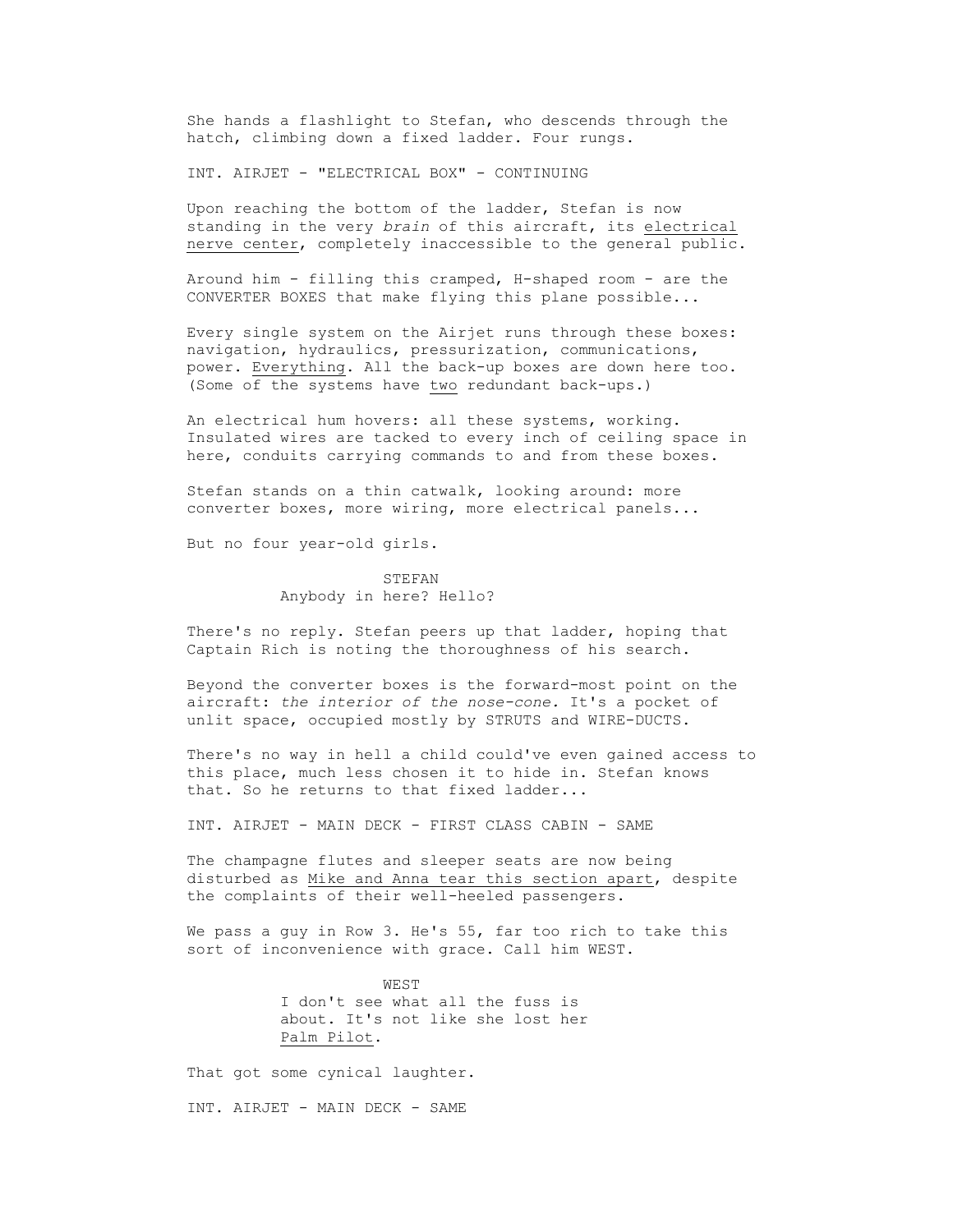Unhappy passengers stare at that "Fasten Seatbelts" sign, waiting for it to go off. The unfortunate Flight Attendant who crosses through at this moment is JENNIFER.

> ROW 19 MALE PASSENGER Miss, I really need to use the restroom.

 JENNIFER As soon as the Captain's turned off the seatbelt sign, Sir.

 Kyle passes by, continuing her row-by row search. Carson is right behind, bird-dogging her. We hear an UNSEEN PASSENGER grumble: "How come they get to move around?"

 Kyle doesn't hear it, doesn't hear anything. She heads for the stairs, Carson behind her.

> KYLE Listen, I don't need an escort.

 CARSON Captain seems to think someone should keep an eye on you. I can't imagine why.

Kyle continues up the stairs.

INT. AIRJET - MAIN DECK - REAR OF COACH CABIN - SAME

 In the very back of Coach we find two more Flight Attendants, ERIC and KATERINA, who stand at a thin staircase that leads up. Eric gestures, "Ladies first."

INT. AIRJET - MAIN DECK - STAIRCASE OFF OF COACH - CONTINUING

 Six steep steps, straight up. Katerina begins to climb... which puts Eric directly beneath her skirt.

**ERIC**  (re: his view) A few more steps, Katerina, and the nature of this search is going to change in a fundamental way.

> KATERINA Don't be a dunce.

He shrugs, unoffended. They reach:

INT. AIRJET - CREW QUARTERS - CONTINUING

 This is another of those spots that passengers never get to see: a tiny room, directly beneath the tail of the airplane, where crew-members can rest on long flights.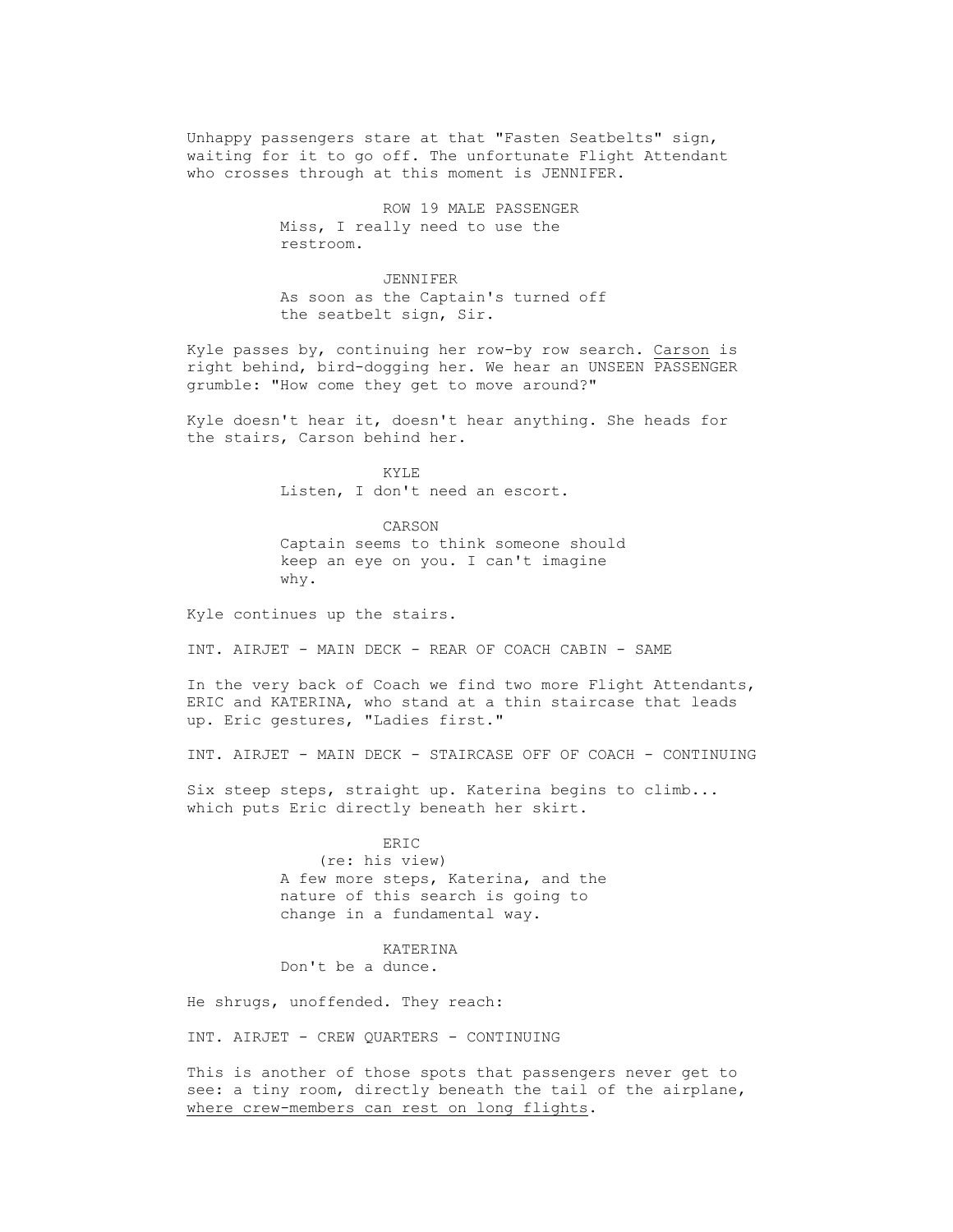On each wall in this cramped space we find a CUBBY-HOLE. Inside each cubby we find BUNK-BEDS, like you'd see on the sleeper car of a train.

 Katerina looks in Cubby #1. No kid here. She checks Cubby #2. Nothing, Meanwhile, Eric *crawls in* to Cubby #3... where a HATCH hides, on the cubby's forward wall.

Eric pops it open... revealing:

INT. AIRJET - FUSELAGE "ATTIC" - CONTINUING

 Eric climbs through the hatch, into the Airjet's "attic," a sprawling space that goes on forever. He flips on a maglight.

INT. AIRJET - UPPER DECK - RESUMING

 Kyle continues her row-by-row search. Carson is behind her, watching instead of helping. She peers into a CLOSET, as:

 KYLE By the way, you could've just identified yourself - the tackle was unneccesary.

> CARSON An Air Marshall is required to use any means necessary to contain a threat to the safety of a flight. (a beat) Ladies with imaginary children, they qualify.

Kyle shuts the closet door, hard. Turns and faces him.

**KYLE**  Tell me something: what happens when we land at Kennedy and everyone finds out that she'd been aboard all along? How're you gonna explain yourself? If there'd been a crime committed during the flight and you'd nothing to stop it - *the only law enforcement official on board.* How're you gonna account for that?

That landed; we can see it. Carson shrugs.

 KYLE (CONT'D) Somebody could be hurting her, right now, and you keep--

 CARSON (cuts her off) Hey. (Kyle falls silent)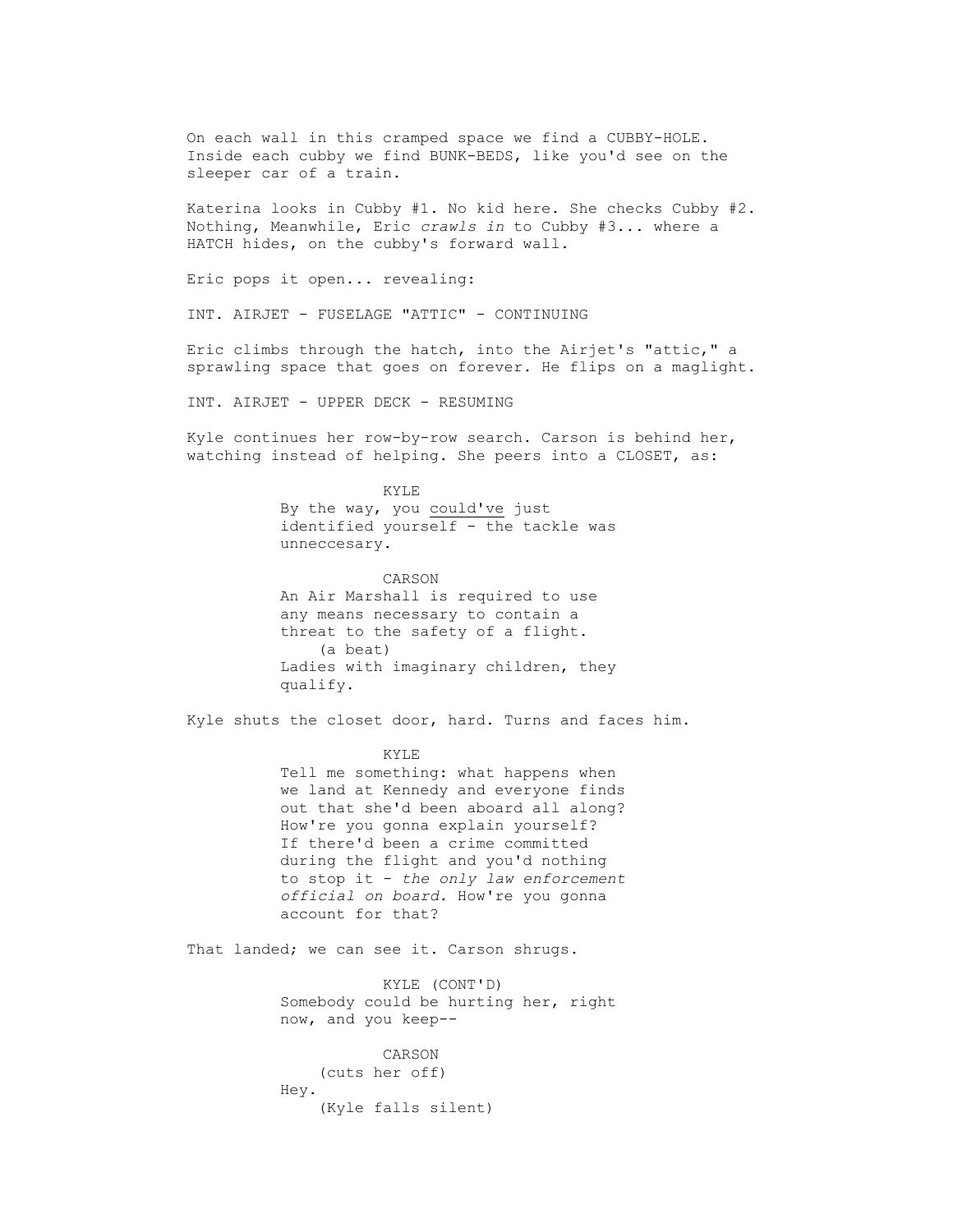# You made your point.

 Kyle studies him, realizing only now that what she said has registered. Carson almost looks humbled.

Kyle moves on to the next row...

INT. AIRJET - FUSELAGE "ATTIC" - RESUMING

 The beam from Eric's mag-light fans through the endless space of this "attic":

 Above us is the ribbed curvature of the fuselage, insulated by lime green poly-paper. STRUTS descend from the fuselage,

 bolted to the column of "overhead storage bins" which are now *below* us. (The struts hold those bins in place.)

 Girders rattle, circuitry hums, metal moans under enormous pressure. Around us are bundles of wires, AIR DUCTS, the Auxiliary Power Unit, heavy feeder cables.

But no four year-olds.

INT. AIRJET - CREW QUARTERS - RESUMING

 Eric pops back into that Cubby again. Katerina waits beside a bunk. He hands the flashlight to her.

> ERIC (suddenly serious) You should have a look.

 KATERINA Why? Did you see anything?

# ERIC

No.

...then a sly grin comes to Eric's face...

 ERIC (CONT'D) ...it's just that I'm *dying* to watch you crawl through that hatch.

She rolls her eyes, amused but unoffended.

INT. AIRJET - UPPER DECK - ROWS 14/15/16 - RESUMING

Kyle continues to look row-by-row. Carson watches.

Then - fuck it - he starts looking too: crouching down, scanning under some seats.

 Kyle notices... but she won't comment on it. Carson appreciates that. They continue along...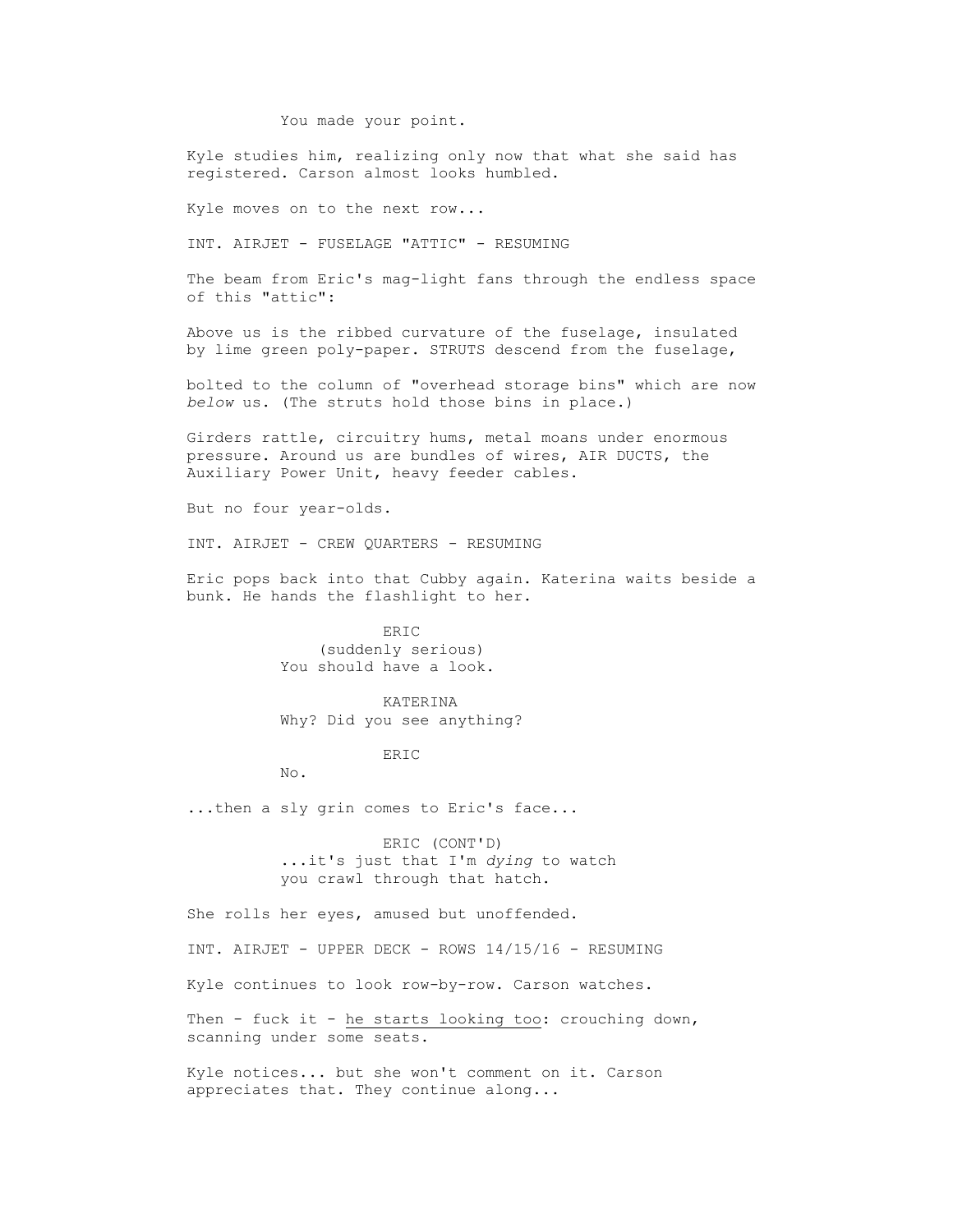...when she stops, literally. Carson doesn't know why.

 CARSON What's the problem?

 Kyle turns, focusing on a MAN they just passed - in Row 16. We saw him when he boarded.

The man is Egyptian. His name's JARRAH.

 Kyle studies the guy, as if recognizing him from somewhere. Of course, that makes Jarrah uncomfortable.

> JARRAH May I help you?

 KYLE I don't... Do I know you from somewhere?

 JARRAH You've walked past me five times since we took off. Does that count?

The guy next to Jarrah laughs. This is AHMED, a Jordanian.

 And Kyle suddenly finds him familiar as well. Just can't place the exact spot...

> KYLE You're from Berlin?

 JARRAH (at Carson) Am I being interrogated now?

 KYLE Just wanted to know if you were from Berlin.

 JARRAH No. I am not.

 CARSON Let's move along.

 Kyle stares at Jarrah, trying to remember... but her brain's too scrambled just now.

# KYLE

Sure. Sorry.

 They continue on. Jarrah and Ahmed trade a look. Then they glance across their aisle, one row back, toward the LIBYAN MEN who were searched next to Kyle at the Metal Detector.

The four share a look, its meaning undecipherable to us...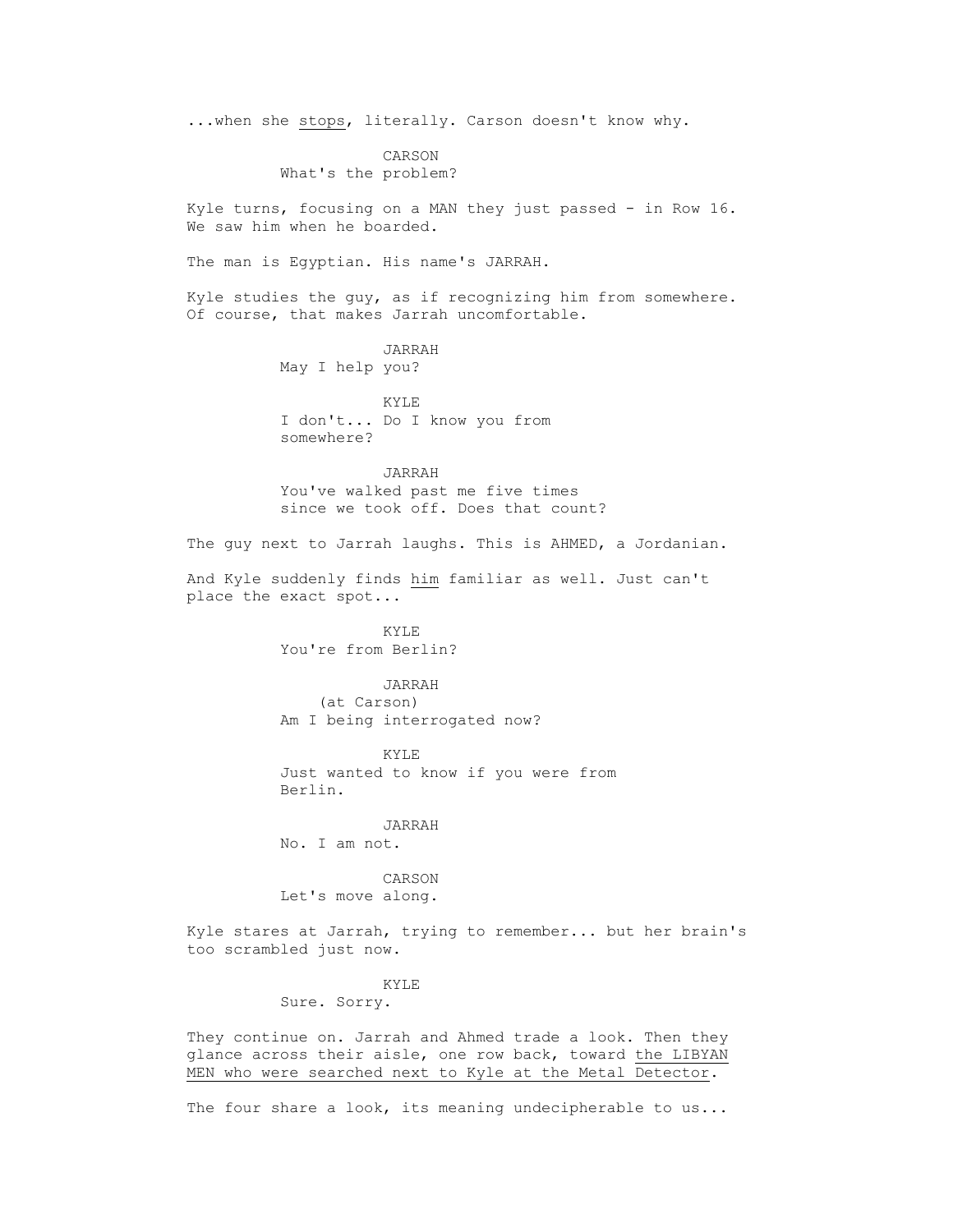INT. AIRJET - MAIN DECK - REAR OF COACH CABIN - MOMENTS LATER

 Eric and Katerina descend that tiny staircase from the Crew Quarters above.

> ERIC (O.S.) Think about what you're saying no to. I mean, it would be epic!

# KATERINA

You're terrible!

They're all giggles, having a wonderful time.

 ...until they reach the bottom of that stairwell - where Kyle stands. Carson's right behind her.

The giggling stops, instantly. Katerina eyes the floor.

 KYLE I need to speak to the Captain again.

 There's a CREW-PHONE affixed to the wall at the base of those steps. Eric looks to Carson.

> KYLE (CONT'D) I need to speak to the Captain. Can you get him for me?

Carson looks to Eric: "Humor her." Eric grabs the phone...

INT. AIRJET - UPPER DECK - GALLEY #2 - MOMENTS LATER

Kyle, growing more impatient:

**KYLE** Okay. Can we look in the holds now?

> Reveal Rich, who is just-this-second entering the Galley. The guy hasn't even had enough time to get both feet in.

> > RICH Ms. Sherin, there's no conceivable way a child could've gained access to any of the holds.

Now we discover Carson, flanking Kyle.

**KYLE**  There's access to the forward hold from Main Galley Number One. The foodcart elevator.

> RICH The call button's too high for a four year-old to reach.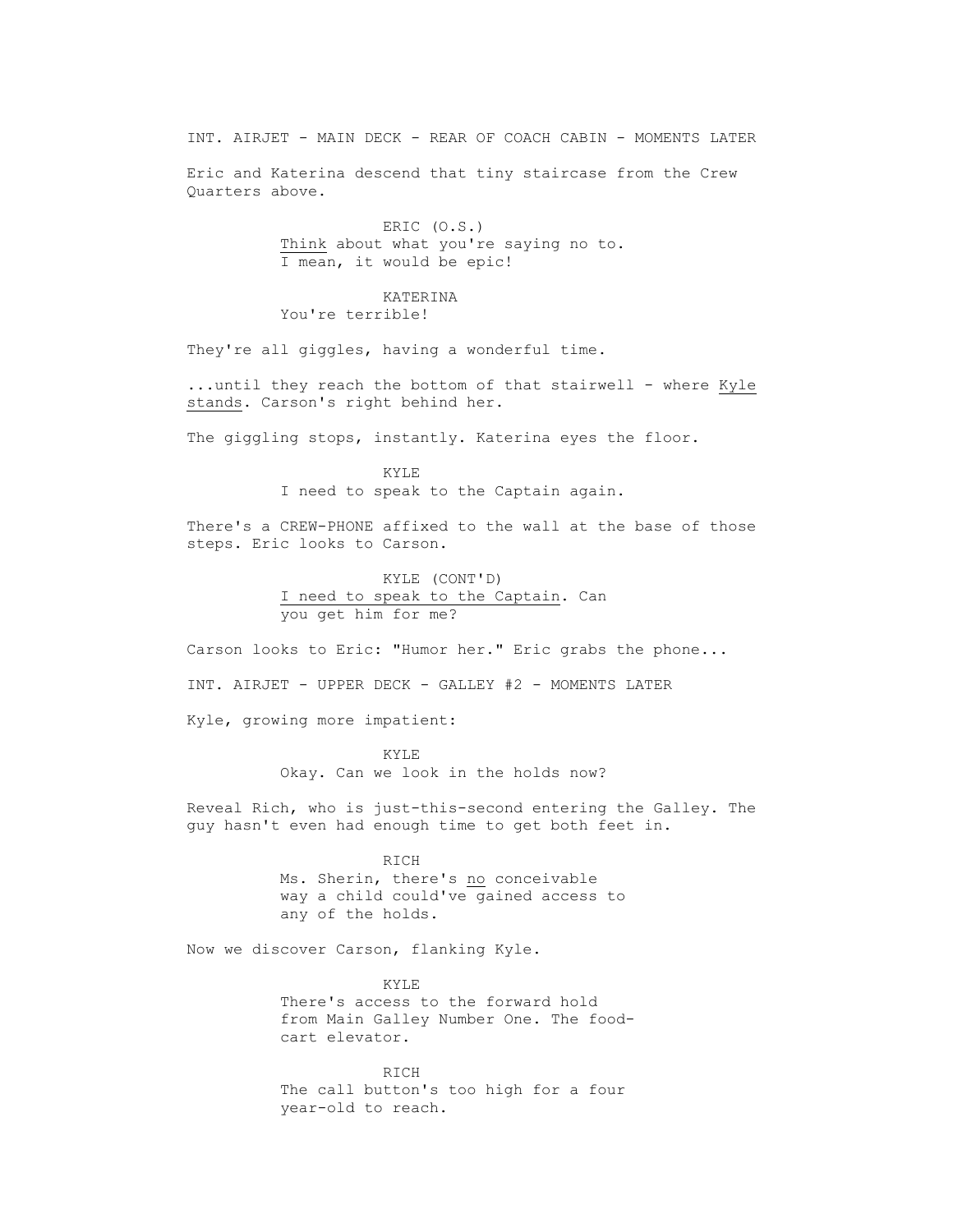KYLE So's the overhead bin, but her backpack is missing too. She's with an adult. I told you.

**RICH**  What adult? Every single passenger is in his seat, accounted for.

> KYLE That's according to a manifest that we already know to be inaccurate.

**RICH** It is not inaccurate!

A beat, both of them frustrated...

KYLE

 Captain, we can't say we've thoroughly searched this aircraft until we've looked everywhere, and that means the holds.

 RICH I'm sorry, I can't allow that.

 KYLE Goddammit! Are you listening?

 That stopped things cold. Rich eyes her, silently reminding her of his rank. She knows she ought to apologize... but she can't. So they're silent, until:

> CARSON I don't think it's a bad idea, Captain.

**RICH** 

What?!

Kyle just brightened.

 CARSON Might be good to have her below deck for a while. She's making people anxious.

Rich looks to Kyle, surprised that that didn't offend her.

 CARSON (CONT'D) Lemme go down there with her.

 RICH Mister Carson, I'm responsible for the safety of every passenger on this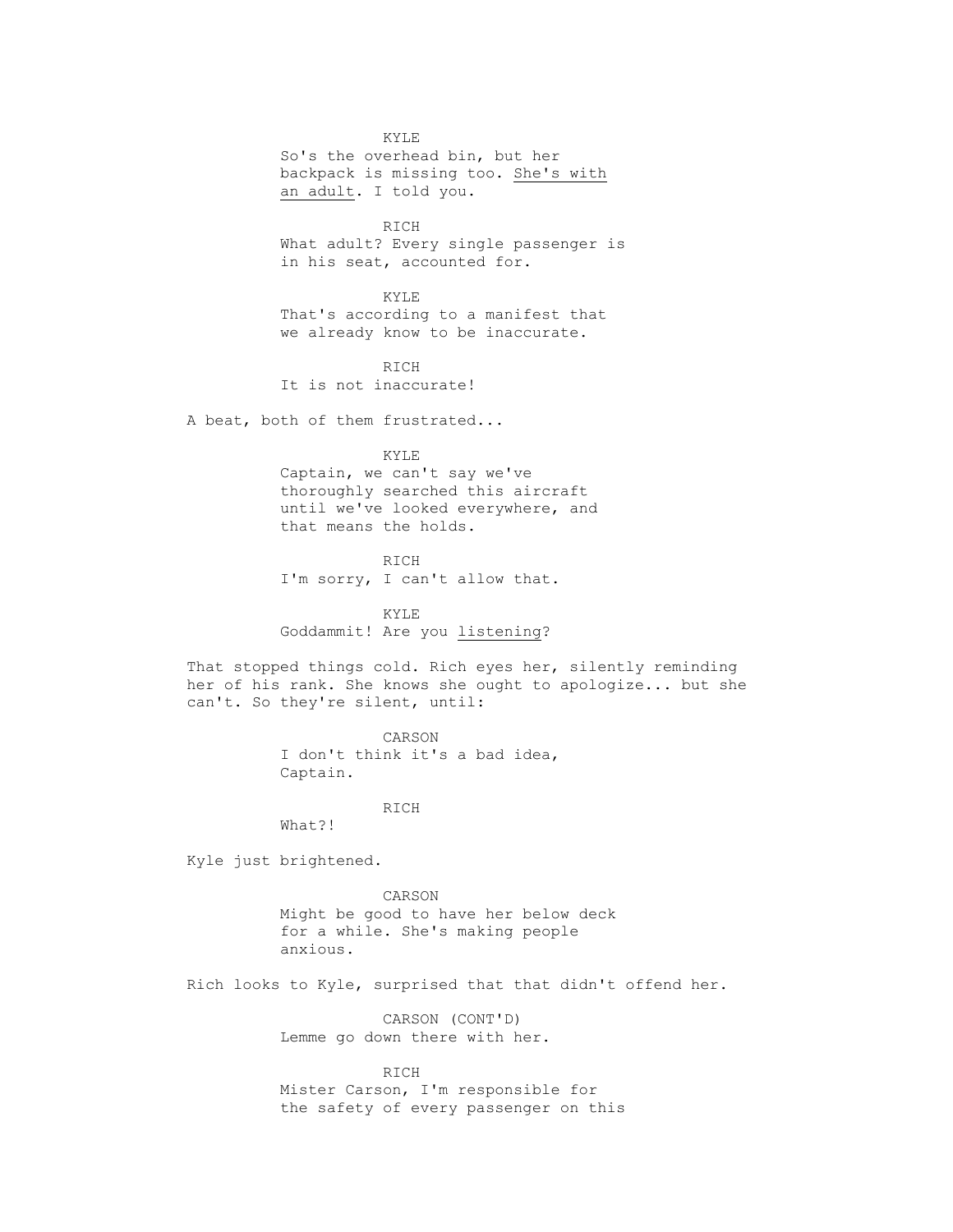plane, even the delusional ones - and I cannot have a passenger out of her seat belt, bouncing around with the luggage bins in a cargo hold. One patch of turbulence and she could be seriously injured down there... And so could you, by the way. I don't fancy pulling into Kennedy with an unconscious Air Marshall on my hands. (at Kyle:)

 Now, we are going to continue to search this aircraft from the waist up. If we don't find anybody, I'll send two members of my *crew* into the holds. I trust that that will be satisfactory to you.

# KYLE

I just saw two members of your crew, Captain - on their way back from "searching" the attic. They never even bothered to turn on their flashlights.

#### RICH

 Ms. Sherin, there are 425 passengers on this flight who are NOT receiving any attention at the moment because everyone of my flight attendants is busy conducting a search for a child that none of them believe was ever on board. I'm sorry if you think we could be doing more to meet your needs, but you'll have to take it up with Customer Service after we land. Fair enough?

Kyle's about to fire back, when:

STEFAN (O.S.)

Captain?

 Rich turns... to find Stefan, who has just arrived from the Flight Deck... with a FAX in his hands.

# RICH

Yes?

 STEFAN Can I speak to you for a moment?

Stefan looks matter-of-fact, almost businesslike. Rich nods.

 RICH Mister Carson, this woman is in your charge. I want her to remain in the passenger cabins. Is that understood?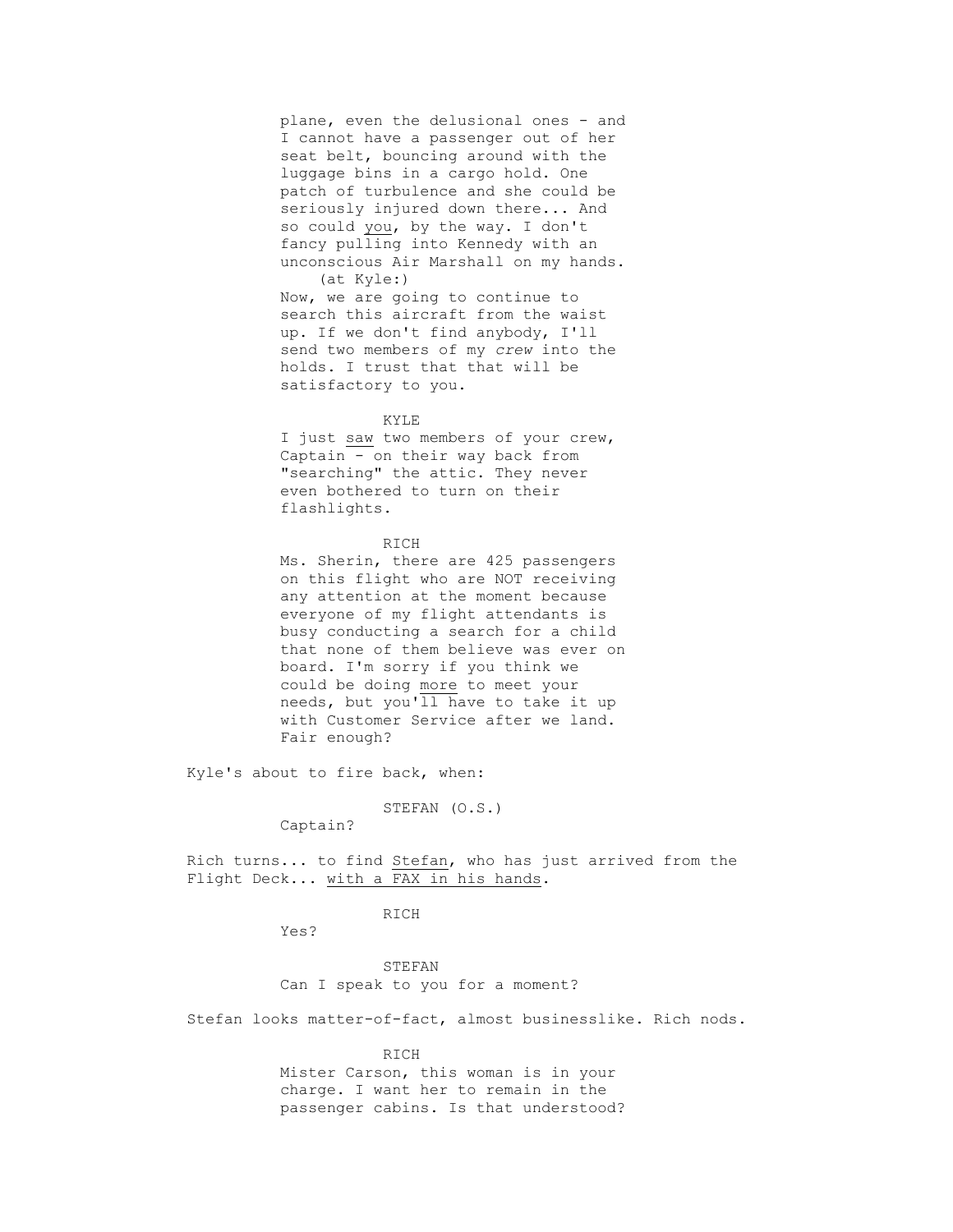# CARSON

Understood.

 RICH Thank you. Excuse me.

 With that, Rich exits the galley, leading Stefan to the Flight Deck. Just Kyle and Carson now.

 A beat. Kyle's face working... She's just about to say something to Carson.

 ...when *she stops herself*, as is something had just occurred to her.

Something huge.

 KYLE (just came to her) I know where I've seen him before.

Carson eyes her, lost: "Seen who?"

 Kyle doesn't explain. Instead she hurries out of the Galley. We follow:

INT. AIRJET - UPPER DECK - COACH CABIN - CONTINUING

 Kyle barrels into the Coach Cabin, her eyes suddenly ablaze, calling out to someone unseen to us:

> KYLE (CONT'D) I know where I've seen you before!

People turn, confused, until we see who she's zeroing in on:

Jarrah.

 He turns, befuddled, as she marches right at him. We jump back in time to:

INT. KYLE'S APARTMENT - JULIA'S ROOM - NIGHT (FLASHBACK)

 Kyle stands at Julia's window, closing the drapes... when *she sees TWO MEN on the other side of that courtyard, standing at a window, staring into Julia's room. They're Middle-Eastern.*

 *From this distance, they look a hell of a lot like Jarrah and Ahmed.* End Flashback.

INT. AIRJET - UPPER DECK - ROW 16 - RESUMING

 Kyle starts cross-examining even before she reaches their row: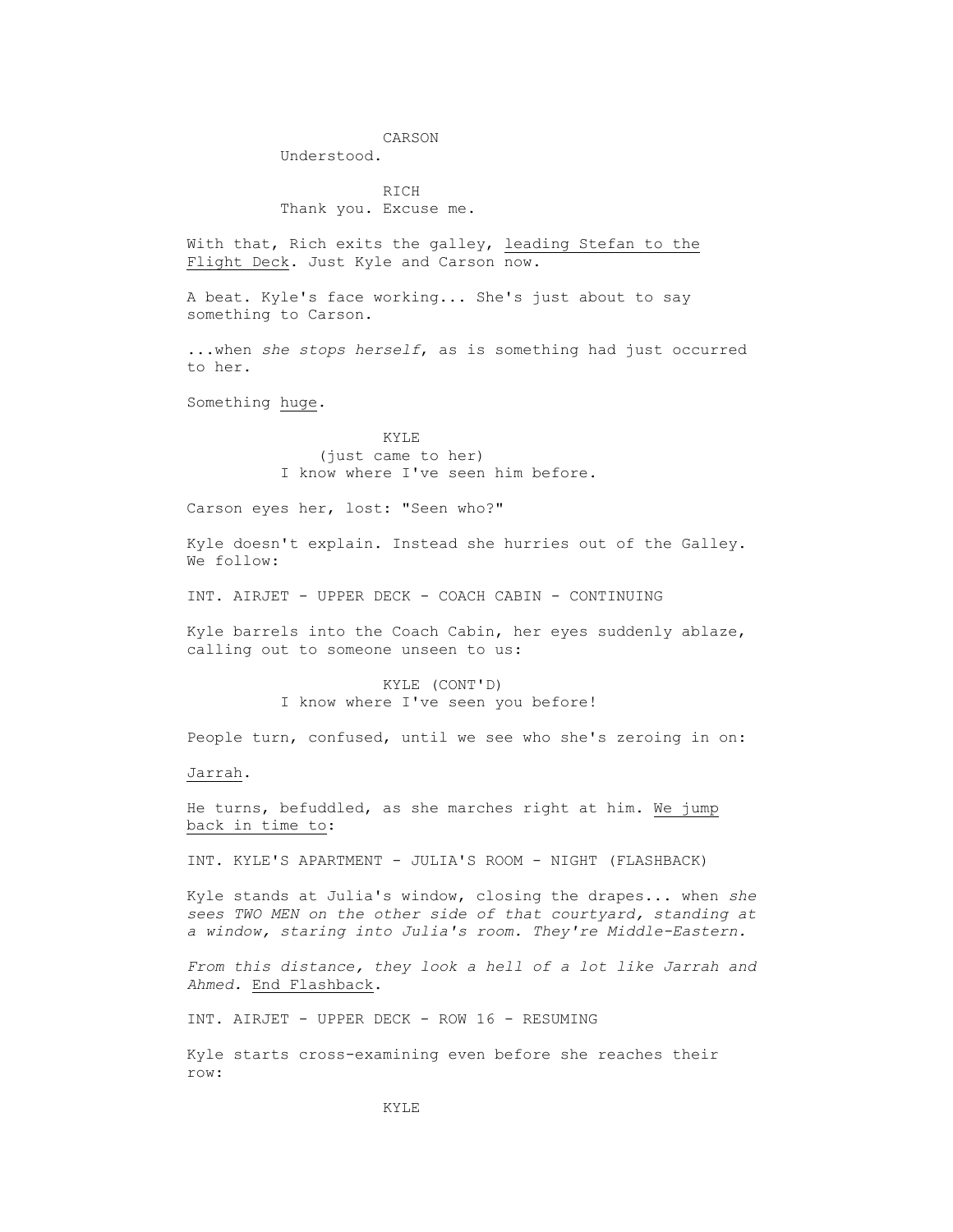Where's my daughter.

JARRAH

What?!

 KYLE Where's my daughter?!

 Kyle gets to their row, drawing far more attention than Carson would like.

> JARRAH I don't know what you are talking a--

 KYLE You were looking through her window last night.

> CARSON Wait a minute.

 KYLE I saw you looking across the courtyard into her room. Both of you.

 AHMED You are a lunatic!

**KYLE** Where's my daughter?

> An Egyptian and a Jordanian, on an airplane, accused of a conspiracy. Instant racial profiling begins, all around them.

Eric now enters, flanked by Katerina. They get the drift...

 CARSON Hold it. Back up. You've seen these men before?

 JARRAH No. She has not.

 KYLE I *saw* them last night. Staring into my daughter's room.

> Jarrah dismisses that with a laugh, particularly incensing a nearby white passenger named ELIAS.

> > CARSON (to Jarrah) Is this correct, Sir?

 JARRAH I have never seen this woman before in my life.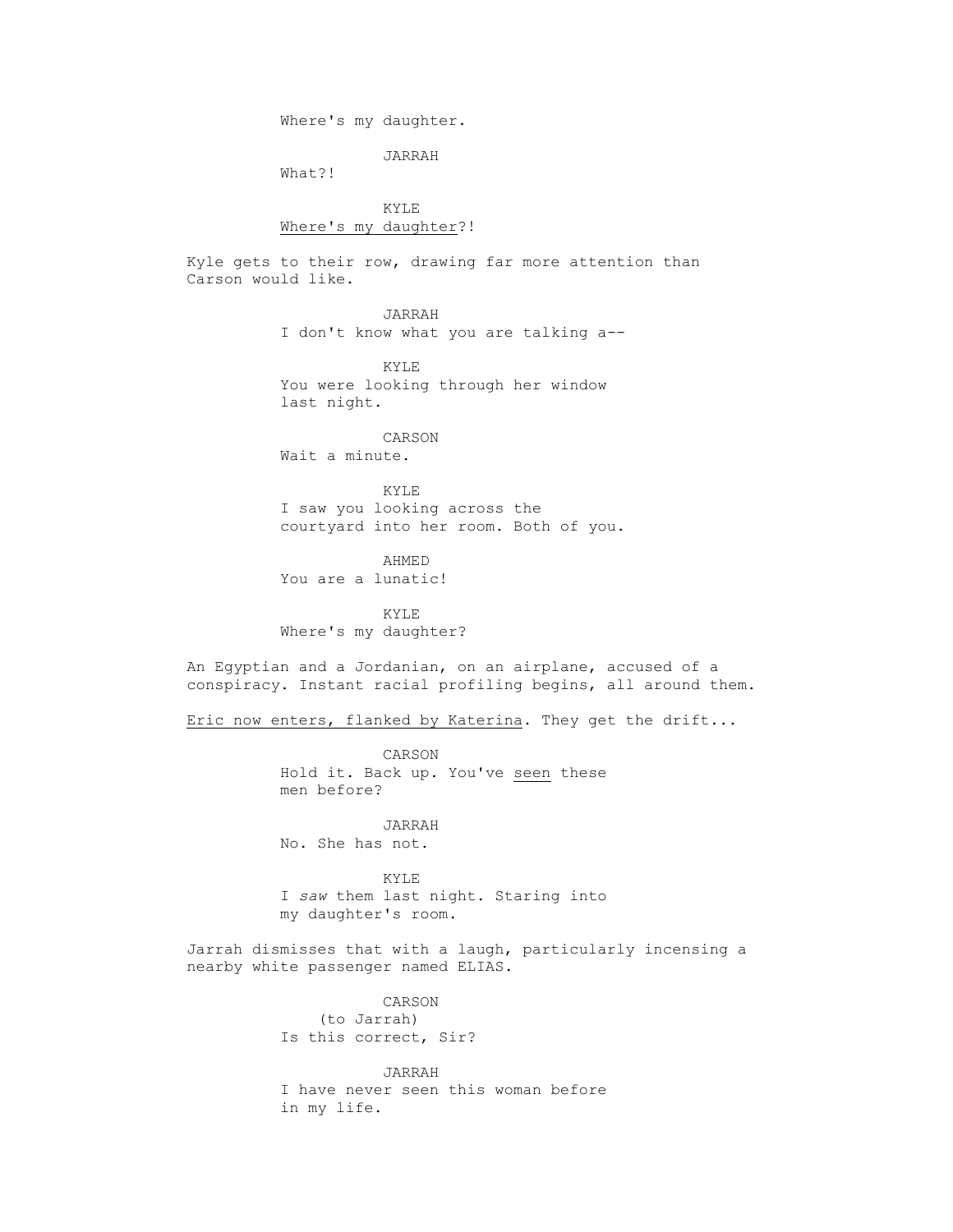AHMED Neither have I. KYLE What would you expect them to say: "Ya got me?" **ERIC**  How 'bout we move this into one of the galleys? KYLE No! He doesn't get a minute to think up an answer. I wanna know right now! Where'd you take my little girl? JARRAH I didn't do anything. I've never seen her! Another minor hiccup of turbulence. Things are getting pretty tense up here. Jarrah can feel the looks coming his way... JARRAH (CONT'D) Not that it's any of your concern, but I was at the Hilton last night. In Tiergarten - on business - we both were. And neither of us left the hotel. Would you like to see our bill? Kyle looks to Carson, who has now become a U.N. negotiator... CARSON (to Jarrah, politely) It's a bit unorthodox, but... if you wouldn't mind. Jarrah pauses: *you're kidding.* Nope, nobody's kidding. Livid, deeply offended, Jarrah grabs his carry-on from under his seat, unzips it, rifles through some papers. Silence in here. Everybody watching. The Libyan guys are paying special attention. So's Elias. Eric too. ...then Jarrah finds his HOTEL RECEIPT and thrusts it at Carson with great indignance. Carson eyes it. Looks to Kyle. ELIAS (quietly, to his wife) A bill doesn't prove anything.

Carson examines the "evidence" in his hands. We get a look at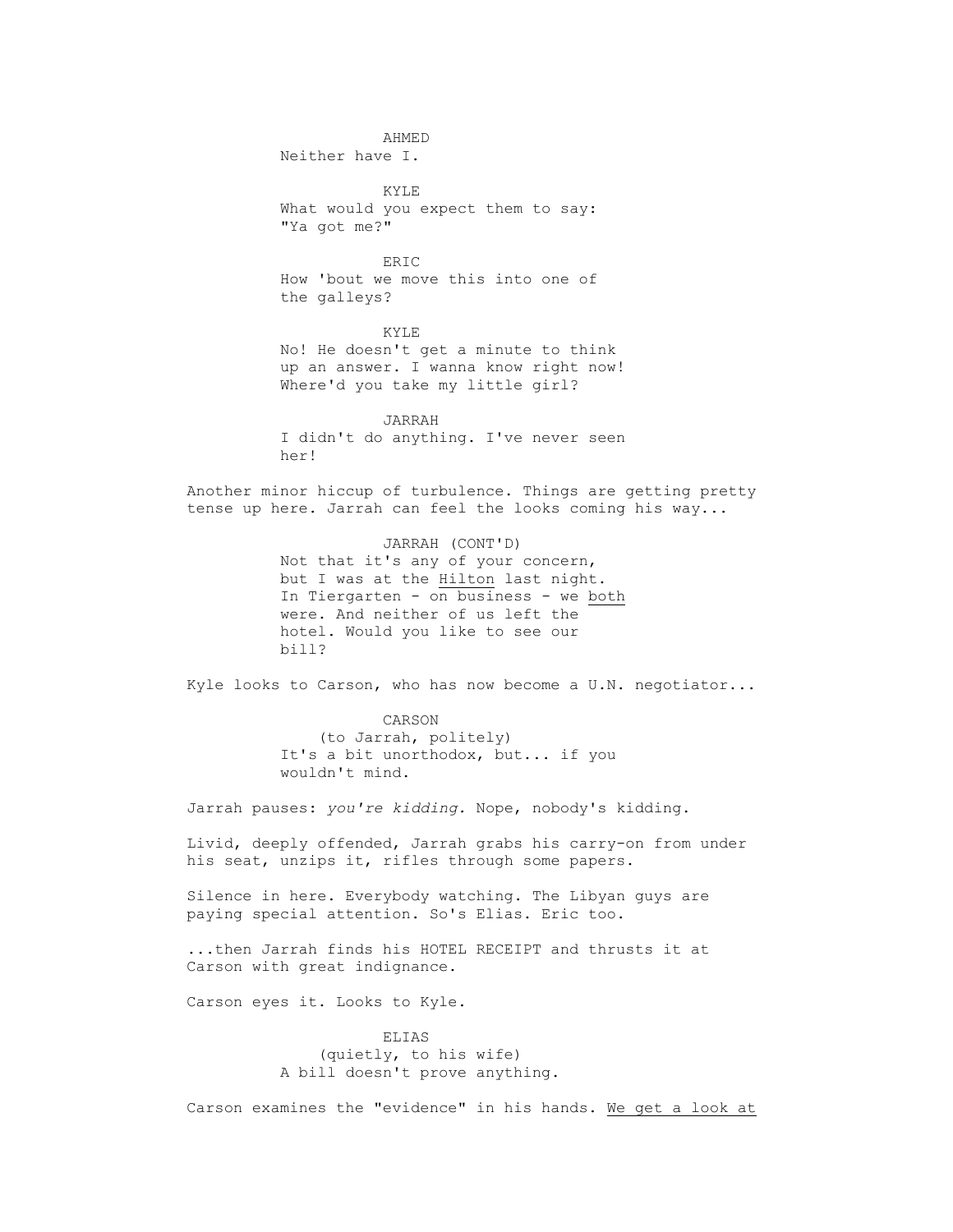it now: there are PHONE CALLS listed, with a time-entry for each. And two MOVIES ordered.

> JARRAH Satisfied? (Carson nods reluctantly) Then I'd suggest you find two other Arabs to harass.

 Carson nods, hands the receipt back to Jarrah. Two seats over, Elias turns, scowling.

> CARSON (calmly, to Kyle) Let's go.

 KYLE What the hell does a bill prove?

CARSON

Let's go.

Carson starts to pull Kyle away. Kyle breaks free and:

 KYLE (shouting, at Jarrah) Where's my daughter? What've you done with her?

 JARRAH I spent the night watching a movie. you fucking bullshit lunatic!

 Kyle lunges at him. They collide like rams, Kyle gets a hand to his face and scratches at him. Jarrah doesn't fight back. Eric hurries to get between them.

> ERIC Get a handle on this lady, will ya?

...as *Carson grabs Kyle by the shoulder,* yanking her hard.

#### CARSON

C'mere!

Carson's a bull. He pulls Kyle away.

#### KYLE

What're you doing?! They've got her!

CARSON

Shut up!

 Carson pulls her away. we STAY WITH JARRAH, He touches a hand to his face. It's now BLEEDING. That shames him. He eyes his fellow passengers, then Eric... until: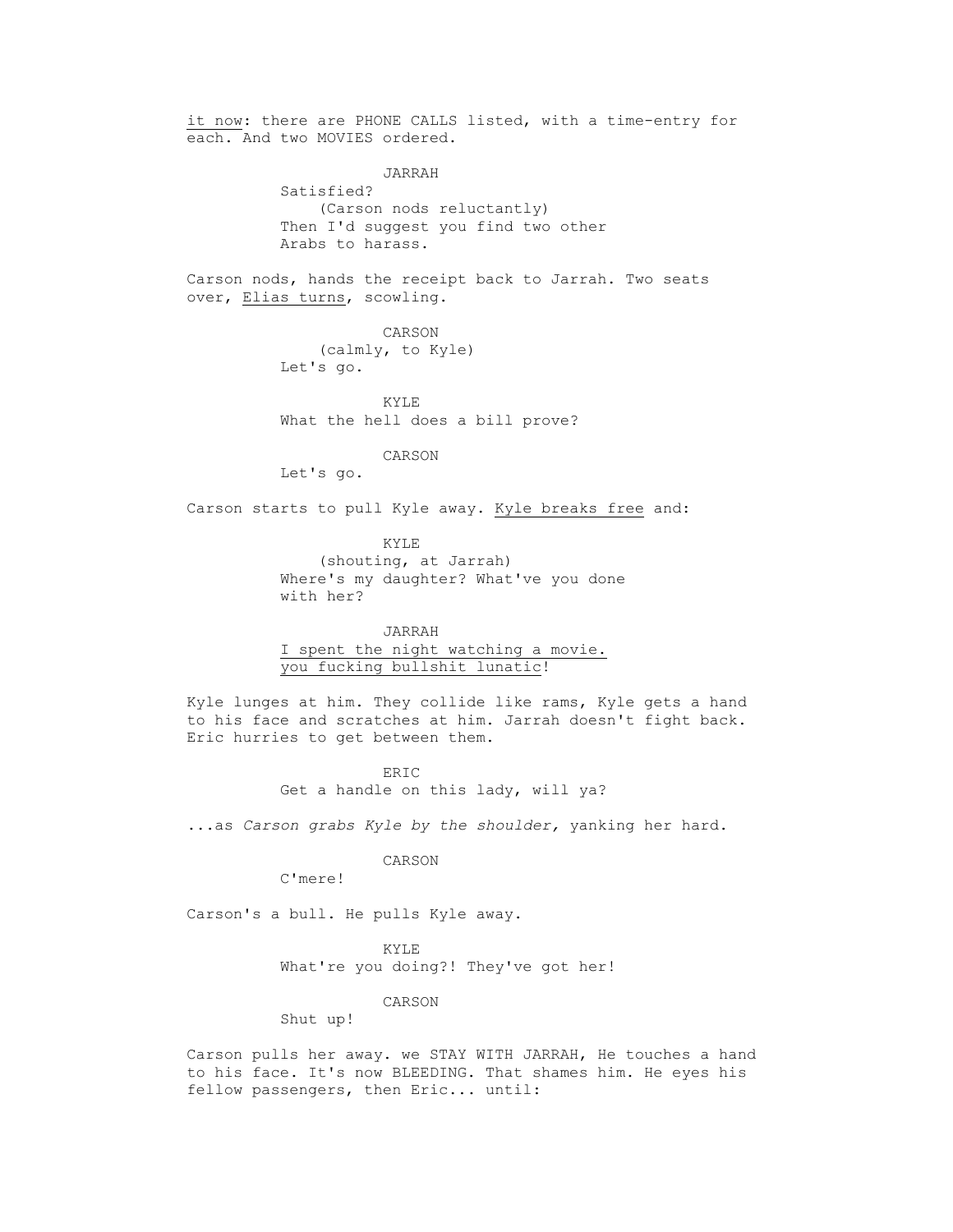JARRAH Anyone else have any questions for me?!

 Silence. Jarrah has turned every white face in here against him. And he doesn't seem to care.

> JARRAH (CONT'D) Anyone else want to know where I've been and with whom I am associating?!

 Again, no one volunteers. The discomfort in here is palpable, particularly among those two Libyan Men. Jarrah sits.

INT. AIRJET - UPPER DECK - CORRIDOR - CONTINUING

 Carson pushes Kyle into that CORRIDOR between the Coach lavatories. Hardly private, but it'll do.

> CARSON (CONT'D) I can cuff you, understand that? I can confine you to your seat.

**KYLE**  They have Julia. Why would you wanna cuff me?

> Before Carson can reply, Fiona appears, carrying a half-empty orange juice CARTON. She leans into a nearby LAVATORY, dumps some juice into a toilet, but hangs on to the empty carton.

 Then Estella appears, and *does the same thing*: dumping the juice from a large apple juice carton down a toilet while hanging on to the carton itself.

> CARSON What're those for?

 FIONA I've got a seventy year-old in 20-B who can't hold his pee any longer.

 ESTELLA Mine's six, about to wet his pants.

From a few rows away we hear a SIX YEAR-OLD BOY, crying.

ESTELLA (CONT'D)

That's him.

 Estella passes by, shooting Kyle a nasty look: "Thanks, Lady." Fiona betrays no expression at all. Then they go.

> KYLE They have Julia.

Carson tightens, acutely aware that *people in nearby rows are*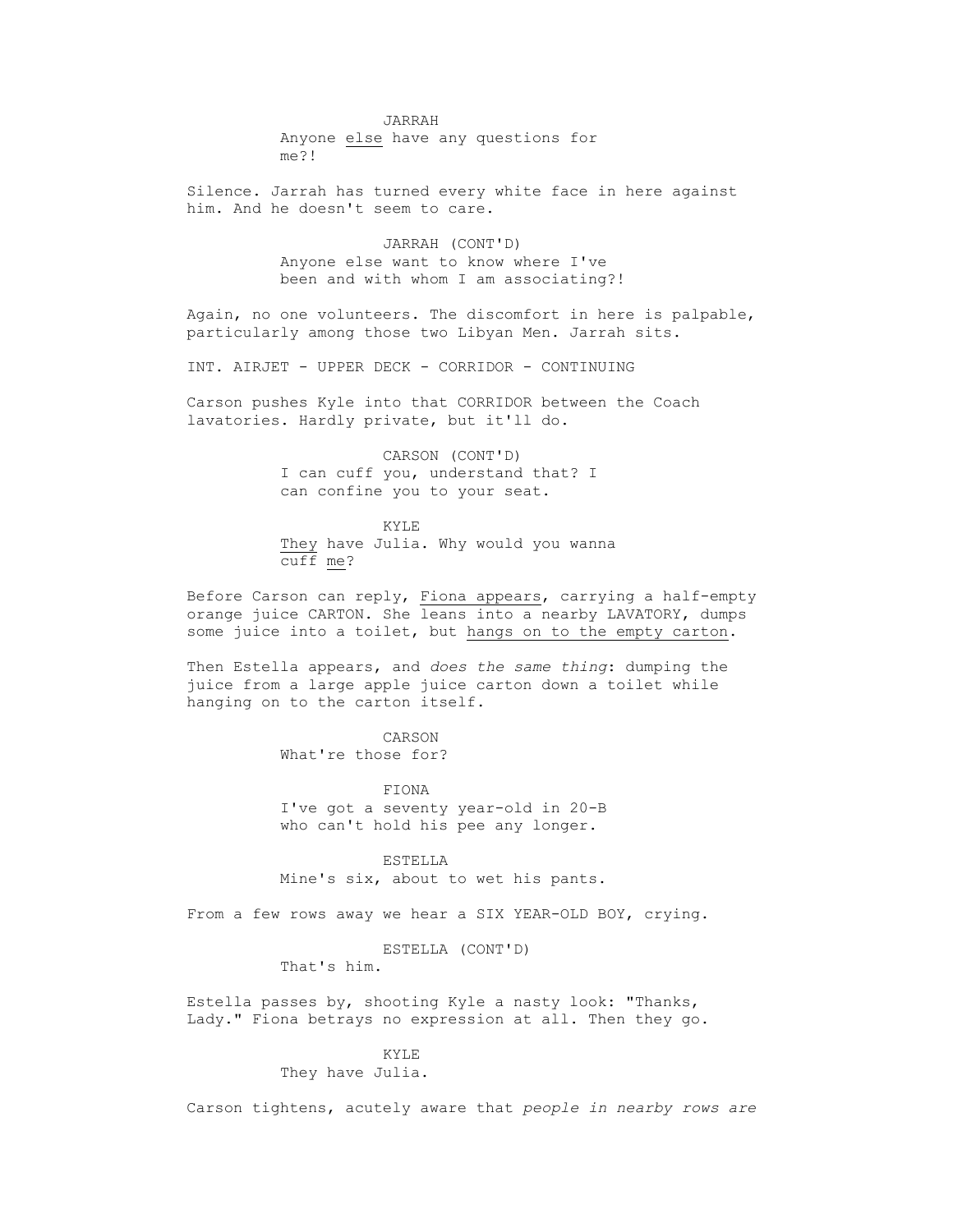# *listening in on this.*

 CARSON (quietly) You think those guys were surveilling you last night - is that it?

# **KYLE**

Yes.

 CARSON For the purposes of kidnapping your daughter, stashing her in one of the holds until we land...

KYLE

Yes.

 CARSON Mind if I ask an obvious question? (Kyle's silent) If they knew where you lived, why wouldn't they just take her from your apartment? Why take her on an airplane where they'd have no possible means of escape?

 KYLE I don't know.

 CARSON And let's not forget: *her name isn't on the manifest.* How the hell could two pull passengers *that* off?

 KYLE Obviously, they'd have to have someone from the crew involved.

# CARSON

 Jesus Christ, it's a regular Grassy Knoll now! I suppose they've got a couple guys from the Grounds Crew at Kennedy in on it too - since once we land the only way to get her off this thing would be in a steamer trunk.

 Carson tries to rein himself in - again conscious of what a public forum this is.

 Annoying him further, Fiona and Estella now re-appear, bearing their JUICE CARTONS, *now filled with piss.*

ESTELLA

Excuse me.

Estella heads for the lavatory, "accidentally" raising her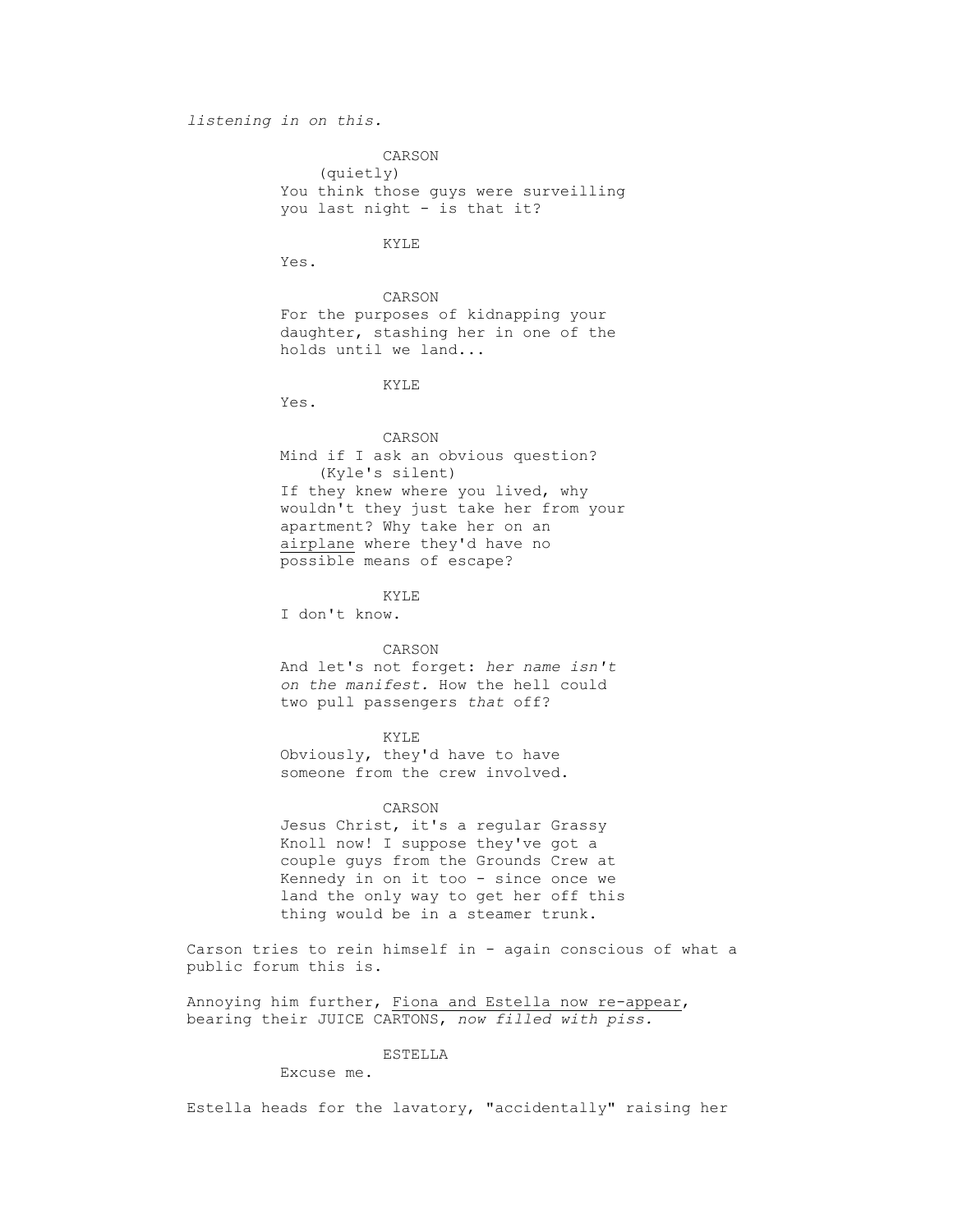piss-carton so it's right under Kyle's nose. Fiona dumps her carton in the toilet as well and exits the corridor.

Kyle and Carson are "alone" again. Carson leans in:

#### CARSON

 (quiet as possible) Think about what you're asking me to do, okay? You're asking me to approach two Arabs - on an airplane and accuse them of enacting a criminal conspiracy. Think about the ramifications of that.

 KYLE They have my daughter. I don't give a shit about being politically correct!

That was too loud, way too loud. And it pissed Carson off.

 CARSON Fine. Let's go arrest the both of 'em... just as soon as you can answer one more question: (Kyle waits) Why the hell would anybody wanna take your daughter?

Kyle sags. But Carson's not done yet:

 CARSON (CONT'D) What makes her so Goddamn special? What makes you so Goddamn special that they'd go to all this trouble... Unless you're some kind of closetmillionaire who gets a secret thrill out of flying coach.

 Silence. Carson's pretty certain he's just ended this argument. And Kyle looks humbled...

CARSON (CONT'D)

Well?

 KYLE What if they're hijacking the plane?

Carson sags, can't believe she just said that.

 CARSON Ya know what, Lady - that swan dive your husband took is starting to make a whole lotta sense to me now. Couple hours with you and even *I'm ready to jump.*

Silence. That took the air out of Kyle's lungs. She stares...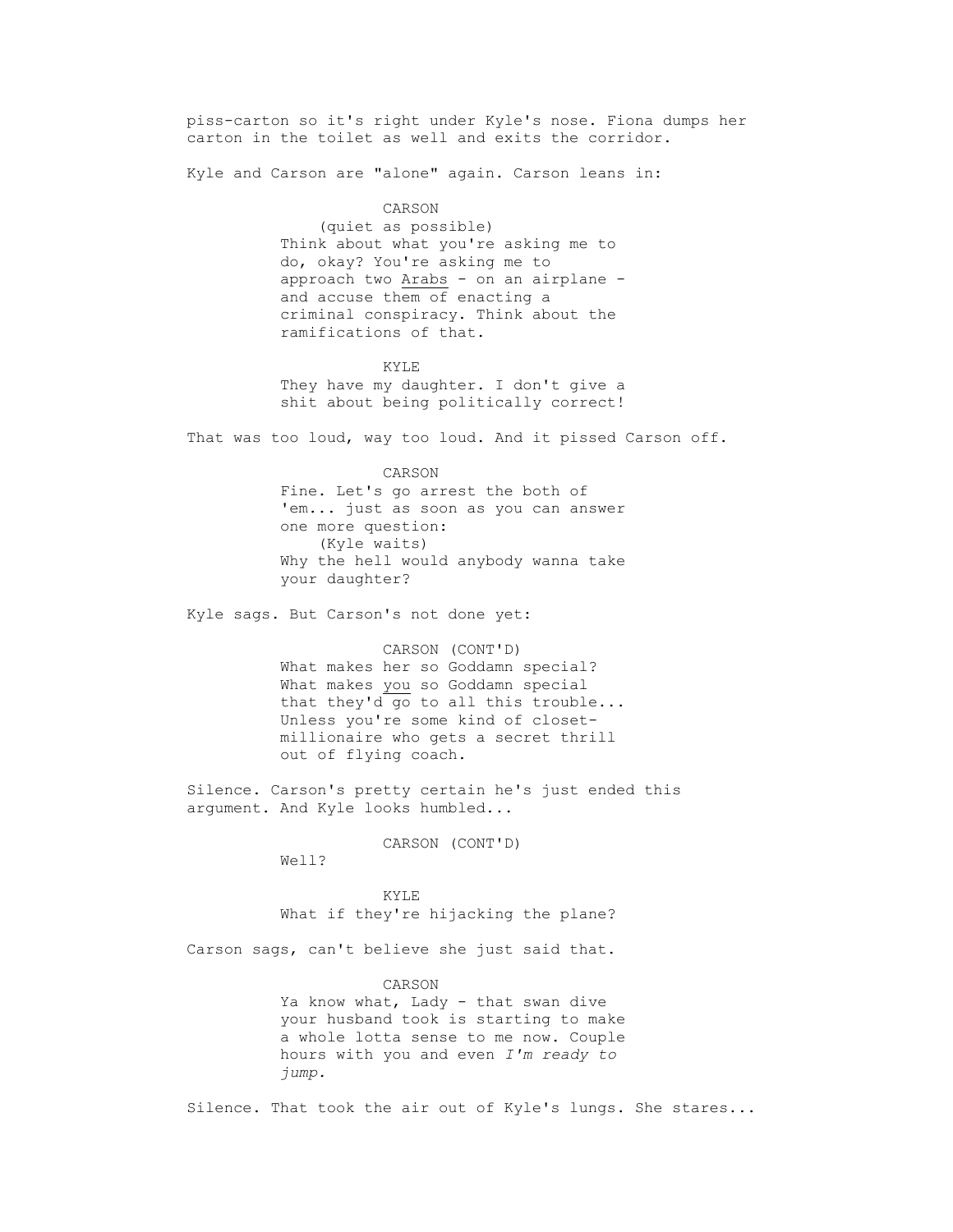Carson can see that he's wounded her. Goddammit... KYLE David fell. (no reply) He fell. CARSON I'm sorry. Fuck... Carson studies her, a long beat, feeling like a heel... CARSON (CONT'D) Okay. Go back to your seat. Wait there for me. Five minutes with no international incidents, okay? (can't believe I'm saying this but...) I'll talk to the Captain again, see what I can do about getting us into the hold. Kyle pauses, thinking she might've just heard wrong. KYLE Really? CARSON How else am I gonna kill five hours watching soccer? Kyle can't believe it: she's got a friend. But just as she's about to say "Thank you"... DING! A familiar CHIME comes through the P.A. SYSTEM above Kyle. An announcement must be coming. Kyle looks up... then she hears: STEFAN (O.S., THRU P.A.) Ladies and Gentlemen, on behalf of our Captain we'd like to thank you for your patience during the unusual circumstances on this flight. As you can see, the Captain has turned *off* the fasten-seatbelt sign. You're now free to move about the cabin. The passengers CHEER... as Kyle's eyes go wide. STEFAN (O.S., THRU P.A., CONT'D) For your safety, we suggest that if you remain in your seat you do keep your seatbelt loosely fastened. Thank you. To Kyle's dismay, PASSENGERS rise at once, *heading for the*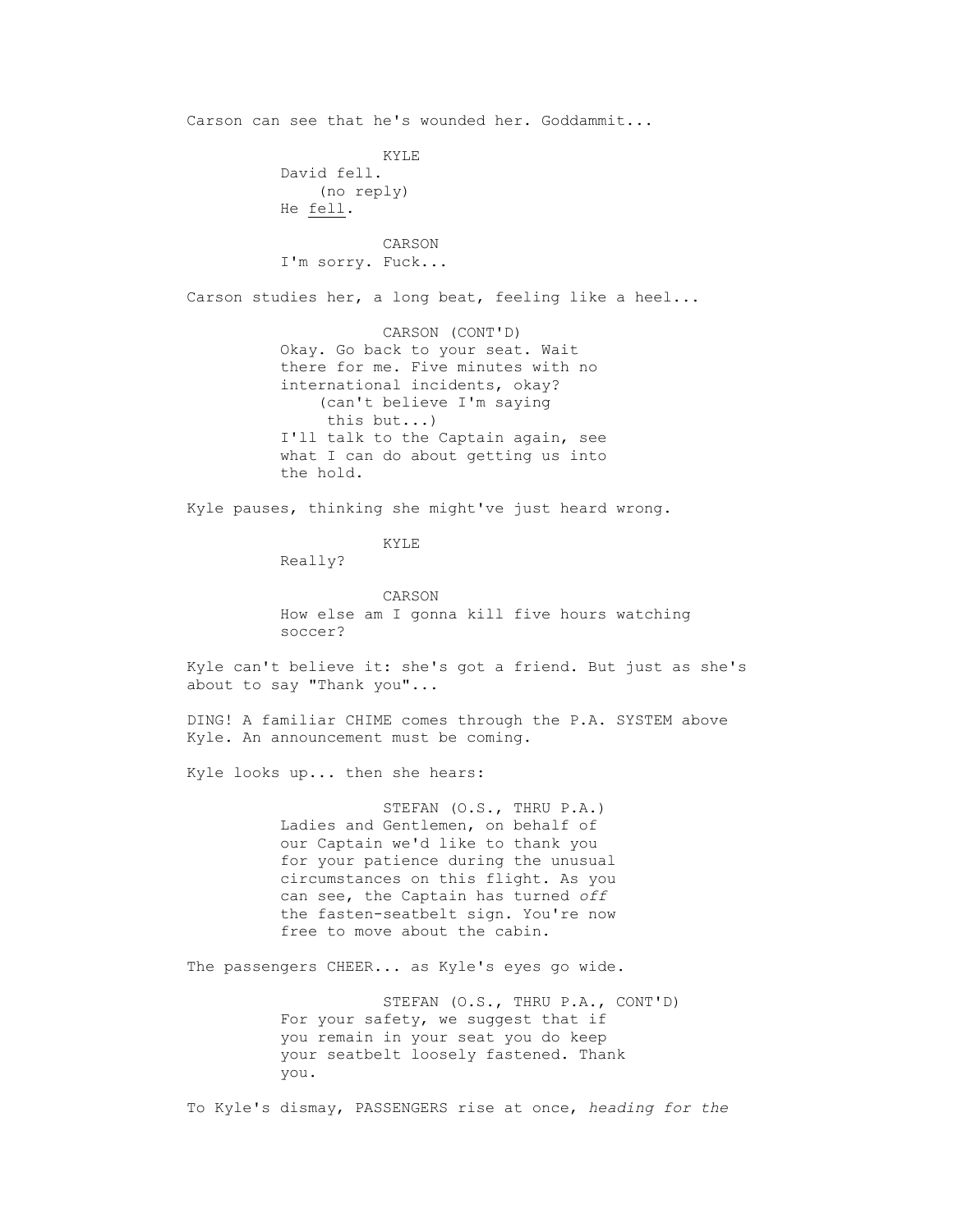*lavatories.* Several of them. KYLE (disbelief) What's he doing? (Carson doesn't know) What is he doing? The aisles begin to fill, lots of full bladders. KYLE (CONT'D) We haven't found her yet! Then Kyle turns, and spots something: Captain Rich, approaching from the Flight Deck. KYLE (CONT'D) (at Rich) What're you doing? RICH I need to speak to you. Rich takes her arm, gently, leading toward a galley. We TRACK THEM... as passengers make way. KYLE Are we done looking? Is that it? RICH Just come with me. KYLE No! She STOPS. Rich tightens, wanting to avoid a scene. RICH Ms. Sherin, we're not going to do this in the middle of the cabin. KYLE Where's my daughter, Captain? RICH If you'll come with me, we can discuss it. KYLE WHERE IS SHE!!!! RICH She's *dead,* Goddammit! Kyle freezes, her face suddenly ashen.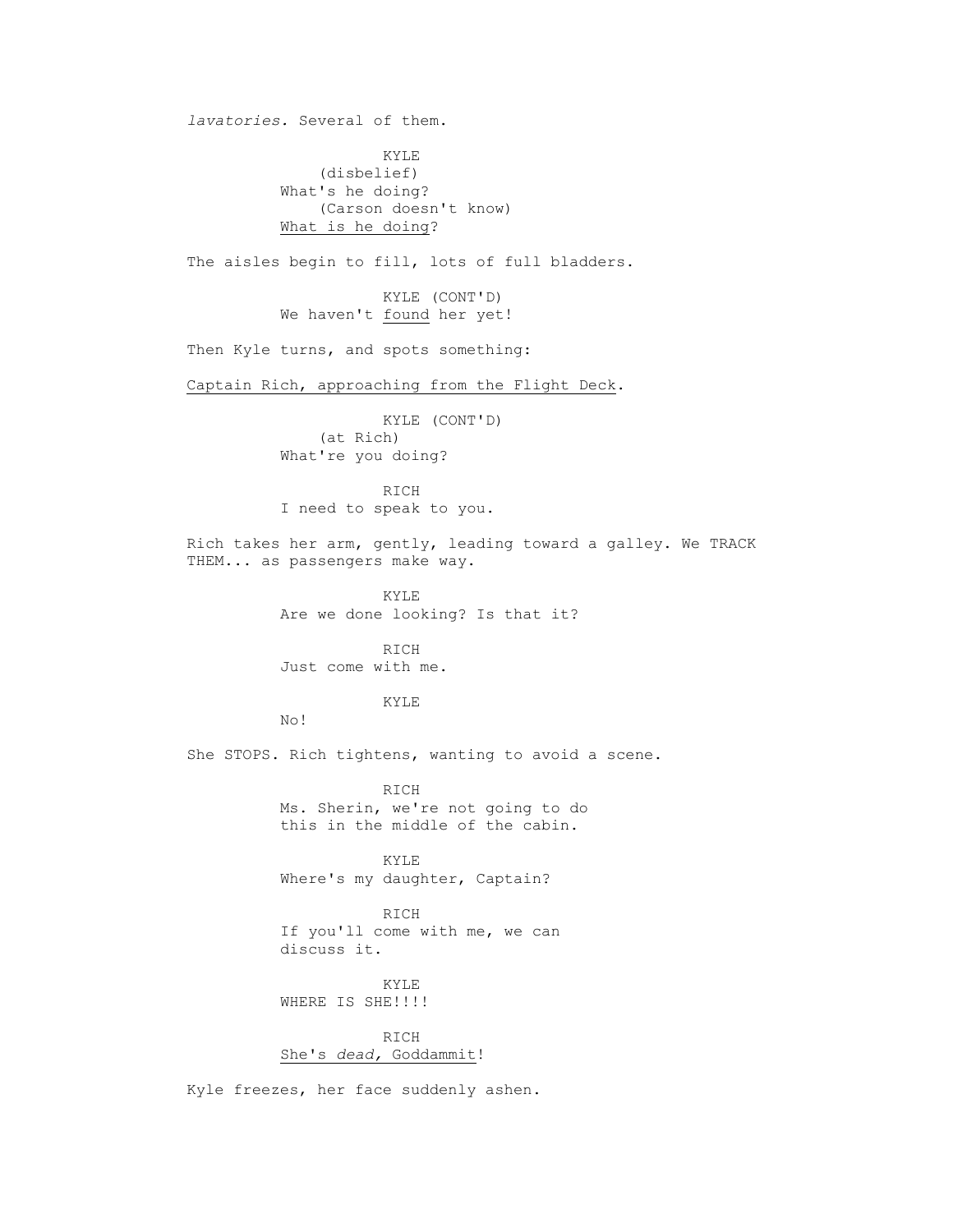Somehow, this entire plane just fell silent. No one moves. No one even blinks. Even the engines seem quieter. Rich sighs... Carson's as floored as anyone. Kyle's almost too frightened to speak... KYLE (God no) You found her...? RICH No, Ms. Sherin, I didn't find her. He pulls a piece of paper from a back pocket. It's a FAX. He offers it to her. RICH (CONT'D) This is from Kaiser Wilhelm Hospital, on Hochstrasse. That's where your husband was pronounced dead, is that correct? KYLE Yes. **RICH**  David Sherin? six days ago? January 12? (Kyle nods) Your daughter was also taken there. KYLE No. Julia was at the park when it happened, with her nanny. RICH Ms. Sherin, according to the Director of the Morgue there, your daughter Julia died of internal injuries at 2:36 p.m. on January 13. Same time as your husband. Absolute quiet fills the cabin. Stunned silence. RICH (CONT'D) They went off that roof together. Didn't they? Kyle stares, dumbstruck. Carson, Fiona, Stefan, Anna, the Louds, everyone within earshot, eyeing her in a very different way now. KYLE No. RICH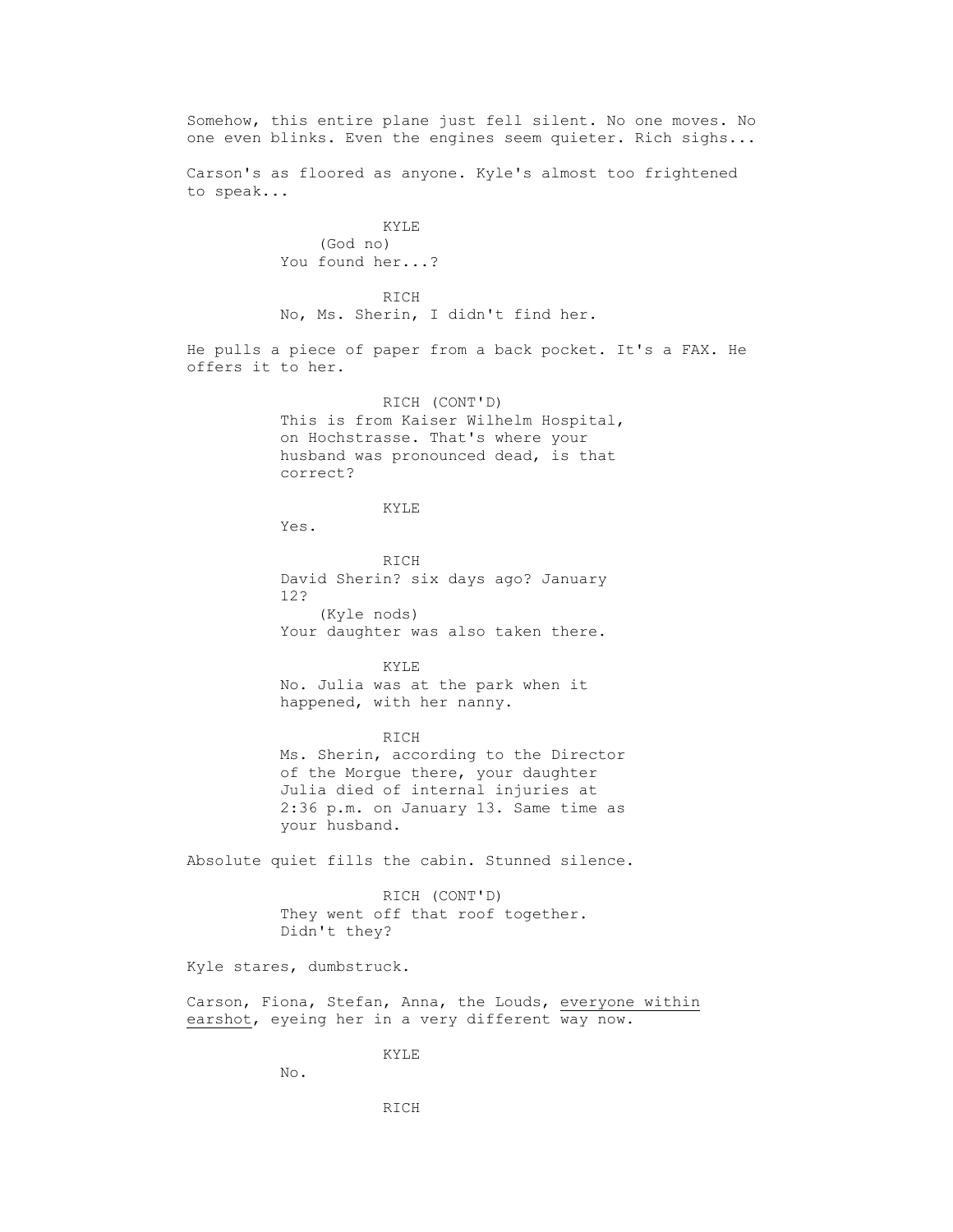Kyle's head feels like it's spinning. This has to be a dream.

 KYLE No. Julia wasn't even home. She was at the park.

**RICH** Maybe you should sit down.

 KYLE She was at the park.

I'm very sorry.

 Kyle stumbles back a bit, into an aisle seat. The floor feels wobbly beneath her. Jarrah and Ahmed watch, almost pleased.

> KYLE (CONT'D) She wasn't even there. (no one speaks) She wasn't even there.

Kyle shudders, shakes her head... as IMAGES BOMBARD HER:

INT. KYLE'S APARTMENT - JULIA'S ROOM - NIGHT (FLASHBACK)

 All those MOVING BOXES crowd the floor, everything packed. Karolina weeps in the background. An OUTFIT lies on the couch, beside that one-armed teddy bear.

*But we don't see Julia in the bed. We don't see her anywhere.*

INT. KYLE'S APT. - STAIRWELL - DAY (FLASHBACK)

 Kyle trudges down those steps with her THREE HUGE SUITCASES. Behind her she hears a THUMP, THUMP, THUMP.

...but it's merely one of her *own bags,* hitting each step.

EXT. KYLE'S APT. BUILDING - HIGH ANGLE - (FLASHBACK)

We are across the street, at rooftop height, as Kyle gets into that waiting car to go to the airport, her overcoat slung over her shoulder. We'd thought Julia was beneath it.

 But seen from this angle, *Kyle now seems to be getting into the car alone.*

...because Kyle, we now realize, is **delusional**.

And everyone knows it, except Kyle herself. End Flashback.

INT. AIRJET - UPPER DECK - RESUMING

 She tries to back away, but there's nowhere to go. She suddenly realizes that she's up against an EMERGENCY EXIT.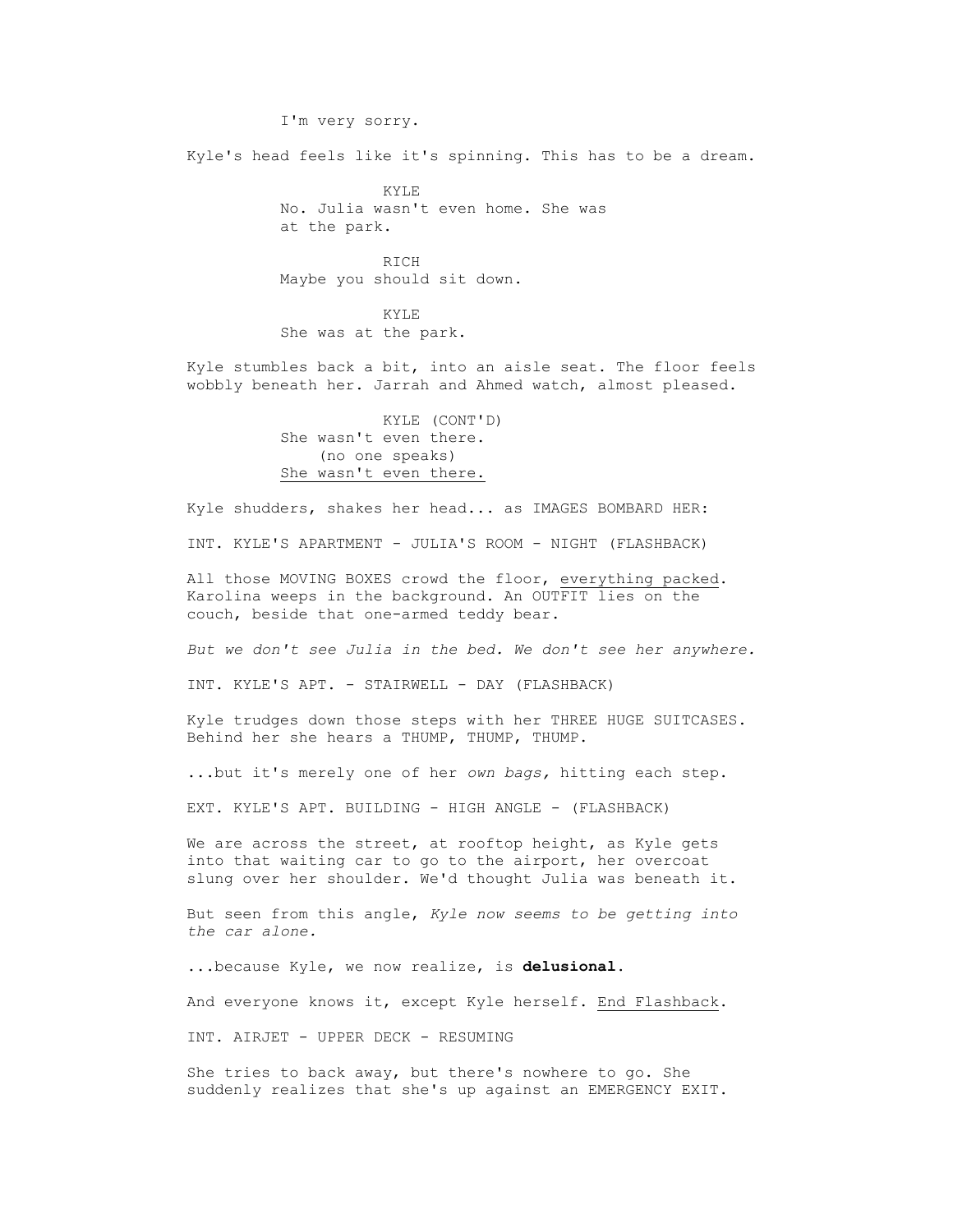KYLE You're crazy. You're all crazy.

 RICH She was never on board.

 KYLE I carried her on board...

All these people, eyeing her: the crazy lady.

 MRS. LOUD Shouldn't somebody get her away from the door? Could somebody get her away from the door!

 RICH There's nothing to worry about, Ma'am.

Rich looks to Carson, who gently positions himself between Kyle and the door.

> RICH (CONT'D) Ms. Sherin, I can't tell you how sorry I am. I have a family too. Three daughters. And I can only imagine what you must be going through. No, I can't imagine. But my main resp--

 KYLE She must be so scared...

 RICH --my main responsibility is the safety of these passengers. And I can't allow anyone, no matter how tragic their circumstances, to jeopardize that.

**KYLE** She doesn't know where she is...

> RICH Our Air Marshall is going to escort you back to your seat. He can handcuff you if you force him to. I'm hoping that won't be necessary. (Kyle doesn't reply) As I said, I'm very sorry for your loss. (a beat) Mister Carson, will you see her back to her seat now?

Carson reaches for Kyle's arm... and Kyle simply snaps: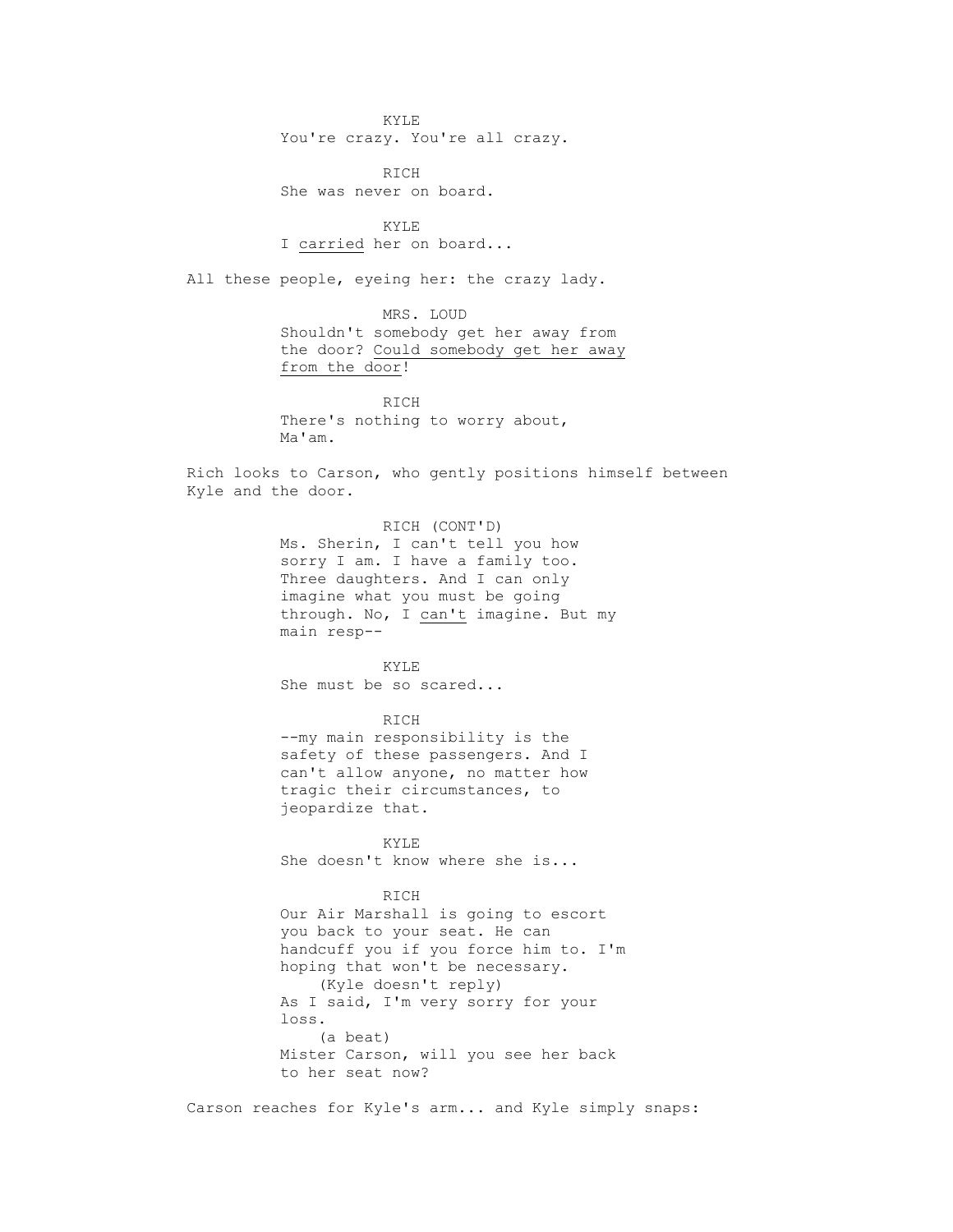She bolts into the aisle, knocking two people down as she bursts by them. Some passengers SCREAM.

RICH (CONT'D)

Carson!

But Kyle is already *past* Carson, so:

 Jarrah tackles Kyle, knocking her sideways. Kyle's face strikes an armrest, as she falls. Thud.

 Her cheek brightens and bleeds. Her eyelids flutter. The room swims. She mumbles the name, "Julia... "

Then she's out. Jarrah stands over her, shocked as hell by what he's just done. We...

FADE TO BLACK:

And come back... on the faces of Rhett and Brittany.

INT. AIRJET - UPPER DECK - ROW 24 - TWO HOURS LATER (NIGHT)

 Kyle awakens... to find Rhett and Brittany craning to look over their seat-tops at her. (NOTE: from now on, she'll have a large cut/bruise beside her left eye. It hurts.)

> LISA (O.S.) (heavy German accent) How are you feeling?

 Kyle turns, thrown. Seated beside her now is LISA. She's 45, German. Carson is across the aisle now, in 24-D.

> LISA (CONT'D) Are you in pain?

 Kyle hesitates - *who are you*? - then puts a hand to the injury on her face, remembering...

 ...and it all rushes back: Julia. David. That rooftop. Lisa offers Kyle a cup of water. Rhett and Brittany duck down out of sight again.

> CARSON We can get some aspirin if ya want.

 Things have normalized in this cabin now: movies are playing, people are sleeping again. Meals are being served.

But no Julia. Just this odd German woman, speaking gently:

 LISA My name is Lisa. The Captain thought you might want to... talk with me. (Kyle's a blank)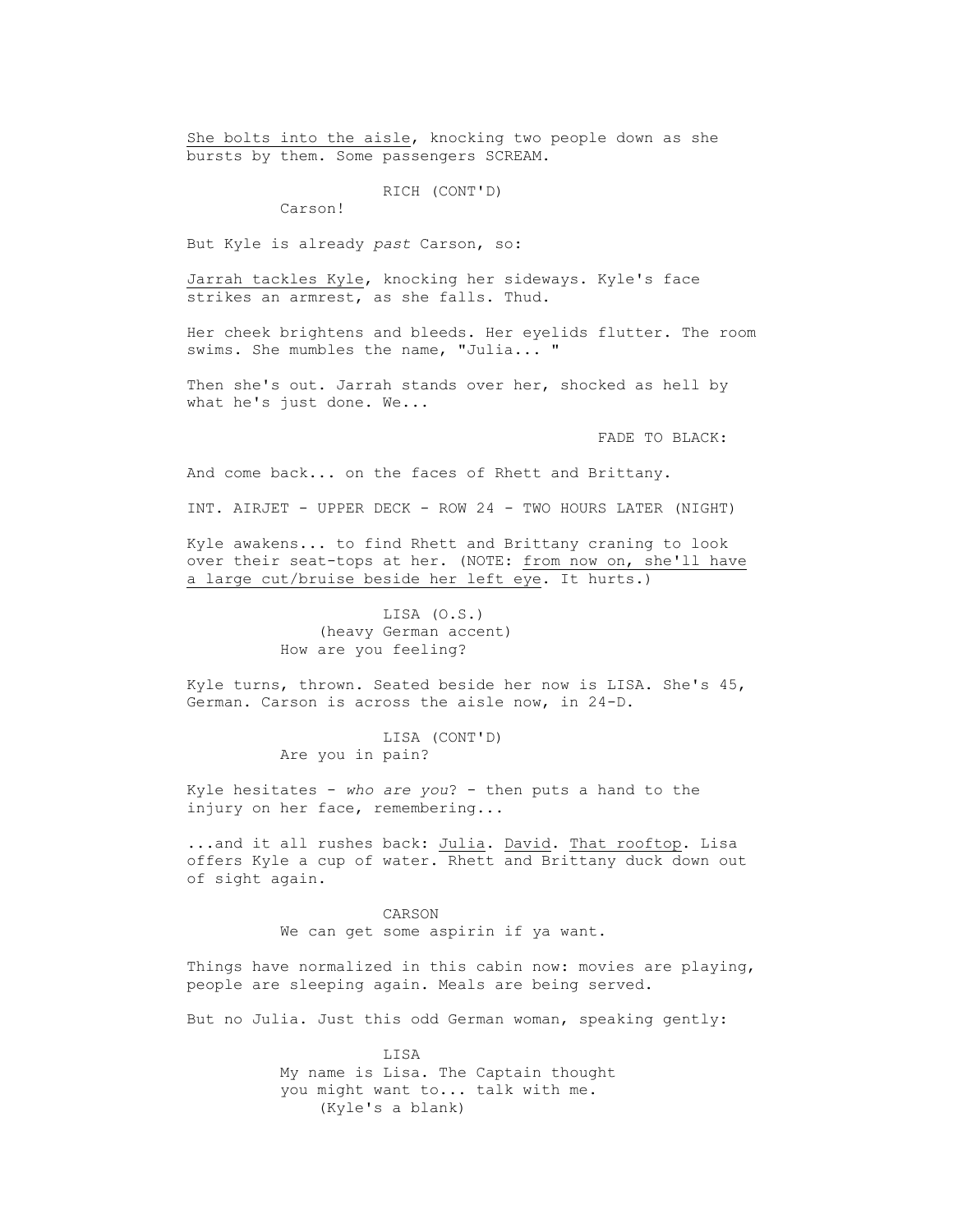I'm a therapist. Kyle looks to Carson. LISA (CONT'D) I saw you - my seat is just a few rows up - and I ask if I can help. Please forgive my English. Kyle feels like she's drowning. And her injury throbs. KYLE I don't know you. LISA So many of my patients come to me after a loss. To grieve. (Kyle's silent) Parents. If they have lost a child. Kyle shudders. Rhett and Brittany re-appear. MRS. LOUD Kids, turn around. RHETT/BRITTANY Mommmm. MRS. LOUD Turn around! The kids turn around, disappearing from our view... Lisa's glad for that. She turns to face Kyle again. LISA Sometimes it is just stopping. Being still. Is that the right word? Allowing the pain to come. (that landed) Your husband. David. He was a very unhappy man? KYLE I don't know you. Lisa nods, unoffended, and takes Kyle's hand. ...just a bit of human contact, but it works. Kyle shuts her eyes for a moment. KYLE (CONT'D) He couldn't work anymore.

> LISA I'm sorry?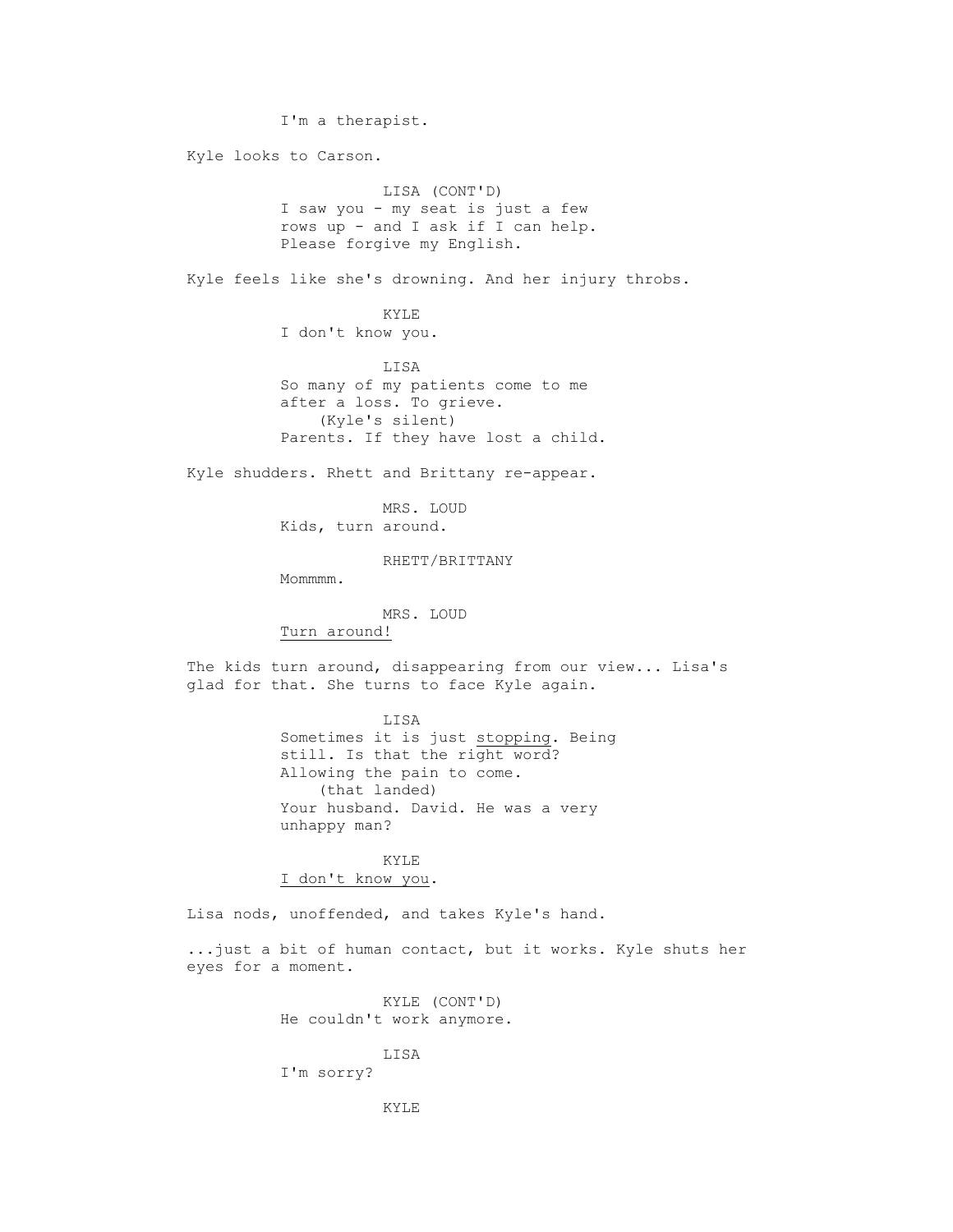David. He couldn't write anymore. He wanted to go back to New York. (Lisa's silent) I wouldn't. I didn't wanna give up my job. LISA Have you cried about that? Have you asked them to forgive you? (Kyle's a blank) You never got to tell them how sorry you were. How guilty you feel. You must be carrying that now. KYLE Last night I walked through the city, and he was there. *He was with me*. (Lisa nods) We just walked. And he wasn't angry about it anymore. He'd forgiven me. LISA Can you forgive him - for taking her like he did? Kyle shuts her eyes, can't trust her memory anymore... LISA (CONT'D) Was Julia there too? KYLE What? LISA Your walk, with David. Was Julia there too? KYLE No. She was home. It was late. Kyle pauses a moment, as if reminding herself: *"Wait a minute; I remember this so clearly. It must have happened."* KYLE (CONT'D) I came home, and she was in bed. She came into his office, looking for me. And we talked until she was asleep again. There was a certainty to that. Lisa smiles, touched. LISA It is impossible to... move on, yes? If we haven't *accepted.*

Kyle's sighs, inadvertently steaming up her window.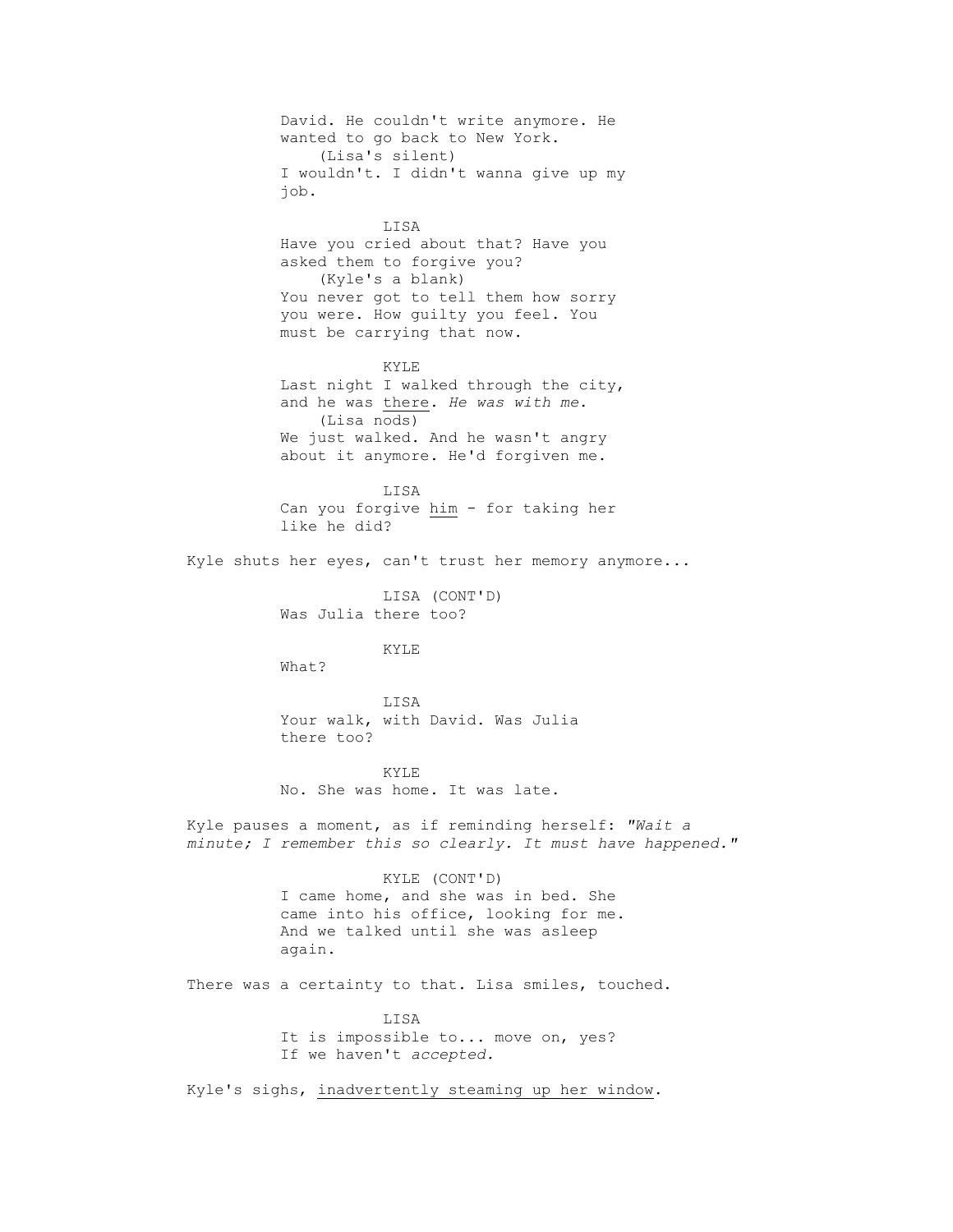LISA (CONT'D) You have to think... think of your husband and child as being on an island. A beautiful place.

 ...and there it is, a SHAPE emerging from the steam on Kyle's window:

 It's *the HEART that Julia drew* - while David's casket was being loaded onto the plane.

A clumsy, shaky, beautiful heart, fingered by a child...

 Kyle stares at it, jolted. *Julia was here. She was sitting right here. I didn't imagine that.*

> LISA (CONT'D) They will always be there. And you can swim to them any time you need to, in your mind. They'll be there.

 Kyle traces her finger over that heart, fresh tears wetting her eyes, not listening at all:

> LISA (CONT'D) But that island... it is not a place where you can live. You have to let them be there. It's not your - how do you say? - not your place. Do you understand?

 A decision just got made; we can see it on Kyle's face. First step is to get past Lisa, so:

> KYLE We believe what we want to, don't we?

 LISA Sometimes it's the only way one can go on.

 Kyle nods, as if understanding completely - as if "cured." That makes Lisa feel pretty successful.

Then Kyle looks to Carson:

 KYLE (to Carson) Am I allowed to use the restroom?

Carson exhales, annoyed, looks to Lisa.

 CARSON This lady any kind of threat to herself, Doctor? Alone, in a lavatory? Do I have to take her belt and shoelaces or something?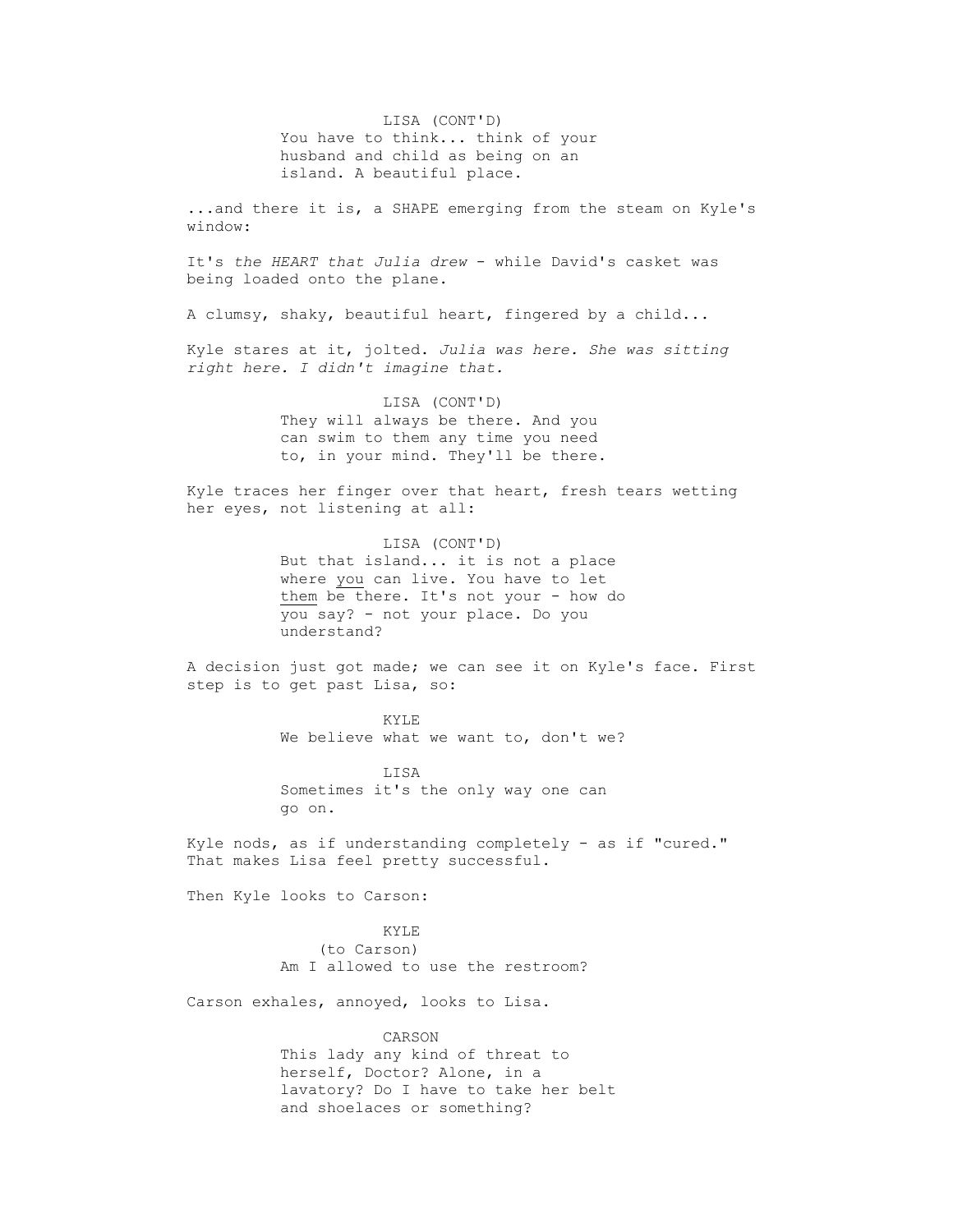LISA Of course not. She's going to be fine. (at Kyle) You're going to be fine.

Kyle nods, "grateful."

CARSON

Let's go.

Kyle heads down the aisle.

INT. AIRJET - UPPER DECK - LEFT AISLE - CONTINUING

 Some passengers take note of her. Others sleep, or read. Her celebrity has faded a bit.

 Stefan emerges from Upper Coach Galley #2, bearing two coffee pots. He passes by Kyle and Carson.

#### STEFAN

'Scuse me.

 Carson nods. Stefan slips past, careful not to brush up against them with the coffee pots.

But Stefan's eyes meet Kyle's - for a split second too long.

 And Kyle's wheels begin to turn: *He's in on it. Whatever this is, the Steward has to be in on it.* Carson nudges her along.

INT. AIRJET - UPPER DECK - CORRIDOR - CONTINUING

 Kyle passes two unoccupied lavatories, then stops before a third. She turns to Carson, gesturing with the cuffs: "I need these taken off."

 Carson hesitates, conflicted. Just then, Fiona and Mike push their meal-cart by. Kyle watches them go, until Carson grabs Kyle by the wrists, snapping her rudely back to reality.

> CARSON (CONT'D) I'll be standing right here.

 Kyle nods; she knows. Carson unlocks the cuffs, tapping his sidearm to remind Kyle of where things stand.

And Kyle steps into the lavatory.

INT. AIRJET - UPPER DECK - LAVATORY - CONTINUING

She enters, locks the door, turns. Here's a mirror.

She eyes her reflection, a long beat, steeling herself...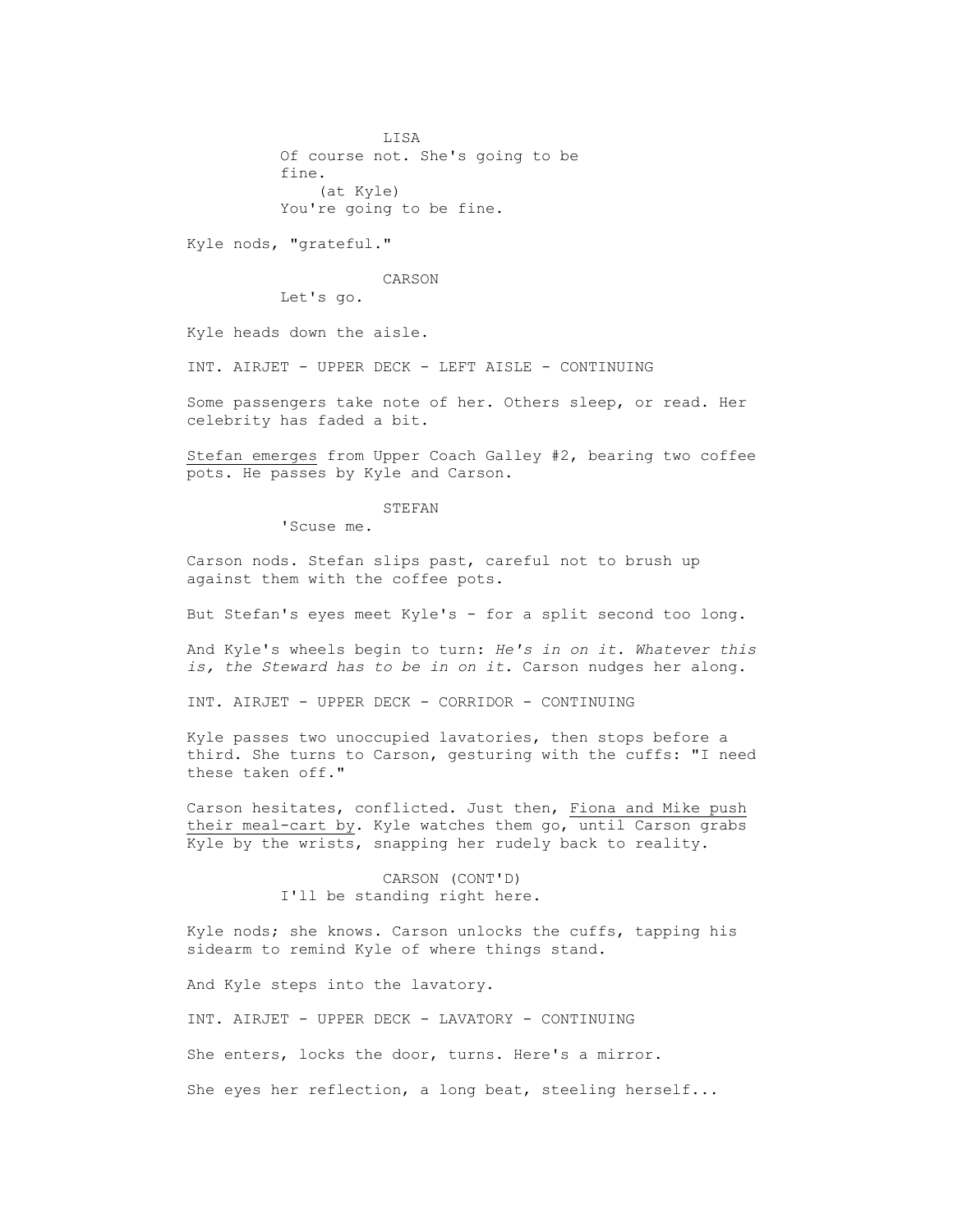Then she climbs onto the toilet and *pushes up on the ceiling panel above it.*

To our great surprise, (but not Kyle's), the panel pops free.

INT. AIRJET - "ATTIC" - CONTINUING

 This is the same endless cavern Eric looked through: insulated ducts, struts holding up the overhead bins from above, bundles of wires. A football field of space.

 Kyle pops up like a gopher out of a hole. A STRUT is right in front of her. She grabs it, pUlling herself into the attic.

 A few feet away is an insulated AIR DUCT. She crawls toward it, then around it... heading for something *behind* it.

 ...an ELECTRICAL PANEL, exactly where Kyle knew it would be. She pulls a coin from her pocket, uses it to open the panel:

 Inside is the world's greatest FUSEBOX - a forest of WIRES, meticulously tagged and color-coded. Hundreds of them...

 Working quickly, she grabs a bundle of BLUE-TAGGED WIRES, sorting through them with precision. Their labels read: Water Pump; Main Cabin; Floor Lights; Emerg 02 Supply.

Emerg 02 Supply. That's the one. She pulls it from the bunch.

 Next she starts searching through a bundle of YELLOW-TAGGED WIRES. She finds the Emergency 02 Supply wire from the *yellow* bundle, and separates it out.

INT. AIRJET - UPPER DECK - OUTSIDE THE LAVATORY - CONTINUING

Carson thinks this is taking too long. He taps on the door.

 CARSON (to lavatory door) Hey.

INT. AIRJET - "ATTIC" - RESUMING

 Fuck. Kyle turns herself around in this impossibly-narrow space, squirming back toward the open ceiling panel.

Carson knocks on the lavatory door again, annoyedly:

CARSON (O.S., CONT'D)

Hey!

 Kyle lowers her upper body through that open ceiling panel, so that her head is close enough to the door:

**KYLE** Be out in a second.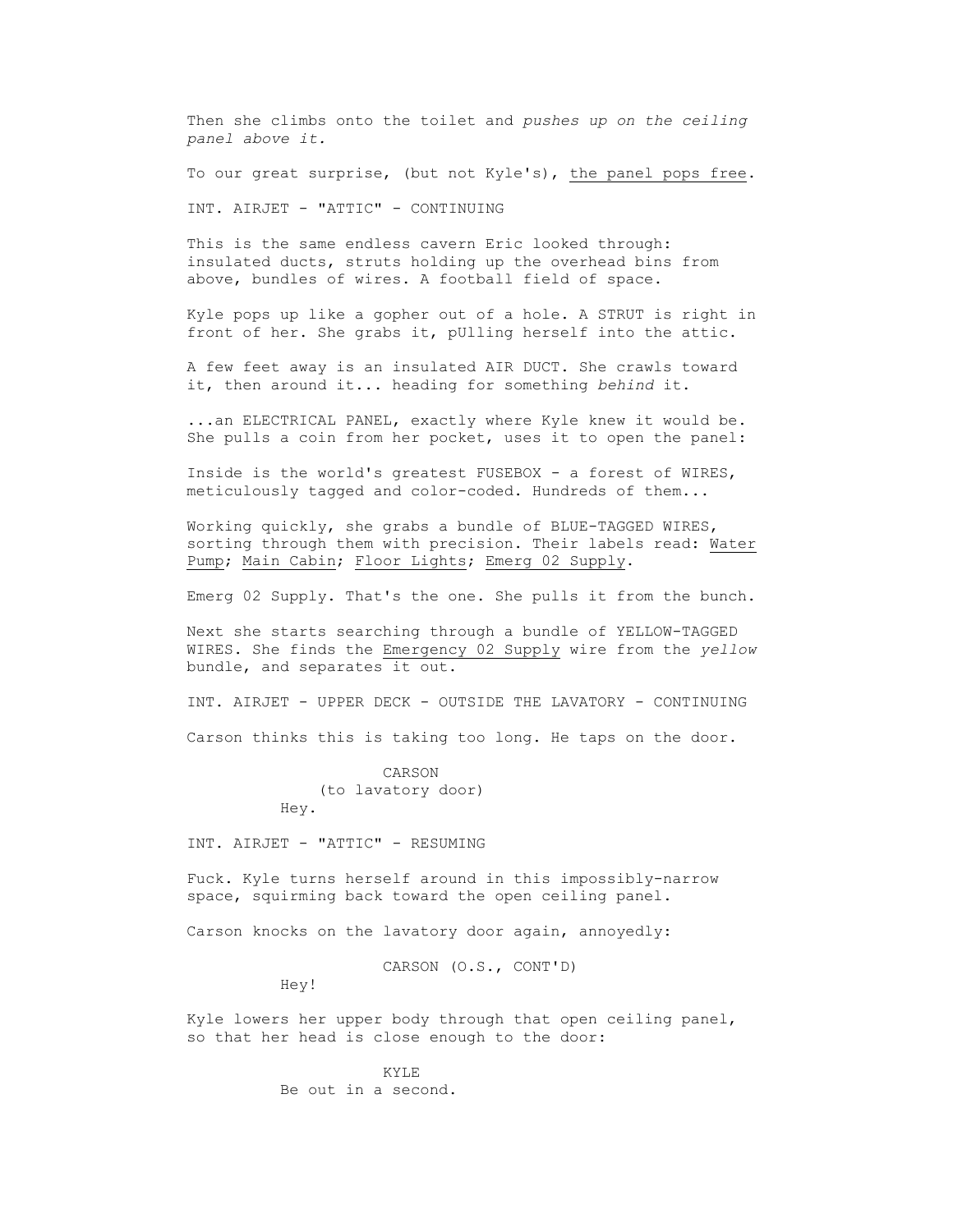No reply from Carson. Kyle extends into the attic again.

 She pulls herself along that same strut, behind the duct, and back to that PANEL, resuming her work with those wires.

 Again, she finds the two that she needs: "Emerg 02 Supply" one yellow, one blue.

 Then, for just a second, she pauses. *Good God, I'm really about to do this...*

And here goes:

 She extends the wires toward one another. A BRIGHT ELECTRICAL CURRENT ARCS BETWEEN THEM. It scorches Kyle's hand, sparks flying, as:

INT. AIRJET - PASSENGER CABINS - VARIOUS - SAME

Bang. 580 EMERGENCY OXYGEN MASKS now drop from above.

 Instant panic and chaos. People scream, grabbing for masks, gasping like fish out of water - each suddenly connecting this event to the crazy lady on board. *We're under attack.*

INT. AIRJET - COCKPIT - SAME

A red PANEL-LIGHT alerts Rich and Kaufman: "EMERG 02".

 RICH Cabin de-press?

# KAUFMAN

No.

 Then what the hell just happened? They reach for *their own masks,* located under their seats...

INT. AIRJET - UPPER DECK - COACH CABIN - RESUMING

 Panic... at 43,000 feet. Stefan and Anna try to calm everyone down, but the fear in here is spiking.

INT. AIRJET - UPPER DECK - BUSINESS - RESUMING

More panicking passengers. Fiona's doing her best.

# FIONA

 (loud as possible) Everyone, please give me your attention. There is no reason to panic! Place the mask over your face and use the straps on either side to tighten it.

No one's listening; they're too terrified.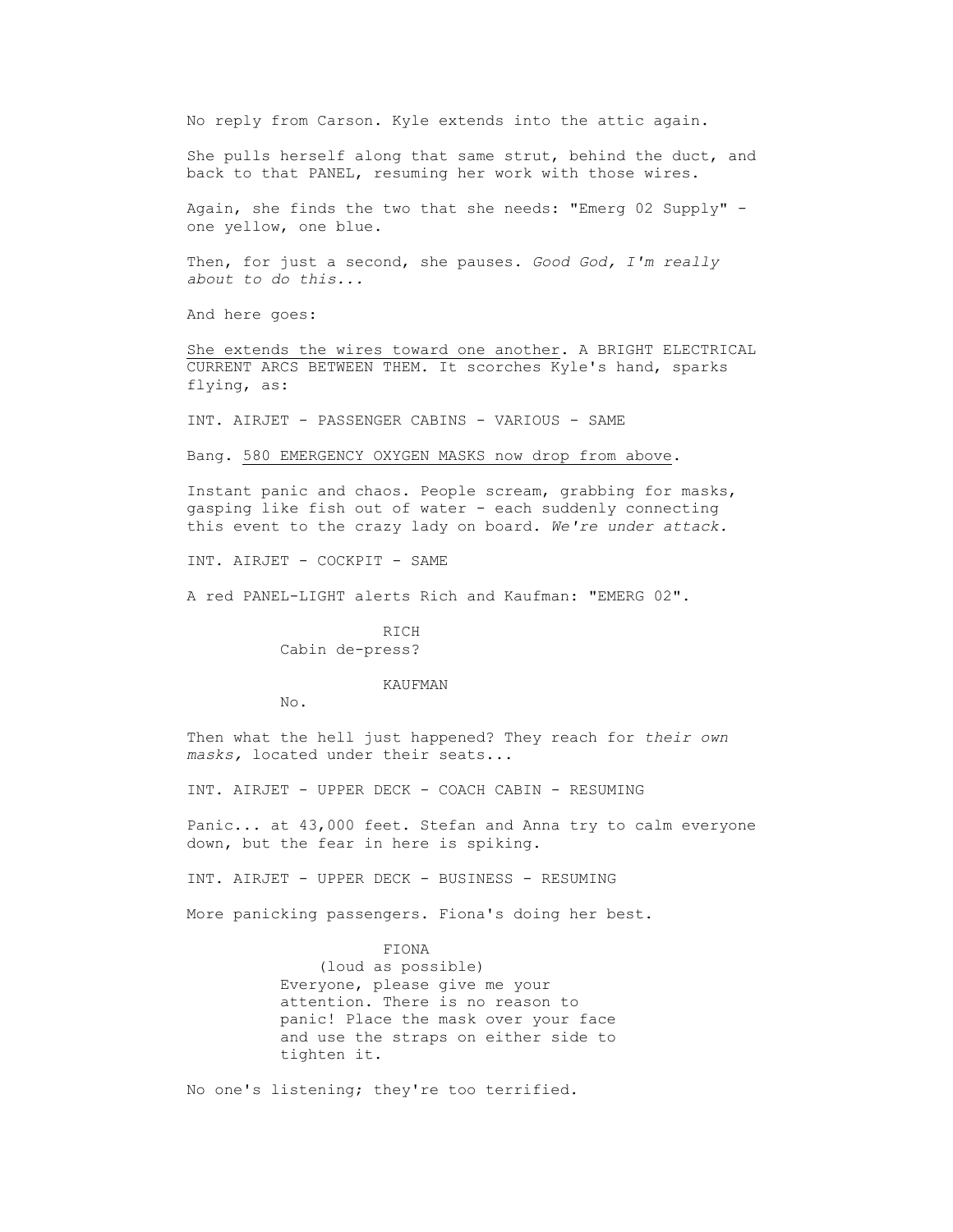Carson hurries away from the lavatory, grabbing at the nearest unused mask. A woman nearby cries with fear.

INT. AIRJET - "ATTIC" - RESUMING

 Kyle's not done. She hunts through those wires again, finding another matched pair, a blue and a yellow.

Each reads, "CABIN LIGHTS."

Then another blue, another yellow. They read: "CABIN TV."

 Same procedure. She extends the wires toward one another, absorbing a horrible scorch as the CURRENT arcs between them. A huge FLASH, and:

INT. AIRJET - PASSENGER CABINS - VARIOUS - RESUMING

 Another nightmare... EVERY LIGHT ON BOARD JUST WENT OUT. Every video screen too.

 Total, sudden darkness, and the result is *sheer terror:* kids scream, adults too. Flight Attendants try in vain to maintain some sense of calm, but they're drowned out.

INT. AIRJET - COCKPIT - RESUMING

 Another red PANEL-LIGHT just pinged: "CABIN ELECTRICAL." Rich is already out of his seat, on his way to the cabins.

> RICH Get the floor-lights up.

INT. AIRJET - "ATTIC" - RESUMING

 Kyle drops down from the attic, into the lavatory. No time to replace the ceiling panel.

INT. AIRJET - UPPER DECK - CORRIDOR - CONTINUING

The lavatory door opens, and Kyle slips out - the darkness and chaos providing perfect cover.

The FLOOR LIGHTS POP ON. She follows them forward. TRACK her:

INT. AIRJET - UPPER DECK - MOVING

 People call out to one another. Children cry. Several passengers yell that they can't get their masks to work. "I can't breathe! I can't breathe!"

We also hear, "It's the Arabs! They're terrorists!" And "They're taking over the plane!" Kyle slips through it all.

 Elias, the crazed Caucasian, leaps through the darkness now, grabbing Jarrah.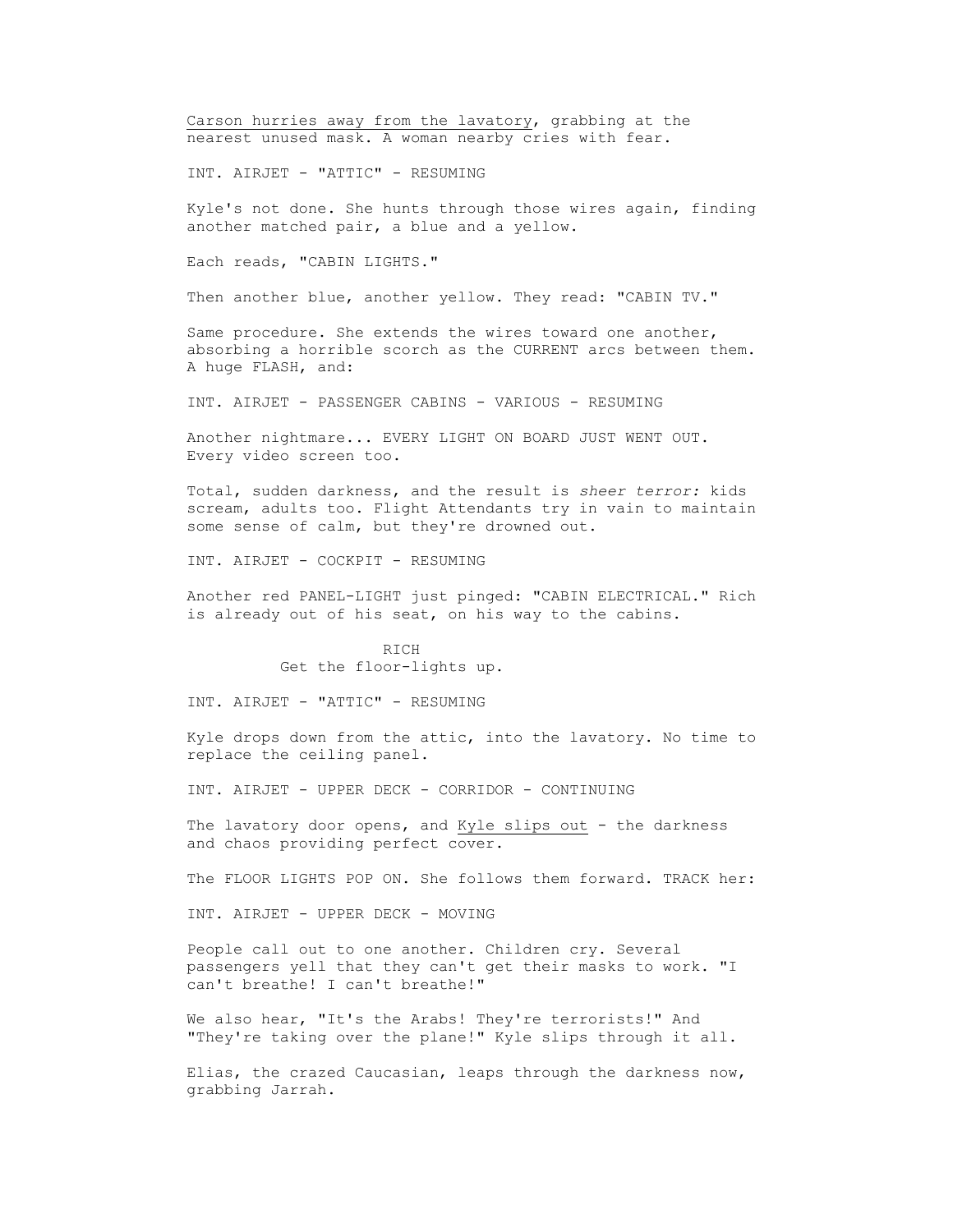ELIAS What'd you do to the lights? What're you fucking guys doing?!

 That starts a race riot. Ahmed throws Elias aside. More Caucasian Passengers jump in. Then the Libyans...

INT. AIRJET - UPPER DECK - RIGHT AISLE - SAME

 Carson, breathing through his mask, sees a TINY WHITE LIGHT approaching from down the aisle.

It's Rich, mag-light in hand. The beam lands on Carson.

 RICH (has to shout) Where's Sherin?

 Carson can barely hear amid the shouting. But he just noticed something: *Rich isn't wearing a mask.*

Then Rich tears *Carson's* mask away, and:

 RICH (CONT'D) You don't need a mask - we haven't lost pressure. Where's Sherin?

Carson's face says it all. Oh shit...

INT. AIRJET - UPPER DECK - CORRIDOR OUTSIDE LAVATORY - SAME

 Carson races to that lavatory. Its door is open. Rich shines his flashlight beam inside.

 Kyle's not in here. But that missing ceiling panel tells them what she's done...

INT. AIRJET - UPPER DECK- COACH GALLEY #2 - CONTINUING

 Kyle flies through a curtain, into the deserted Coach Galley. A food cart sits here, under a counter. She pulls it aside.

...revealing a tiny ELEVATOR.

 She reaches up for a CALL BUTTON near the galley ceiling. Presses it.

The elevator opens. She slips in, hits the down button.

INT. AIRJET - TINY ELEVATOR - CONTINUING

 We're in the dark, descending. The elevator hits bottom with a THUNK. The doors open. Kyle spills out... into the FORWARD CARGO HOLD.

INT. AIRJET - FORWARD HOLD - REAR WALL - CONTINUING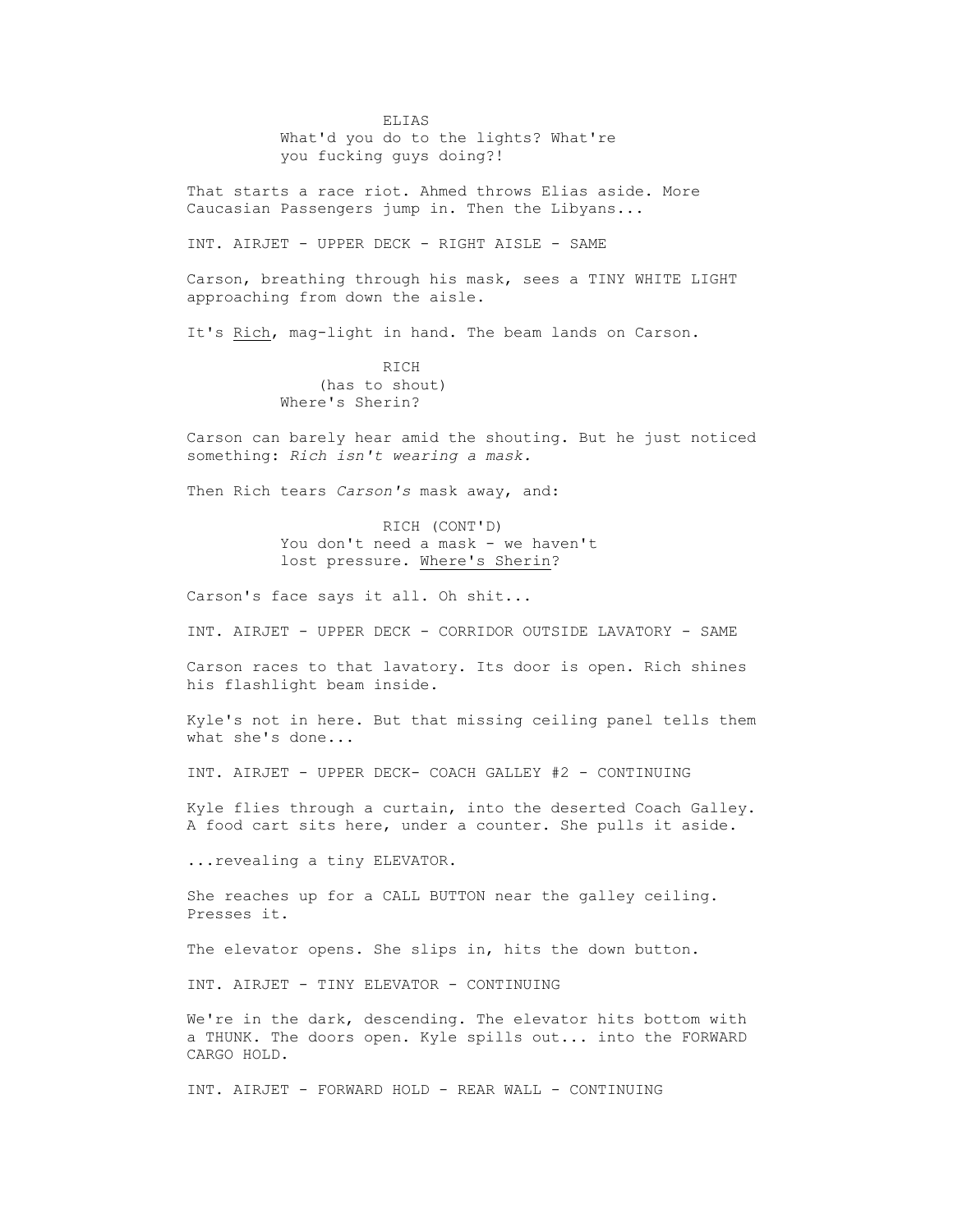Immediately in front of us is a row of those LD-3's: square BINS, five-feet tall, eighteen abreast, carrying luggage. They block our view of the rest of the hold entirely.

# KYLE (aloud) Julia? Julia?

No reply, but she has to be down here.

 Trouble is, *there's no space between or around these bins* just row after row of them, five feet high.

 The ceiling, though, is *seven* feet high. That's enough room to crawl through.

 Kyle climbs on top of that first row of bins. Then, like a guy wriggling under the wire of a POW camp, she begins.

INT. FORWARD HOLD - TRACKING KYLE ATOP THE BINS - CONTINUING

 She crawls over row after row - her eyes scanning, probing, her back brushing against the ceiling of the hold. Nothing to light her way but a few bare bulbs.

> KYLE (CONT'D) Julia? Can you hear me, Honey?

 In front of her, there's a drop-off. She crawls toward it and looks down.

 Beneath her now is that black Mercedes S600 on a steel freight tray, beneath its metal superstructure. Smoked windows, drawn privacy curtains.

Not a bad place to hide somebody.

 KYLE (CONT'D) Julia? Are you in there, Honey?

No reply. Kyle drops onto the roof of the sedan.

There's no way to open the Benz' doors; it's wedged between rows of bins. So Kyle bangs on its roof.

> KYLE (CONT'D) Honey? Are you in there?

 It's so noisy down here that Julia could be yelling at Kyle from within and we might not hear it.

 Nearby is a CARGO HOOK, hanging on a rack. Kyle climbs over the hood, grabs the hook, and SMASHES the front window of the Benz. She peels away the windshield and sticks her head in.

Julia's not inside.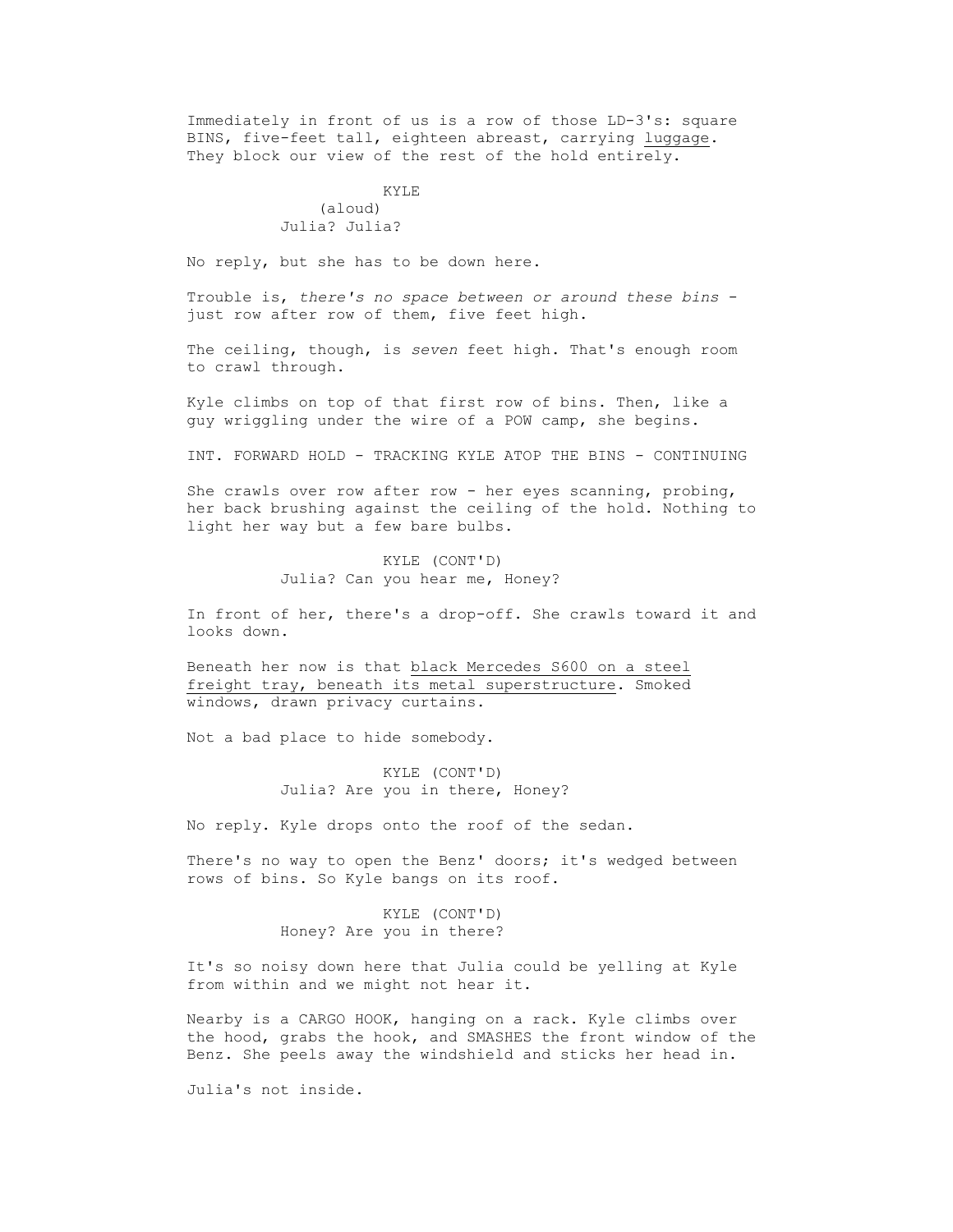Kyle finds a lever beneath the dash and pulls it, opening the TRUNK, then climbs over the back of the Benz, onto a stack of BOXES OF MAIL, and opens the trunk. Julia's not here either.

 Kyle slams the trunk shut. Fuck. To her right is another row of bins. She climbs atop it.

INT. FORWARD HOLD - LAST ROW OF BINS - CONTINUING

Instantly, she sees something that makes her eyes go wide:

 It's right beneath her, wedged in between the forward wall of this hold and the row of bins she's currently atop...

David's casket.

It sits on a pallet, well-secured, three feet below her. Above it is a bare bulb that's shorting a bit.

 Kyle can't move at first, can barely breathe... Then she hears something... *a THUMPING SOUND.*

It seemed like it came from *inside the casket.*

 Maybe it was turbulence, or Kyle's imagination. But she's certain that she just heard a THUMP coming from *within* the casket itself.

...as if someone were inside, trying to get out. God, no.

 KYLE (CONT'D) (pure dread) Julia?

Of course, there's no reply. Just the roar of the engines...

 Kyle crawls closer... and it happens again: a THUMP from within, strong enough to make the casket seem like it just *hopped* an inch or two.

 Good God, Julia's in there. KYLE (CONT'D)

Julia!?

 Kyle crawls over the edge of the bins, dropping onto the casket itself. *Julia's inside. I know it.*

 There's a tiny bit of floorspace here, enough to stand in. Kyle punches a few digits into the casket's ELECTRONIC LOCK.

 ...but she's rushing, and terrified. So she enters the wrong numbers. The electronic window flashes a tiny RED LIGHT.

KYLE (CONT'D)

Shit!

(to the casket, loud:)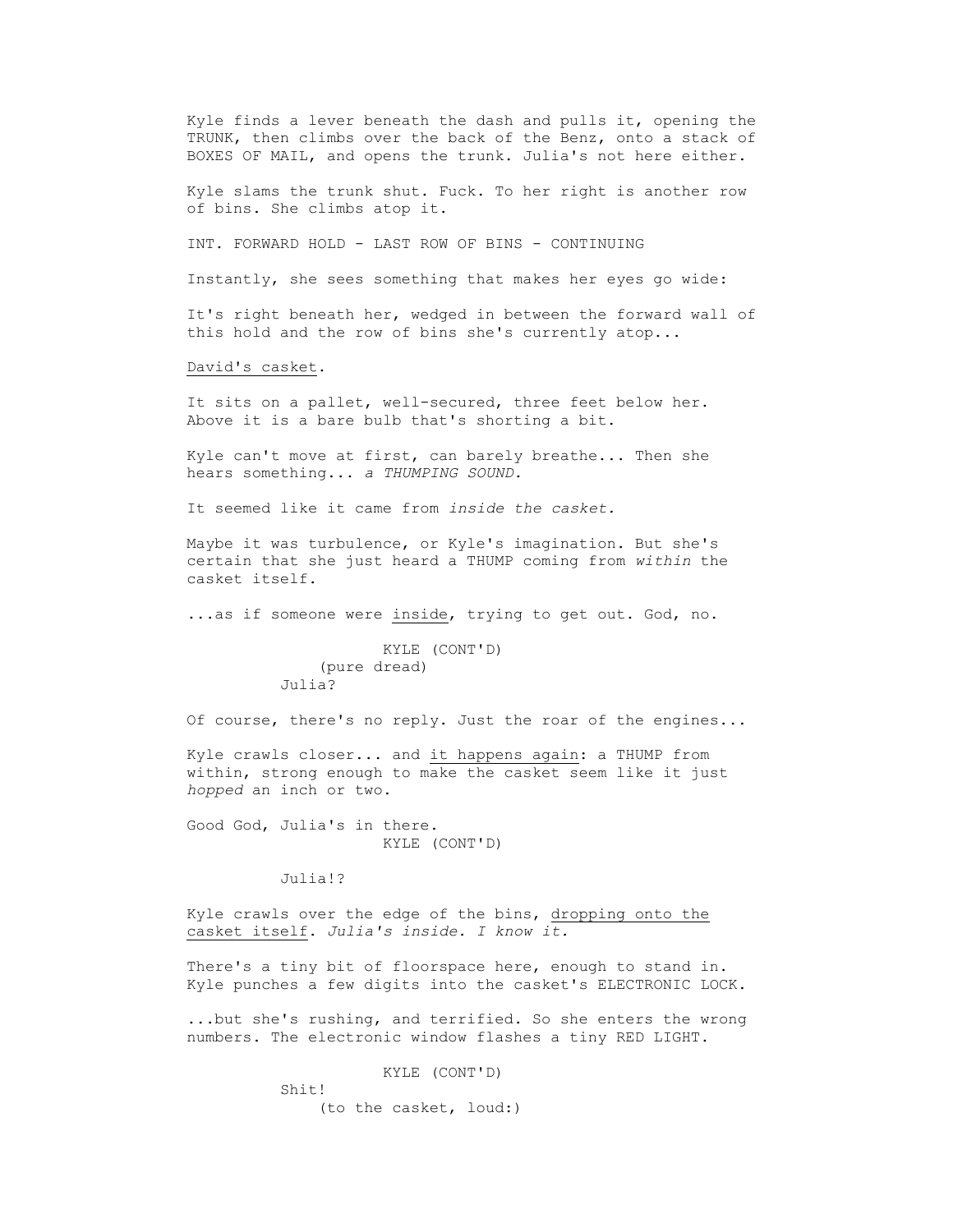I'm here, Honey. Mommy's here.

 She tries again. Another THUMP can be heard from within, flustering her. That yields another red light. Everything feels frantic...

 She tries the electronic lock a third time, begging her fingers to get the combination right.

 They obey. The light goes GREEN. The casket unlocks. She throws it open...

...revealing the corpse of her husband, David.

...and nothing else.

 Kyle stares, awed. Somehow the last thing she expected to find in here was David.

 But here he is, in the shuddering belly of an airplane. First time she's seen him since his death.

And Kyle, at last, breaks down.

 A sob rumbles up her throat before she can stop it. Tears fill her eyes, her mouth. Breathing suddenly feels difficult.

> KYLE (CONT'D) (barely audible) David...

Kyle's head drops, her body sags against the casket.

 KYLE (CONT'D) You have to open your eyes, Baby.

 Doesn't make much sense, talking to a dead body. But she can't stop herself.

 More sobs come; she's powerless to stop them. She grabs David's hand, touches his face, her body shaking.

> KYLE (CONT'D) I need you to come back. I'm so scared. (can barely say it:) I can't find Julia.

The words come out in spasms.

 KYLE (CONT'D) I can't find her, Honey... I'm so scared.

Kyle's a mess, grabbing at David, desperate, until:

CARSON (O.S.)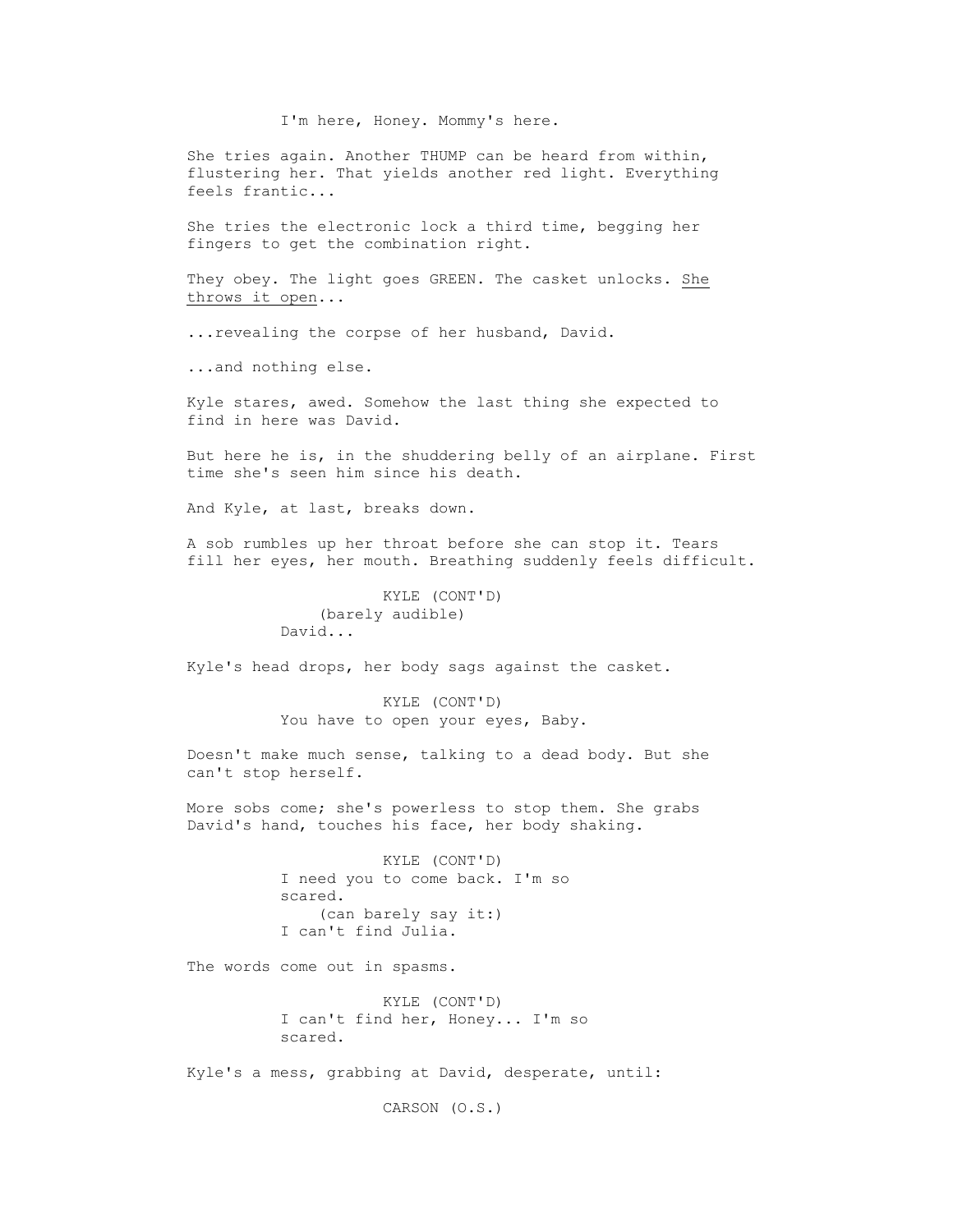# That's touching. Really.

Kyle's eyes snap open. Every part of her stiffens. She turns.

 ...to find Carson, looking down from that last row of bins, gun poised.

 And here's Kyle, eyes drenched. She begins to shut the casket, but:

CARSON (CONT'D)

Don't.

 That was odd. Sounded like Carson just told her not to shut the casket, which wouldn't make much sense.

 Kyle freezes, mid-motion... as Carson drops down beside her, bearing a wry smile. They're face to face now.

CARSON (CONT'D)

Don't.

 Then Carson does something even odder: with his gun still pointed at Kyle, Carson reaches into the coffin, and begins to *tear the lining out of its lid.*

# **KYLE**

What're you--?

 Just then, four chunks of CLAY fall from the casket's lining, landing on David's body.

...which makes Kyle's jaw drop.

...because the "clay" is actually *plastique.* EXPLOSIVES.

CARSON

Thank you.

 Carson gathers them with his free hand, then reaches *back* into the lining of the casket - this time removing a tiny device from it.

A detonator...

Kyle's too floored to speak. That pleases Carson.

He pockets the detonator and shuts the casket.

 Just like that, David's gone again. The light goes red. It's all a blur.

Then Carson climbs atop the casket... and reaches for a HATCH that resides five feet *above* the casket, built into the forward wall of this hold.

He opens the hatch and pulls himself halfway inside, his legs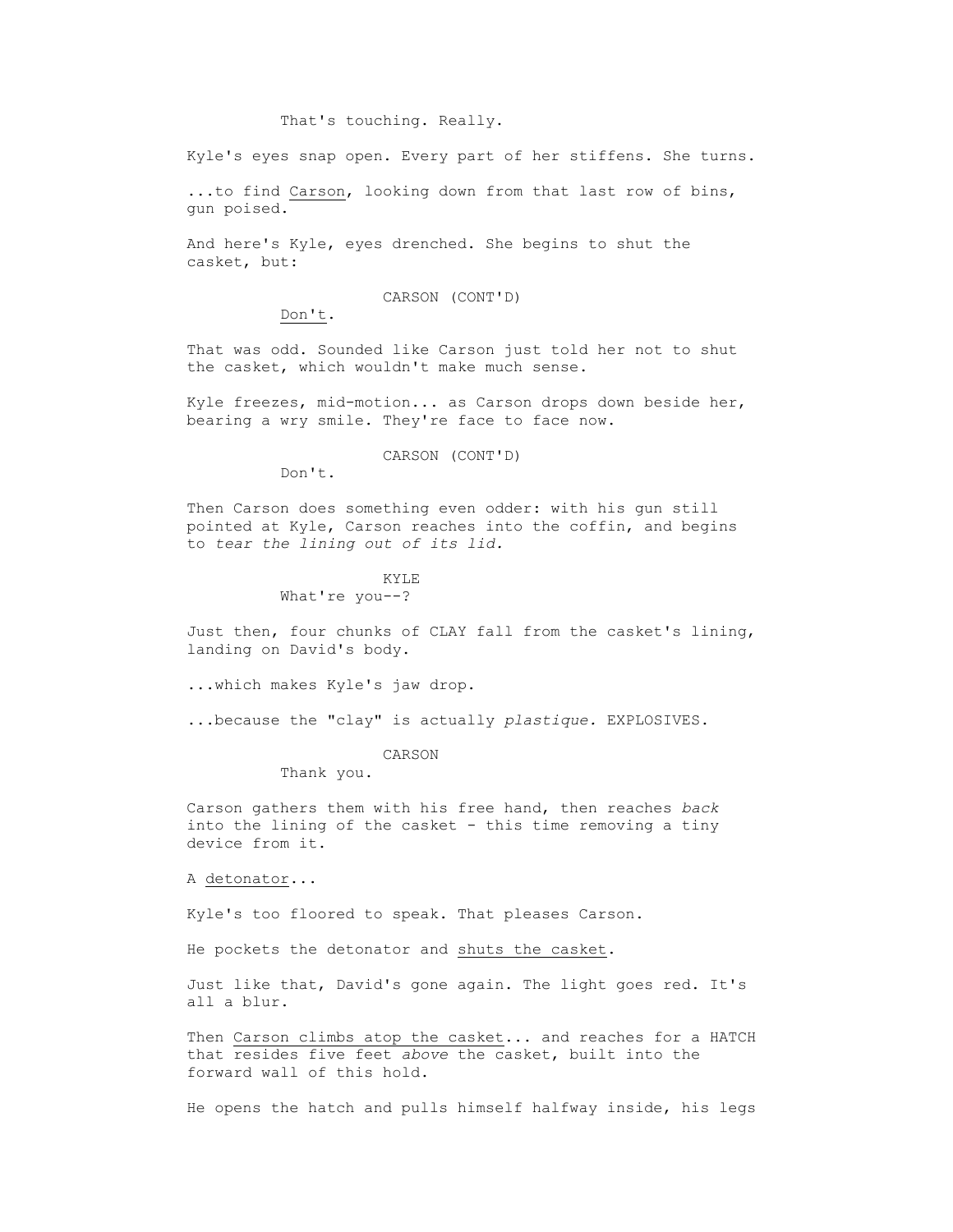dangling over the casket.

 And now Kyle understands... because she knows exactly where that hatch leads to:

INT. AIRJET - "ELECTRICAL BOX" - CONTINUING

 ...the tiny room containing converter boxes for EVERY SINGLE SYSTEM OPERATING THIS PLANE. *Hundreds* of black boxes...

 Behind one of them, Carson now casually affixes those four chunks of plastique - fitting each with a tiny electronic RECEIVER from his pocket.

Then he pops himself back through the hatch, shutting it.

INT. FORWARD HOLD - AT DAVID'S CASKET - RESUMING

Kyle's stunned.

CARSON (CONT'D)

Go.

 KYLE Where's Julia?

 CARSON I put her to sleep, just like I put you to sleep. Do what I tell you and you'll get her back, wide awake.

He prods Kyle toward those bins... But Kyle resists.

KYLE

When?

CARSON

Move.

**KYLE** When do I get my daughter back?

Carson pauses, fighting to keep a grin off his face... until:

 CARSON About fifty million dollars from now.

 That's all he'll say, but it's enough. He shoves her toward the bins.

INT. AIRJET - ELEVATOR - ASCENDING - MOMENTS LATER

 This was a tight fit when Kyle was alone. Now Carson's here too. They're close enough to kiss. Her hands are cuffed.

Kyle studies him, as if her brain can't integrate all this...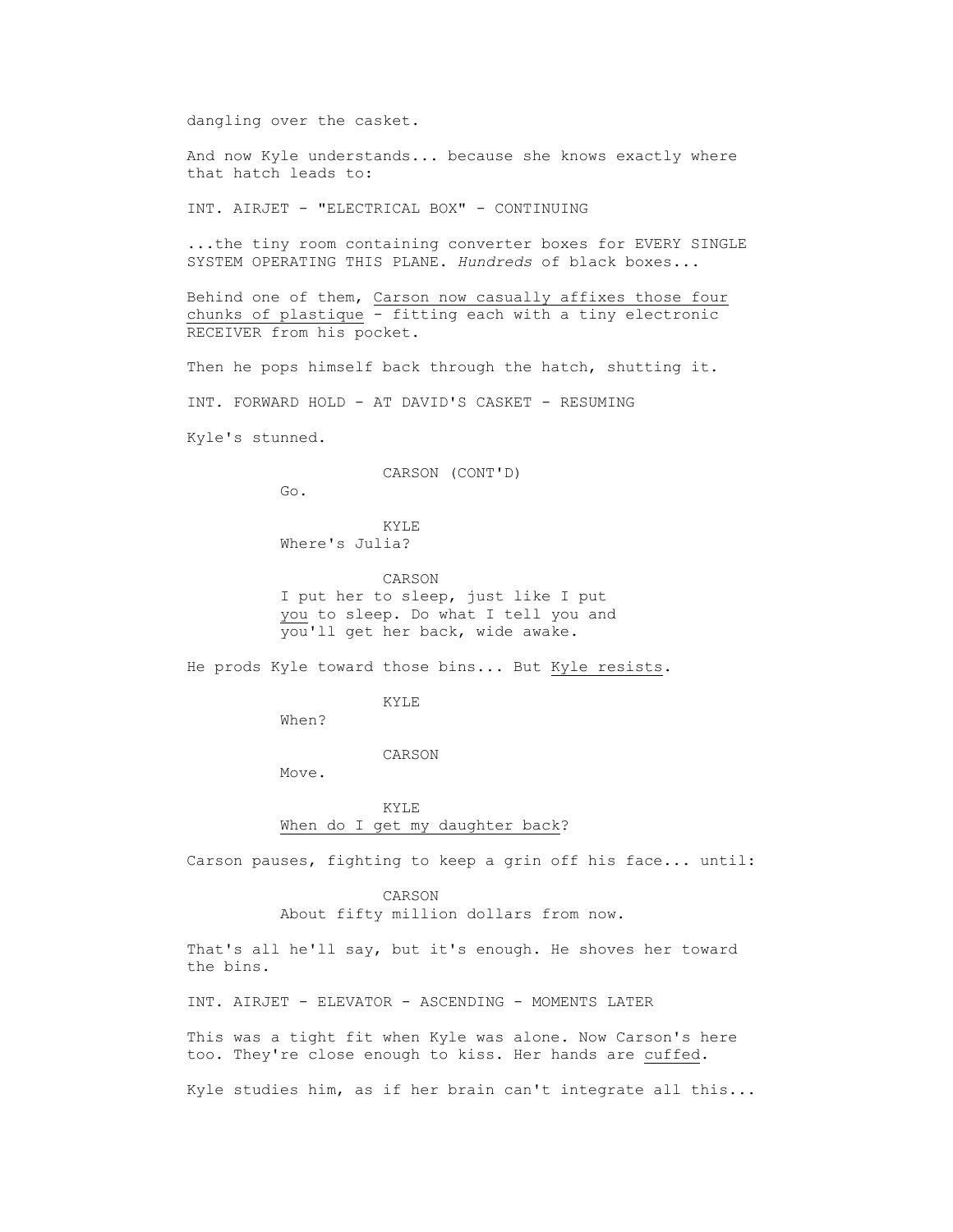CARSON

 $Y \subseteq S$ 

 KYLE I'm just trying to... I don't understand how you could do this.

 CARSON You're right. It's appalling. I'm ashamed of myself, truly.

 The elevator stops. The doors start to open. Carson shoves her out.

INT. AIRJET - UPPER DECK - CONTINUING

Kyle stumbles out of the elevator. Here's what she sees:

 The lights on this deck have just been restored. Video screens are beginning to flicker. OXYGEN BAGS still dangle.

And every single person on this deck is now staring at her.

 Kyle, the delusional villain, in HAND-CUFFS, with a bleeding face that makes her look like a boxer. The glares coming her way are murderous.

 Beside her is Carson - the sturdy, steady Air Marshall. He leans in close, and:

> CARSON (CONT'D) (for Kyle's ears only) Obviously, not a word. Or we will kill her.

With that, he shoves her forward.

...as one of the passengers begins to APPLAUD.

 It's derisive at first, evoking a few laughs. But then other passengers join in. Ahmed rises, loving it. Jarrah is silent. (So is Elias, mostly because his NOSE has now been bloodied.)

The applause spreads, filling the Deck. Kyle begins a McVeigh like walk toward the ten empty rows in back. Carson, her escort, gets a few pats on the back.

They pass a very pissed-off Captain Rich, who has just emerged from fixing the wiring on the panel above that lavatory. Rich eyes Kyle without a word.

INT. AIRJET - UPPER DECK - BACK ROW - CONTINUING

 Kyle reaches the back row, where she stops and turns. The applause stops too... leaving a sudden, eery silence.

Here are the Loud Family, and Lisa, and Rich, and Fiona, and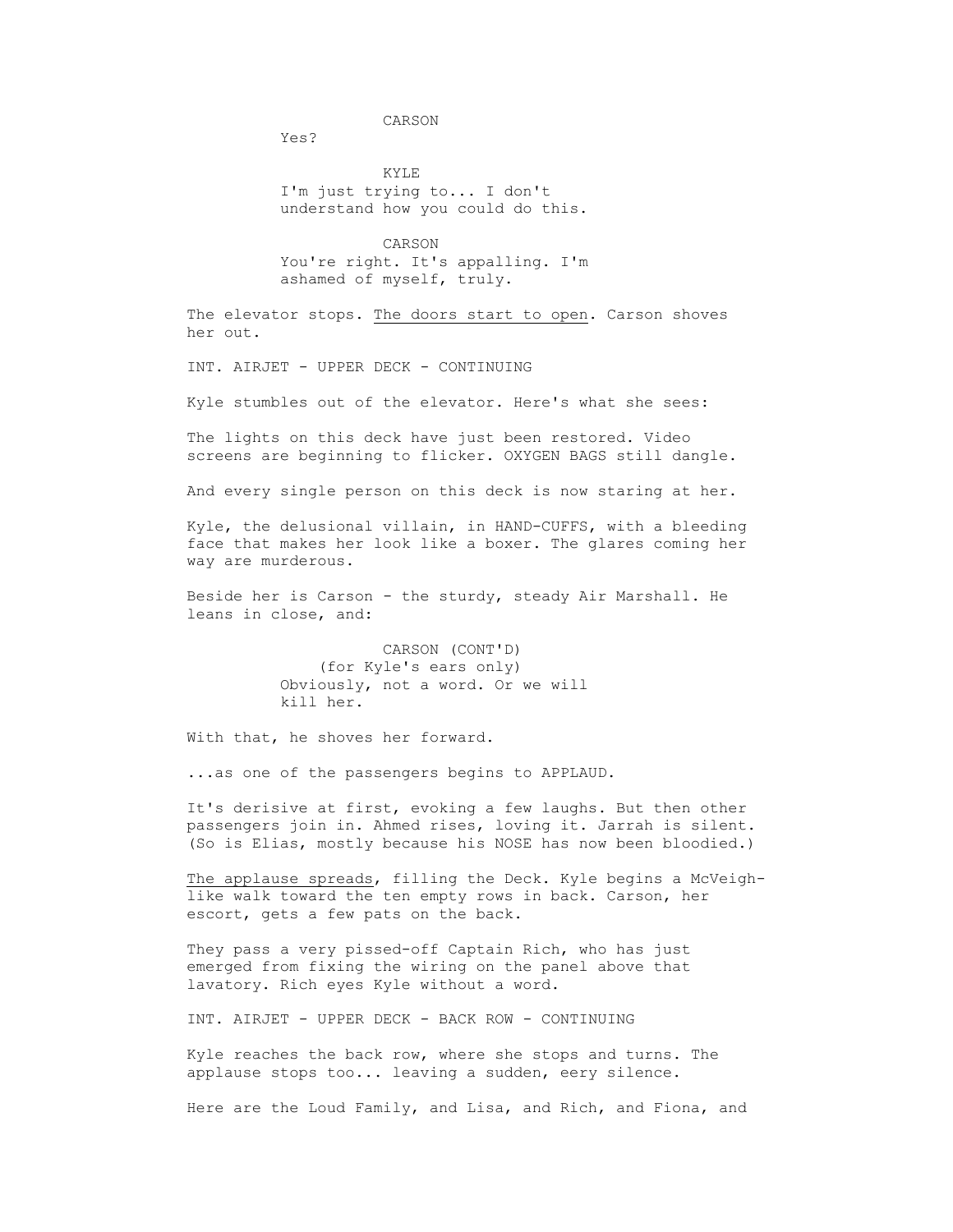hundreds of others, all staring at her. Stefan, too. (But Stefan can't quite meet Kyle's eye.)

Kyle looks them all over, dying inside...

Then she sits, with ten empty rows standing between her and the rest of the passengers, disappearing in the tall seatbacks as a child would.

And oddly, no one feels like cheering anymore.

 Passengers face forward again, returning to their movies or books, wondering why they don't feel victorious. Even the Louds seem non-plussed. Jarrah opens a magazine.

Captain Rich heads back to the cockpit, his face a mask.

 Carson sits beside Kyle, who tilts her head to look down the aisle, the length of this plane, at her fellow passengers...

 Row after row of them, people who have no idea what is sitting in that hold beneath them...

INT. AIRJET - "ELECTRICAL BOX" - RESUMING

We TRACK THROUGH this tiny space, looking at all the systems an explosion in here would cripple: nav, comm, auto pilot, power, hydraulics. Everything. Instant disaster.

 CONTINUE TRACKING through this shadowy, H-shaped room. Those chunks of plastique sit behind an electrical panel, completely obscured from view.

Then we come to a stop... having found the two dark pockets extending from the catwalk: the plane's NOSE-CONE.

 In these unlit pockets we find struts, insulated by that lime green poly-paper. And some wire-ducts.

...and one four year-old girl.

 Julia has been wedged into this pocket of shadows, alive, sleeping, hands tied, jostled by mild turbulence. We...

FADE TO BLACK

 ...and come back in on that bulkhead VIDEO MONITOR: a tiny PLANE, crossing an animated globe. We're now 37 MINUTES from our destination. Then we hear a DING, and:

INT. AIRJET - UPPER DECK - GALLEY #2 - NIGHT

Stefan speaks into that P.A. SYSTEM again:

 STEFAN (INTO P.A. MIC) Ladies and Gentlemen, we've now begun our descent into the New York area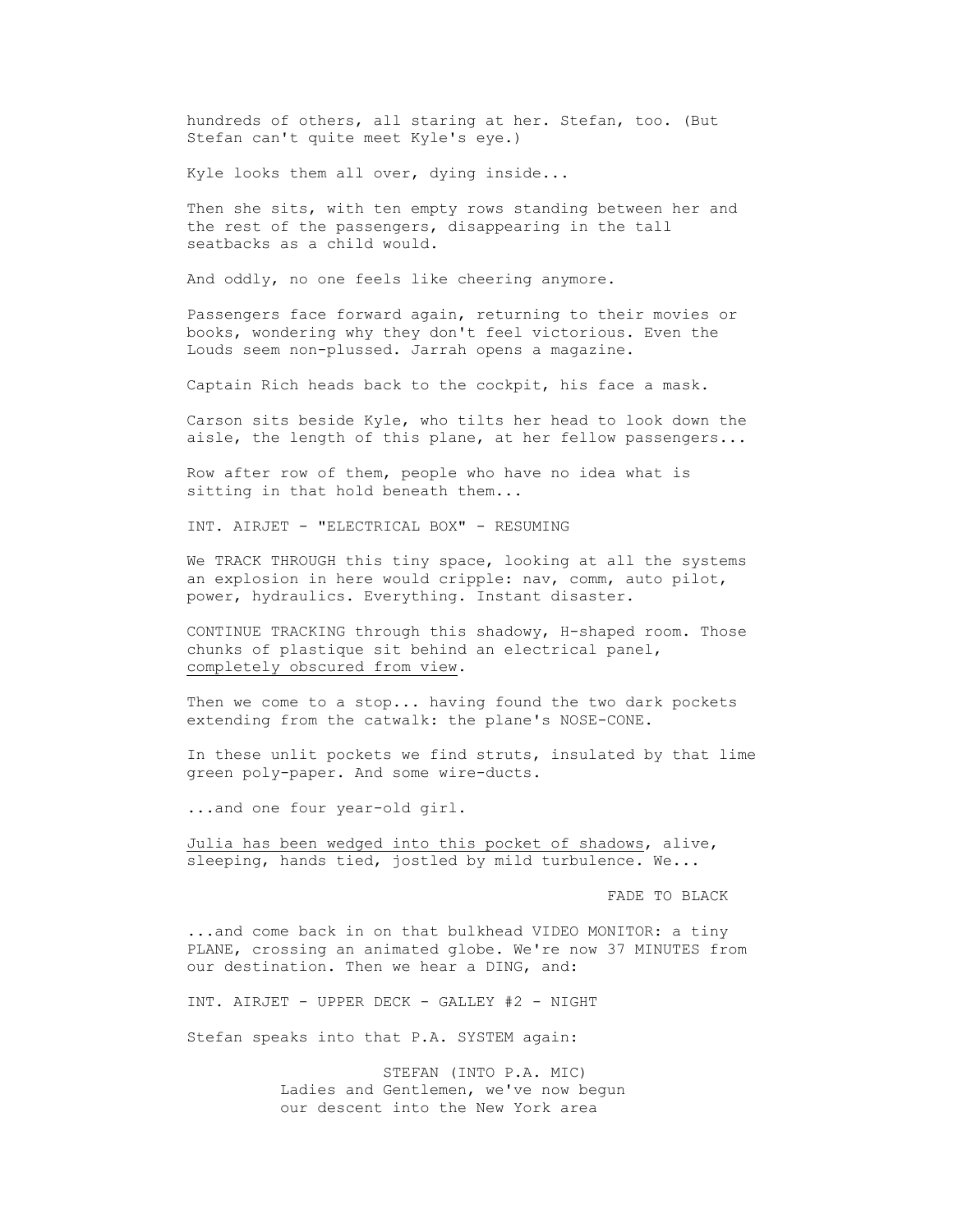and the Captain has once again illuminated the fasten seatbelts sign. Should be arriving at Kennedy shortly.

INT. AIRJET - UPPER DECK - DOLLYING TO ROW 35 - CONTINUING

We DOLLY THROUGH the Upper Deck, passing Fiona as she grabs a coat from an overhead bin for a passenger, arriving at:

...Kyle, still seated beside Carson. still in the dark.

 STEFAN (P.A., CONT'D, O.S.) We have some information concerning connecting flights. All passengers on Pan World Flight 18 to Los Angeles will be departing via Gate B-3. Pan World Flight 203 to Boston will be departing via Gate B-7. And all passengers remaining on this flight and continuing to Miami will be asked to deboard temporarily so that we may service the aircraft.

And just like that, Kyle's eyes go wide. She gets it.

 STEFAN (P.A., CONT'D) As always, a Pan World representative will be at the gate as you exit the aircraft should you have any questions.

End of announcement. Kyle eyes Carson...

And there's that fucking grin of his again...

**KYLE**  How many people will be aboard? Do you know?

> CARSON We're not standing in the middle of a parking lot, okay? Keep your voice down.

 KYLE That's what this is, right? We land, I get interrogated, the plane takes off again, and I say I've planted a few bombs in the hold. (Carson eyes her) How many people will be aboard?

 CARSON 'Bout five hundred, last we checked. What's it to ya?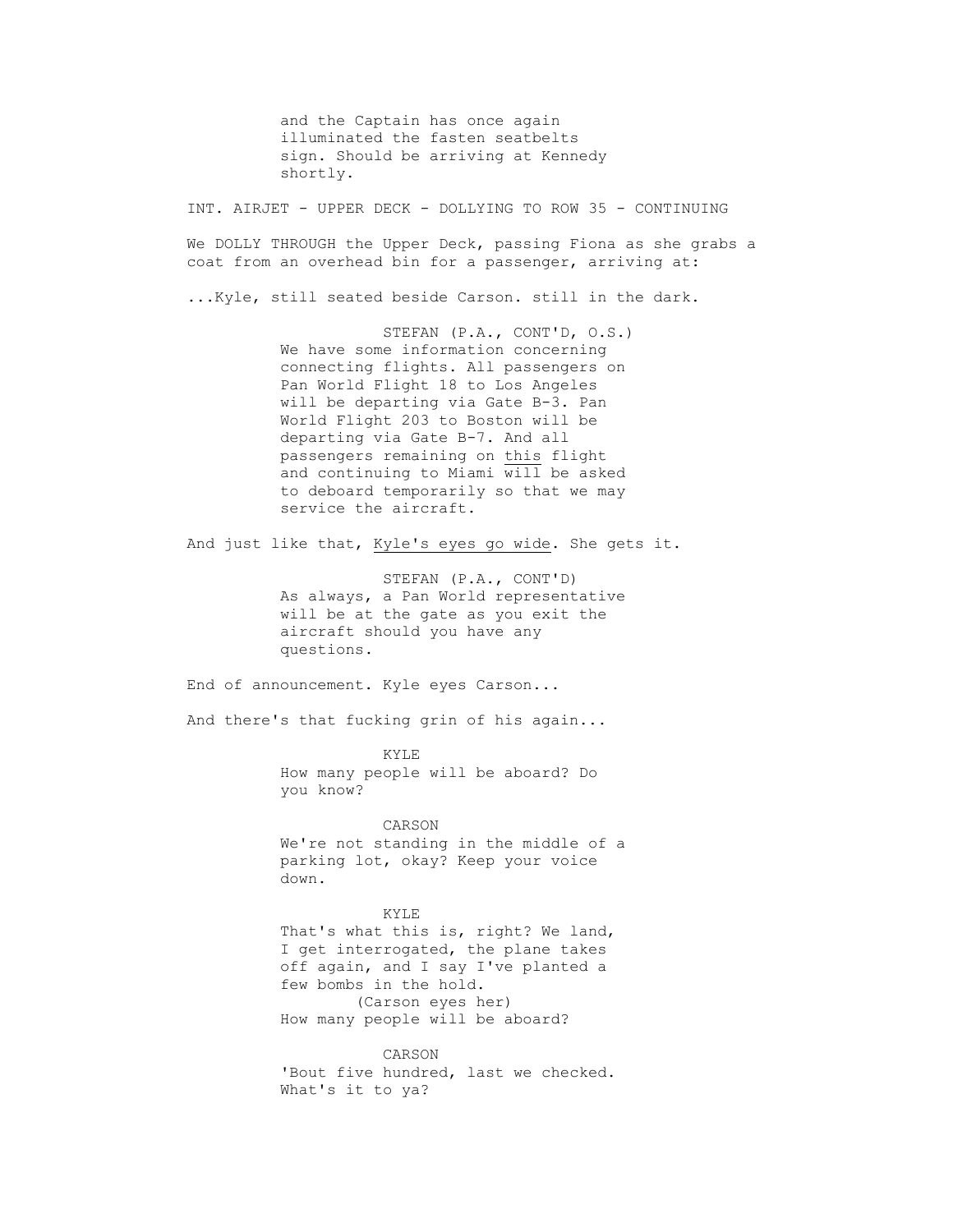Carson shows her A SLIP OF PAPER WITH TWENTY DIGITS ON IT. Then he puts it into the inside pocket of her jacket.

> CARSON (CONT'D) Here's the account number the money gets wired to.

Odd, having his hand up against her body like that.

 KYLE What if I tell them the truth instead?

CARSON

Huh?

 KYLE What if I tell them the truth?

Carson considers that, almost amused...

CARSON

 Well, I suppose they'll check the plane and find the plastique. Then they'll ask me how long you were alone in that hold, and I'll tell them certainly long enough to have put it there. Mechanical Engineer, a lady who'd sure as hell know how to bring down an airplane, distraught over her recent tragic losses, et cetera. And you'll do time, and I'll be out a boatload of money, and your daughter will be dead. (no reply) ...that is, unless you think they're likely to take your word over mine.

 Kyle eyes him. One of those moments in which you realize that you're looking at evil itself. And it's only inches away...

> KYLE My husband didn't jump off that building, did he? (Carson smiles) He didn't fall off it either.

 CARSON No. He flew off it.

He watches her for a reaction, enjoying it. We...

CUT TO:

EXT. KENNEDY - RUNWAY - ESTABLISHING - DAWN

The Airjet touches down at Kennedy.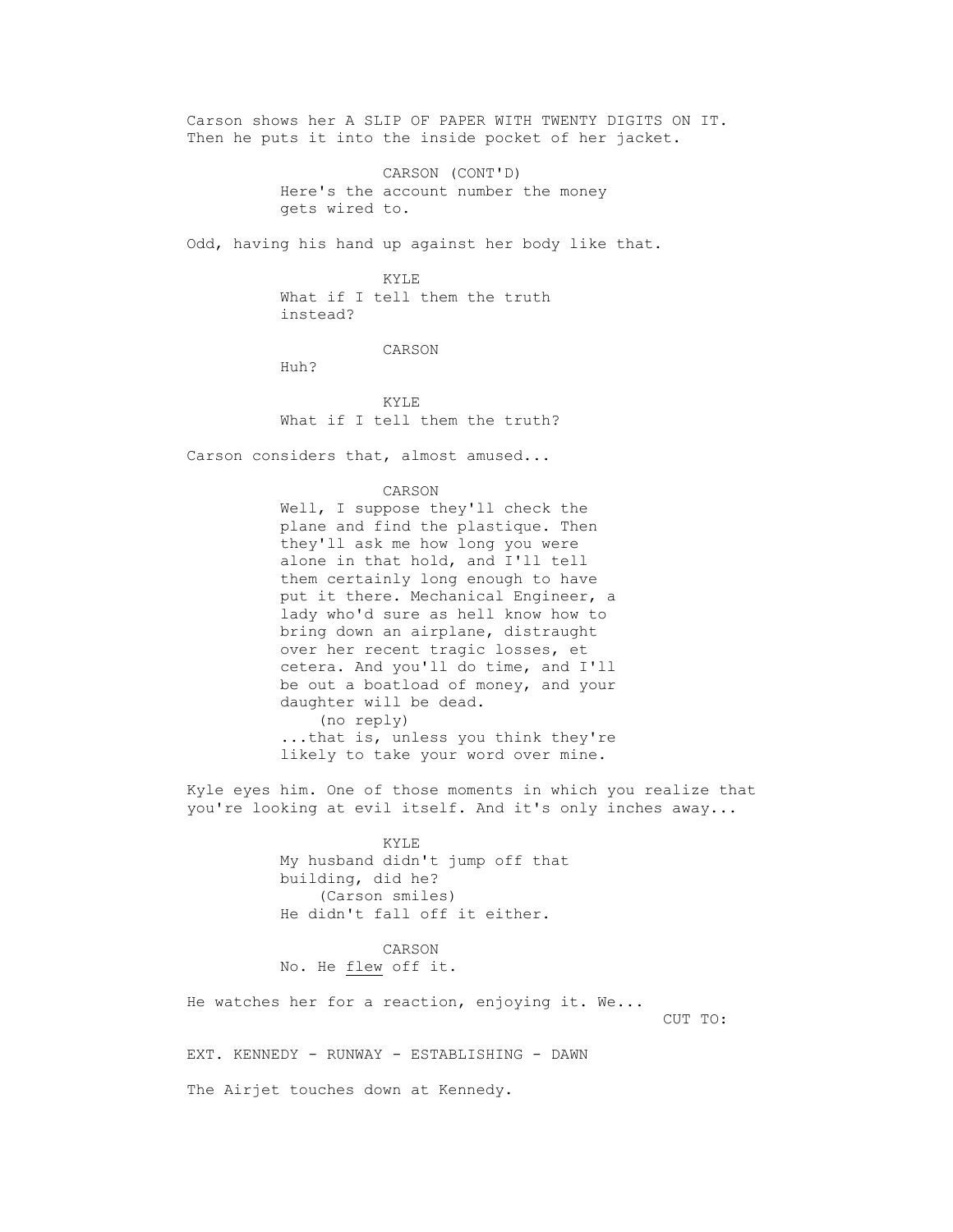INT. AIRJET - UPPER DECK - BACK ROW - SAME

 The welcome screech of tires hitting runway brings a palpable relief - people happy as hell to have this flight over with.

Kyle reacts too - but without a hint of relief.

INT. AIRJET - MAIN DECK - LEFT DOOR #1 - MINUTES LATER

 The jetway is attached now, and passengers are beginning to file out. Fiona and Estella offer "Bye-Bye" smiles.

INT. AIRJET - UPPER DECK - ROW 35 - SAME

 Kyle sits, as her fellow passengers file toward those stairs. Lisa turns before descending, throwing a look of pity/compassion in our direction. Kyle stares blankly.

> CARSON Did you want me to get her card for you?

Kyle's silent. Carson chuckles.

 Jarrah gets up from his seat now, takes one last look at Kyle - as if seeing her one more time might help him to understand her. Then he too is gone...

INT. AIRJET - UPPER DECK - LEFT AISLE - MOMENTS LATER

The plane is EMPTY now. Captain Rich makes his way aft, toward Kyle and Carson.

INT. AIRJET - UPPER DECK - ROW 35 - CONTINUING

Rich stops a few aisles away, addressing Carson:

 RICH We're all clear now.

 CARSON Thank you, Captain.

Rich nods to Carson, one professional acknowledging another.

 RICH Goodbye, Ms. Sherin. You probably won't believe this, but I wish you well.

 Kyle smiles thinly. Not much to say. Rich turns, heading back down the aisle.

Then he's gone.

 It's just Kyle and Carson now; the rest of the plane is empty. Carson pulls out his cel-phone, dials.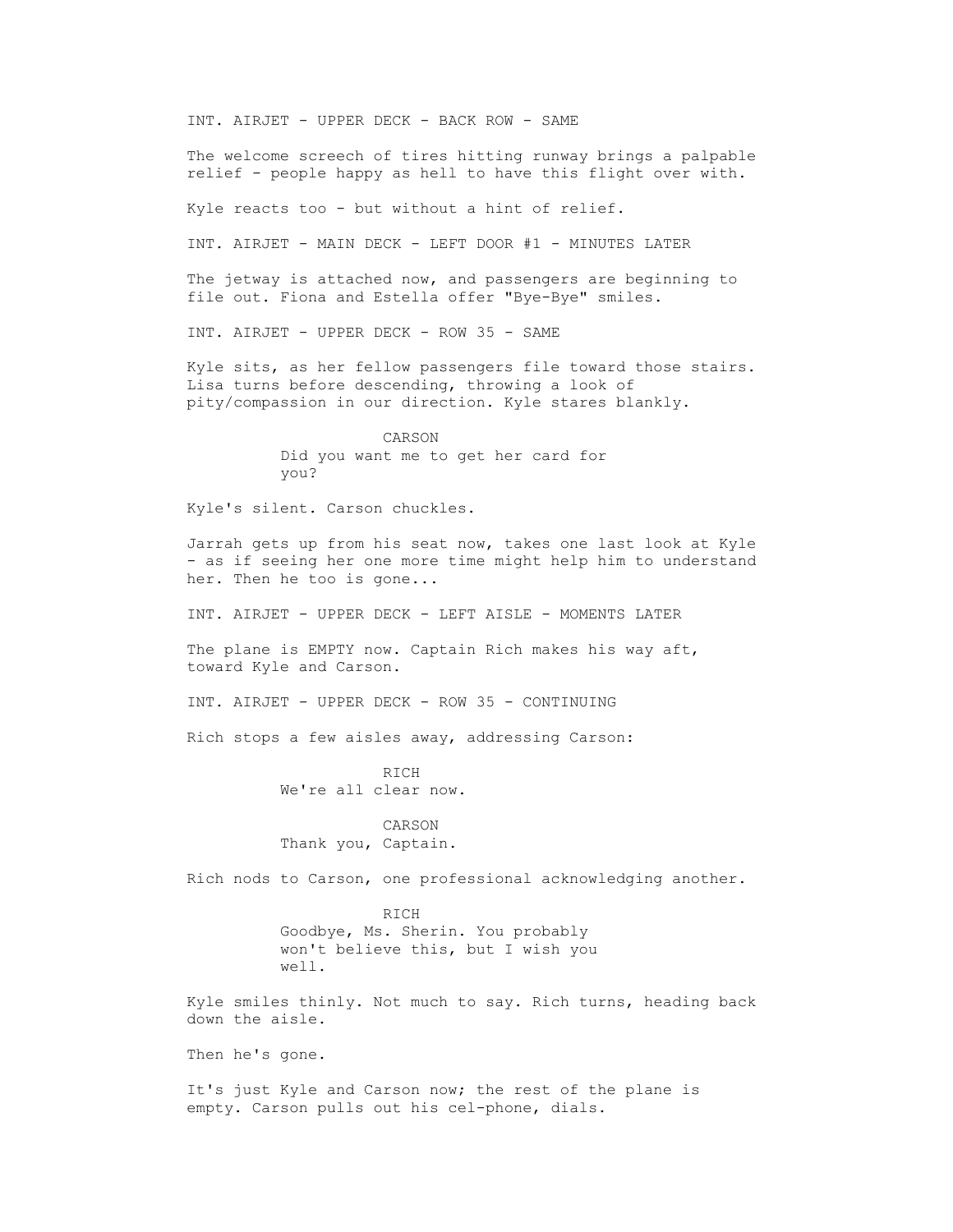CARSON (INTO PHONE) We're all clear now. They've got us at Gate Twelve. (gets an answer) Fine. Pull a car up. I'll bring her down to you. (a beat...) No. She won't be any problem.

Carson ends the call. Kyle eyes him, almost admiringly.

 CARSON (CONT'D) Okay, they're coming with a car that's gonna take us to the airport police station. You are not to speak either in the car or during your questioning. You're not even to ask for a lawyer. I'll be next to you the whole time. In about an hour, this plane'll be up again. Soon as word of it comes to me, I'll give you a sign. At that time you will announce that you've placed explosive charges on board. And you'll issue your demands.

Kyle's silent. Carson goes on:

 CARSON (CONT'D) When the money is wired, your little girl'll be set free. Happy endings all around. Got it?

 KYLE Where is she now?

 CARSON She's safe. She's fine. That's all you need to--

 KYLE Is she still on the plane?

 CARSON Of course not.

 KYLE How'd you get her off?

 CARSON Look, you need to keep your mind clear for the next few hours. I'm not gonna distract you with any kind of unnecessary--

 KYLE I just wanna know where she is.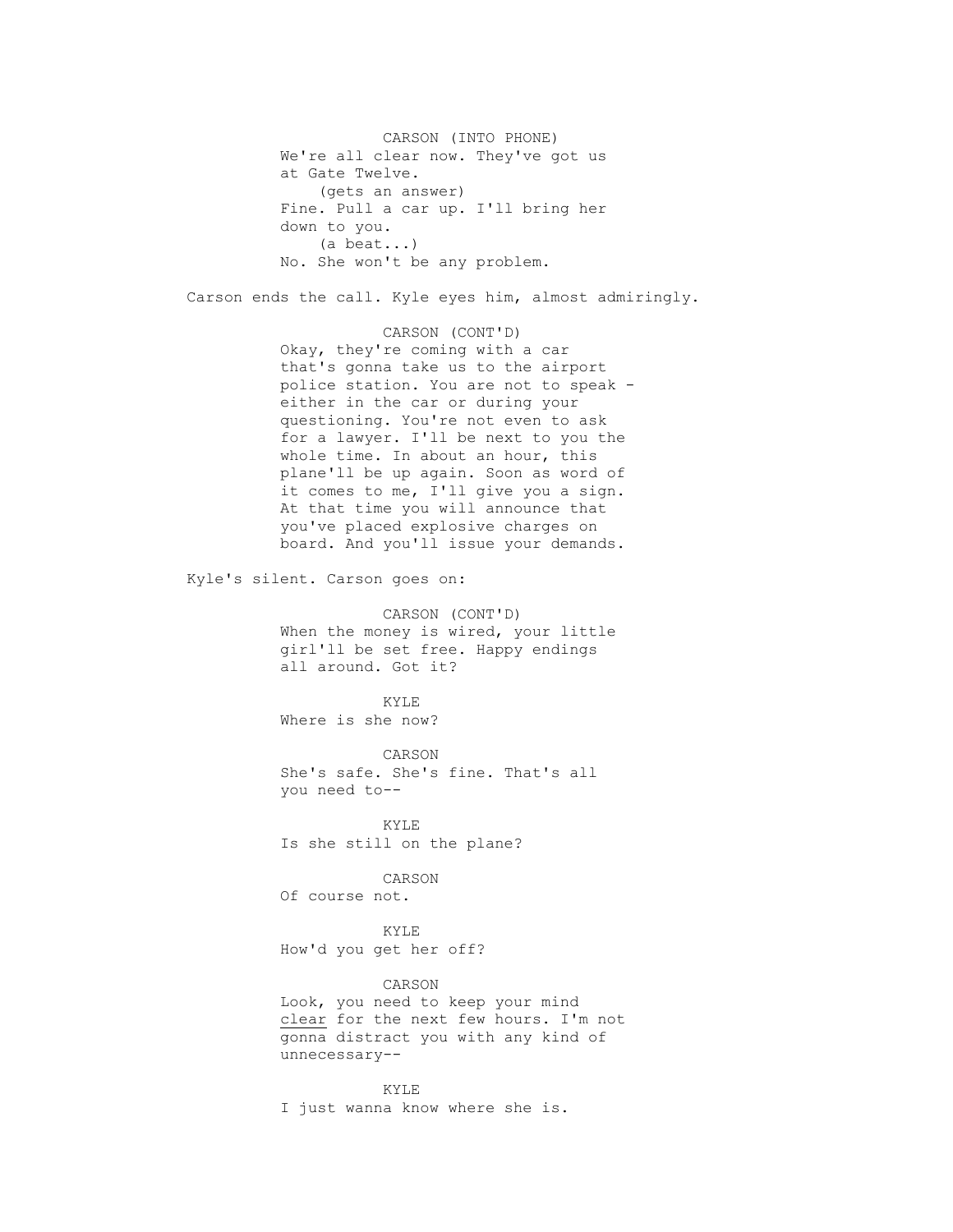CARSON She's someplace no one's gonna look, okay?

 KYLE I wanna know where she is!

That hovers for a second. They study one another.

 KYLE (CONT'D) Where'd you put her?

Carson eyes her, irritated. Fuck it...

 CARSON I put her with your husband.

Kyle pauses, thinking she must have heard that wrong.

 Then she replays it in her head... and notes the sadistic grin on Carson's face.

...and it all makes an awful kind of sense.

Julia. In a casket.

 A wave of dread hits Kyle like a mallet - a thought so horrid she can barely give it voice.

> KYLE (aghast) She's not...

 CARSON Yes. She is. Went in right before we landed.

 Of all the shocks on this flight, of all the horrors, this one's the worst. Kyle shudders, her eyes locked on Carson.

 ...as he looks toward the nearest window with a self satisfied grin.

 An instinct tells Kyle to rise, to get to that window. Carson nods, approving the idea.

INT. AIRJET - UPPER DECK - ROW 35 - WINDOW - CONTINUING

 She rushes toward the window. Through it she sees the apron of the tarmac:

 A plain FBI SEDAN approaches. CARGO-GUYS off-load suitcases and golf-clubs. There's that pallet bearing the Mercedes and its smashed window.

...And David's casket, rolling off a conveyor belt.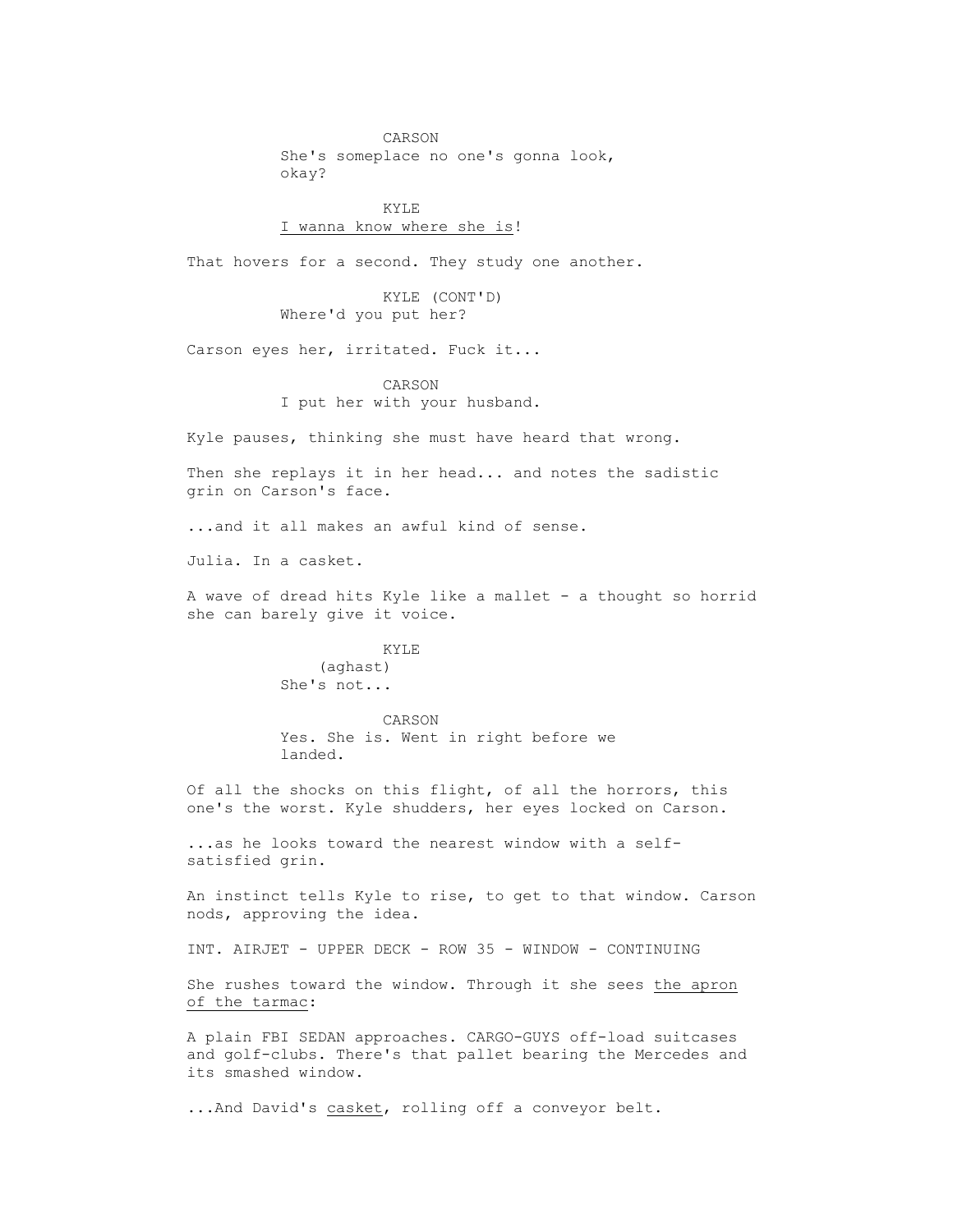But now Kyle has to picture Julia inside it. God no...

Her legs fail her; she literally folds toward the floor. Breathing feels impossible. We stay on her, tight on her face, as:

> CARSON (CONT'D) She'll wake up in about an hour, give or take, and find herself face to face with your husband. You fuck with me, even a little, and she'll die in there - there's about five hours worth of oxygen inside.

 A four year-old girl, in a coffin with a corpse. It's unimaginable, enough to drive a mother mad.

 And that's just what it's doing - we can see it Kyle's eyes. She backs away from the window, into the aisle. Carson takes out his phone, casually.

> CARSON (CONT'D) Now. Let's talk about your exit strategy.

She's about to explode. It's coming...

 CARSON (CONT'D) After the money is wired you're going  $to--$ 

Bang. She goes off:

 In a blur, she has bolted down the aisle, catching Carson completely off-guard.

CARSON

Goddammit...

He takes off after her, suddenly wishing he weighed less.

INT. AIRJET - MAIN DECK - TRACKING KYLE - CONTINUING

 Looking to her left, eyes on that casket, Kyle runs as fast as she can. Her hands are cuffed, that makes things tougher. And she can hear Carson behind her, his footsteps heavy.

CARSON (CONT'D)

Goddammit!

 She keeps running. The aisle feels endless. We TRACK HER POV, looking to her left: window, fuselage, window, fuselage. It's like running along a fence.

 But that casket has vanished now, disappearing under the Kennedy terminal.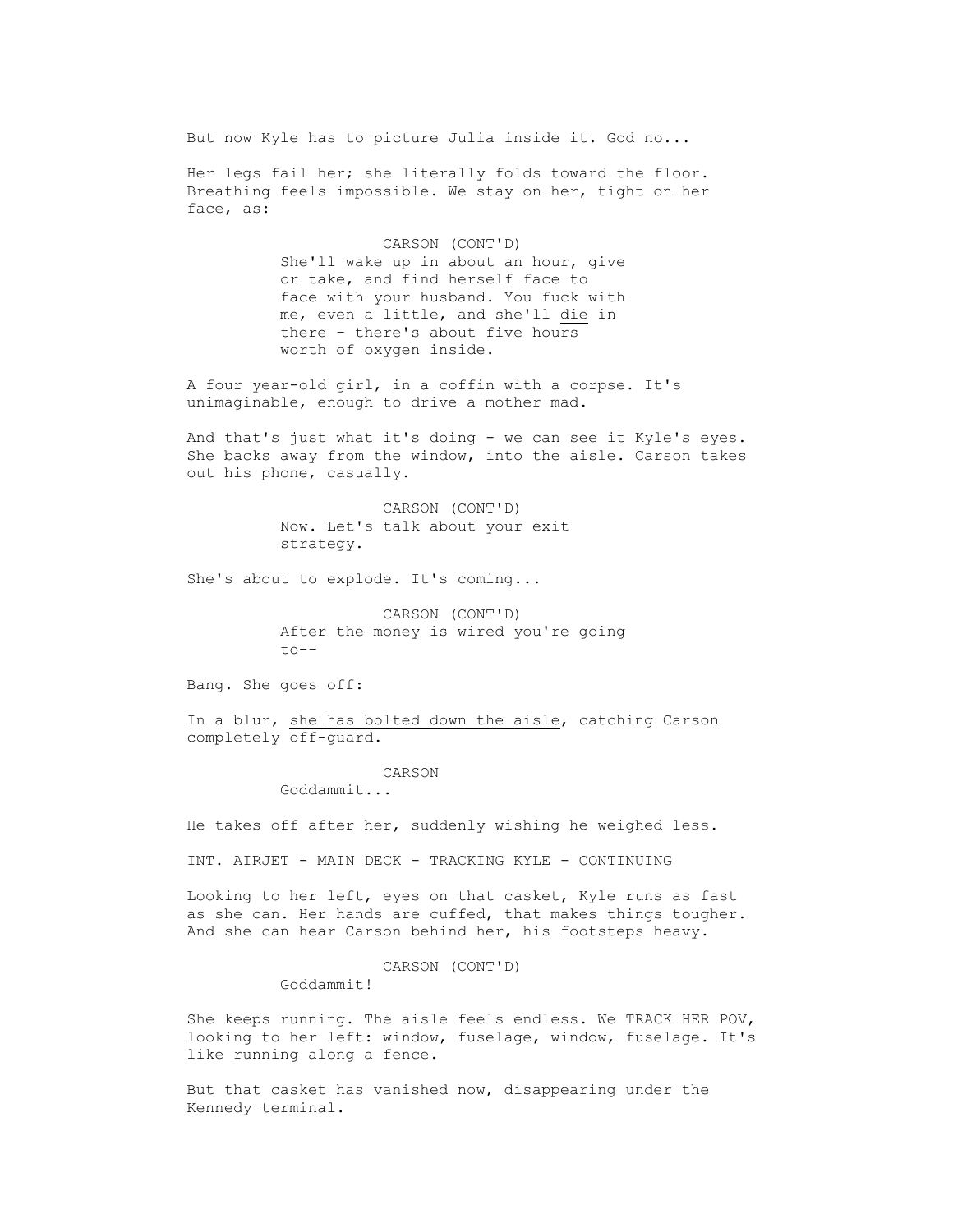That makes her run faster, despite the cuffs. *Hang on, Julia. I'm coming. I'm gonna get you out of there...*

Up ahead, those stairs. She leaps six of them at once.

INT. AIRJET - STAIRS - CONTINUING

 She lands hard then goes on, flying over the remaining steps. INT. AIRJET - MAIN DECK - APPROACHING LEFT DOOR - CONTINUING

She emerges onto the Main Deck, heading for the door.

 ...just as Stefan emerges from a lavatory; (clearly, he'd been hiding in here while the plane emptied.) First thing he sees is Kyle, barrelling toward him.

But Stefan does nothing as she bolts past him. Odd...

 She races toward the forward door of the aircraft. It's almost within reach now. She keeps running.

INT. AIRJET - MAIN DECK - APPROACHING DOOR #1 - CONTINUING

 Kyle's ten feet from escaping. Now five. Now a step. She's at the door, Carson's footsteps growing louder.

 ...when Kyle does the last thing on Earth we would ever expect her to do:

## She stops.

 The Jetway is right in front of her. Freedom. And Carson is running right up her tail, thundering down this aisle.

But Kyle has frozen, right on the threshold of the plane.

 It's so sudden, so unexpected, even Carson comes to a halt. *What the hell did she just stop for*? Stefan also seems at a loss.

...as Kyle turns, still winded from the sprint, eyeing them.

An odd, awkward moment... until:

 KYLE How did you open it?

Carson is silent, hoping he just misunderstood.

 CARSON Beg your pardon?

**KYLE**  My daughter. How'd you get the casket open?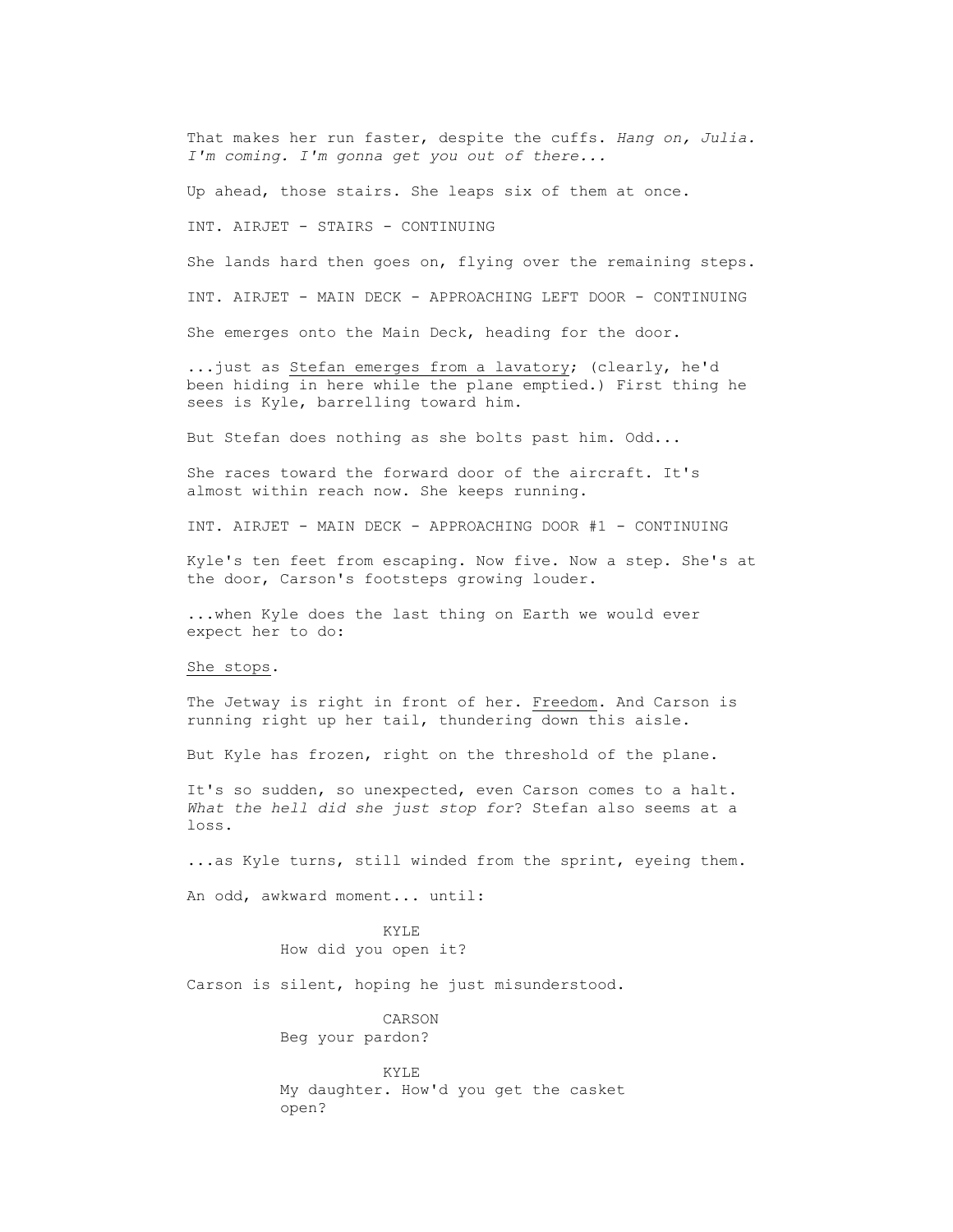Carson doesn't react... but *Stefan does* - the tiniest of flinches, in his eyes. Kyle reads him. KYLE (CONT'D) That was the point of all this, wasn't it? That nobody could get the casket open but me? (they're silent) So how'd you do it? Carson, at last, doesn't have an answer. Kyle moves a few feet from the door, studying him. For the first time in days, she feels awake. Aware. KYLE (CONT'D) Whole time I'm running down this aisle I'm thinking, "Why aren't they moving faster?" (no reply) Almost walked right into it, didn't I? One more step, on to the jetway... and you could've shot me CARSON Lady, you've got one hell of an imagination. Again, silence - but Stefan's beginning to look unnerved. KYLE No. You kill me. And the ransom demand comes in anonymously. And my daughter never makes it off this plane. She was never supposed to make it off. (at Stefan) Was she? Stefan reacts, without wanting to. That pisses Carson off. But before he can fire back, his CEL-PHONE RINGS. He grabs it angrily, eyeing Stefan and Kyle. CARSON (CONT'D) (into phone) Yeah? (a beat) We're on our way. Be right down. KYLE (at Stefan, again:) Was she? Stefan knows better than to answer. Carson hangs up,

approaches Kyle.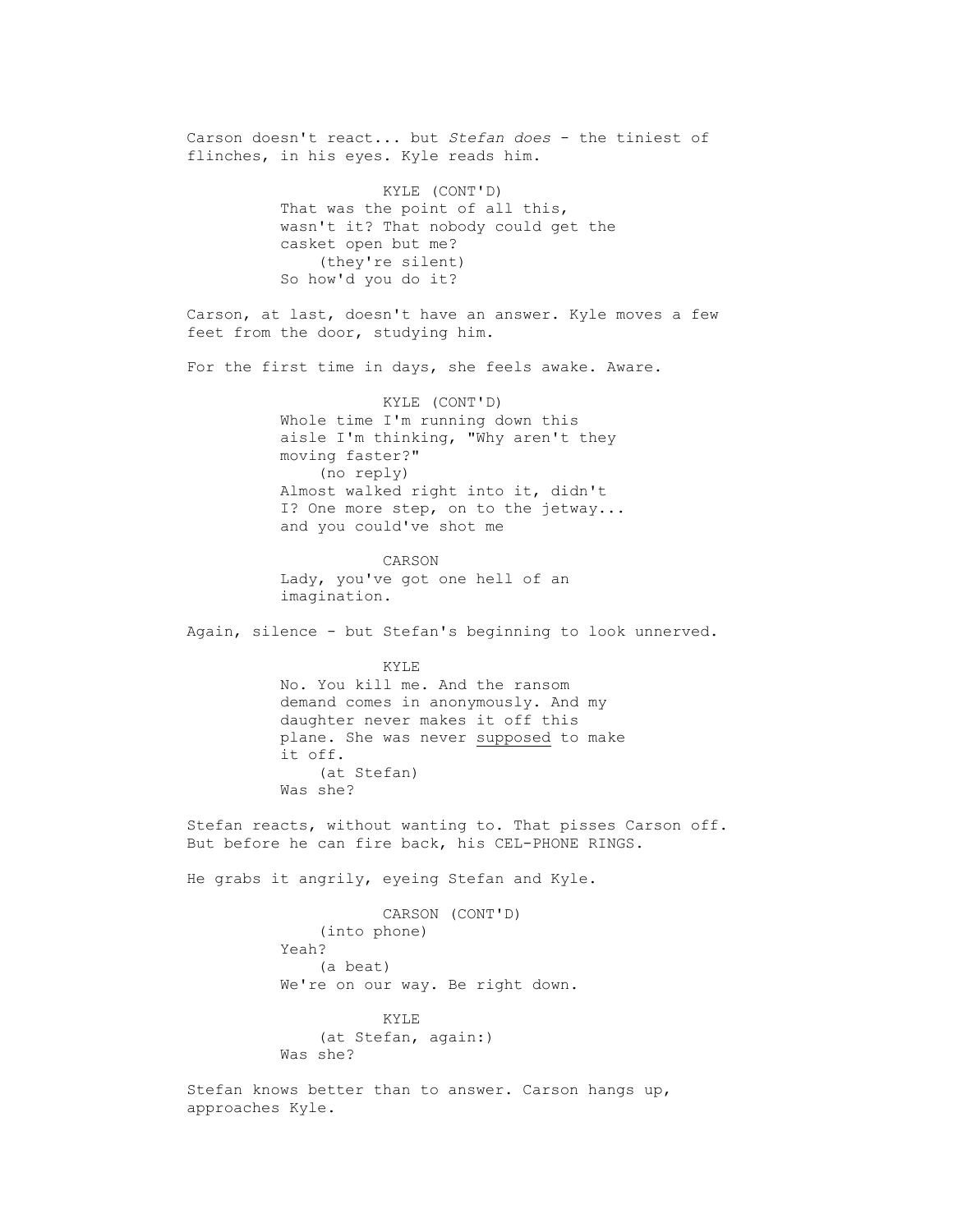CARSON

Let's go.

 KYLE I can't. My daughter's still on board.

 WHAM. Carson just unloaded on her, a single right hook to the jaw. Kyle is knocked sideways, her ribs slamming into an armrest. She falls to the floor, wincing. End of discussion.

CARSON

Okay. How 'bout now?

...but Kyle, face down, hissing through the pain, goes on:

 KYLE FBI's gonna have the real manifest, fellas. They're gonna see that she boarded the plane.

## CARSON

Goddammit.

 A sickening THUD, as Carson kicks Kyle in the stomach. She sucks for air, but:

> KYLE Then they're gonna... call the hospital in Germany, find out she... was never admitted there.

 CARSON Jesus. This is pathetic...

Carson grabs her, yanks her up to her feet.

 KYLE And who's in the middle of all those phony faxes? (at Stefan) You, Dummy.

This is all working. Carson can see that.

 STEFAN (shaky) What's she talking about?

CARSON

Nothing.

Carson's cel-phone rings again. Kyle keeps working Stefan:

 CARSON (into phone)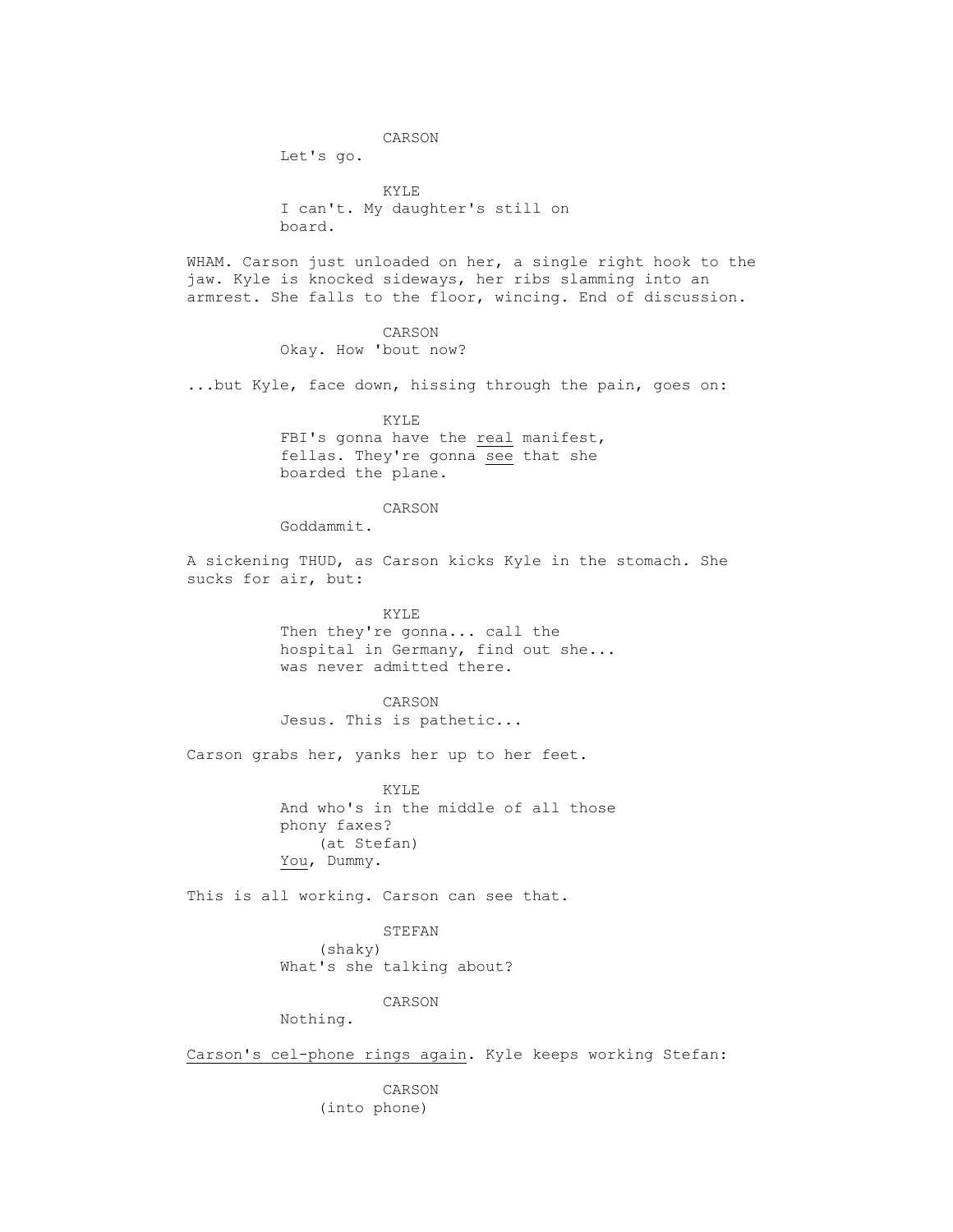Yeah? UNSEEN FBI AGENT (THRU PHONE) What the hell's going on up there? Carson's about to lose his cool. Kyle just keeps working Stefan: CARSON (INTO PHONE) KYLE I'm on it, okay?! The lady It's over, don't you get fucking pissed herself, I that? There isn't gonna be thought you'd appreciate my any money. So why not just getting her cleaned up first! tell me where she is? Jesus! Carson snaps the phone off, as: KYLE (still working Stefan:) You don't really wanna kill a little girl, do you? CARSON Hey! I'm getting really sick of hearing about that fucking kid! He grabs Kyle, shoves her forward. CARSON (CONT'D) Now let's go! He's big, angry, and armed. Smart thing would be to do as he says. But Kyle slips from his grasp. ...and she sits... in a big fat First Class seat. KYLE No. Carson halts, every part of him tensing, trying to contain his temper. He extracts his gun, and points it right at her. CARSON I will shoot you. KYLE No you won't. That'd turn this whole plane into a crime scene; Police would impound it for days. (at Stefan:) It's why he hasn't shot you yet

either.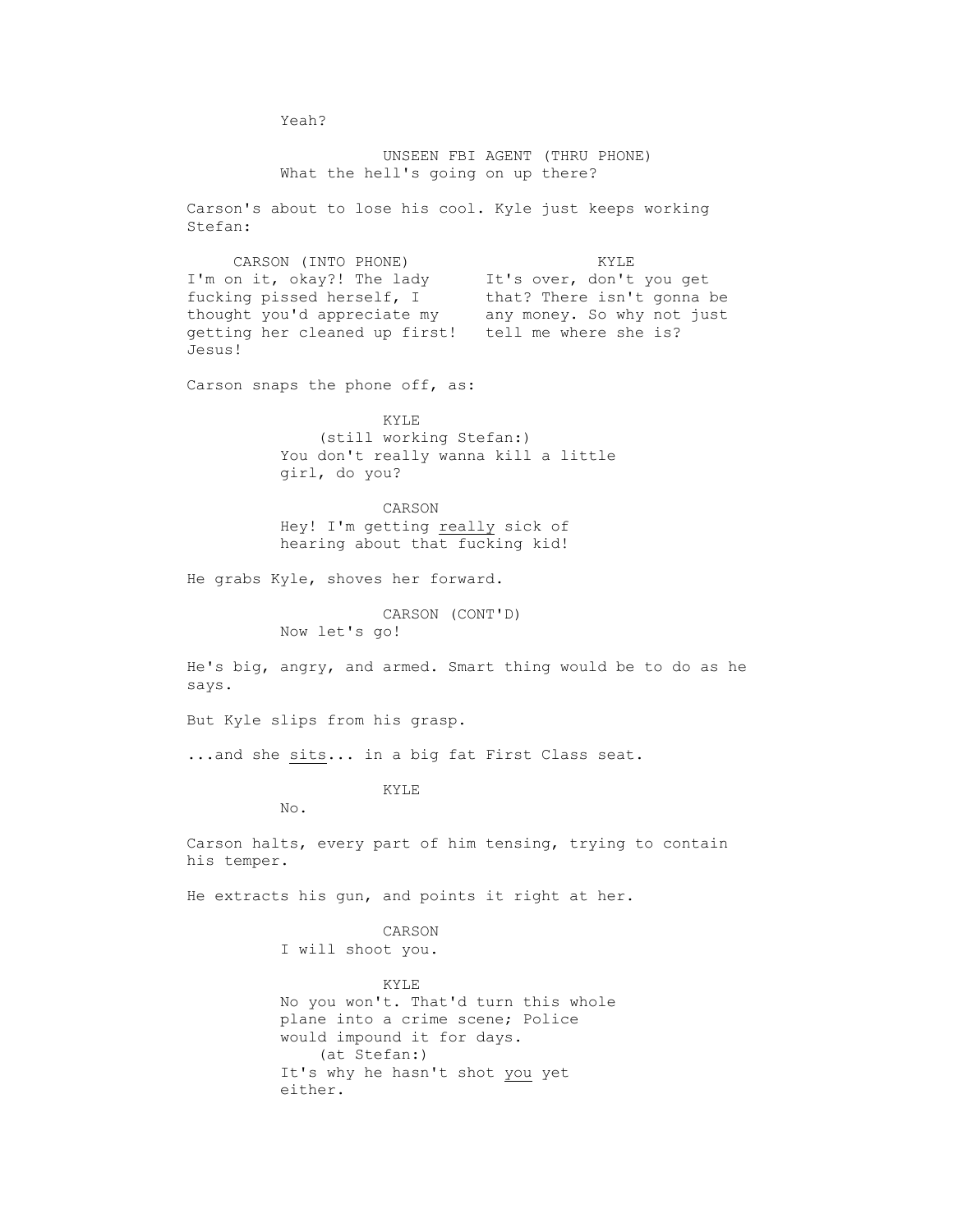STEFAN

Gene?

 CARSON The plan's in place. Nothing's changed. She's just trying to rattle you.

 STEFAN It's working.

Carson turns, just for a second, to assuage Stefan...

CARSON

Listen. You're starting to panic--

That's all the distraction Kyle needs...

 Uncoiling as if shot from a cannon, she erupts out of that seat and bull-rushes Carson, knocking him forward, his head slamming into an overhead bin, dazing him.

 He grabs her by the hair. They fall to the floor together clumsily, Carson right on top of her - another horrible THUD, driving the air out of Kyle's lungs. Her eyes flutter.

> CARSON (CONT'D) Okay. Had enough now? (Kyle's near passing out) Had enough?

She nods, acquiescing. Carson rises.

 CARSON (CONT'D) Good. We're going to de-board now. You and me. And we're going to get in that car, just like we planned.

But instead of obeying, Kyle just smiles...

And Carson pauses, thrown.

 CARSON (CONT'D) Something funny all the sudden? (Kyle nods) Let's hear it.

Then Kyle rises... and we begin to get the joke:

 She lifts up her cuffed hands, revealing something that's been palmed inside the right one:

## **Carson's detonator**.

And her thumb is right on the pin... Stefan gasps...

But Carson betrays no reaction at all.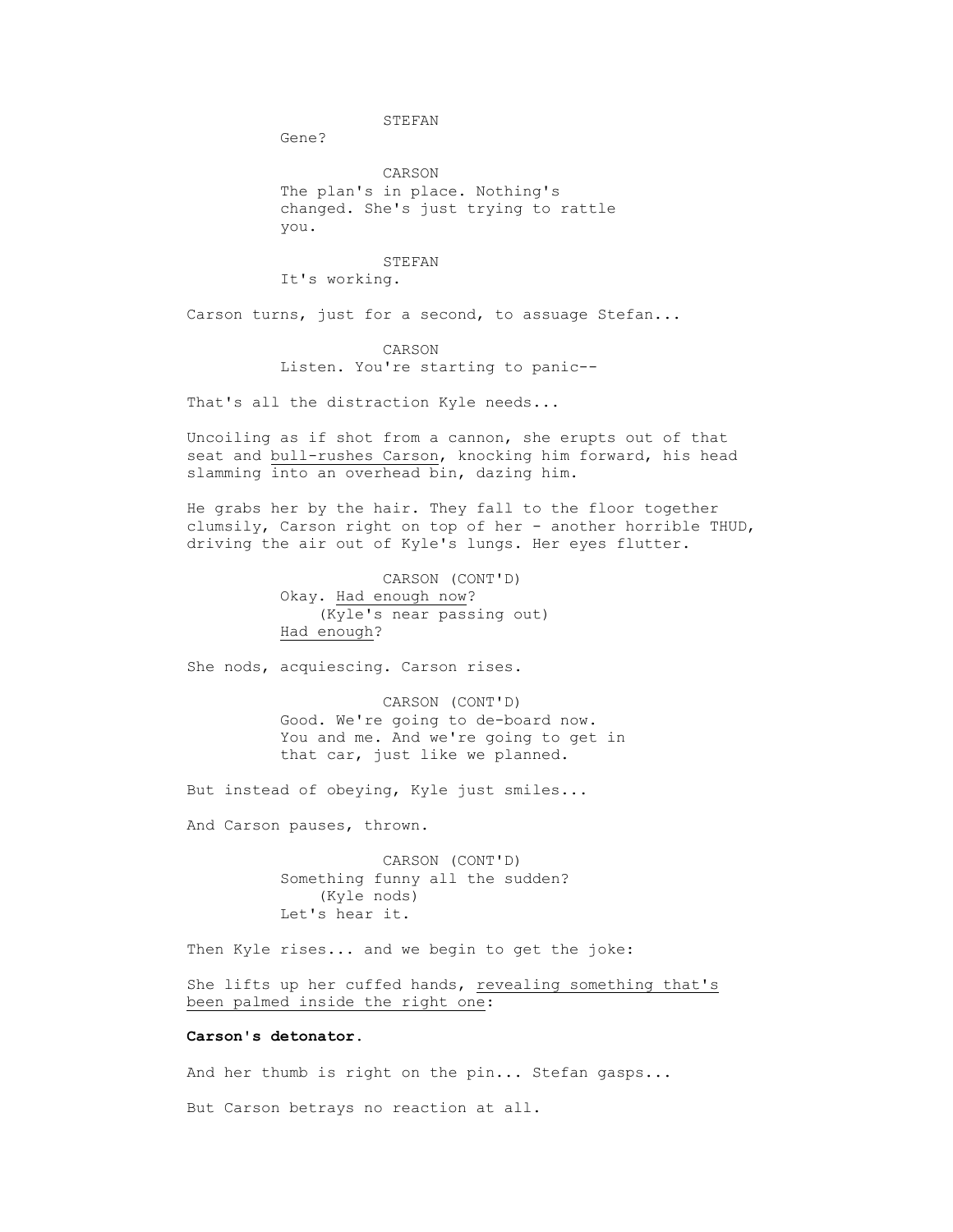CARSON (CONT'D) What're you gonna do, blow us all up?

KYLE

Yeah.

 CARSON That seem like a good idea to you?

 KYLE Haven't you heard? I'm crazy.

 Down goes her thumb, beginning to depress the pin... but Carson *still* won't flinch:

> CARSON Go ahead. First one to die'll be your little girl.

 Kyle doesn't react... but Stefan does. Completely unglued now, he begins to back away. He wants out.

> CARSON (CONT'D) Where the hell're you going? (Stefan's silent) Hey. I'm talking to you.

 Not another word. Stefan just backs right out that door, on to the jetway. Then he's gone.

...and by the time Carson turns, Kyle has taken off in the other direction, heading aft.

 Now Carson looks murderous. Kyle has twenty yards on him. He takes off after her.

INT. AIRJET - MAIN DECK - STAIRS - CONTINUING

Kyle dashes up the stairs, Carson pursuing.

INT. AIRJET - UPPER DECK - CONTINUING

 She turns, racing through Business Class. Up ahead is the Flight Deck... its grenade-proof door invitingly open.

She runs as hard as she can. The door's twenty yards away.

Carson's on her tail, and gaining.

Ten yards away. Five yards. Legs churning...

 There's the door, almost within reach. Carson dives at her heels.

He catches just enough of her to trip her up. She stumbles.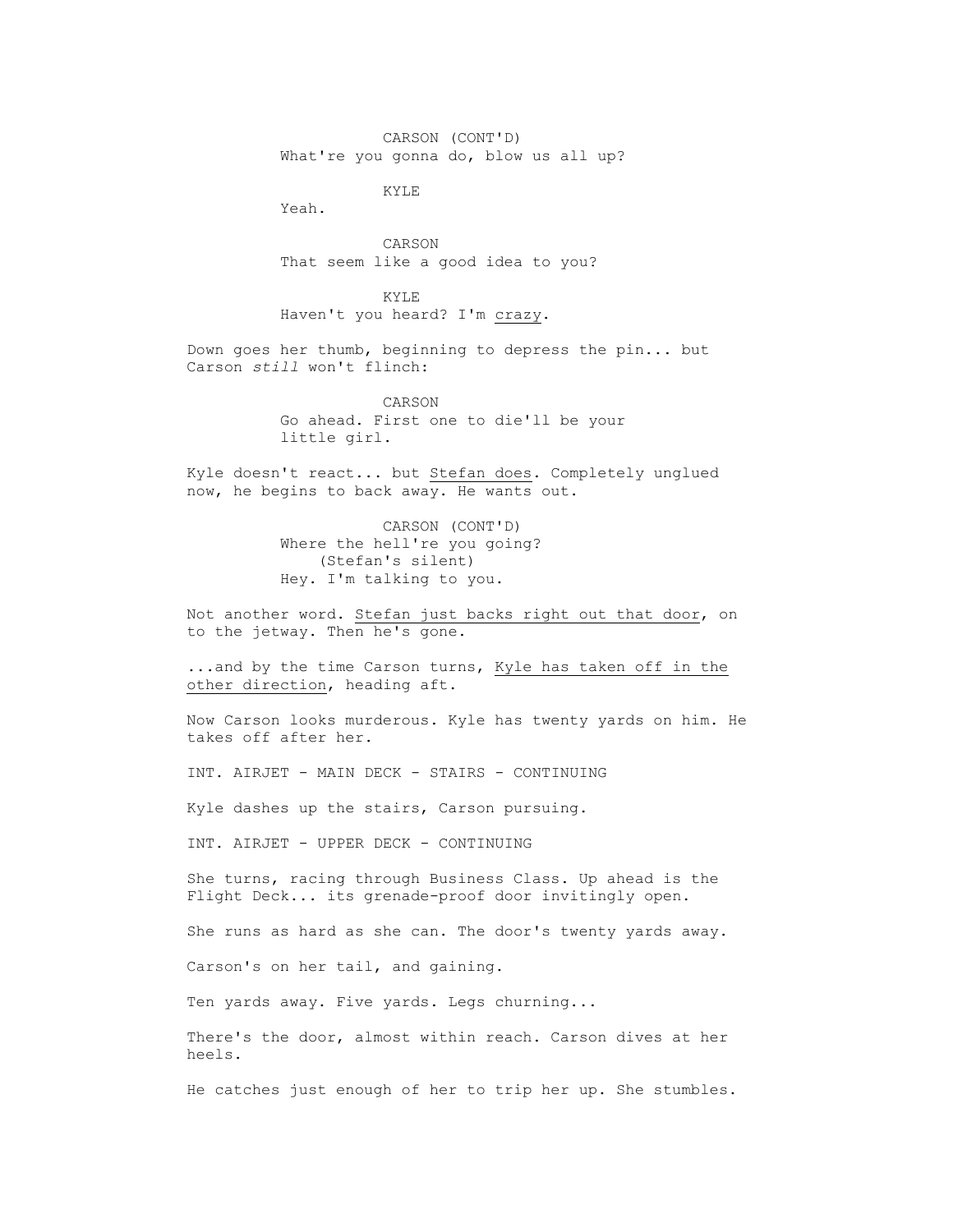But she regains her balance and crosses the threshold into the cockpit. Carson lunges.

INT. AIRJET - UPPER DECK - COCKPIT - CONTINUING

 She tries to shut the grenade-proof door. Carson's fist keeps it from closing.

 She steps on his wrist. His fist opens. She slams the door on his fingers. They retract.

 She shuts the door, locks it, leans against it, looks through its PEEPHOLE, at a distorted view of:

## CARSON (pounding on it) I'll fucking kill you!

 There's a thick THREE-RING BINDER sitting on a jumpseat to her left. She grabs it - we don't know why - and slips out of this cockpit, into:

INT. AIRJET - PILOT'S SLEEPING QUARTERS - CONTINUING

 A tiny room, right off the cockpit, for pilot or co-pilot to rest in during long flights. Kyle enters, climbing on top of a day-bed.

 Above her, within reach, is another HATCH. She pops it open. Then she places the thick binder between her knees and pulls herself up - not easy with handcuffs on.

INT. AIRJET - "ATTIC" - CONTINUING

 Kyle makes it through. Then she turns, and sits, her legs dangling. She's now in the forwardmost point in the attic.

 She grabs the thick binder from between her knees, lifts it to her chest... and hurls it into the darkness of the attic, as far aft as she can.

INT. AIRJET - UPPER DECK - SAME

 Carson is still at that grenade-proof door... until he hears a thick THUD overhead: the binder, landing.

 Now we get it: taking the bait, *he moves away from the door,* toward the sound.

INT. AIRJET - PILOT'S SLEEPING QUARTERS - RESUMING

 Quietly as possible, Kyle lowers herself out of the attic and back into this tiny room again.

INT. AIRJET - UPPER DECK - SAME

Carson drifts aft, listening for any sounds from the attic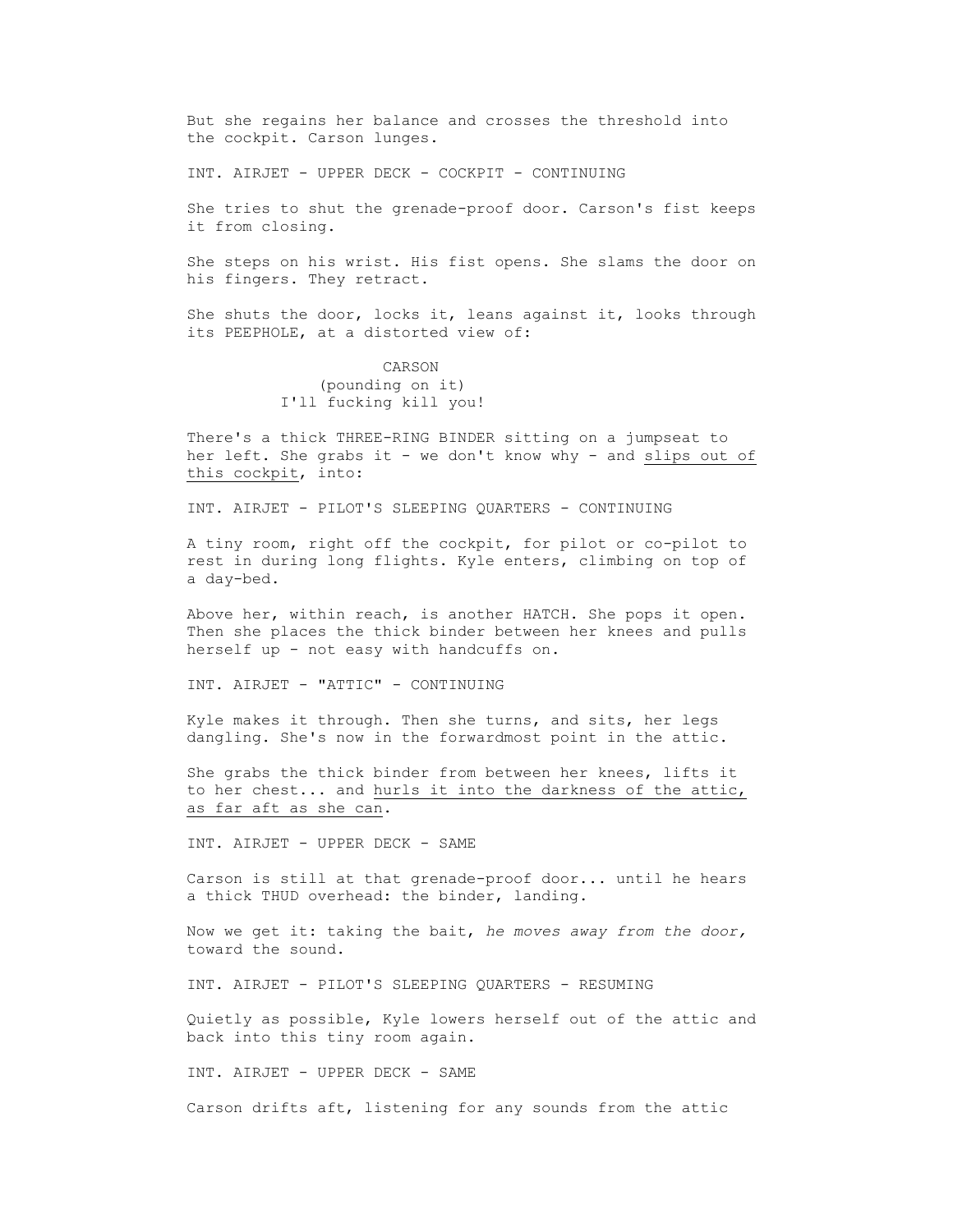overhead, any clues to Kyle's location.

 All he has to do now is get to the LAVATORY that gave her access to the attic during the flight.

 Up ahead are the lavatories, right by the stairs. He approaches. But just as he gets there:

> FBI AGENT (O.S.) What the hell is going on up here?!

 Carson-halts, turns. Here come the TWO FBI GUYS that called him from the tarmac. They've entered the plane now.

And they look pissed, emerging from the Main Deck.

 FBI AGENT (CONT'D) You guys watching a movie or something? Jesus.

Okay. New wrinkle. Carson will have to adjust:

CARSON

I lost her.

FBI AGENT

What?!

 CARSON She got away from me.

 FBI AGENT You gotta be kidding.

 CARSON She got to the elevator. I think that puts her in the rear hold.

FBI Guys eye one another, incredulous.

 FBI AGENT Is she armed?

 CARSON 'Course not.

They eye him: God, you're a moron. It's withering.

 FBI AGENT (at Agent #2) Get the Forward hold. I'll go aft. (at Carson:) You stay here, check the cabins.

FBI Guys head back down those steps without awaiting a reply, just as Carson had intended.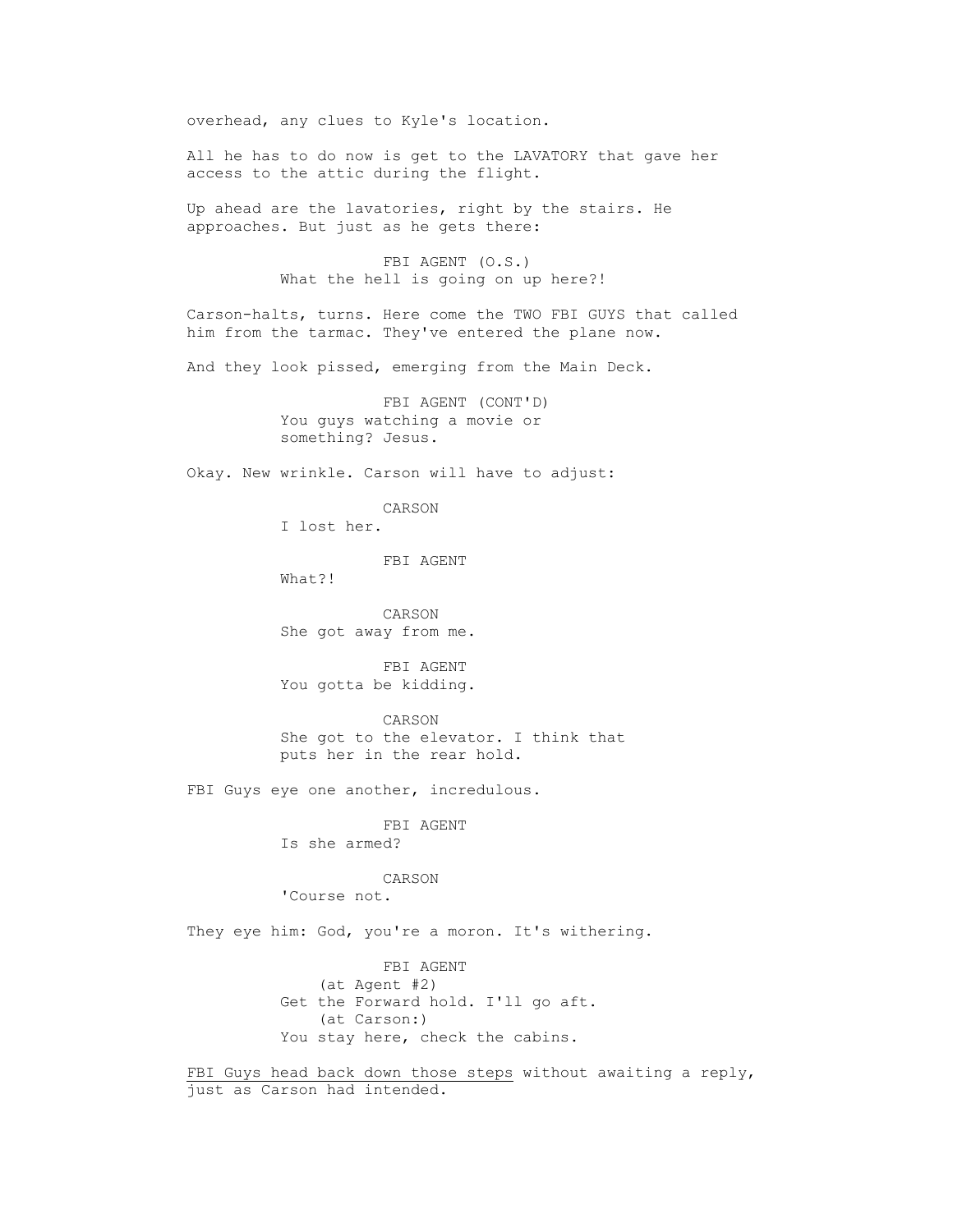He remains in place, eyes up, hoping to hear Kyle moving in the attic again.

INT. AIRJET - COCKPIT - CONTINUING

She looks through the peephole in the grenade-proof door.

...as Carson ducks into a corridor, by the lavatories.

INT. AIRJET - UPPER DECK - FLIGHT DECK - CONTINUING

The cockpit door opens, tentatively. Kyle peeks out.

 And she freezes, hearing him open a lavatory door. But she doesn't hear it shut.

She slinks forward, heading for the stairs.

INT. AIRJET - UPPER DECK - LAVATORY - CONTINUING

 Carson climbs onto the toilet. Overhead is the same ceiling hatch that Kyle went through during the flight.

INT. AIRJET - UPPER DECK - APPROACHING THE STAIRS - SAME

 Kyle nears the top of the steps. She's going to have to pass right by the lavatory that Carson just entered... which would be fine if he'd shut the door.

But it's open. She can see it.

INT. AIRJET - UPPER DECK - LAVATORY - RESUMING

 Carson pops out that ceiling panel and begins to pull himself up.

 ...just as *we catch a glimpse of Kyle in the bathroom mirror,* slipping past.

Kyle freezes... until his legs vanish into the attic.

Christ that was close. She pads to the top of the stairs.

INT. AIRJET - REAR HOLD - SAME

FBI Agent emerges from another cramped elevator, into the REAR HOLD. (We haven't been here before.)

 It's empty, its cargo door wide open - which means that if their "suspect" made it this far, she could be anywhere on the whole Goddamn tarmac by now...

INT. AIRJET - FORWARD HOLD - SAME

 FBI Agent #2 emerges, to find that the *Forward* Hold is empty as well. It also leads to a wide-open tarmac.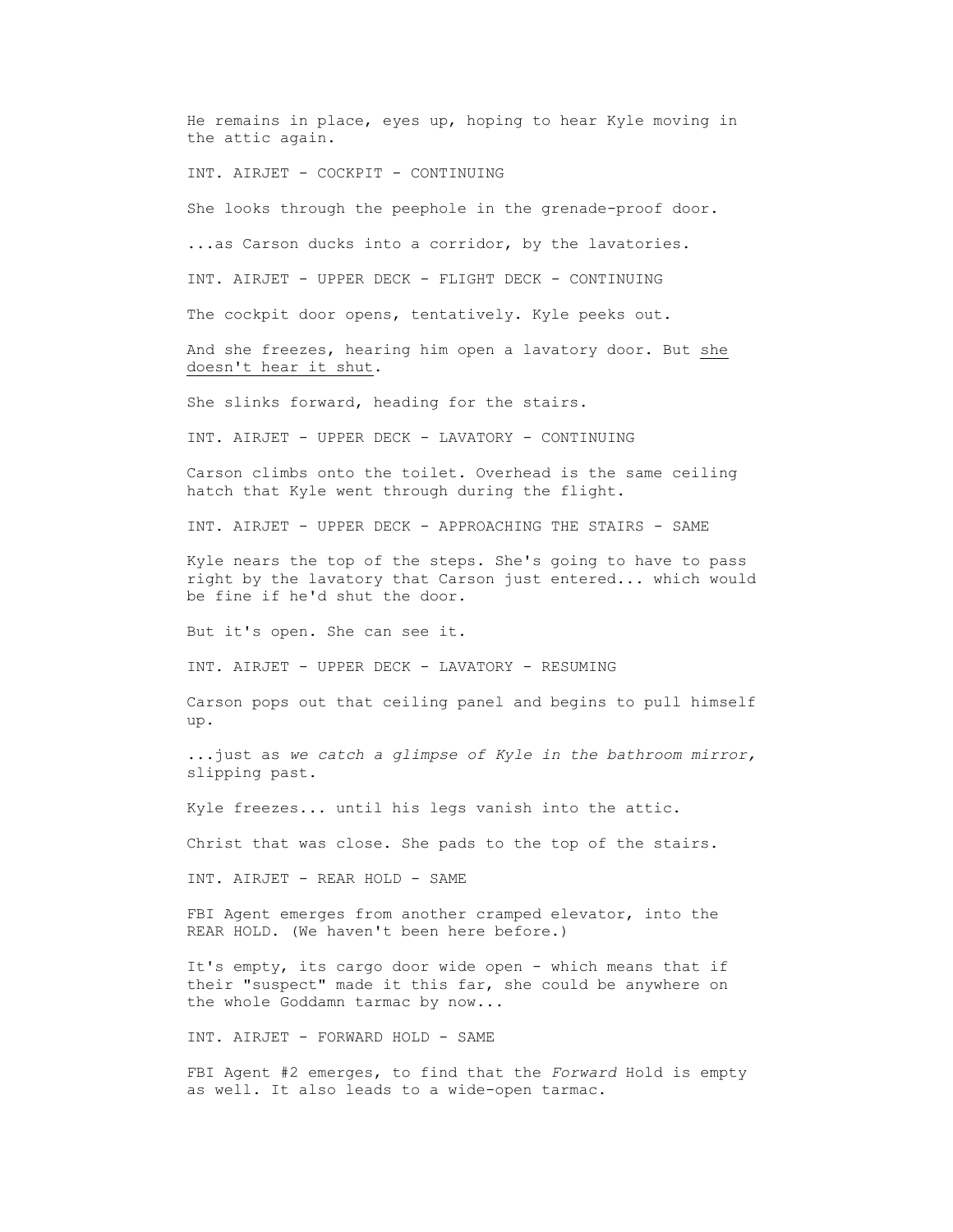INT. AIRJET - MAIN DECK - CONTINUING

 Kyle emerges from the stairs, onto the Main Deck. She heads for First Class.

INT. AIRJET - "ATTIC" - SAME

 Carson crawls toward that ATTIC ELECTRICAL PANEL - just as Kyle did, albeit less gracefully. Then he halts.

Looking for her, listening for her...

No signs of her yet. He crawls forward.

INT. AIRJET - MAIN DECK - FIRST CLASS - CLOSET - CONTINUING

Kyle hurries into First, throwing open the door of a CLOSET.

 Stefan went through here during his bogus search, hours ago. Kyle follows the same steps, pulling on a RING in the floor, lifting up a HATCH... revealing a LADDER below.

INT. AIRJET - "ATTIC" - RESUMING

 Carson is on his hands and knees, crawling past the SHORTED ELECTRICAL WIRING... when he stumbles into something loose. He grabs for it:

...a thick 3-ring BINDER, which belongs in the cockpit.

Just like that, Carson knows: he's been tricked. She's not up in this attic. Goddammit.

 He turns around in the confined space, and heads for the opening that will lead him back to the lavatory.

INT. AIRJET - MAIN DECK - CLOSET - CONTINUING

 Clock's ticking now. Kyle slips through the floor hatch. She'll shimmy down the ladder...

INT. AIRJET - LAVATORY - CONTINUING

 Carson wedges himself through that too-tight opening again, moving too quickly.

 He LOSES HIS GRIP, falling clumsily. His ankle turns as his foot slips off the toilet, which sends him slamming into a wall.

> CARSON (pained) Fuck!

 INT. AIRJET - LADDER TO "ELECTRICAL BOX" - CONTINUING Kyle makes her way down the ladder, but the cuffs on her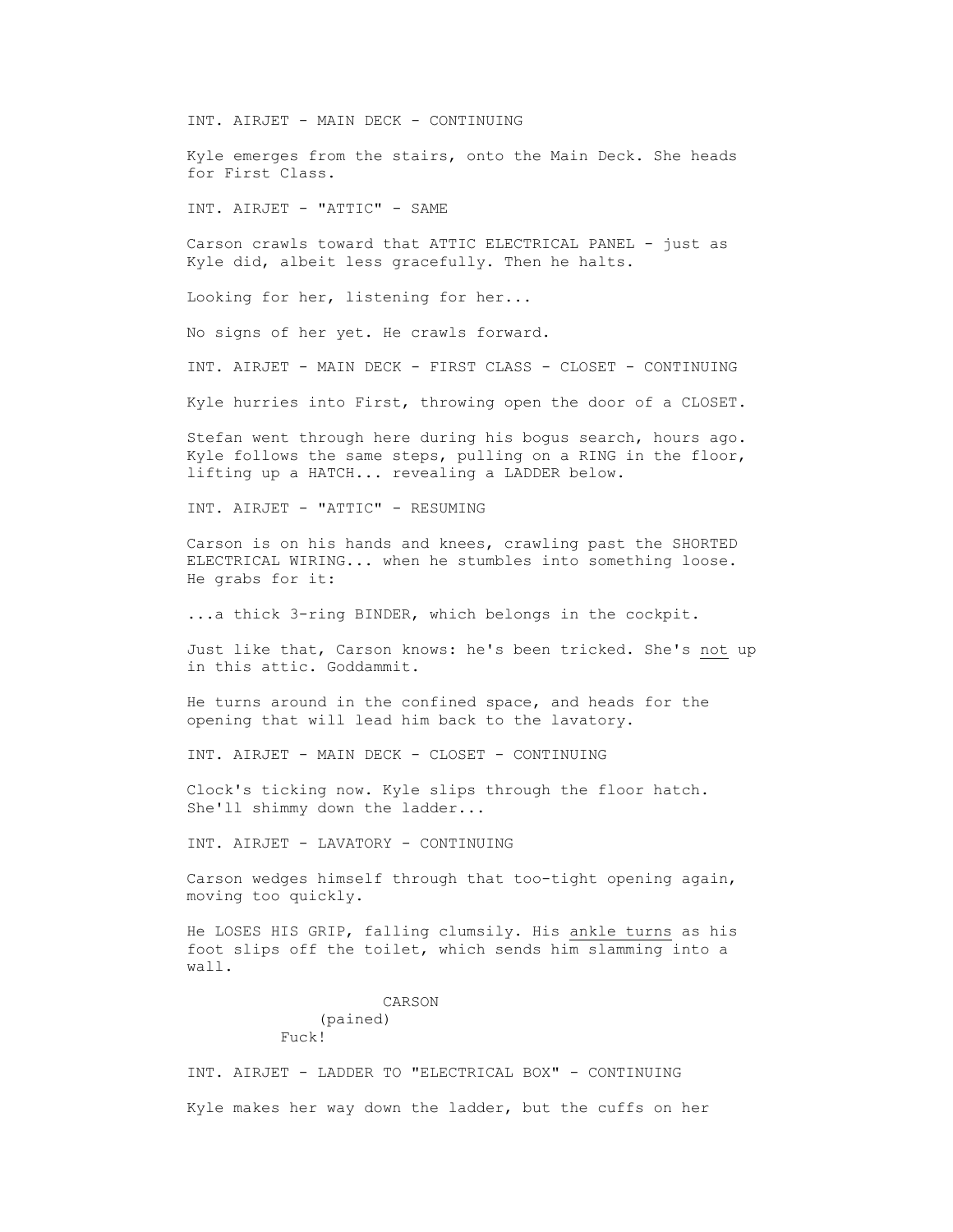hands make it impossible to hold that HATCH open at the same the time. So it SLAMS SHUT above her, a loud noise. INT. AIRJET - UPPER DECK - LAVATORY - RESUMING Carson's just about to slam his fist into a wall. ...when he hears the sound of that HATCH, slamming shut. It tells him where Kyle is. Gun drawn, he exits the lavatory... INT. AIRJET - LADDER TO "ELECTRICAL BOX" - CONTINUING Kyle reaches up, LOCKING that hatch from below. Then she drops down the ladder. INT. AIRJET - "ELECTRICAL BOX" - CONTINUING Upon reaching bottom, Kyle turns. We're back in this cramped, H-Shaped room again. Those CONVERTER BOXES surround her. An electrical hum hovers. She stands on that thin catwalk. To her left is the interior of the nose-cone. *We know that Julia's been stowed there; we've seen her.* But Kyle doesn't know that. All she knows is that the plastique is to her right - affixed beside the HATCH that leads to the Forward Hold. So that's where she goes... She heads for the hatch. There's an unlit pocket of space beside it. Julia could be there. KYLE

 Julia? Honey? (no one replies) Honey?

 Kyle crouches down, into that pocket, close enough to brush up against the plastique that's been affixed here.

She has to use her hands as eyes down here - it's that dark.

But she doesn't come upon her daughter...

INT. AIRJET - UPPER DECK - STAIRS - RESUMING

That ankle is definitely sprained, maybe worse. Slowed by it, and mad as hell now, Carson descends the stairs leading to the Main Deck.

INT. AIRJET - "ELECTRICAL BOX" - RESUMING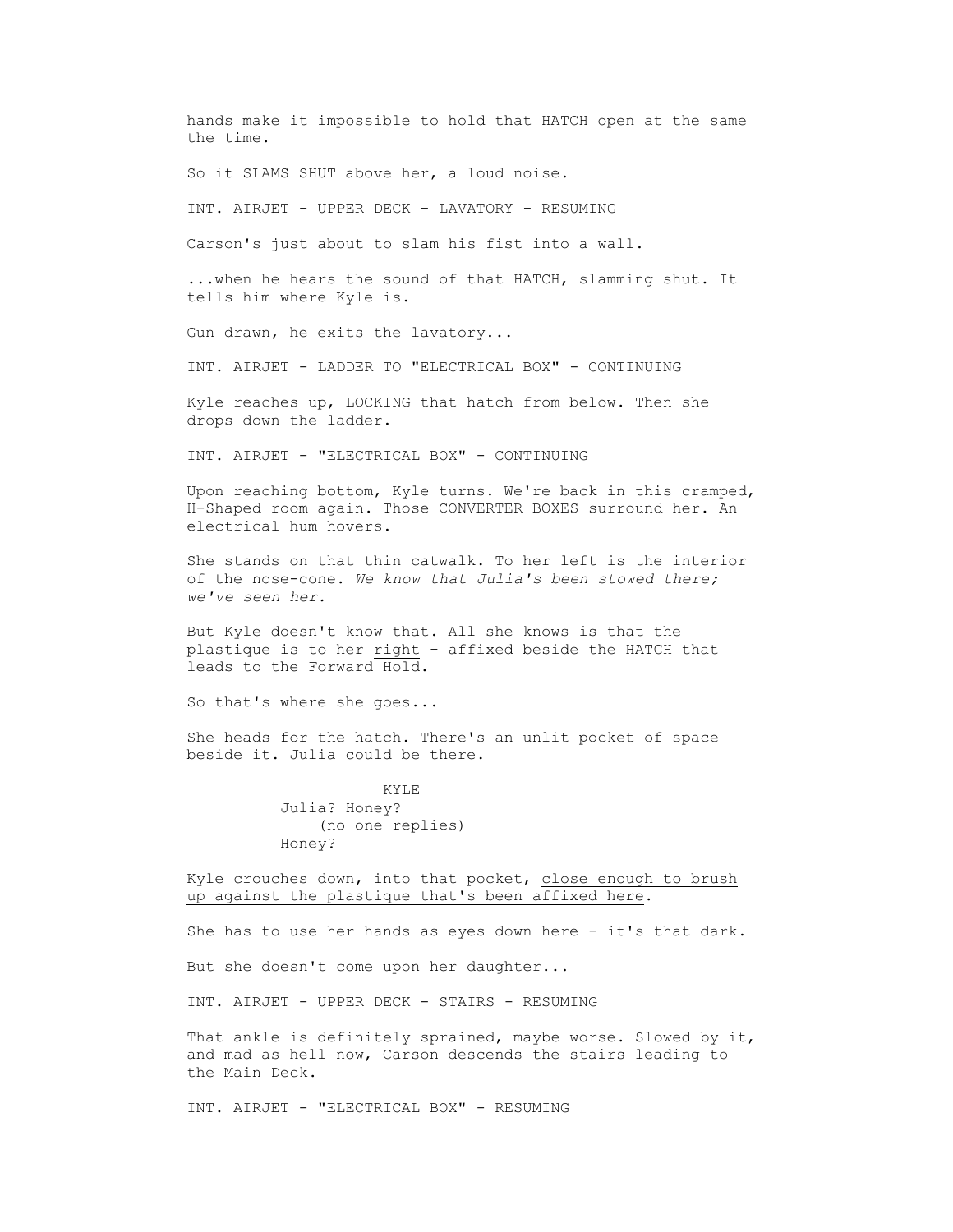Kyle emerges from shadow, returning to the catwalk.

```
 KYLE (CONT'D)
```
Julia?

 In front of her now is the nose-cone, another pocket of unlit space, occupied mostly by STRUTS and WIRE-DUCTS.

Kyle crosses toward it...

INT. AIRJET - MAIN DECK - RESUMING

Carson hobbles toward that closet in First.

INT. AIRJET - NOSE CONE - RESUMING

Kyle crawls into the nose cone... Darkness...

 KYLE (CONT'D) Julia? Honey? Can you hear me?

Then, she gasps:

There's Julia, where we saw her before. Bound. Gagged. Asleep.

 It's almost too much to take in... But she grabs the kid, pulling her close.

INT. AIRJET - MAIN DECK - FIRST CLASS - CLOSET - RESUMING

Carson arrives, gets to that hatch, pulls on the ring.

The Hatch doesn't move. It's locked. Fuck.

INT. AIRJET - NOSE CONE - RESUMING

 Kyle hears the tugging on that hatch door. She grabs Julia again complicated by having her hands cuffed.

> KYLE (CONT'D) C'mon, Honey. We gotta go.

Julia doesn't answer. She's still out.

 INT. AIRJET - MAIN DECK - FIRST CLASS - CLOSET - RESUMING Enough of this shit. Carson AIMS HIS GUN at the locked hatch. INT. AIRJET - "ELECTRICAL BOX" - CONTINUING Kyle carries Julia onto the catwalk, when BANG! Carson's gunshot, startling the hell out of her.

Kyle knows she has no time now. She turns to her left: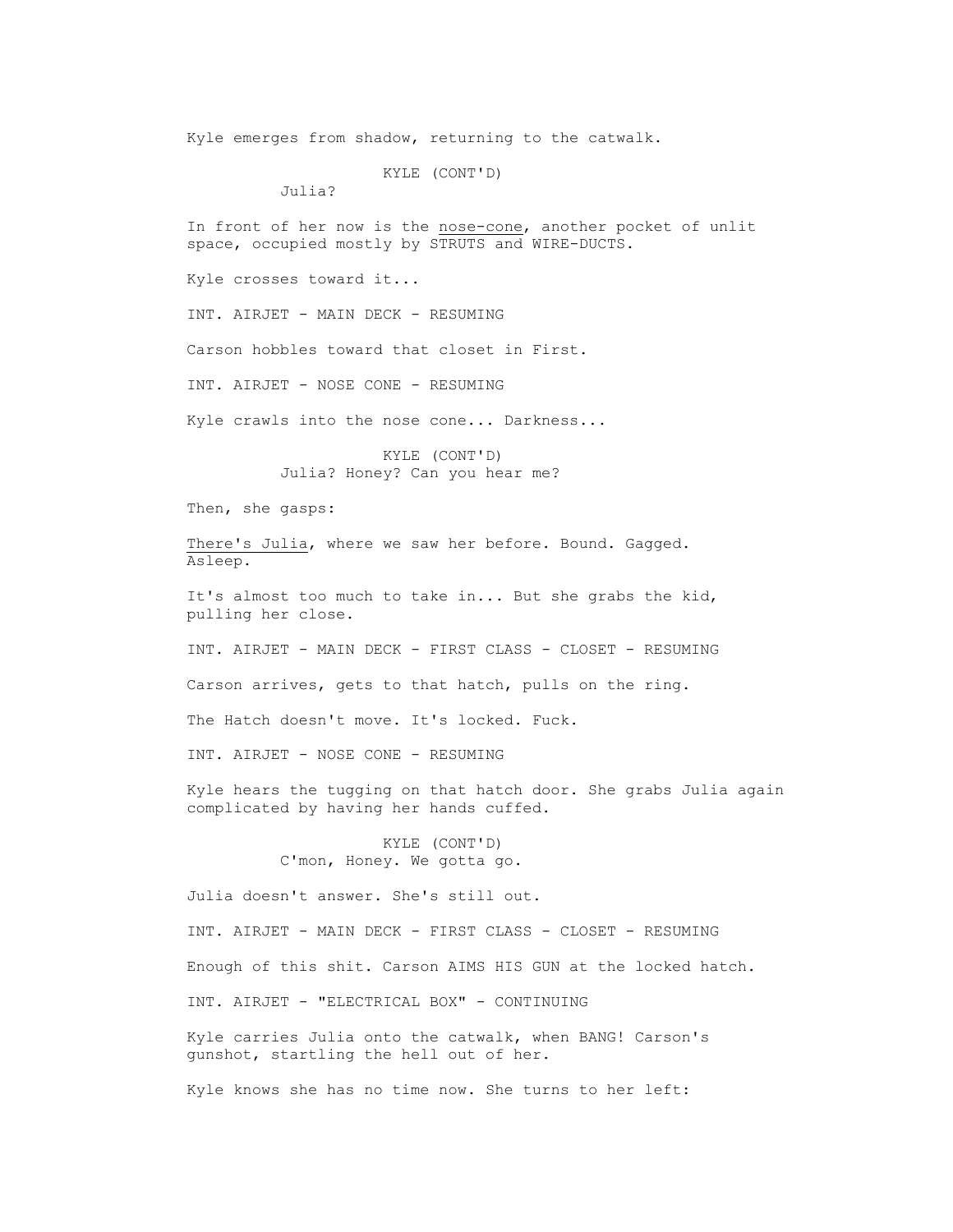There's the HATCH that we know will lead her to the Forward Hold. Those four chunks of PLASTIQUE are affixed beside it.

Kyle stops... and eyes them...

... as that HATCH above her is thrown open. Here comes Carson.

EXT. TARMAC - SAME

 There's a LUGGAGE CONVEYOR BELT leading from the Rear Hold to the tarmac. FBI Agent walks down it.

 To his left, FBI Agent #2 does the same thing, emerging from the Forward Hold... They look to one another, indicating: "I found nothing." Now what?

We blow by them, as we TILT UP and PUSH IN, through the open Forward Hold... toward the elevated hatch through which Carson climbed mid-flight to plant the plastique.

...and right on the other side of that hatch, we find:

INT. AIRJET - "ELECTRICAL BOX" - CONTINUING

Kyle huddles Julia in a darkened corner, by that Hatch Door.

... as Carson descends on metal rungs from the closet above.

 His feet hit the catwalk, gun drawn. Converter boxes on all sides of him.

 But he knows where Julia is, because he put her there himself, eight hours ago: the nose cone. He creeps toward it.

 He leaves the catwalk now, crouching down into the nose-cone, a dark pocket of shadows, ready to kill them both.

INT. AIRJET - "ELECTRICAL BOX" - BY THE AFT HATCH - SAME

 Fifteen feet away, Kyle braces herself... She can't see Carson; there are TWO WALLS of electronic converter boxes between them. She can't *hear* him either; the hum down here is too great for that.

But she knows where he is...

INT. AIRJET - NOSE-CONE - SAME

Carson leans in, expecting to find Kyle and Julia...

 *But Kyle and Julia aren't here.* What the hell? Then he turns... and finds something he wasn't expecting to find in this nose-cone:

His four chunks of plastique. They've been moved.

...They're now *an inch from his face.* Oh shit...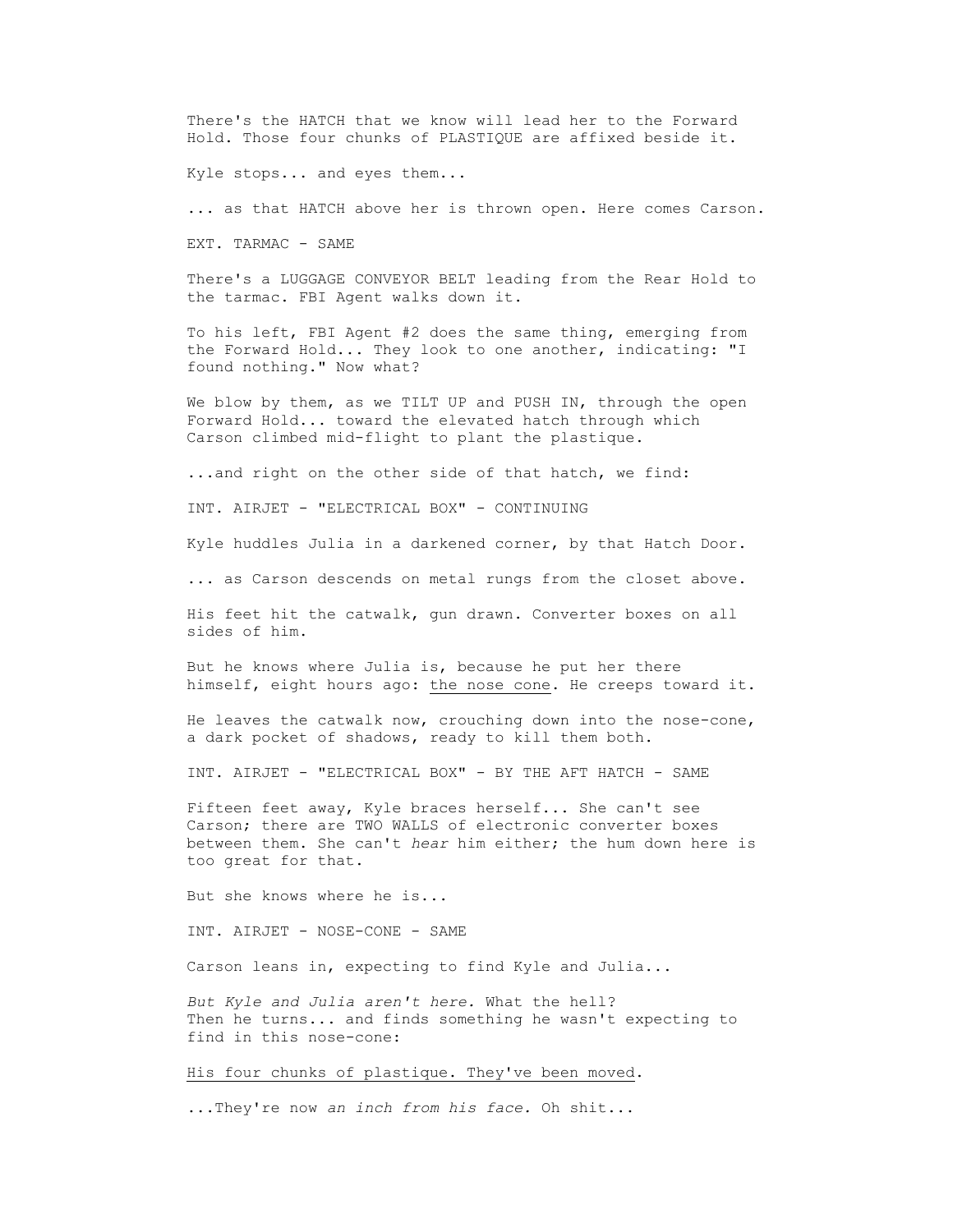INT. AIRJET - "ELECTRICAL BOX" - BY THE AFT HATCH - RESUMING

Kyle covers Julia's head, then **hits the detonator**.

And *everything in here goes to Hell.* The light is blinding.

EXT. TARMAC - OUTSIDE THE PLANE - CONTINUING

 The EXPLOSION erupts outward from the nose, knocking those two FBI Agents to their knees.

INT. AIRJET - "ELECTRICAL BOX" - RESUMING

 Carson is blown to pieces; the catwalk comes loose; converter boxes are shaken from their cells; smoke fills the box.

Kyle absorbs some shrapnel, shielding Julia from it.

EXT. TARMAC - BENEATH THE AIRJET - CONTINUING

 The plane's NOSE-GEAR collapses, sending the beast nose-first to the concrete. GROUNDS-CREW MEMBERS scatter. The JETWAY tears loose. The FBI Guys watch as it slams into their sedan.

INT. AIRJET - MAIN DECK - FIRST CLASS - RESUMING

 Everything is thrown FORWARD now, everything topples. Carts come loose and fly down aisles.

INT. AIRJET - "ELECTRICAL BOX" - RESUMING

 Kyle just hangs on, going for the ride as the nose of the plane thuds toward the ground. She and Julia slide forward.

Then, impact - the nose hitting concrete.

 The windshield of the Airjet shatters, sending shards. Kyle and Julia land on the tarmac - with this creaking, hulking aircraft now on top of them.

Then, oddly, SILENCE.

The plane stops shuddering, its nose now flat on the concrete, its tail in the air.

 Kyle slumps to one side, spent. Julia's still alive. It's over.

FADE TO BLACK

 ...and come back in... ...on Kyle Sherin - who sits, no longer numb. INT. KENNEDY - HANGAR - LATER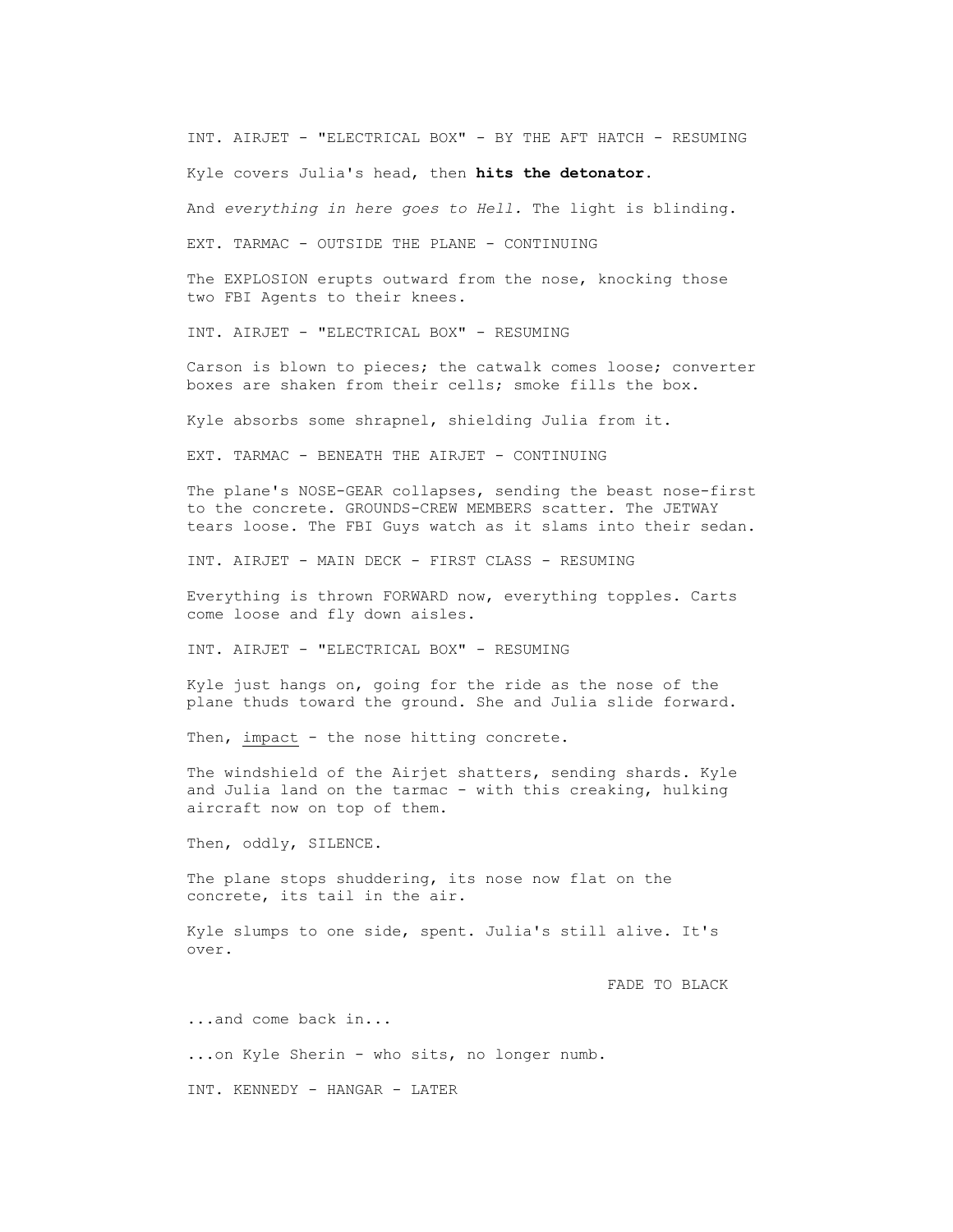We're tight on Kyle, *exactly matching the angle with which we first saw her* - in that empty Berlin sUbway station, just last night.

 ...but that thousand-mile stare is gone now. She is alert, awake. Present.

Maybe that's because Julia is asleep in her arms.

 Kyle strokes her daughter's hair, gently. We can't tell yet where we are; there's just a bare wall behind them. But Kyle's sitting on a bench of some kind... until:

> FBI AGENT (O.S.) Ms. Sherin?

Kyle looks up. Here's that FBI Agent, standing before her.

 And we get our bearings now: we're in an EMPTY HANGAR here at Kennedy, along with every other passenger from Pan World #83, and their luggage.

 Kennedy has been in SHUTDOWN MODE for an hour now, descended upon by COPS, FBI, FAA. Exits have been closed. Runways too.

 Around us we see Jarrah, The Louds, Elias, Captain Rich, Fiona - all of them submitting to questioning by authorities.

> FBI AGENT (CONT'D) (gently) Whenever you're ready, Ma'am.

 Kyle nods, and rises, Julia remaining on her shoulder. Up ahead is a plain white VAN. The FBI AGENT leads her to it.

 ...which means she's going to pass through a sea of her fellow passengers now.

 Every eye, of course, follows her as she goes. The Louds stop squabbling. Jarrah turns away from the FAA GUY who's been interviewing him. Rich, Fiona, they all watch.

 ...as Kyle passes by, carrying a little girl that each of these people had thought to be imaginary, not long ago.

 Her eyes meet with Jarrah, and Rich, and Fiona. Silent moments of mutual respect. Mr. Loud starts toward her, to say something, then thinks better of it.

 And Kyle continues along... until she feels something, stirring on her shoulder:

Julia, just beginning to awaken now.

Her eyes open slowly, groggily. And Kyle stops.

Julia looks around, made instantly disoriented by this